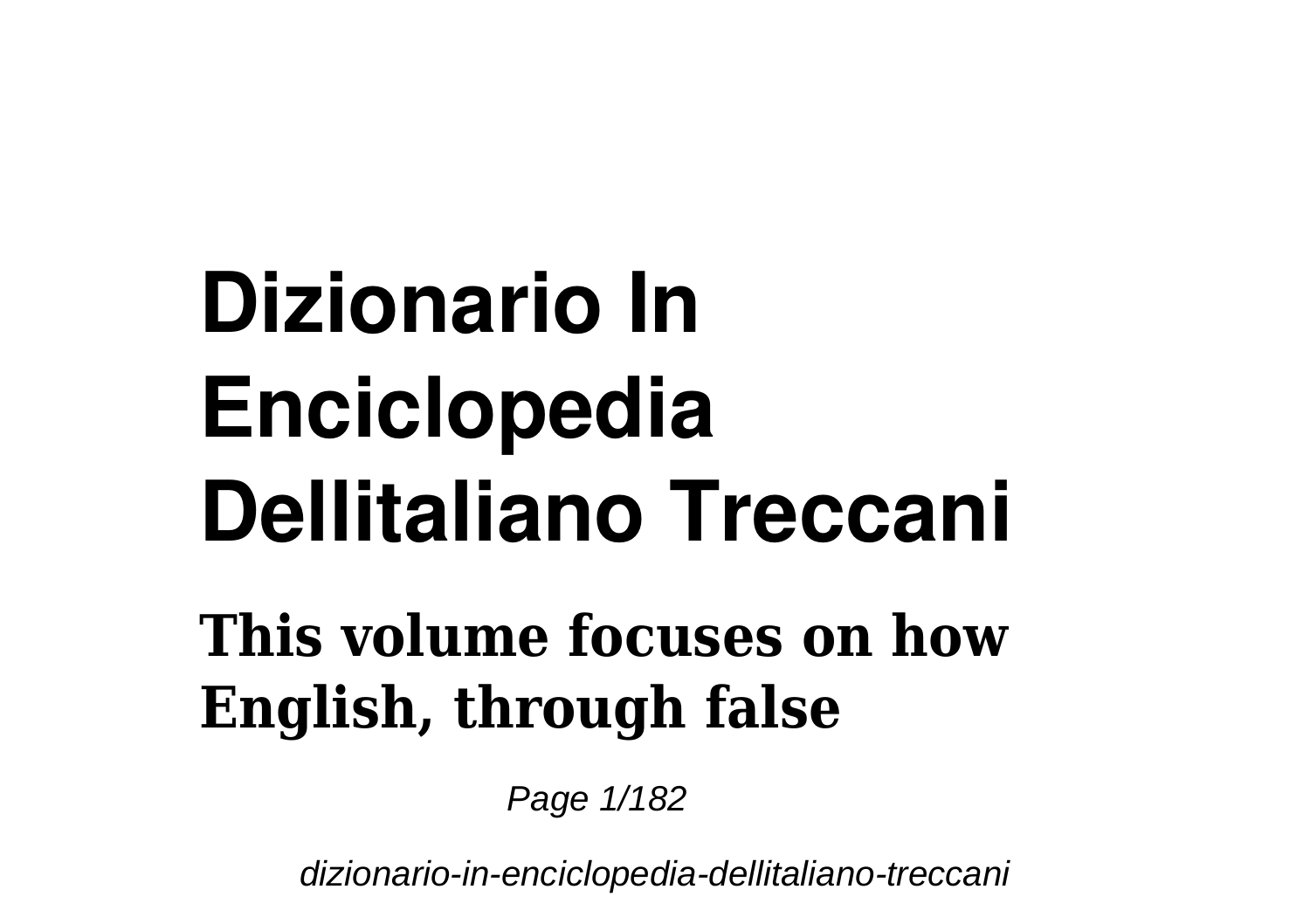**Anglicisms, influences several European languages, including Italian, Spanish, French, German, Danish and Norwegian. Studies on false Gallicisms are also included, thus showing how English may**

Page 2/182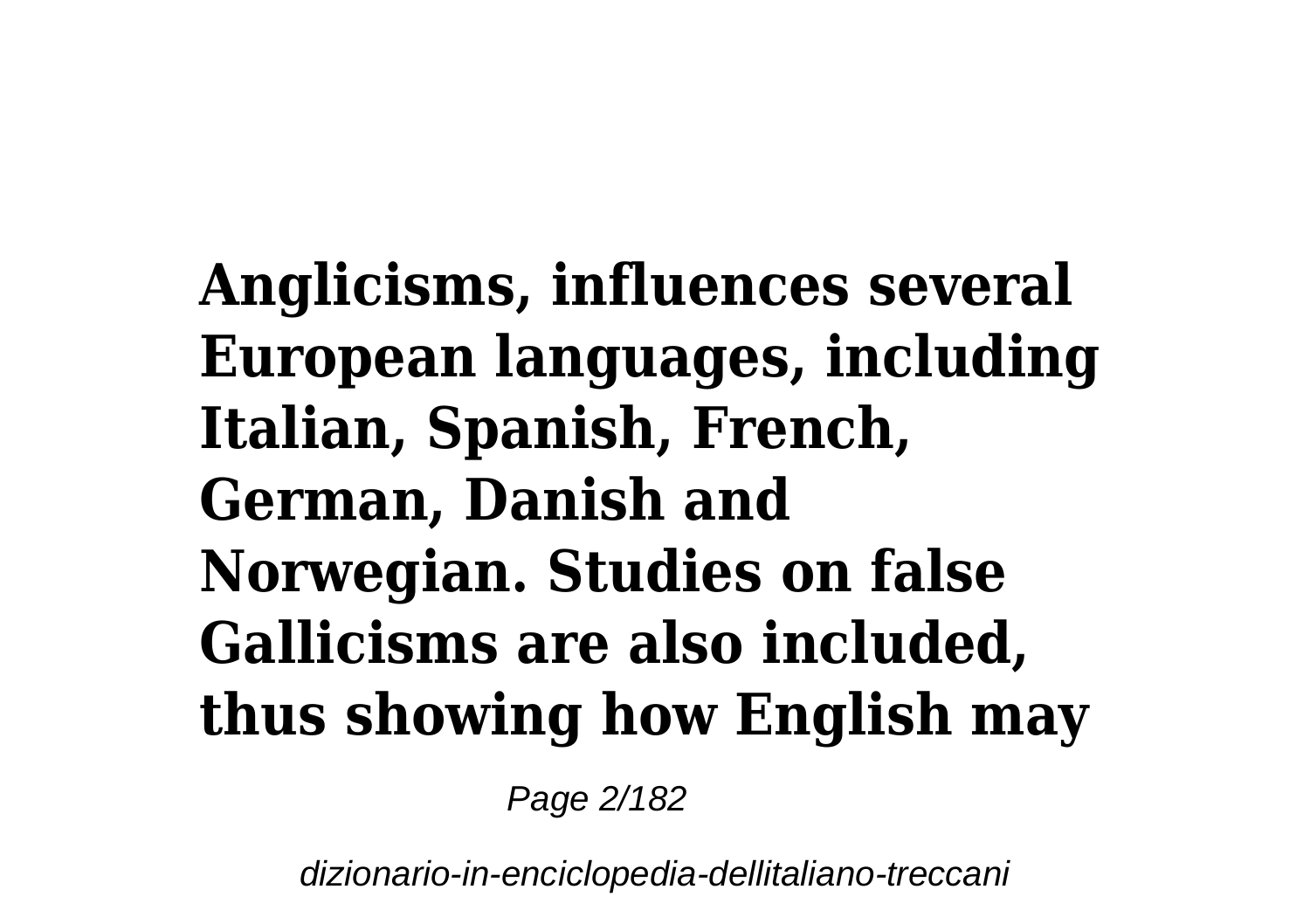**be affected by false borrowings. Jewish Languages in Historical Perspective examines key sociolinguistic themes relating to the spoken and written language varieties employed by**

Page 3/182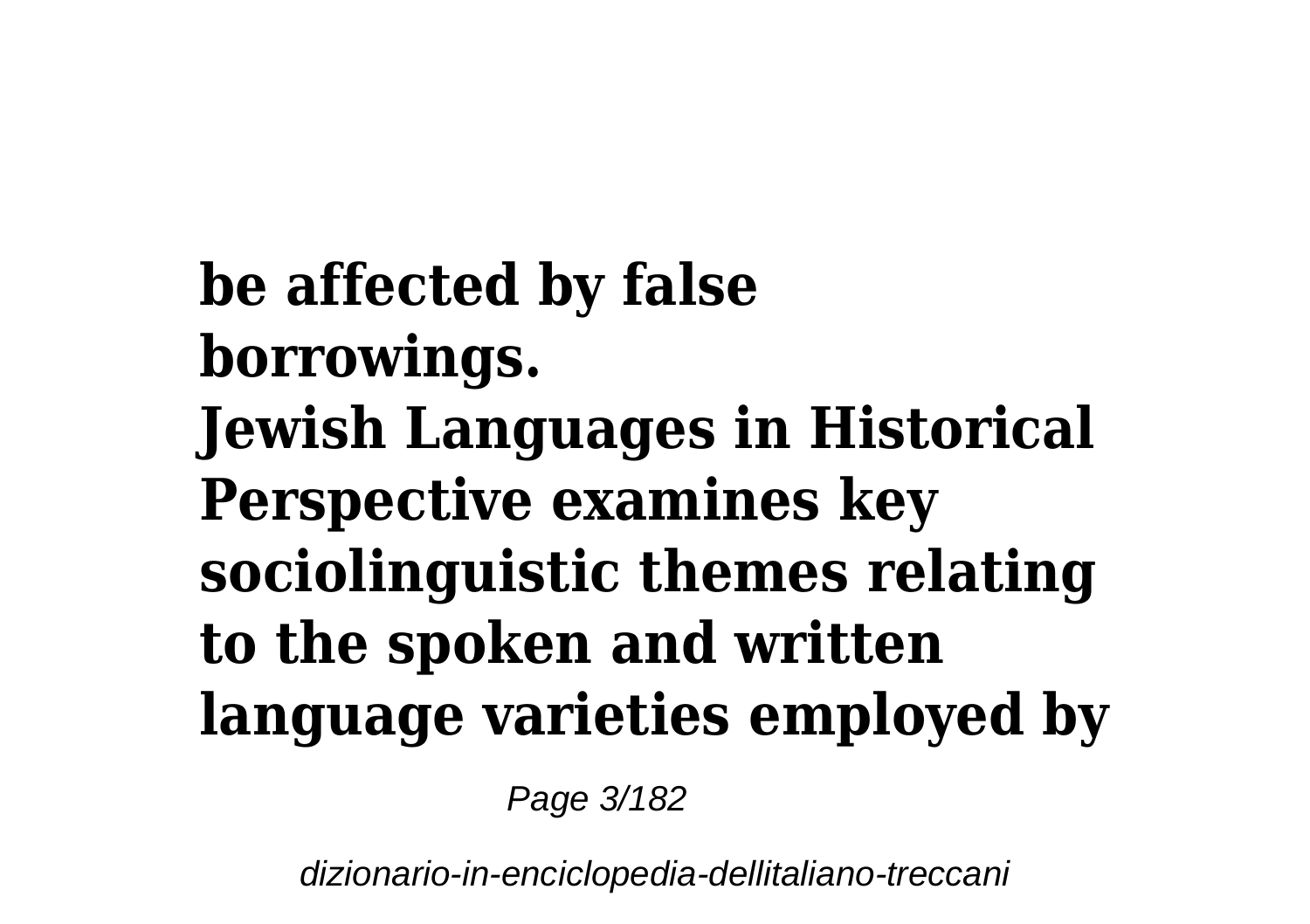**Jews in the Diaspora from antiquity until the twenty-first century. It includes chapters on Aramaic, Judeo-Arabic, Jewish Berber, Judeo-Italian, Karaim, Ladino, and Yiddish. Communicating art and**

Page 4/182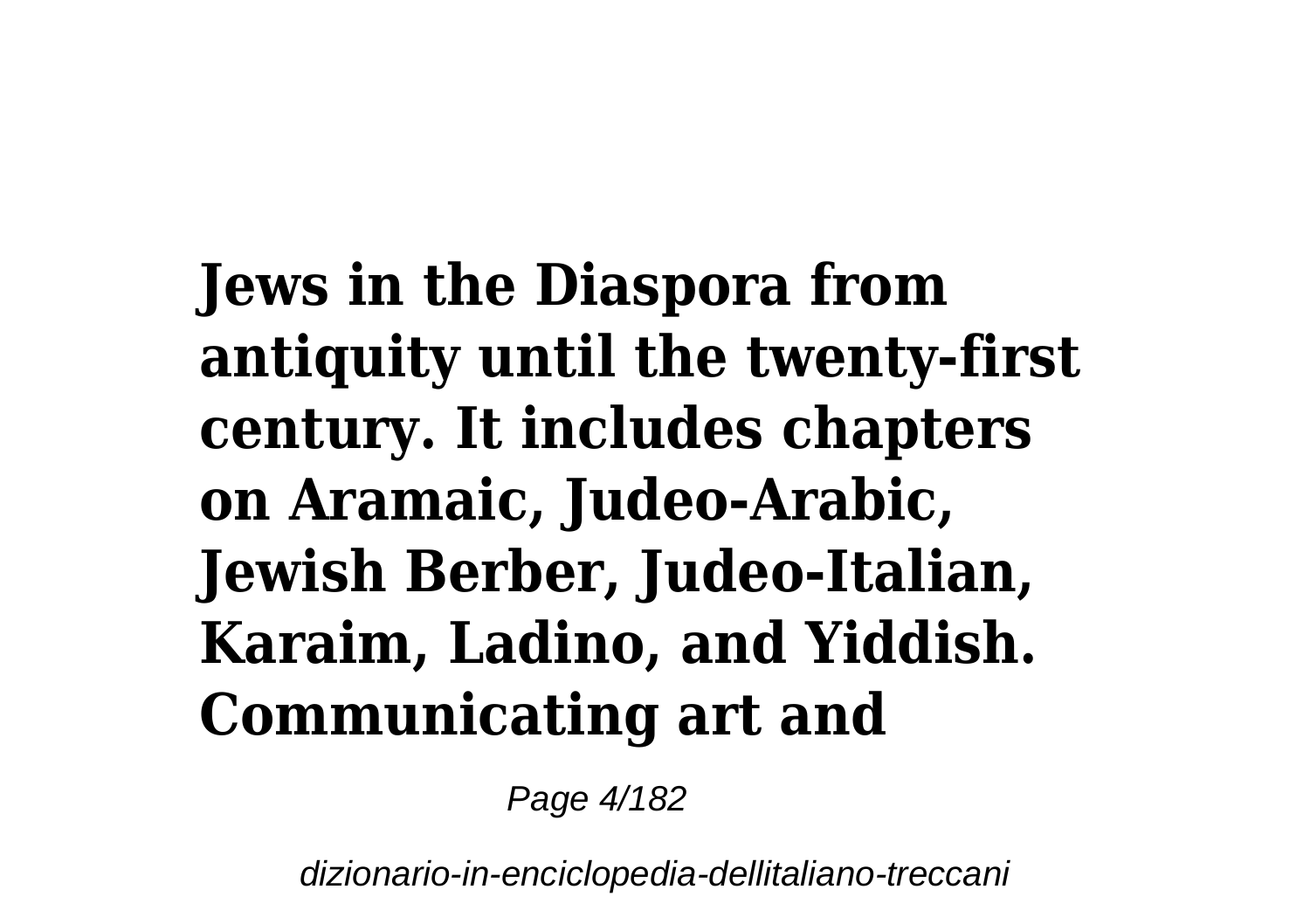**cultural heritage has become a crucial and challenging task, since these sectors, together with tourism heritage, represent a key economic resource worldwide. In order to activate this economic and**

Page 5/182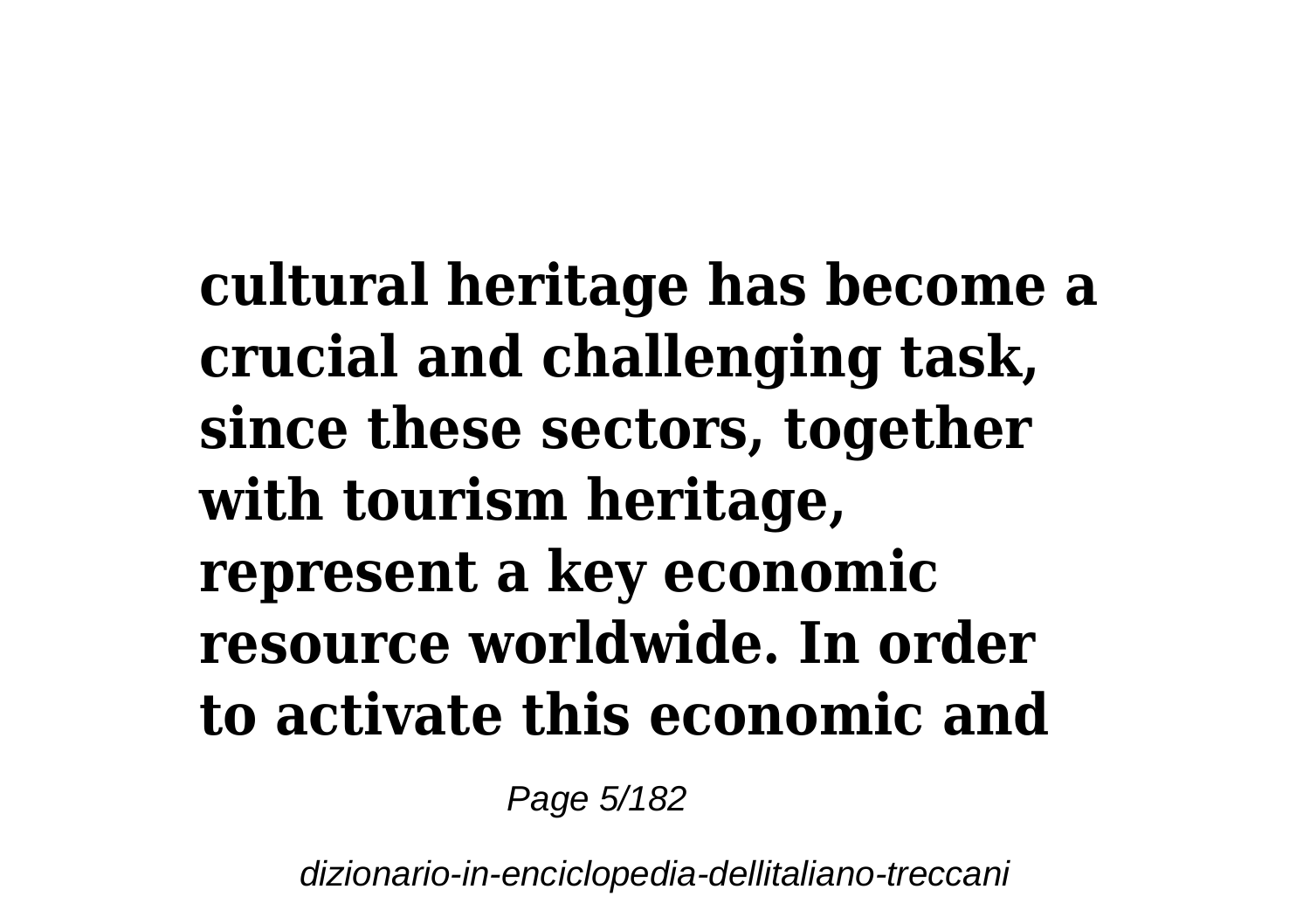**social potential, art and cultural heritage need to be disseminated through effective communicative strategies. Adopting a wide variety of digital humanities approaches and a plurilingual perspective,**

Page 6/182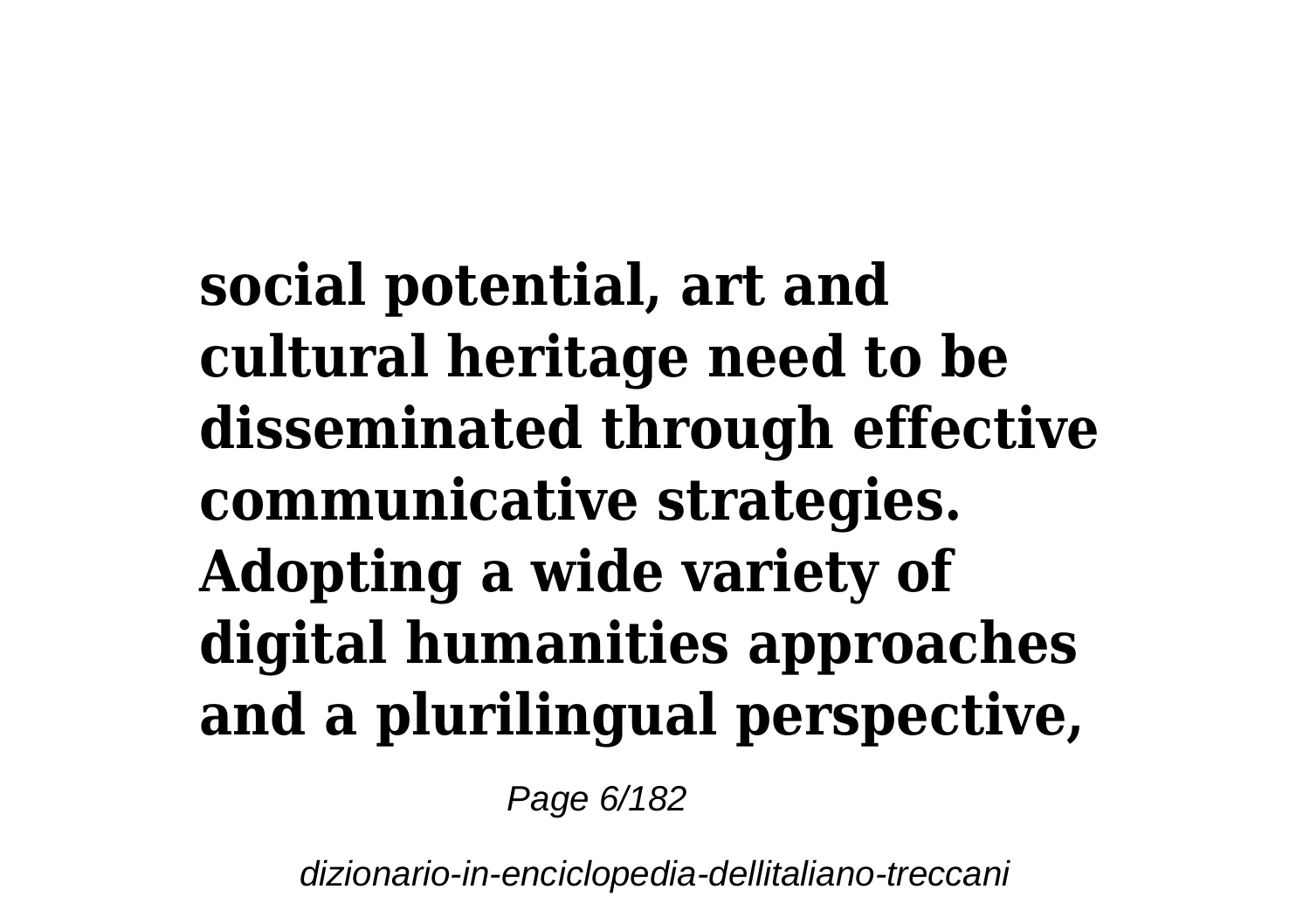**the essays gathered in this book provide an extensive and up-to-date overview of digital linguistic resources and research methods that will contribute to the design and implementation of such**

Page 7/182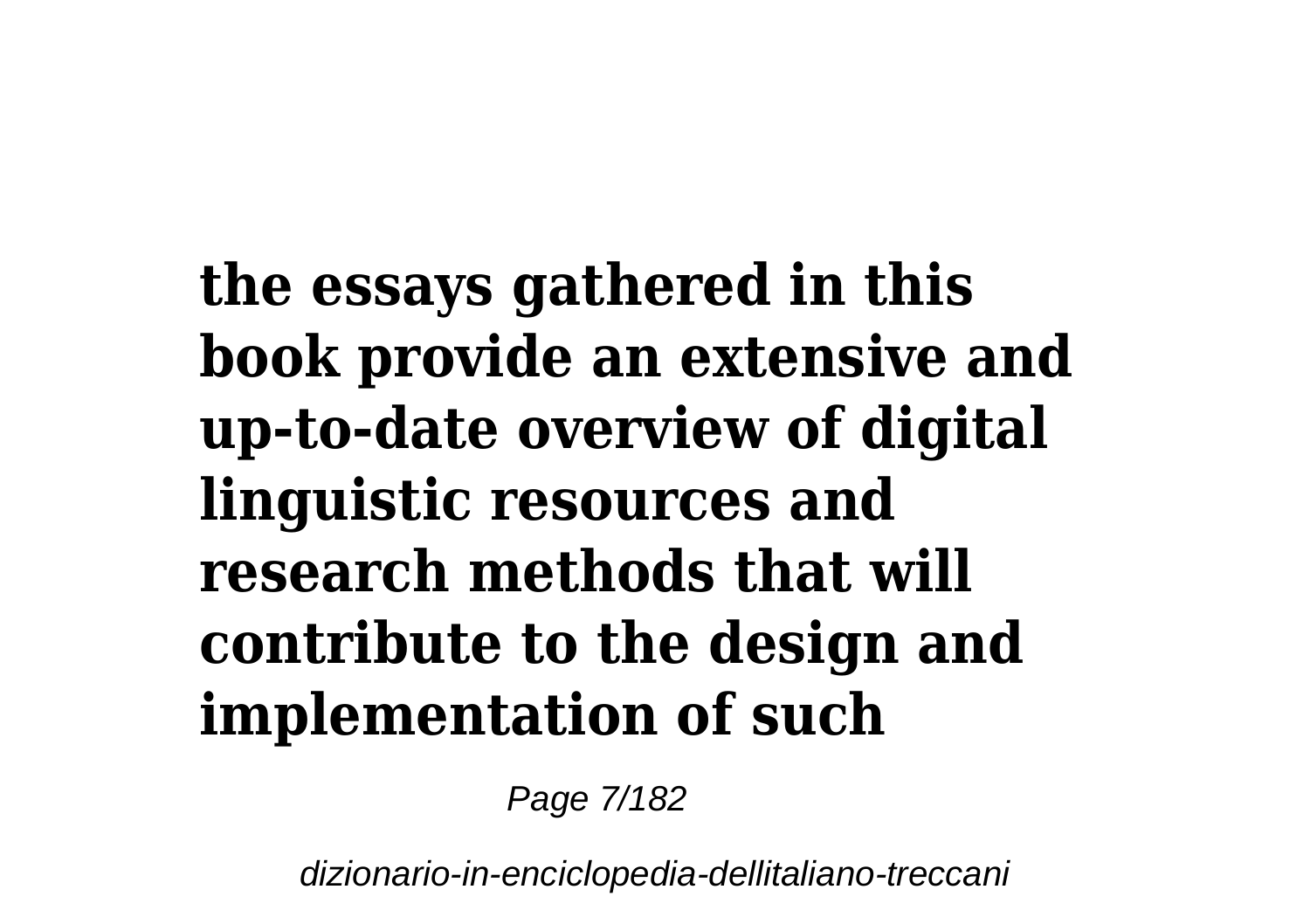**strategies. Cultural and artistic content curators, specialised translators in the fields of art, architecture, tourism and web documentaries, researchers in art history and tourism**

Page 8/182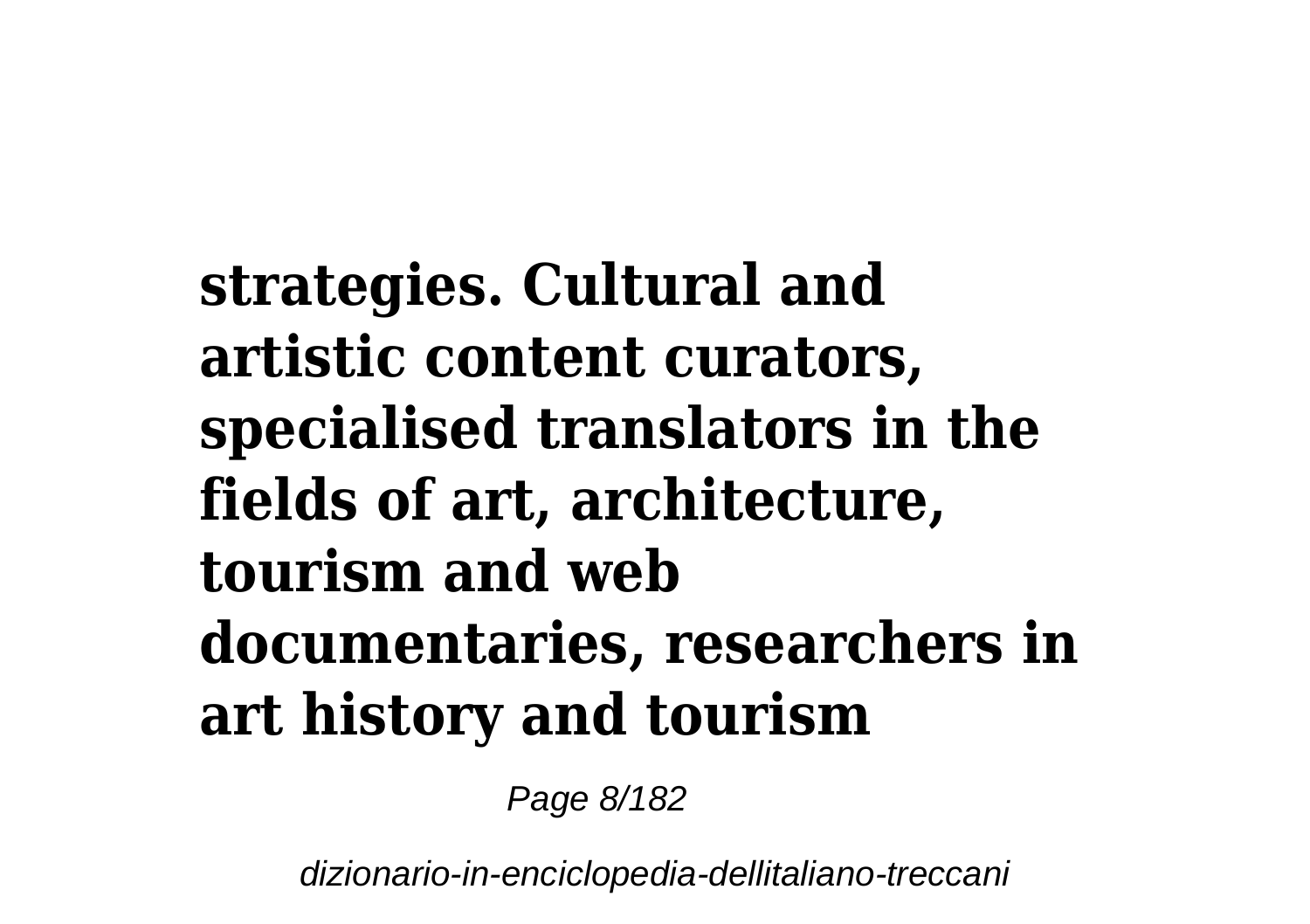**communication, and cultural heritage management professionals, among others, will find this book extremely useful due to its provision of some concrete applications of innovative methods and tools**

Page 9/182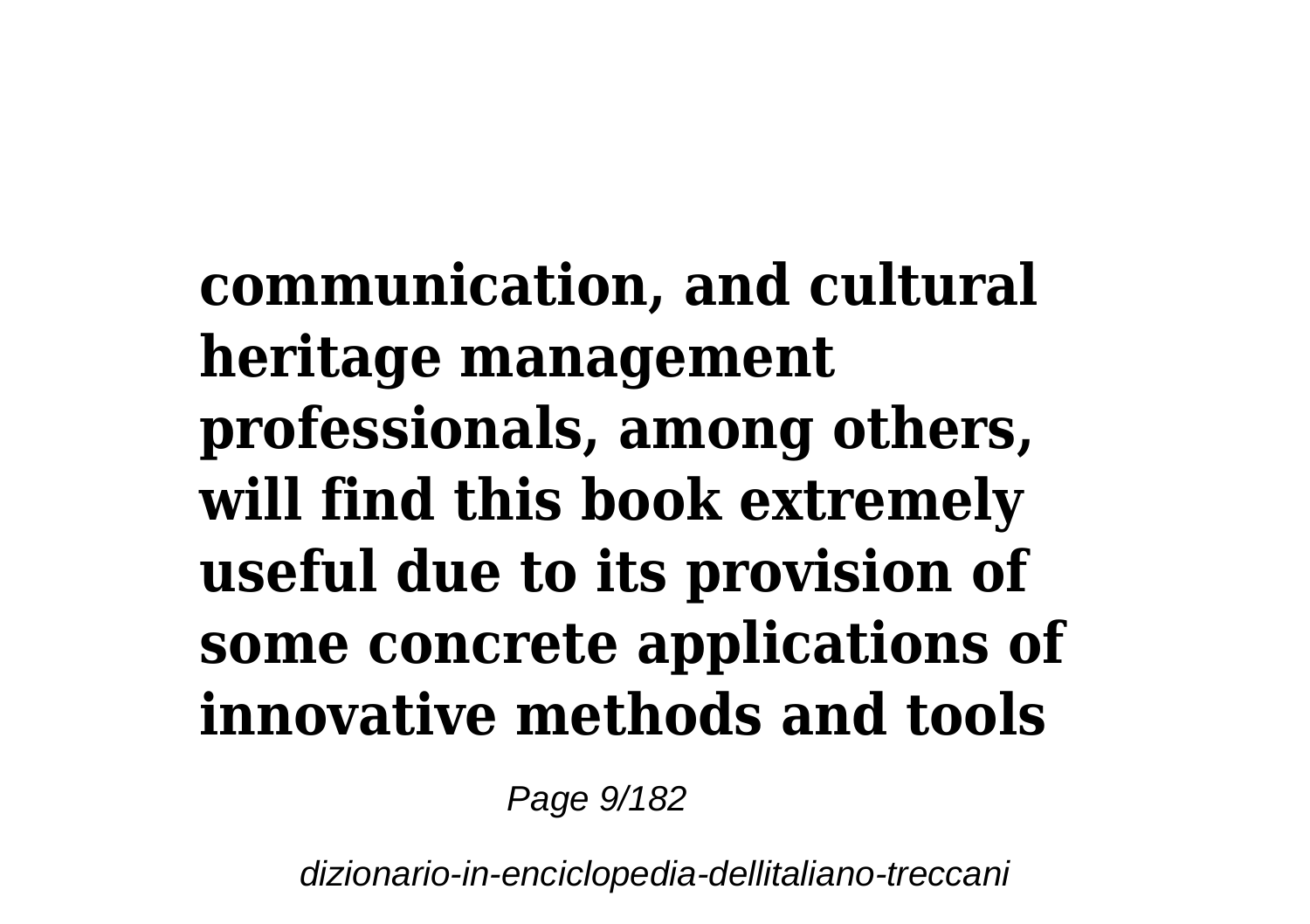**for the study and dissemination of art and heritage knowledge. The Diarii, faithful chronicle of the years between 1496 and 1533 written by the Venetian patrician Marino Sanuto, are**

Page 10/182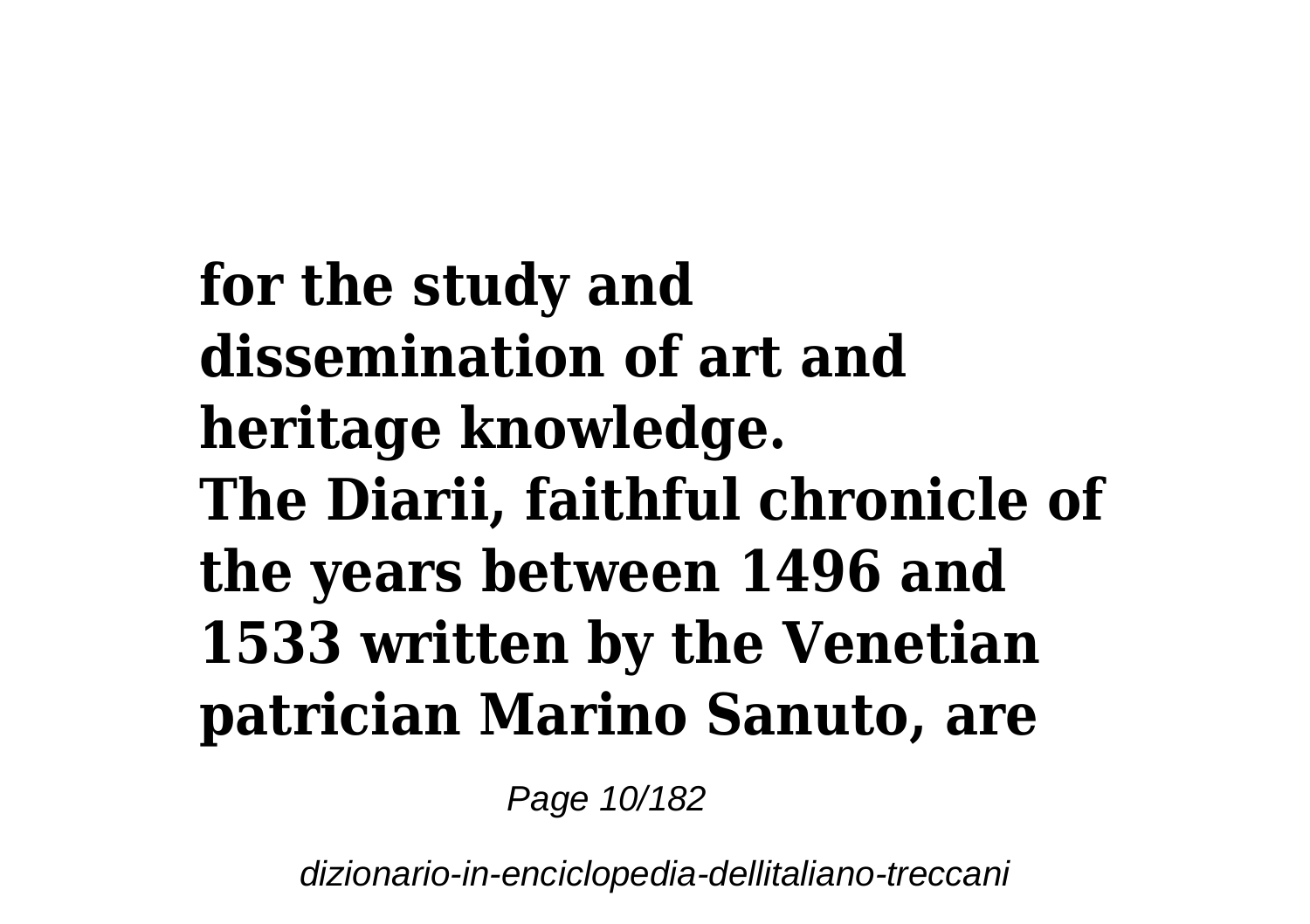**considered an indispensable reference work for research on the late Renaissance. This present study provides a detailed linguistic and philological analysis of the Diarii, based on the edition**

Page 11/182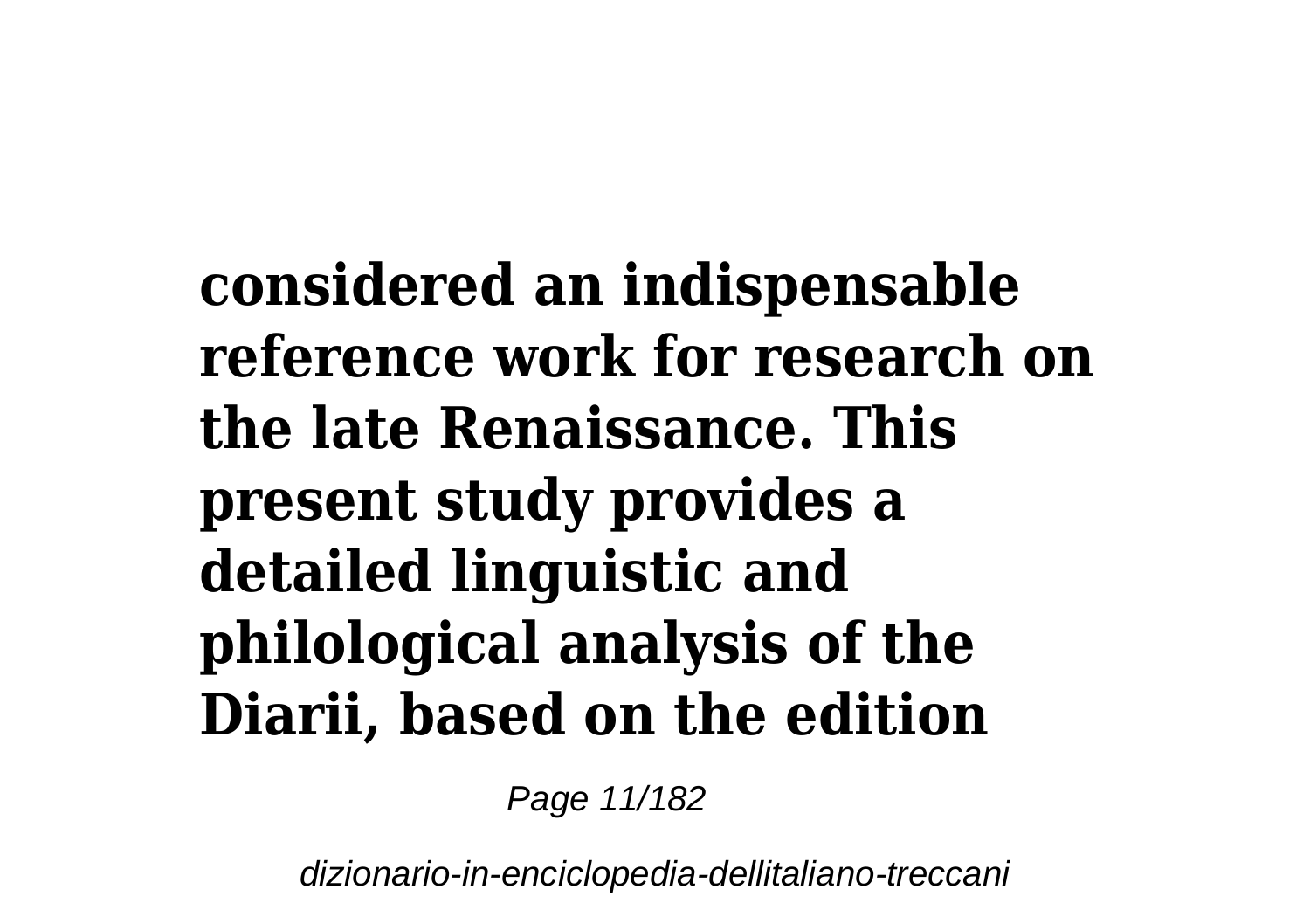## **Fulin et al. (1879–1903) as well as on excerpts of autographic manuscripts (Marc.It. VII, 228–286). A Plurilingual and Digital Perspective Diciamolo in italiano**

Page 12/182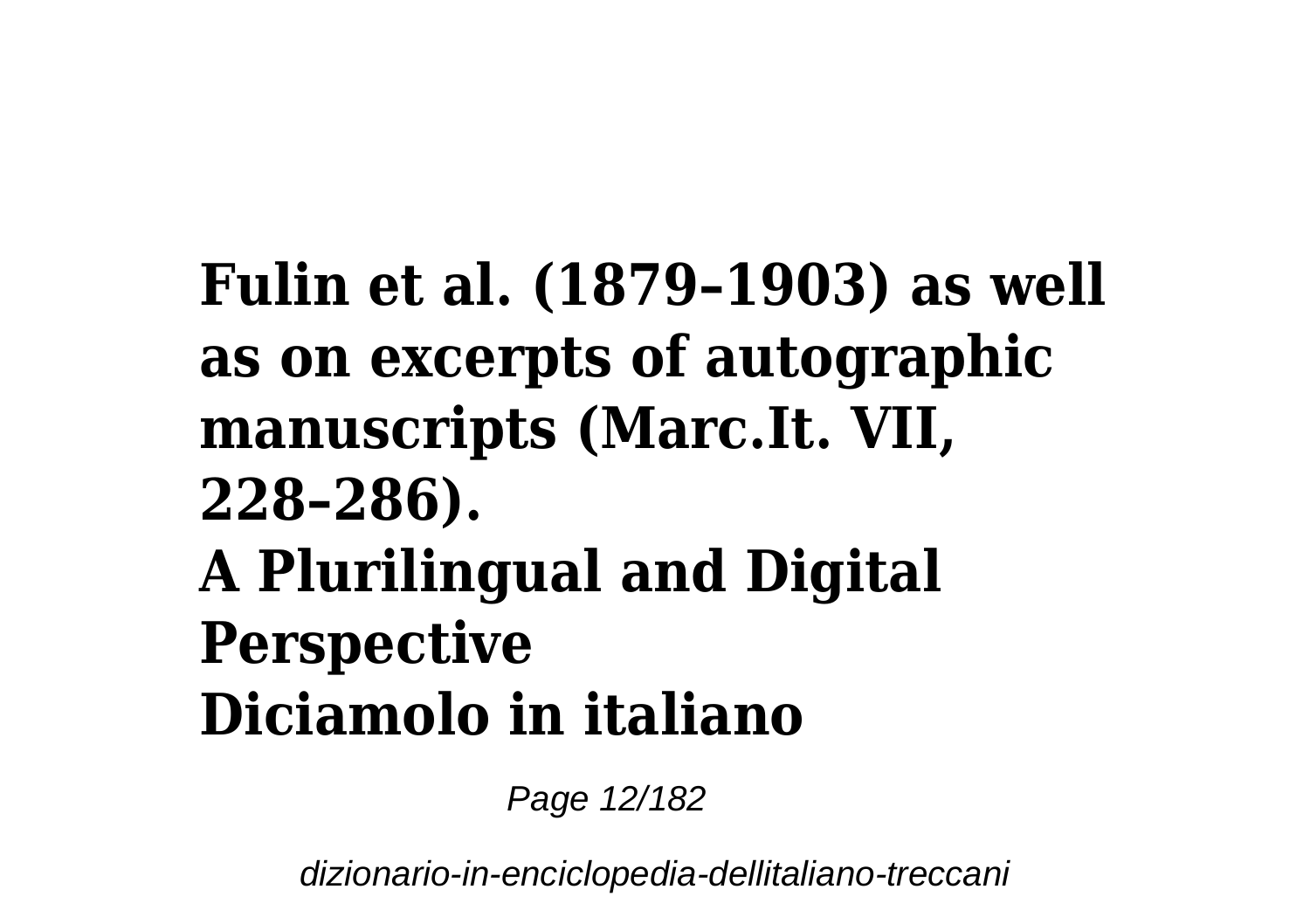**Pseudo-English Il Treccani Pragmatics A New Agreed Simplified English Spelling Il veneziano «de là da mar»** *The Oxford Guide to the Romance*

Page 13/182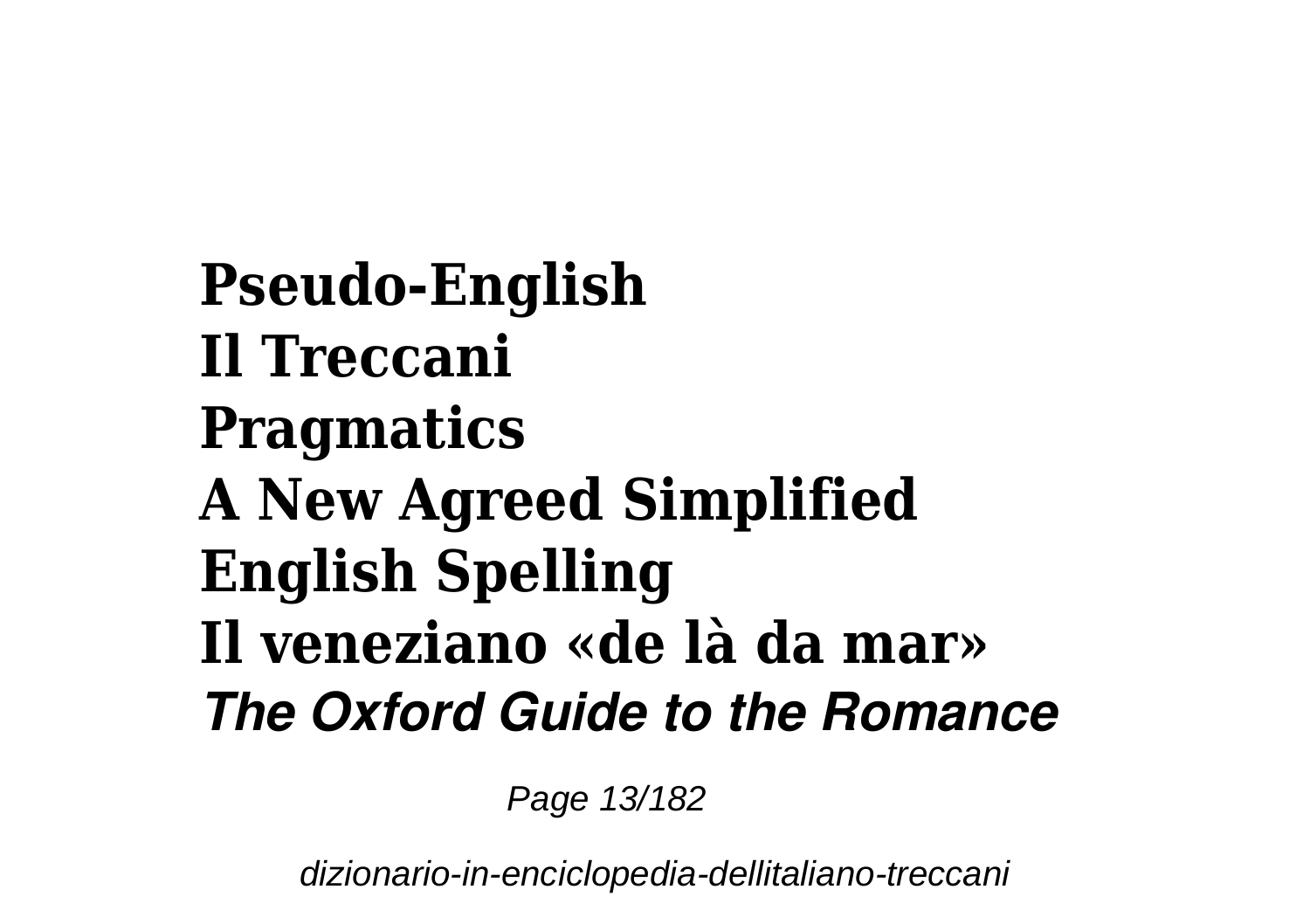*Languages is the most exhaustive treatment of the Romance languages available today. Leading international scholars adopt a variety of theoretical frameworks and approaches to offer a detailed structural examination of all the individual Romance varieties and* Page 14/182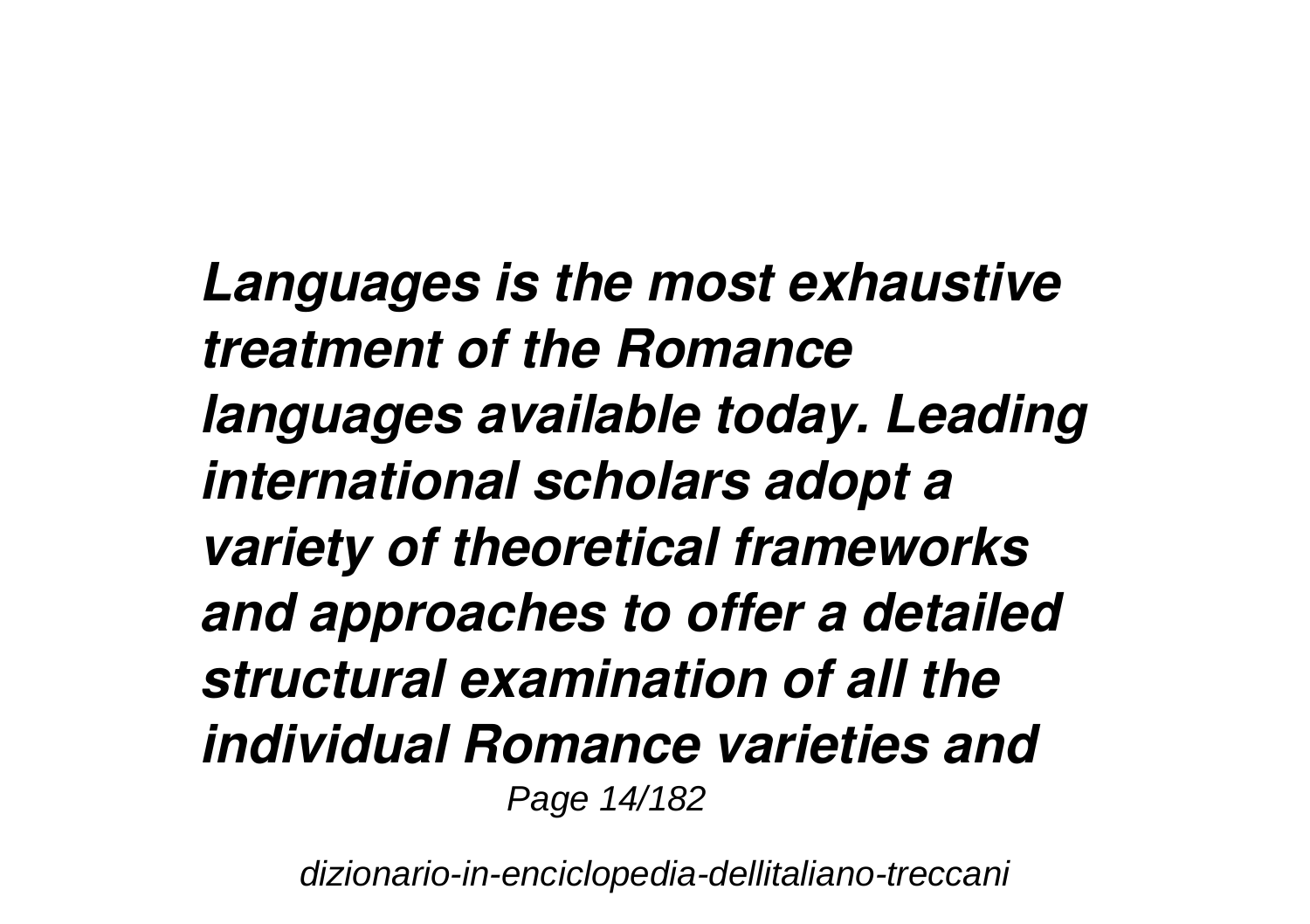*Romance-speaking areas, including standard, non-standard, dialectal, and regional varieties of the Old and New Worlds. The book also offers a comprehensive comparative account of major topics, issues, and case studies across different areas of the* Page 15/182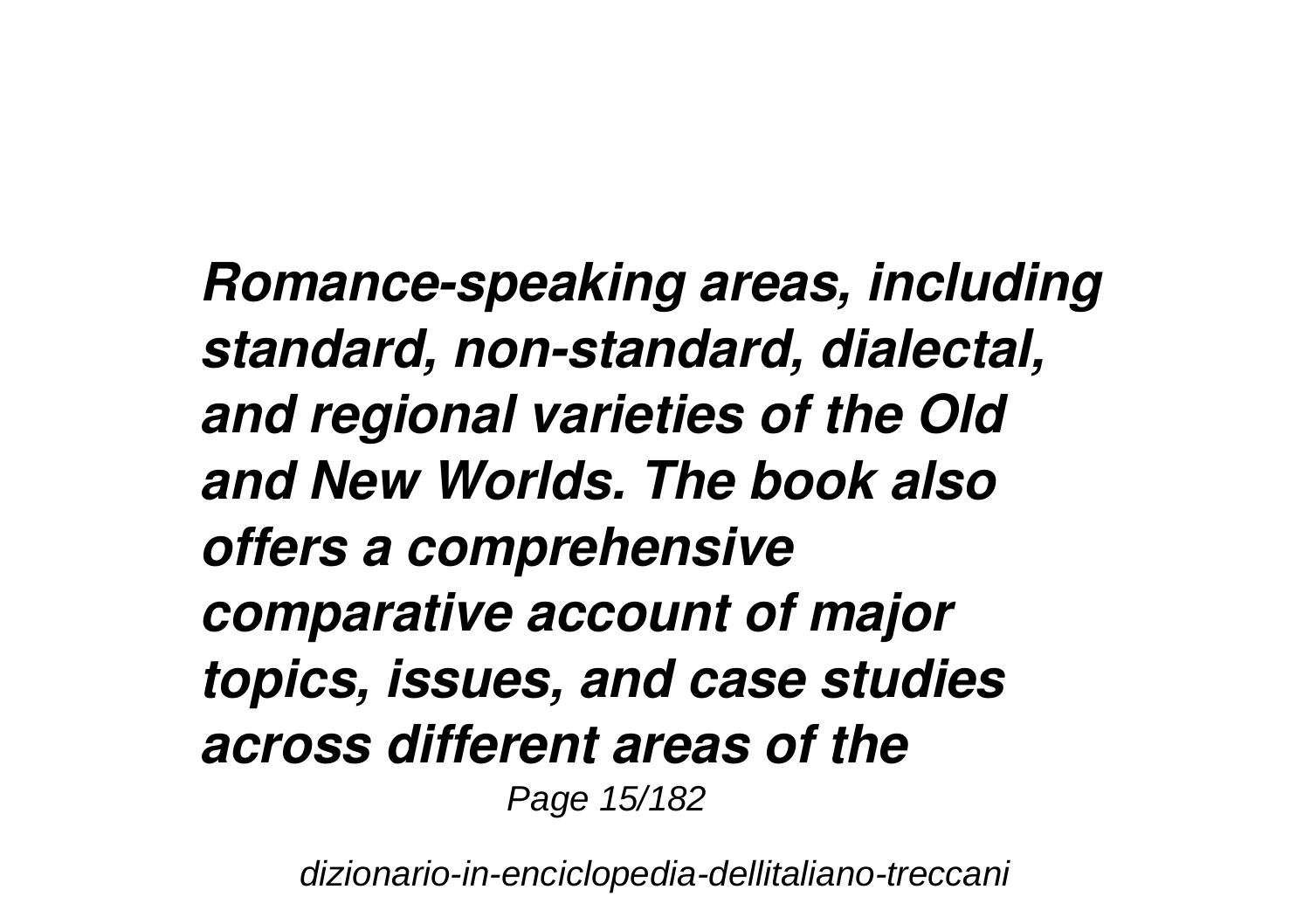*grammar of the Romance languages. The volume is organized into 10 thematic parts: Parts 1 and 2 deal with the making of the Romance languages and their typology and classification, respectively; Part 3 is devoted to individual structural overviews of* Page 16/182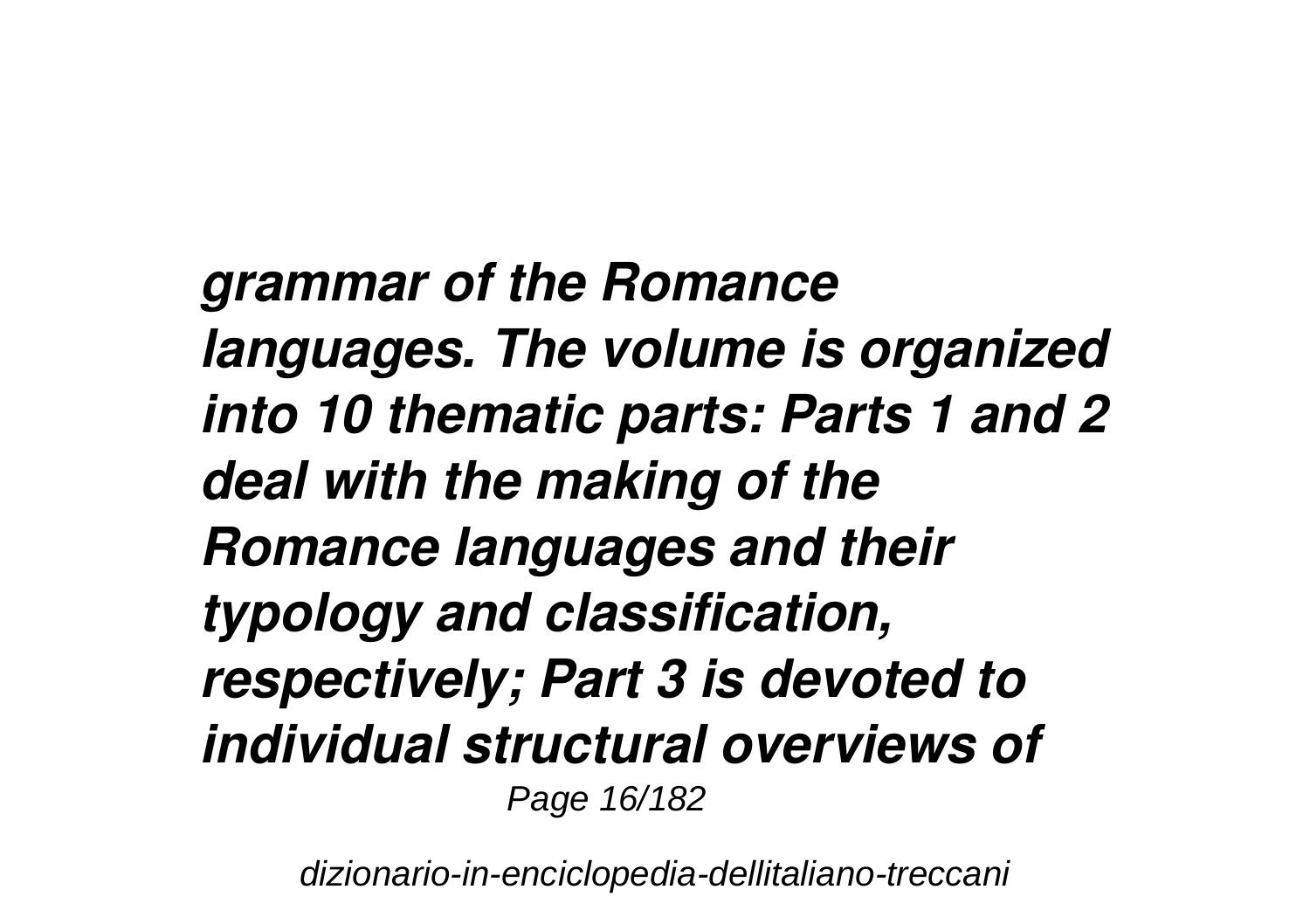*Romance languages, dialects, and linguistic areas, while Part 4 provides comparative overviews of Romance phonology, morphology, syntax, semantics and pragmatics, and sociolinguistics. Chapters in Parts 5-9 examine issues in Romance phonology, morphology,* Page 17/182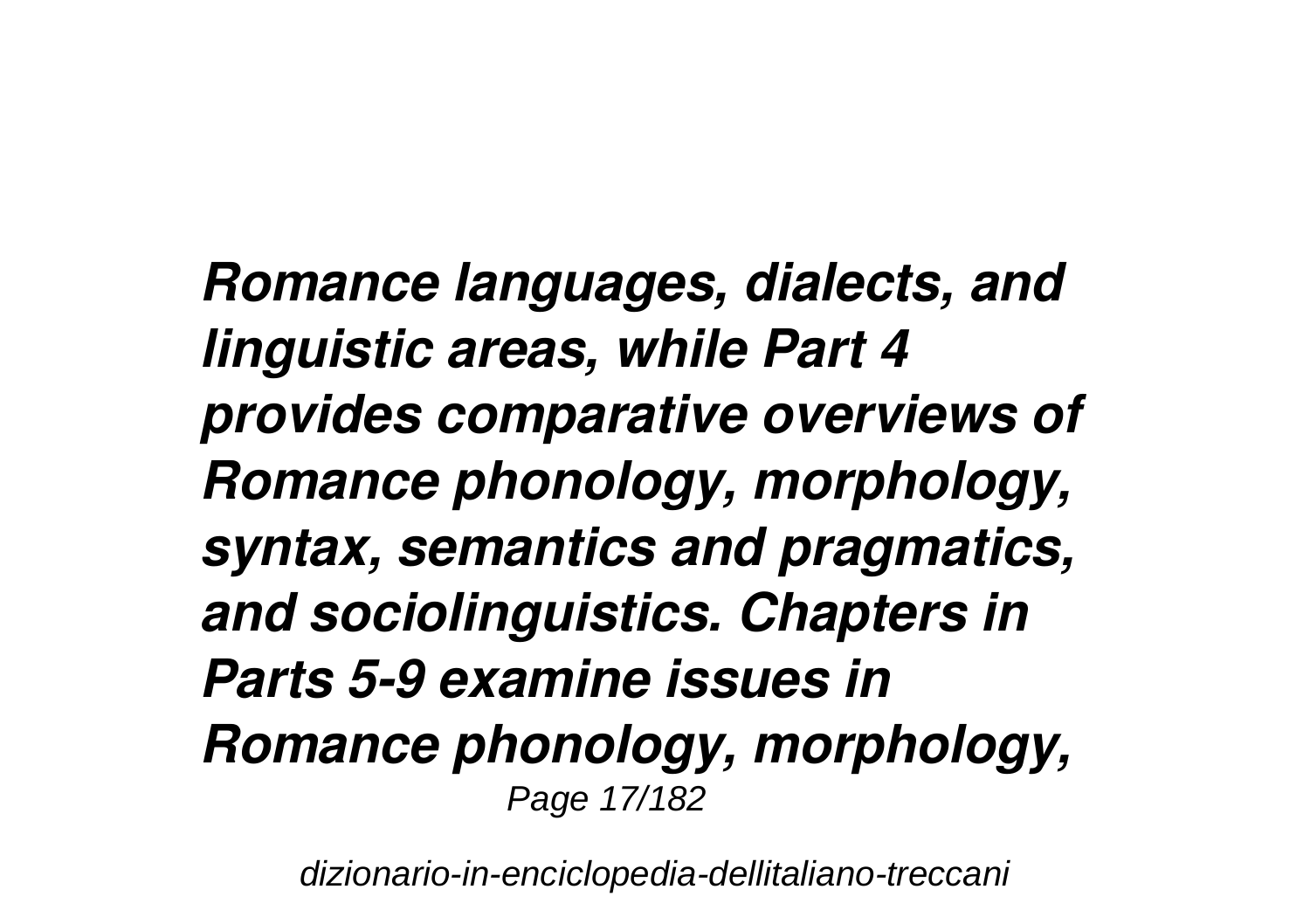*syntax, syntax and semantics, and pragmatics and discourse, respectively, while the final part contains case studies of topics in the nominal group, verbal group, and the clause. The book will be an essential resource for both Romance specialists and everyone* Page 18/182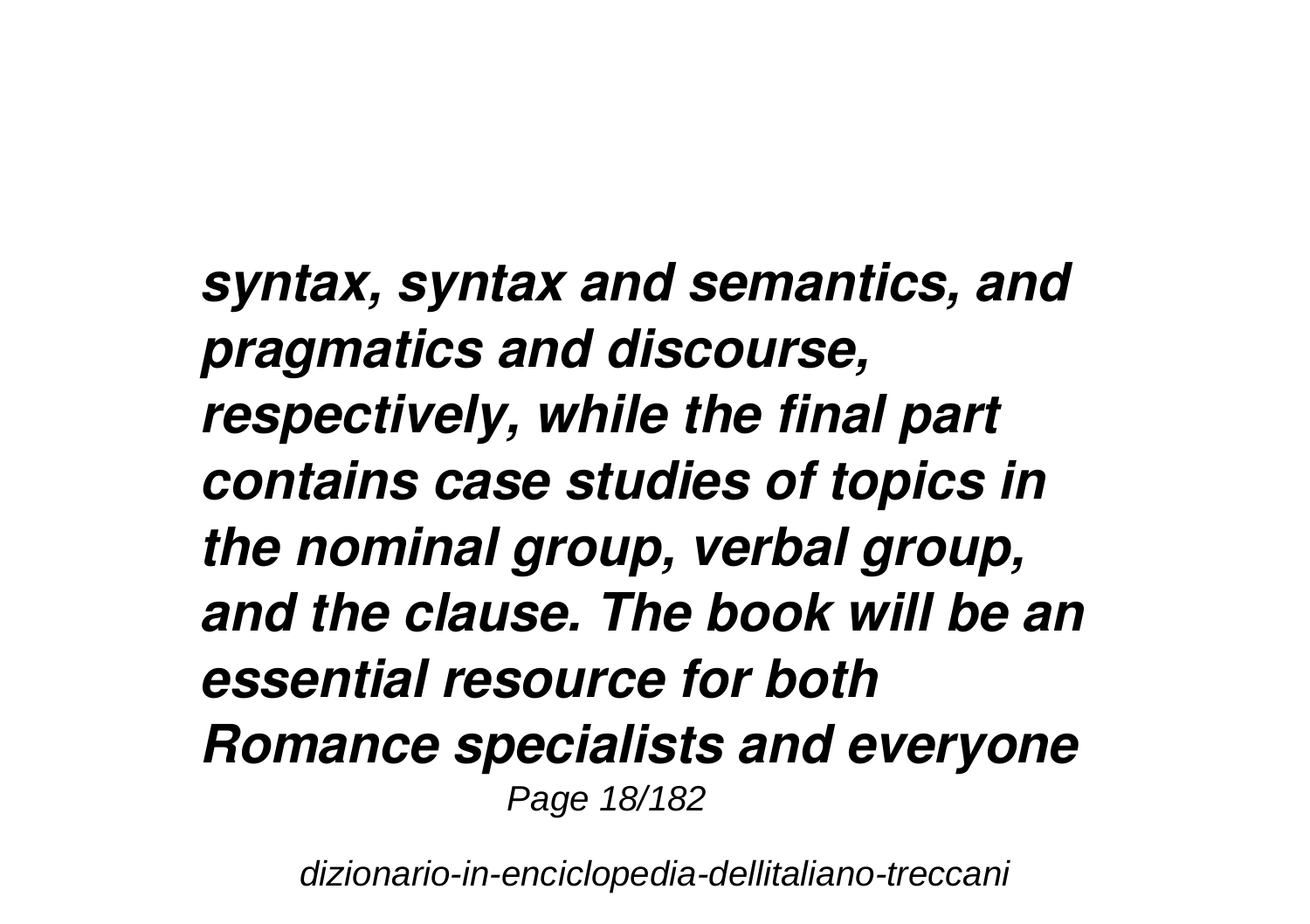## *with an interest in Indo-European and comparative linguistics. 1940.4*

*In many European languages the National Standard Variety is converging with spoken, informal, and socially marked varieties. In Italian this process is giving rise to* Page 19/182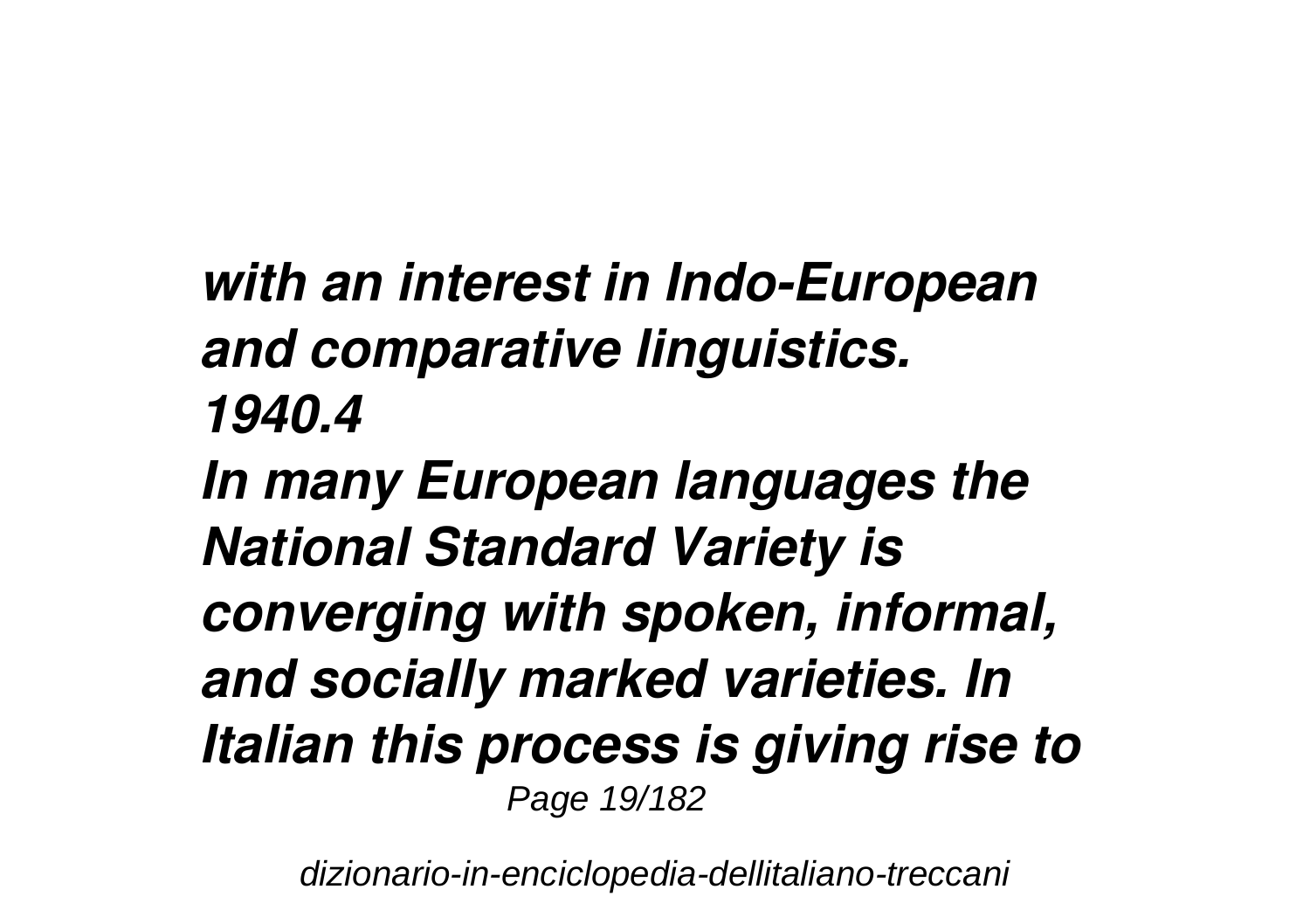*a new standard variety called Neostandard Italian, which partly consists of regional features. This book contributes to current research on standardization in Europe by offering a comprehensive overview of the restandardization dynamics in Italian.* Page 20/182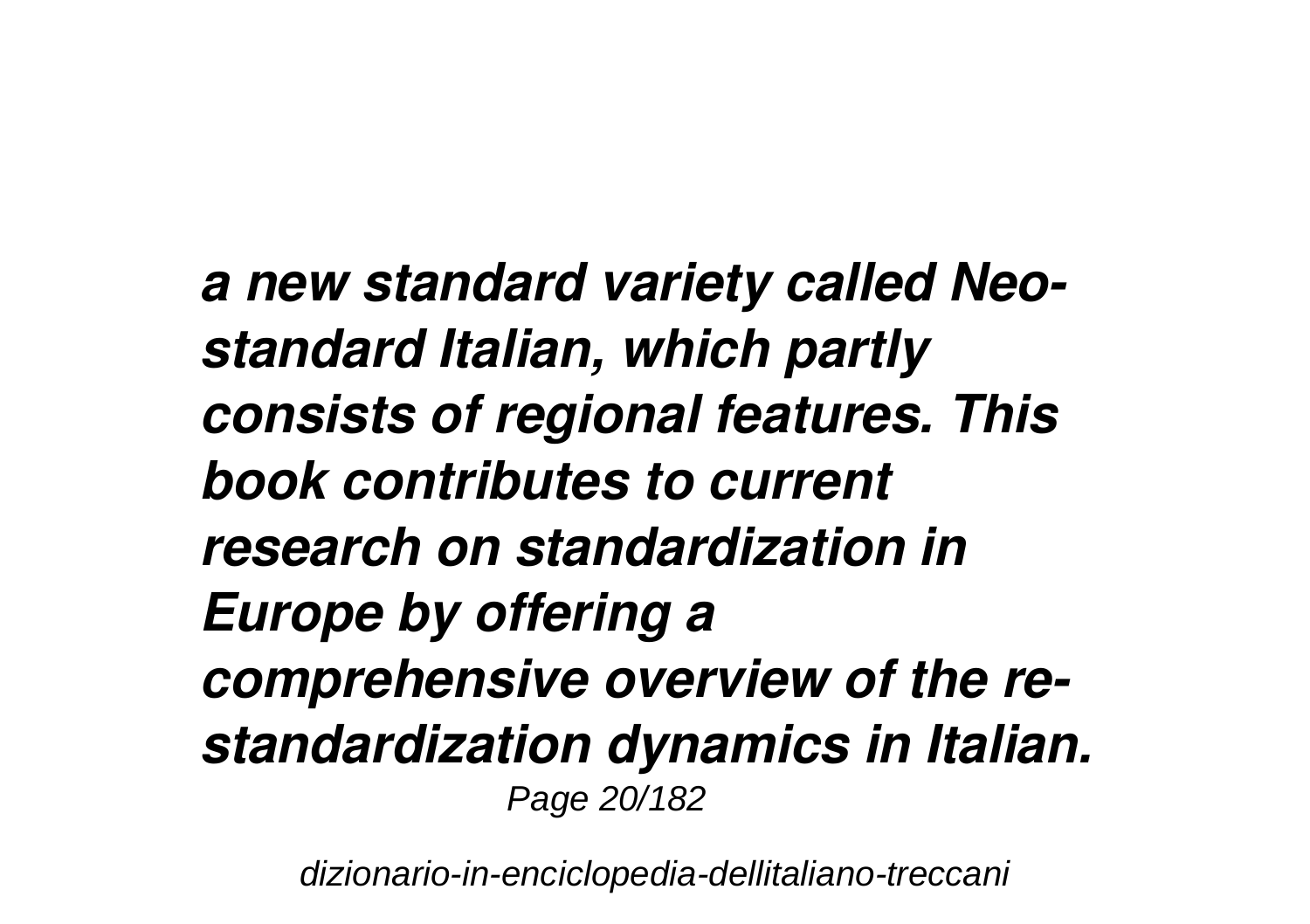*Each chapter investigates a specific dynamic shaping the emergence of Neo-standard Italian and Regional Standard Varieties, such as the acceptance of previously nonstandard features, the reception of Old Italian features excluded from the standard variety, the changing* Page 21/182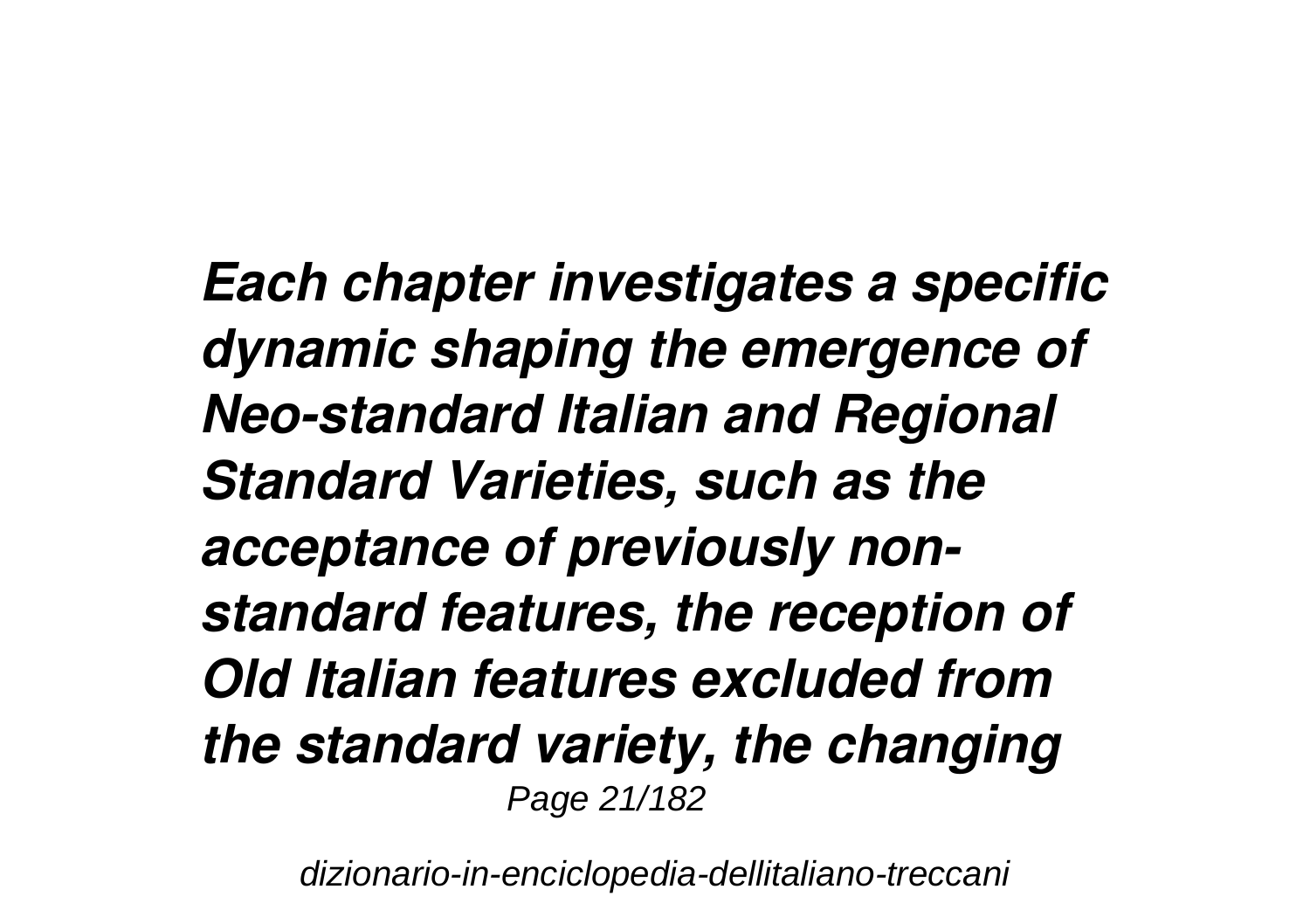*standard language ideology, the retention of features from Italo-Romance dialects, the standardization of patterns borrowed from English, and the developmental tendencies of standard Italian in Switzerland. The contributions investigate* Page 22/182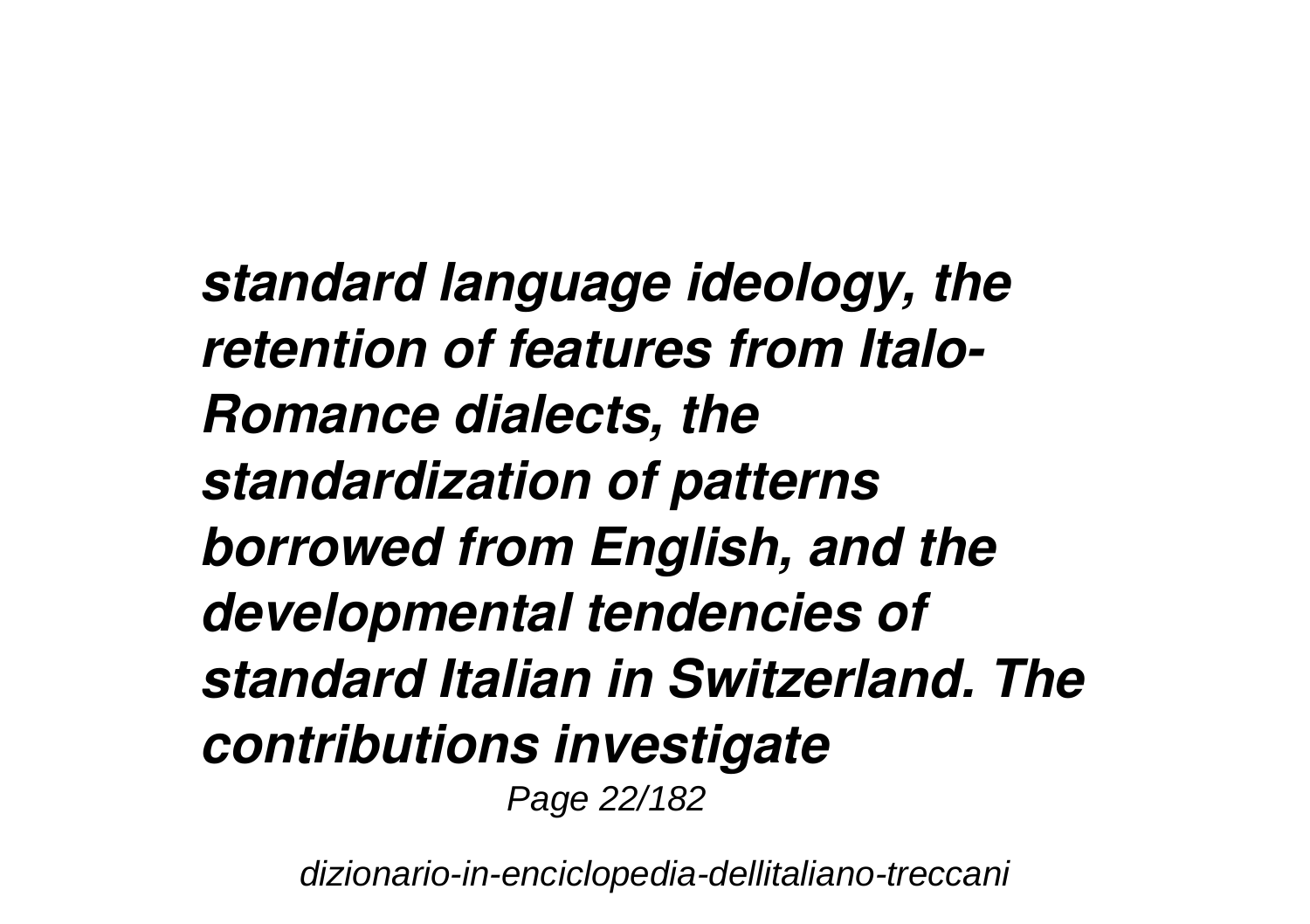*phonetic/phonological, prosodic, morphosyntactic, and lexical phenomena, addressed by several empirical methodologies and theoretical vantage points. This work is of interest to scholars and students working on language variation and change, especially* Page 23/182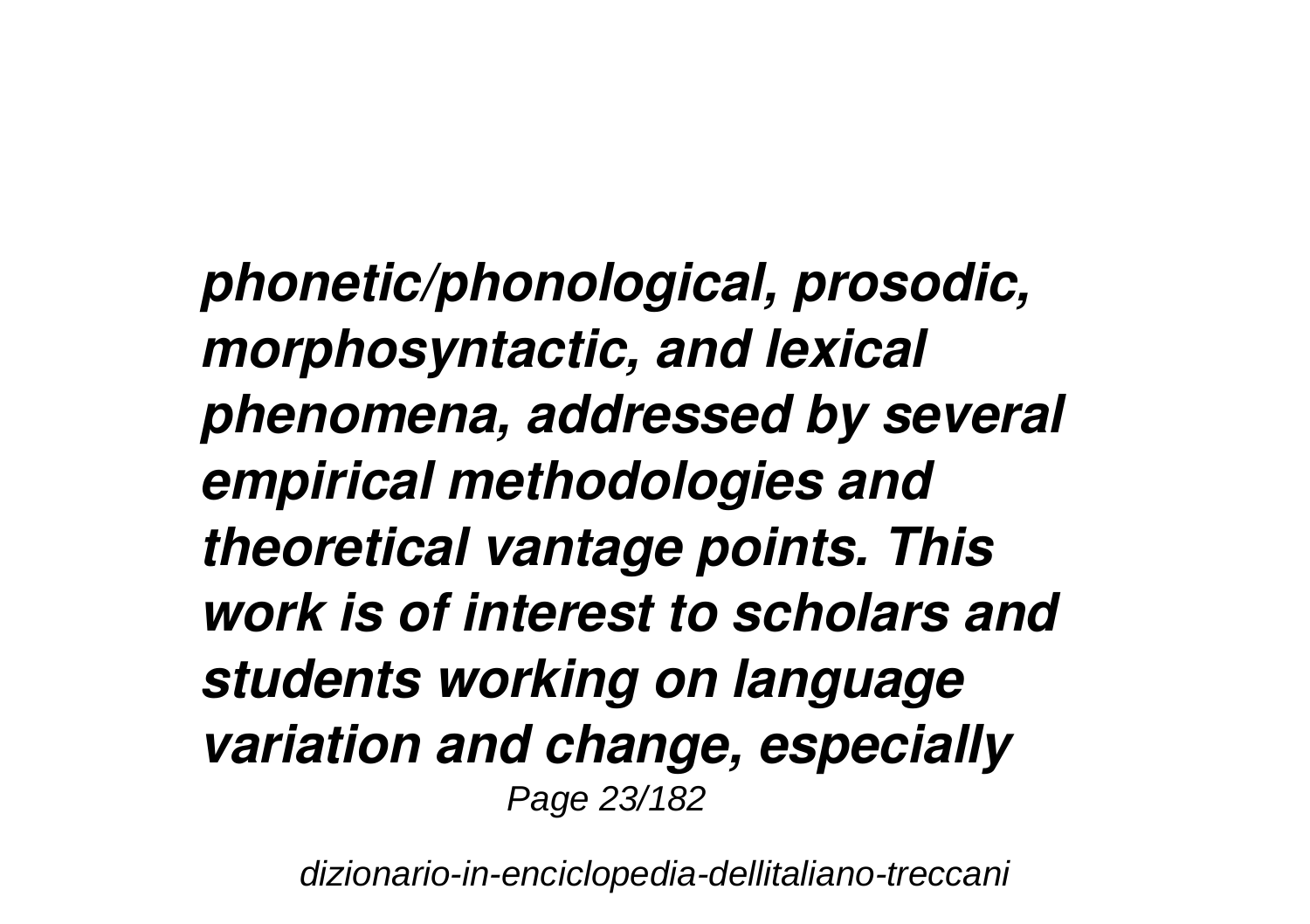*those focusing on standard languages and standardization dynamics. This handbook, the first to focus specifically on the varieties of Ladin spoken in the Brixen-Tyrol area, intends to provide a systematic, upto-date overview of research in* Page 24/182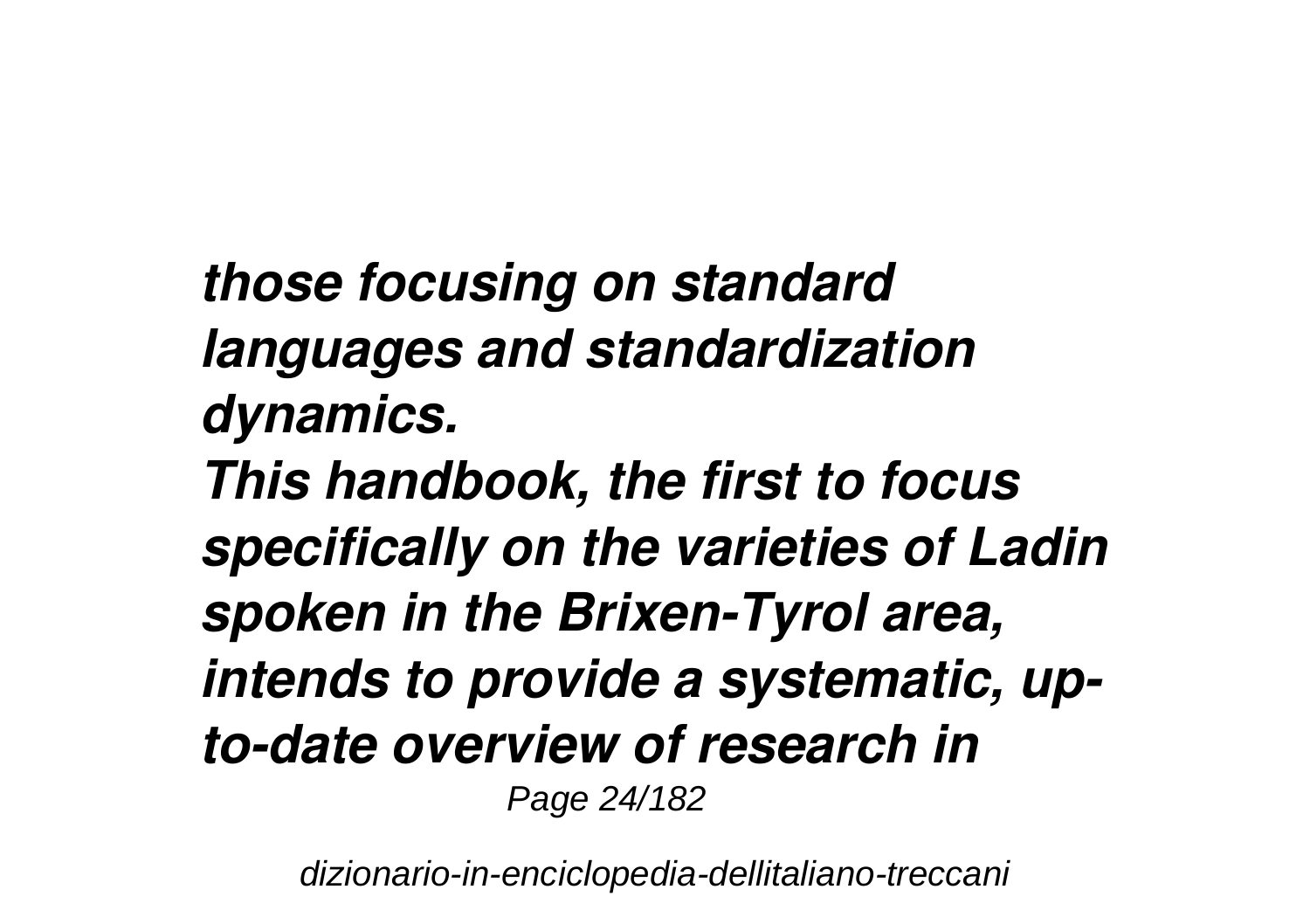*Ladin linguistics, taking into account both traditional research questions (internal and external language history; specific linguistic traits; classification) and new areas of research (corpus linguistics; neurolinguistics; the teaching of Ladin in a multilingual context;* Page 25/182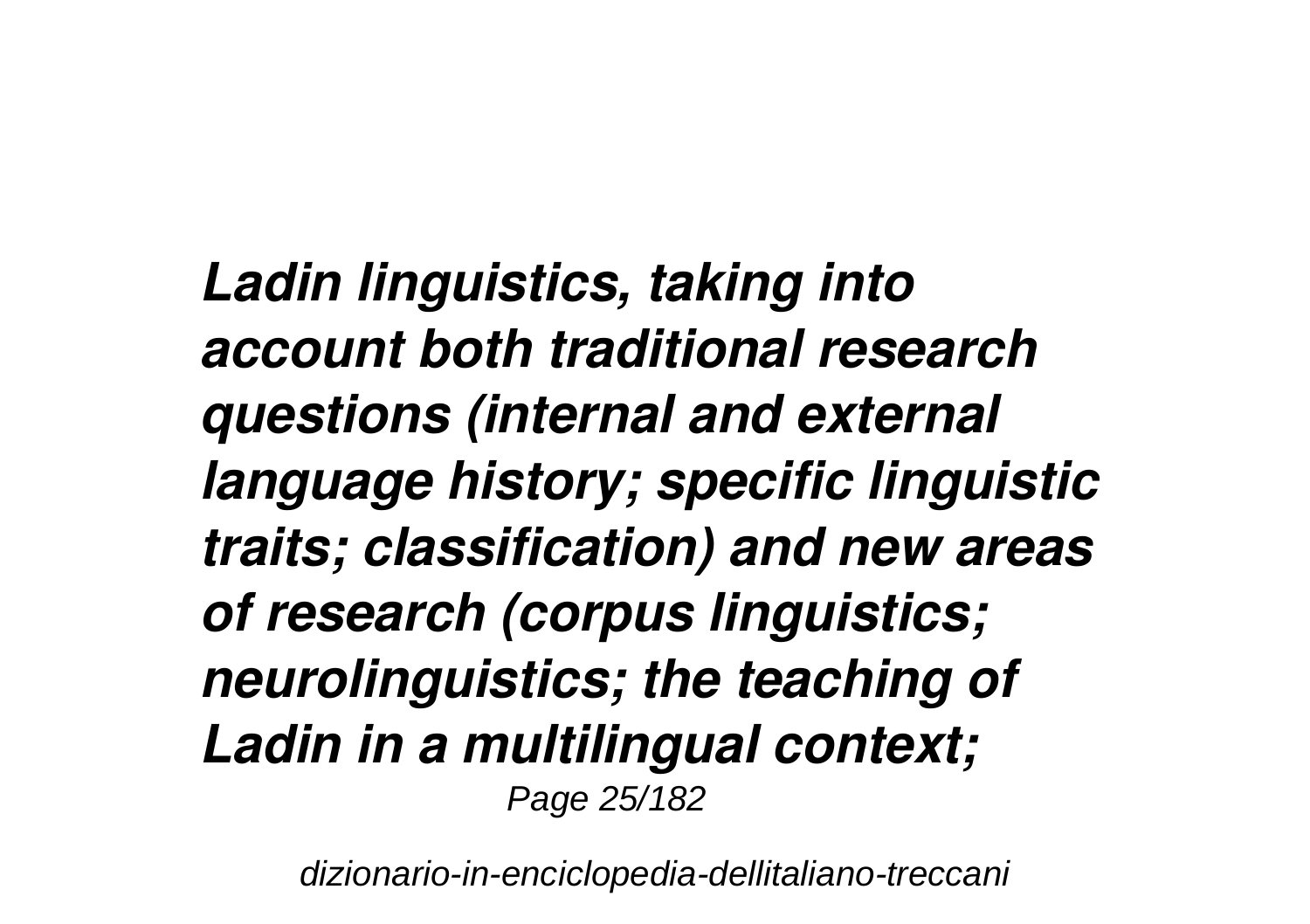*Ladin in the mass media and in social networks). The volume is divided into three main thematic parts. The first part deals with Ladin as a linguistic system, covering its history, evolution, and present-day characteristics. The second parts discusses Ladin as a means of* Page 26/182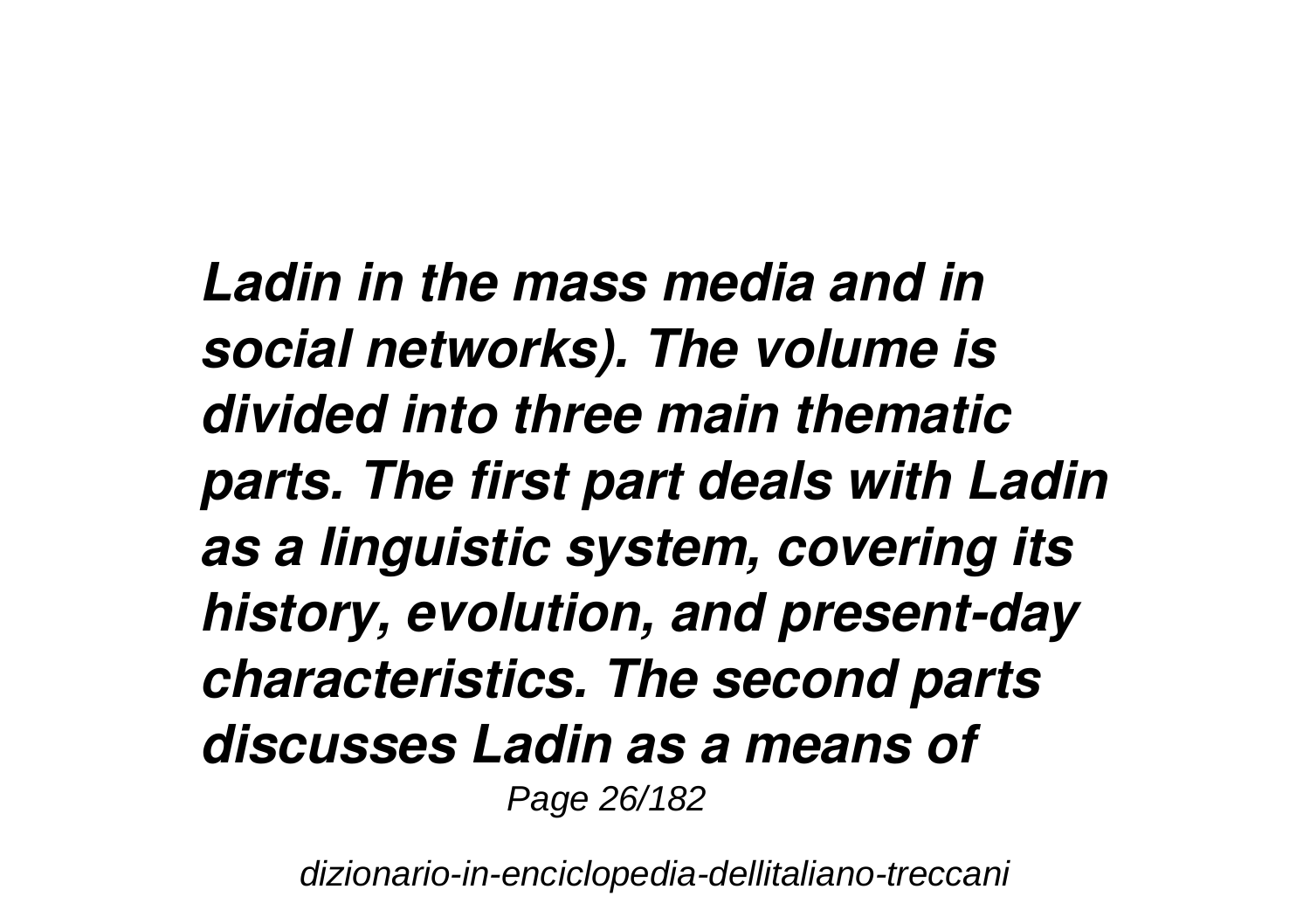*communication that plays a crucial role in forming the identity of its speakers. This particular identity is characterized, at least since the second half of the twentieth century, by a highly complex degree of multilingualism, which will be described in its various* Page 27/182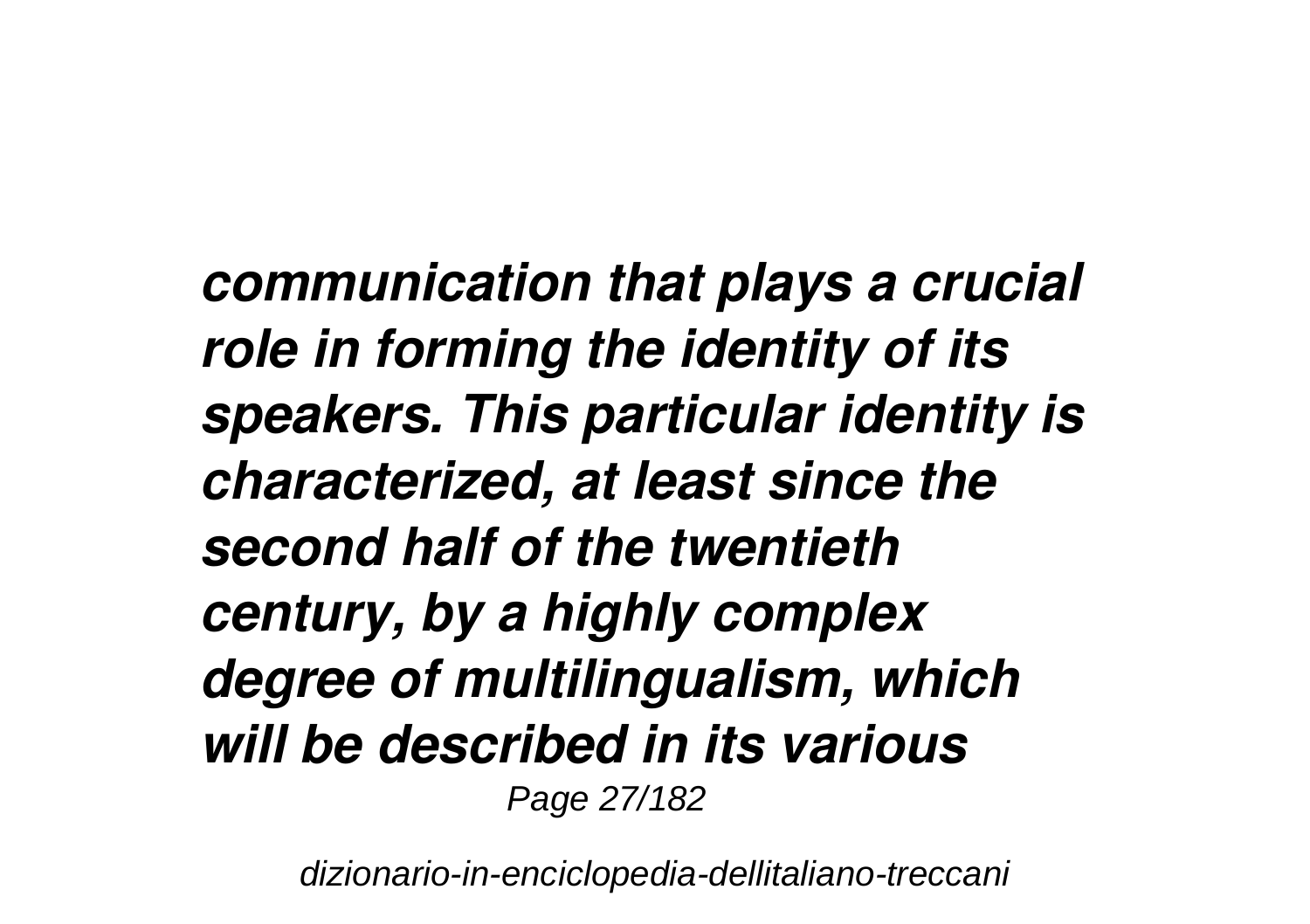*aspects. The third part addresses Ladin as an object of linguistic research. The volume is completed by a detailed index. Perspectives on the Divine Comedy WRILAB2 Towards a New Standard Competenza lessicale e* Page 28/182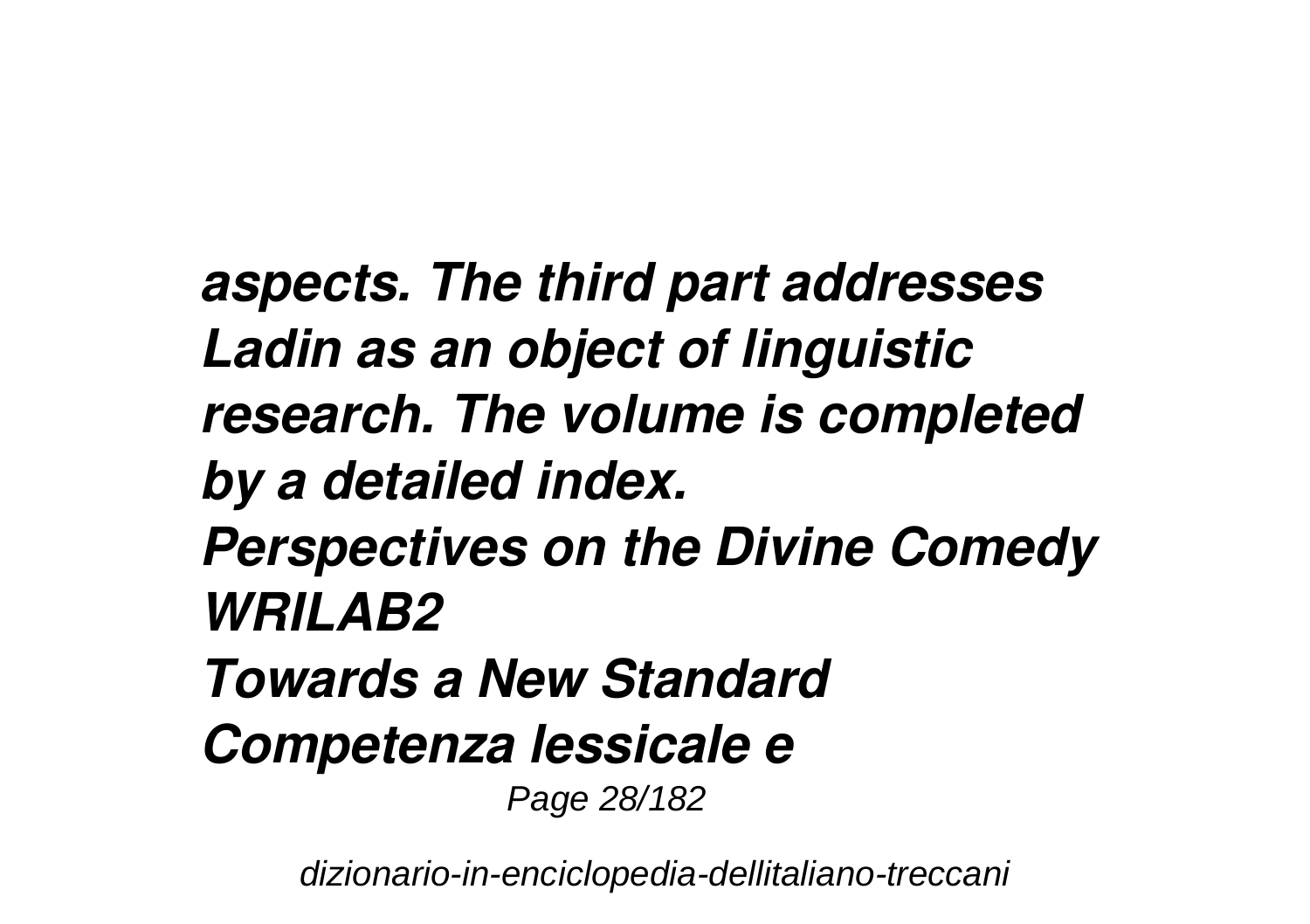*apprendimento dell'Italiano L2 Il vocabolario Treccani Categorial Issues La lingua dei "Discorsi alla Città" di Carlo Maria Martini* **Any notion linguistically expressed, even one such as the syllable, is always the result of several different** Page 29/182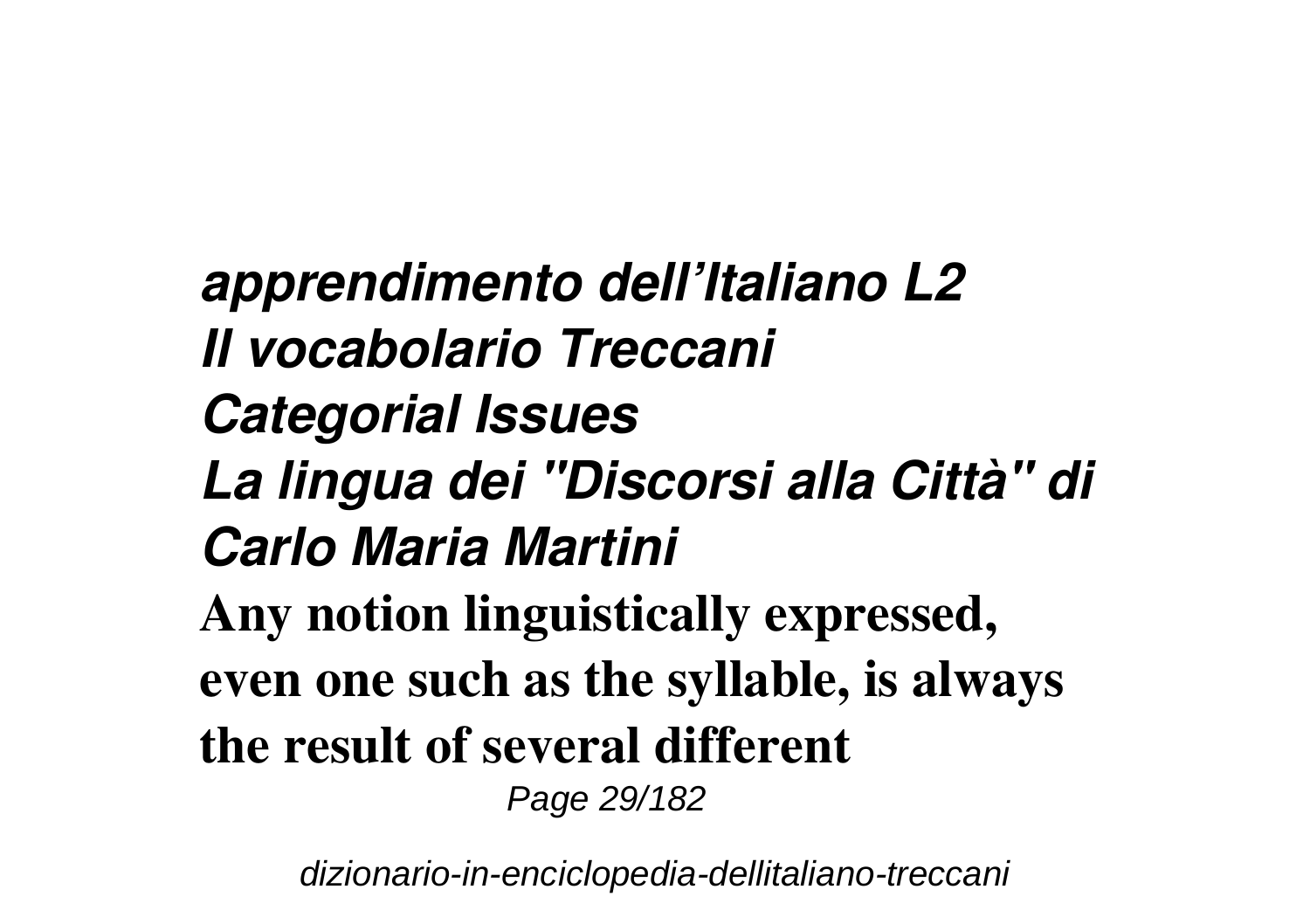**viewpoints. In order to take this into account, this book draws inspiration from the scheme of quaternion, as conceived by Sir William Rowan Hamilton and later introduced in theoretical linguistics by Ferdinand de Saussure. The first term of the quaternion (The Dawn of the Syllable)** Page 30/182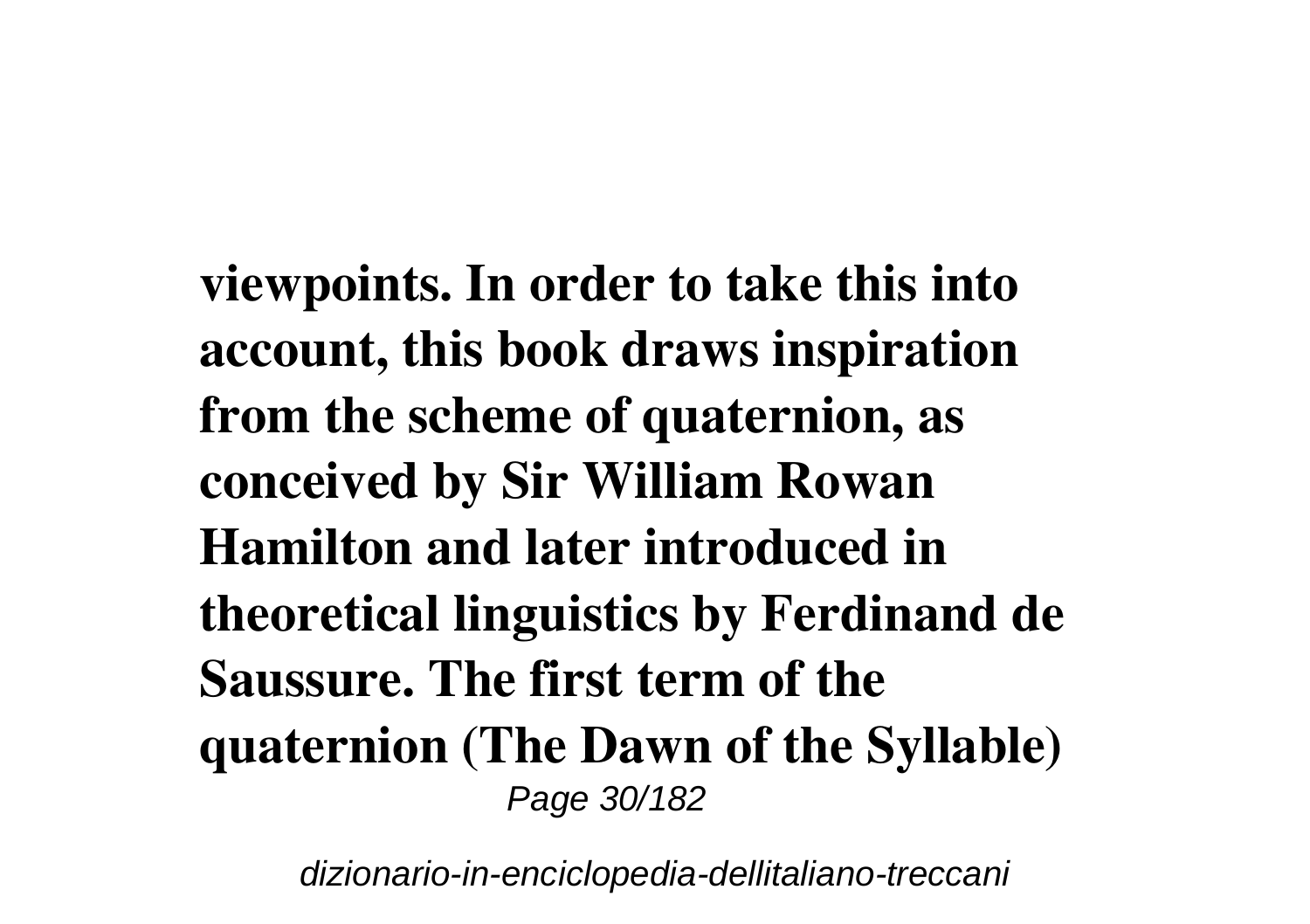**is provided by historical observations. The second term (Beyond the Sound of Syllables) is composed of different descriptive analyses of the syllable carried out in some particular languages and dialects. The third term (The Body of Syllables) presents the analytical-instrumental analysis of the** Page 31/182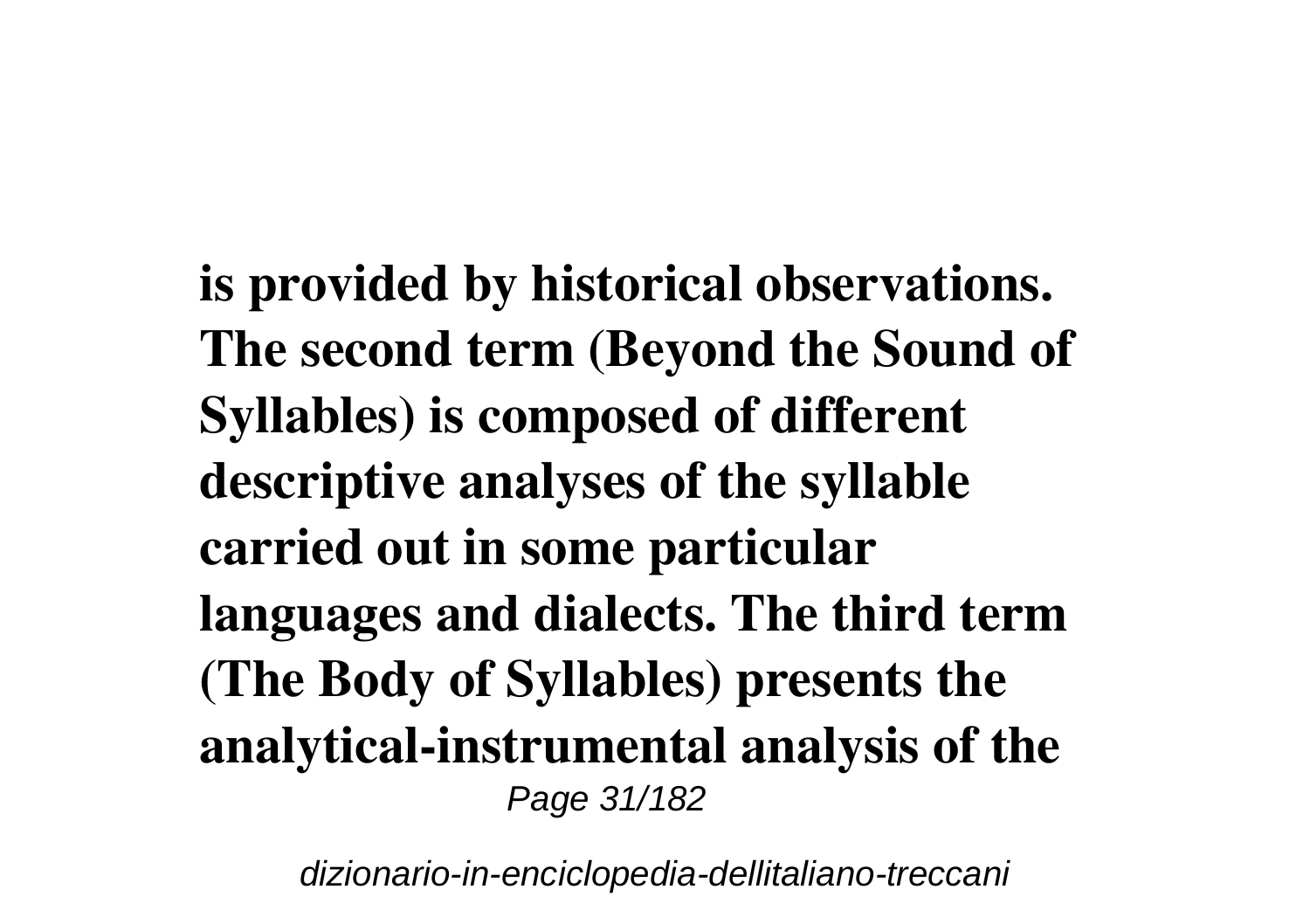**syllable, while the fourth (De Syllaba Ventura) proposes some theoretical considerations.**

**This collection of essays investigates the terminology of traditional Neapolitan arts and crafts analyzed from a novel linguistic and cultural perspective. With some exceptions, the trades examined in** Page 32/182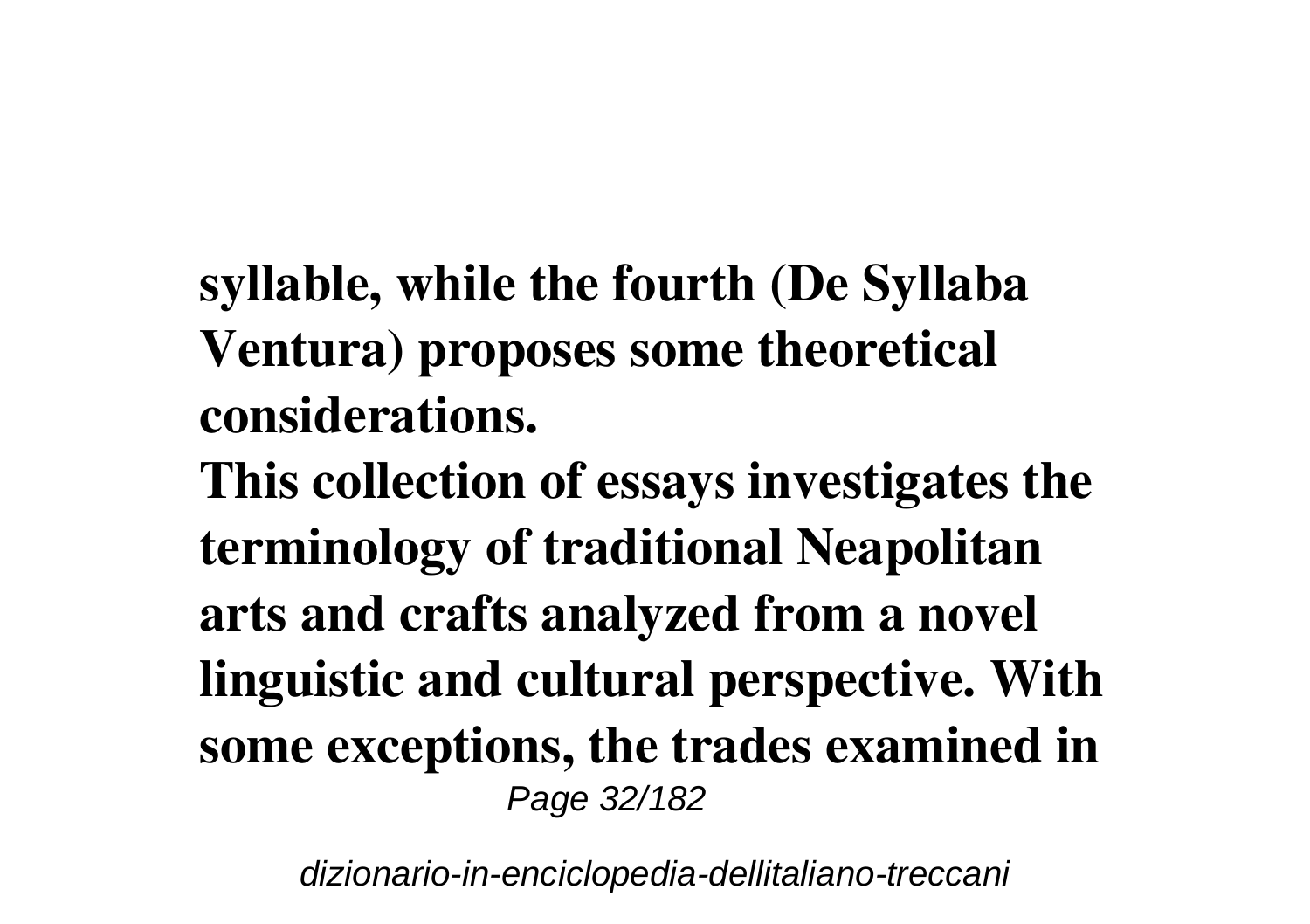**the contributions—including pizza and pastry making, the art of presepio (crib), lute-making and coral dealing, among others—still exist in Naples and in the Campania region. They represent an important component of the cultural heritage of the area that this volume brings to light by furthering current** Page 33/182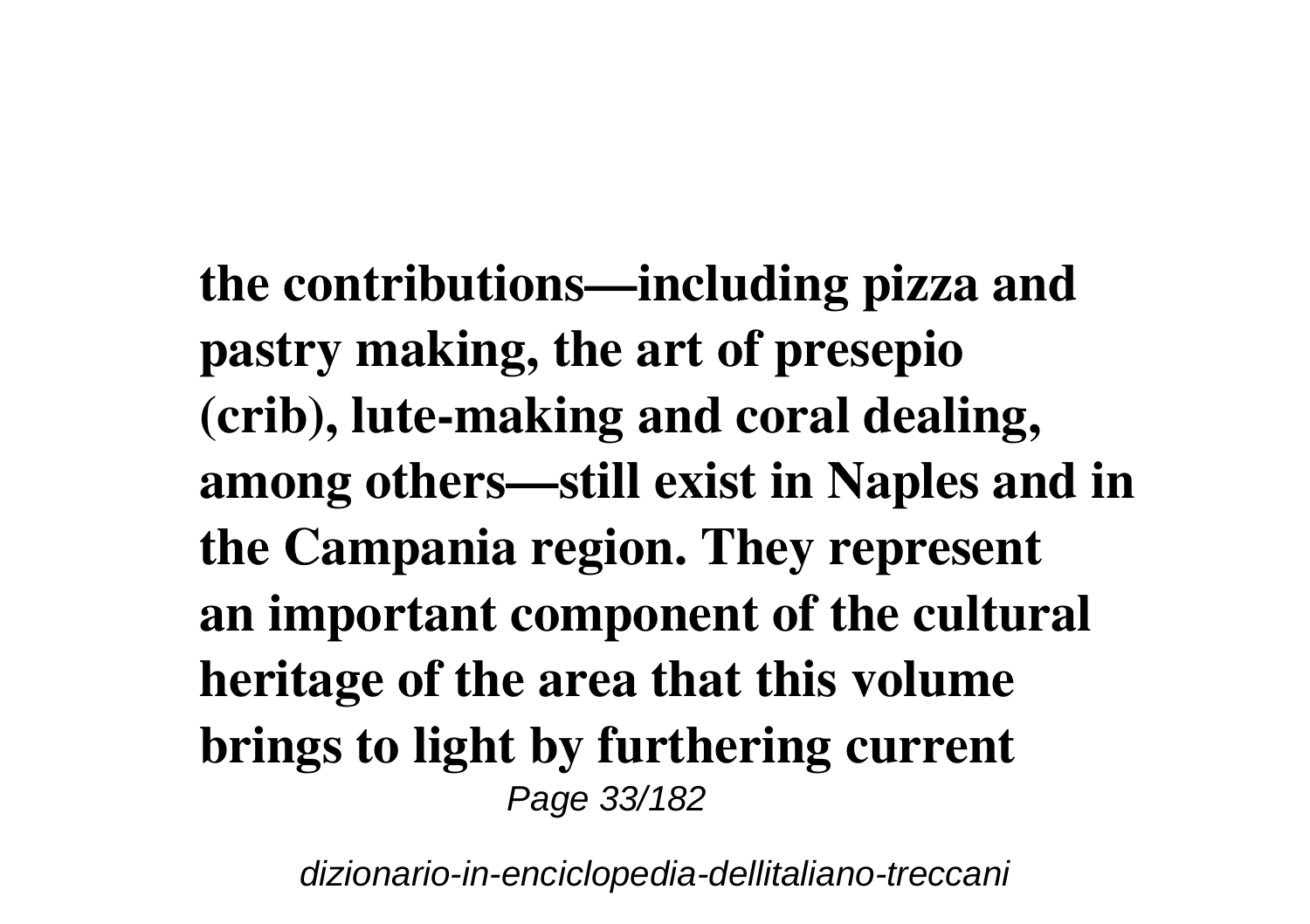**research in the fields of terminology, history and cultural anthropology. The book is divided into two sections, corresponding to the two languages in which the articles are written (English and French), although the terminological analyses also focus on Italian, Neapolitan and Spanish. This** Page 34/182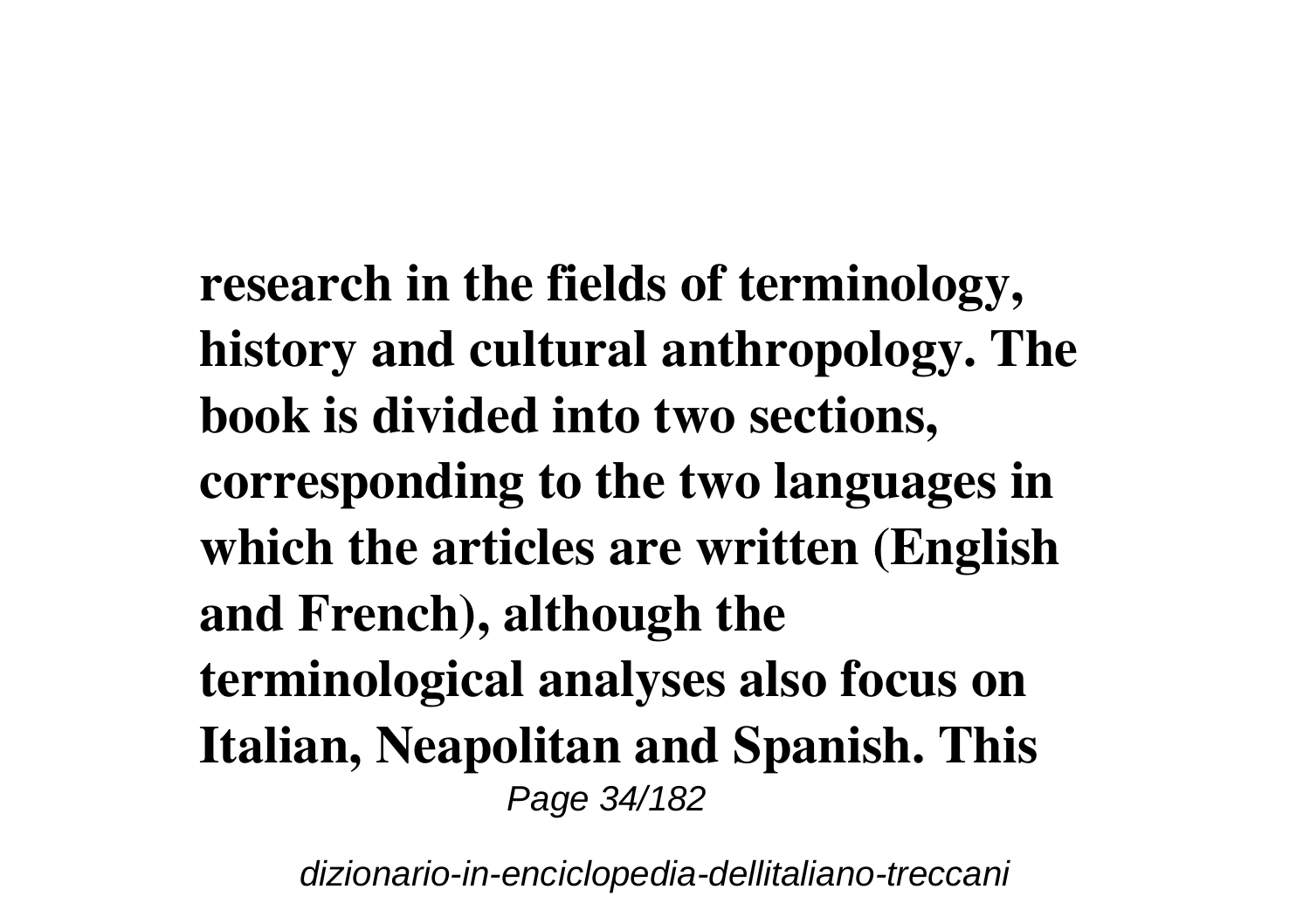**choice is expressly demanded by the political legacy of Naples, which for six centuries was alternately dominated by French, Spanish and Austrian rulers whose lasting influence on the city's traditions and language the essays explore.**

**This book investigates one concrete** Page 35/182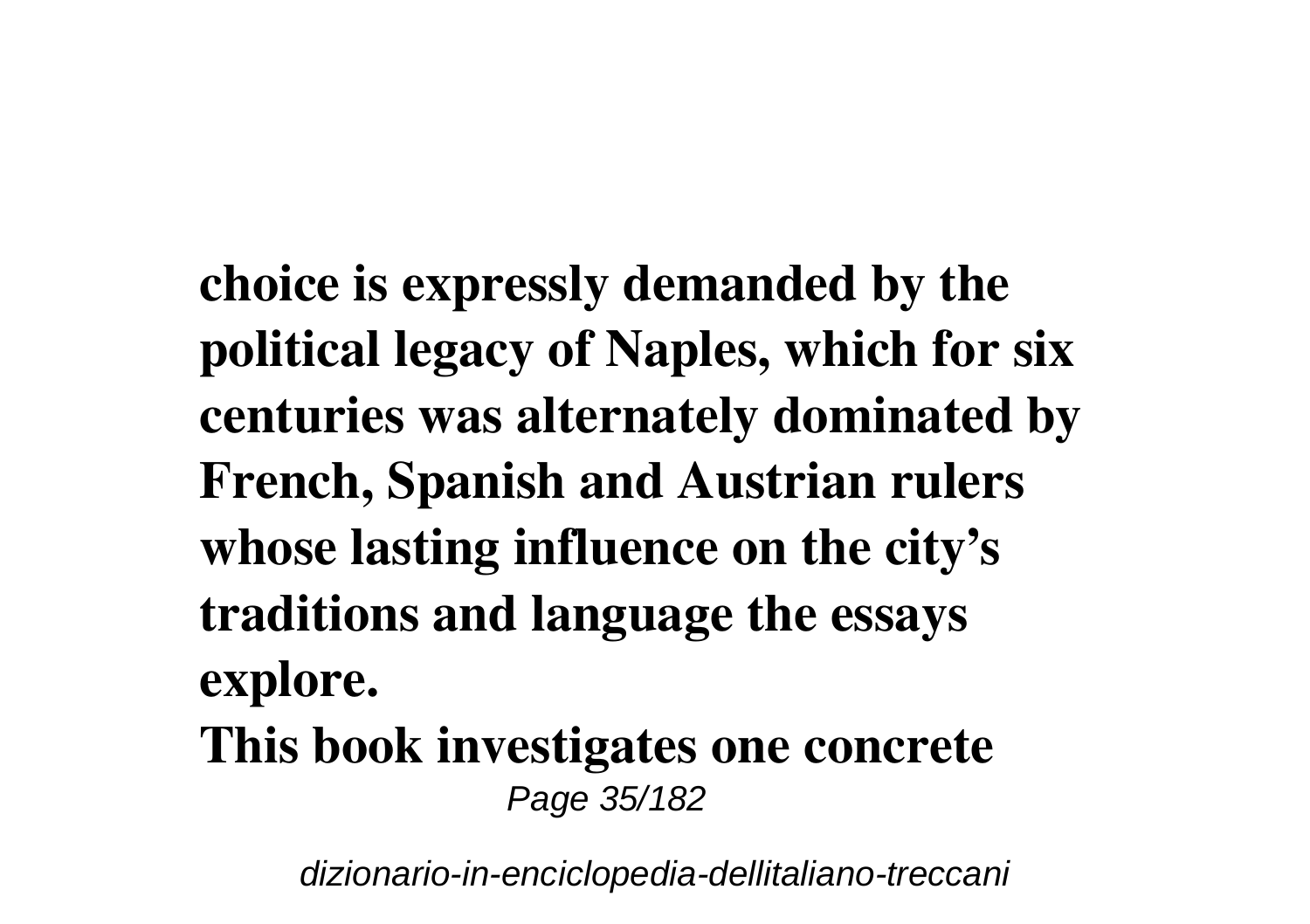**compounding pattern in present-day Italian within a larger overview of Italian compounding. Various accounts and classifications of Noun + Noun combinations in Italian are reviewed, with special focus on the status of the lexical integrity hypothesis. The author sets out to propose an integrated** Page 36/182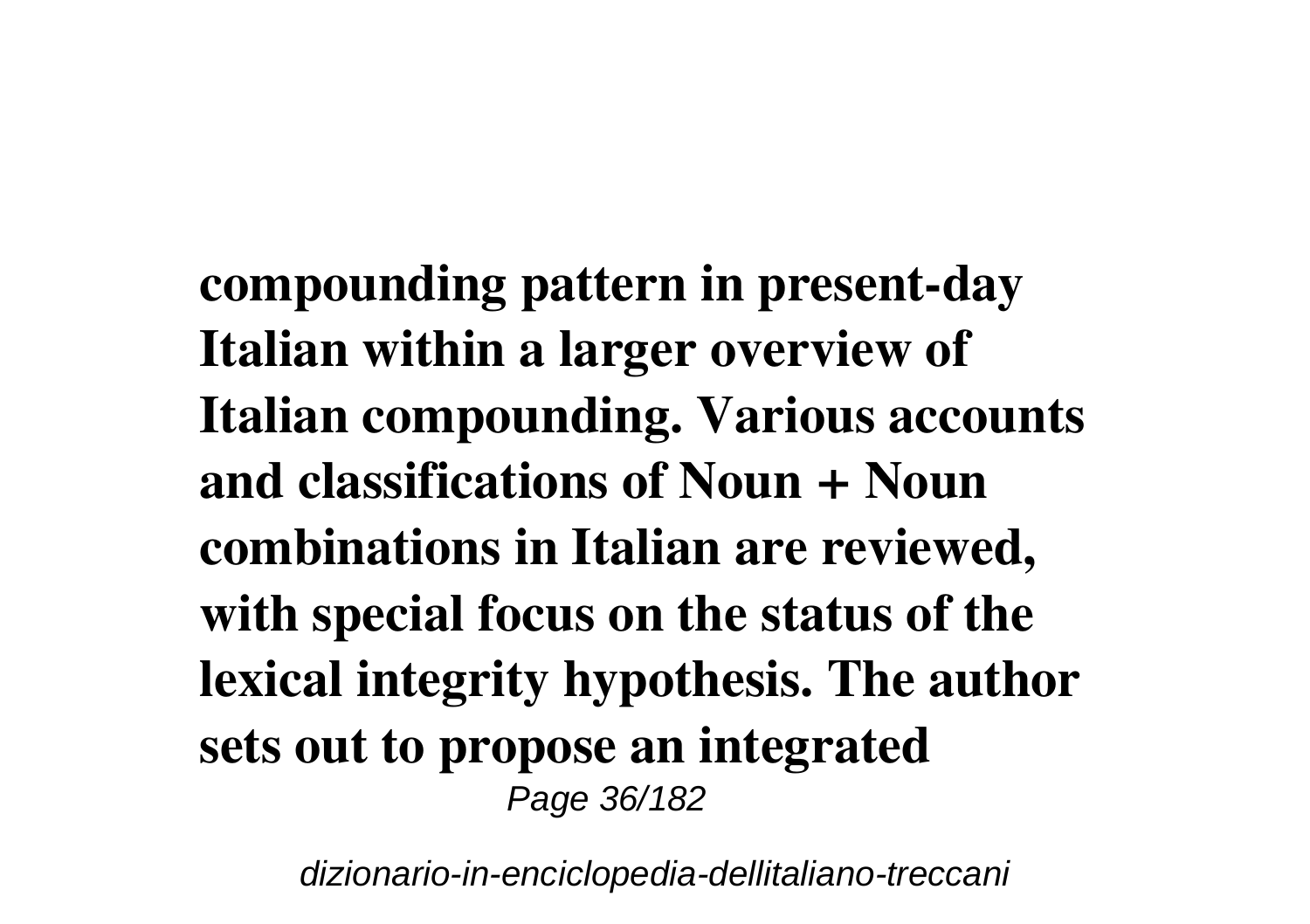**approach to the Noun + Noun compounding pattern, rigorously based on large representative data sets that were extracted from the Italian web corpus ItWaC as both automatically and manually post-processed frequency lists. On the basis of such data, it is aimed to show the behaviour of various** Page 37/182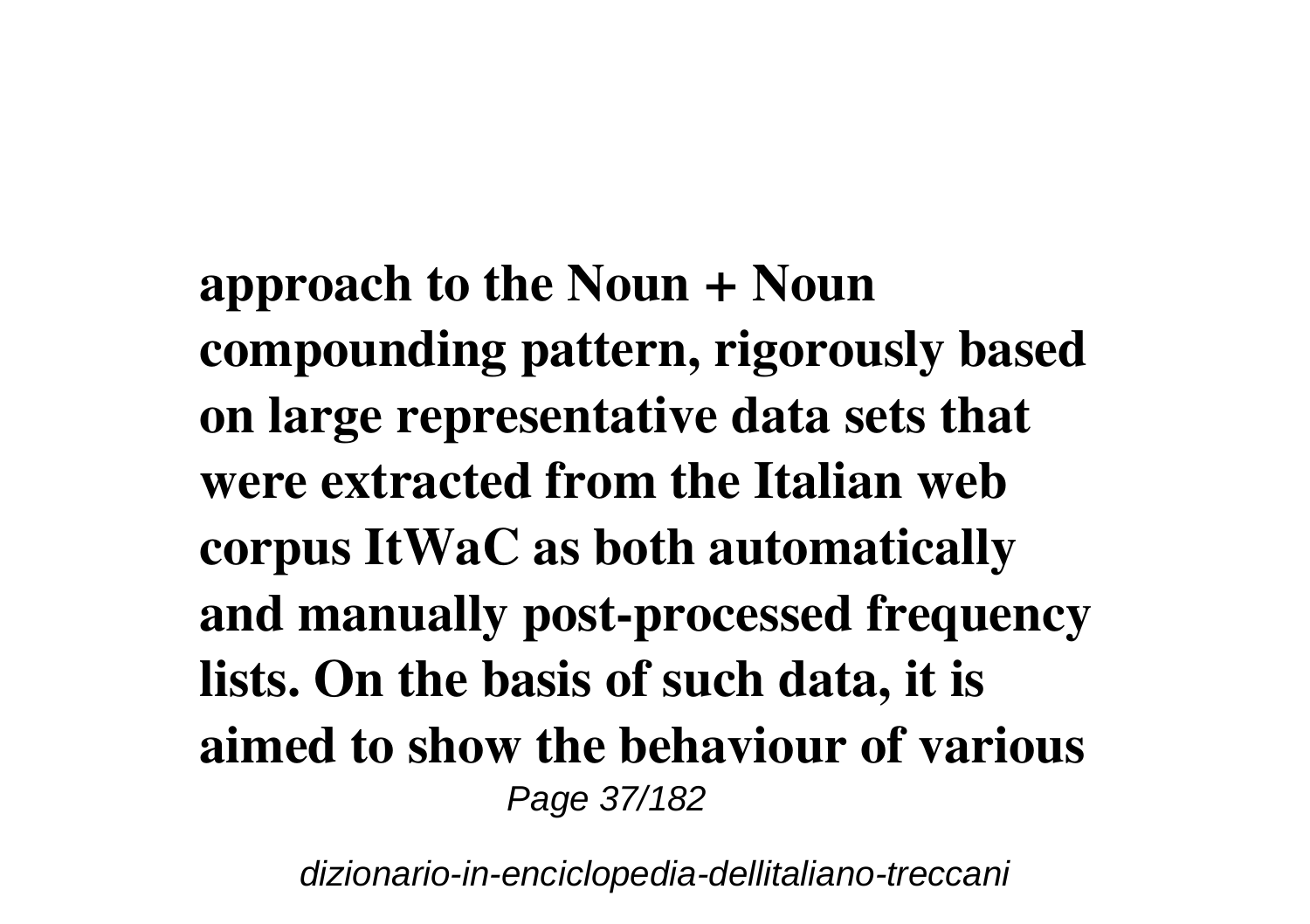**subtypes of Noun + Noun compounds. Starting out with the Bisetto-Scalise classification, the author carefully examines the status of coordinate compounds, ATAP compounds (i.e., the group comprising attributive and appositive structures) and subordinate compounds (comprising verbal-nexus** Page 38/182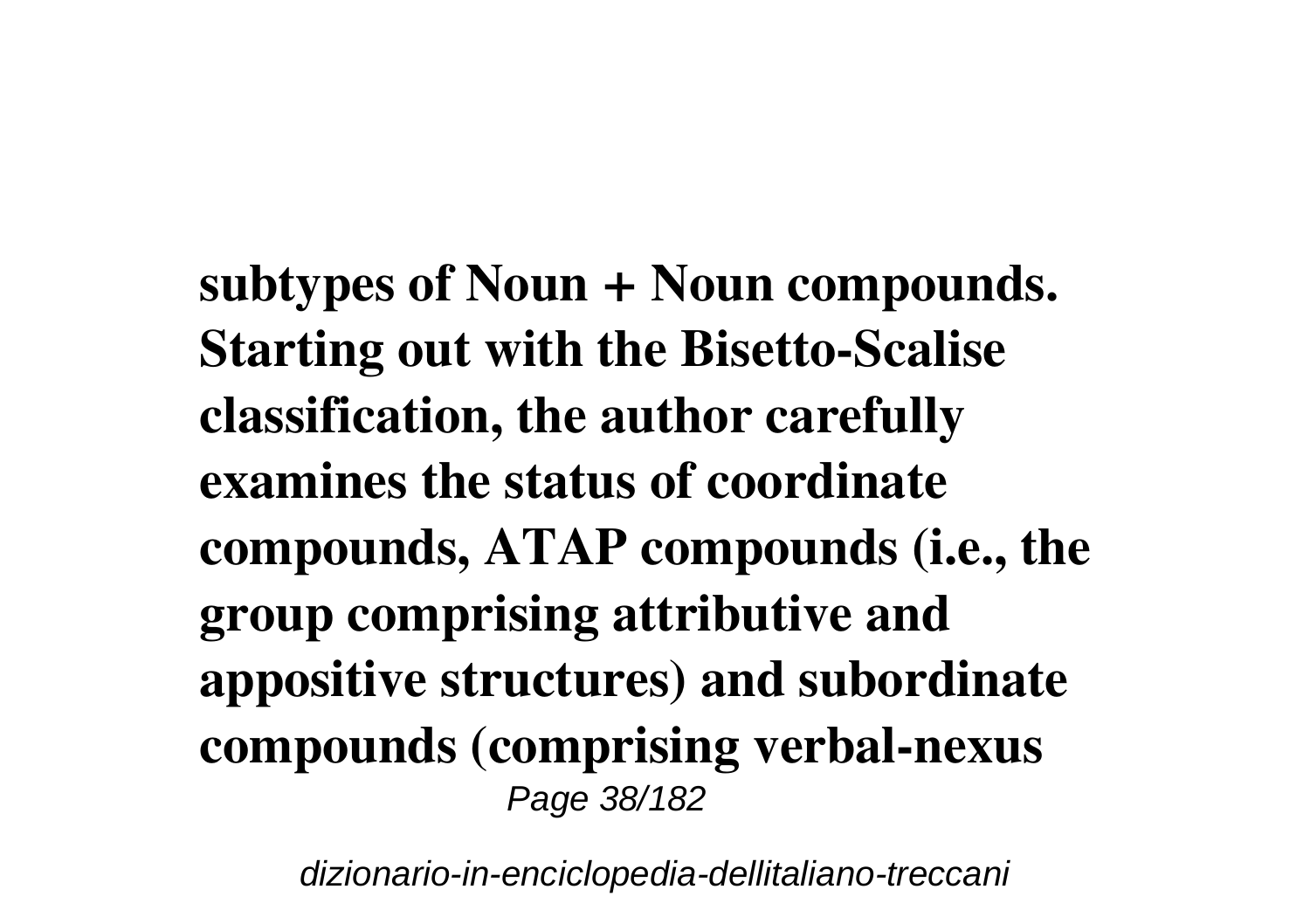**and grounding compounds), discussing both theoretical and empirical implications of this classification scheme. Moreover, the original Bisetto-Scalise model is supplemented with further classification levels in order to capture specific compounding types such as relational (i.e. inherently** Page 39/182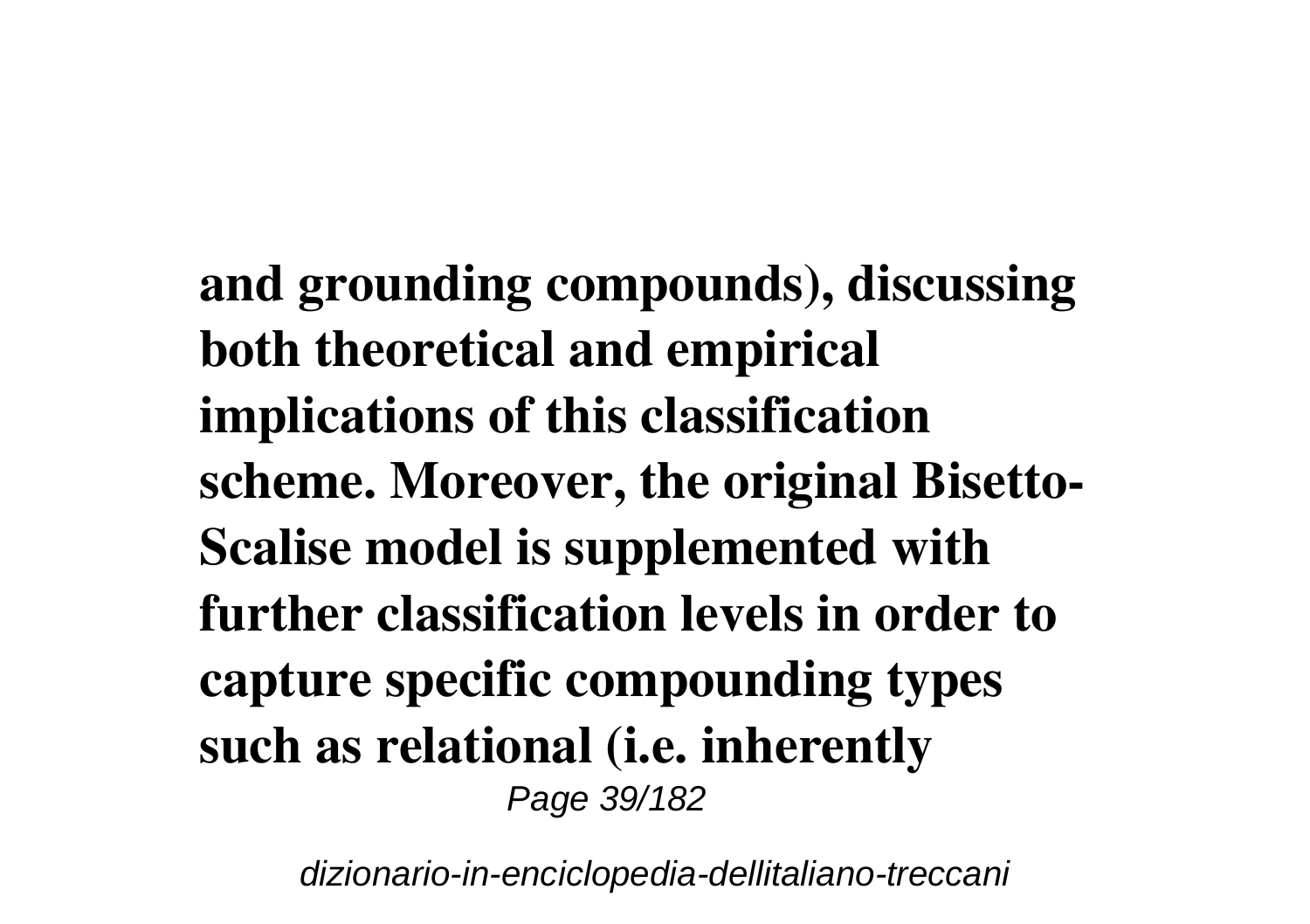**trinominal) compounds. A major merit of the present study lies in the quantitative dimension of the data it deals with. In light of this data, the author emphasizes the gradient nature of the traditional dichotomy between syntax and compounding. The book will thus appeal not only to the linguists** Page 40/182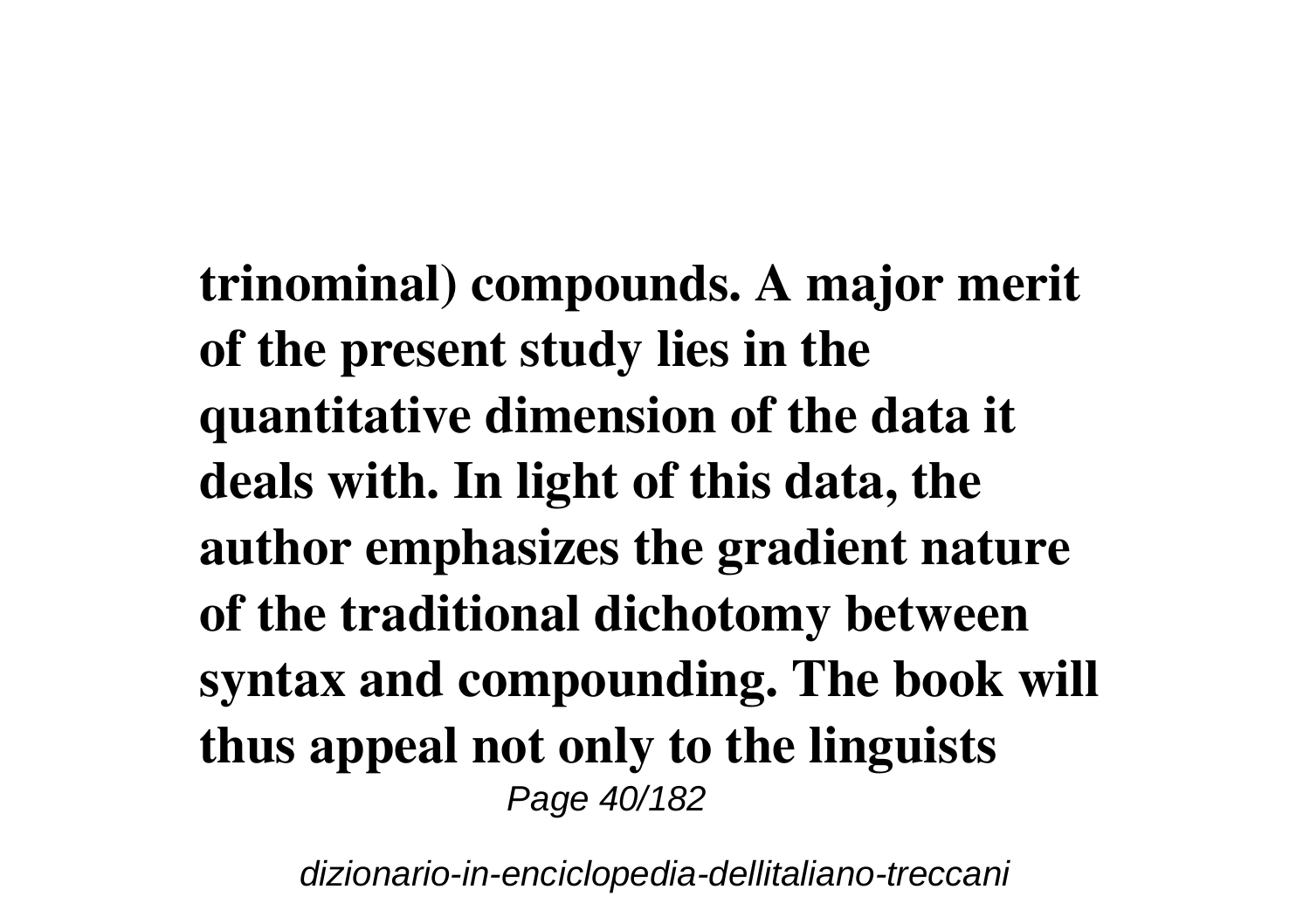**interested specifically in Italian wordformation, but also to a larger community of scholars who seek a more general view of the word-formation phenomena.**

**Language standardization is an ongoing process based on the notions of linguistic correctness and models. This** Page 41/182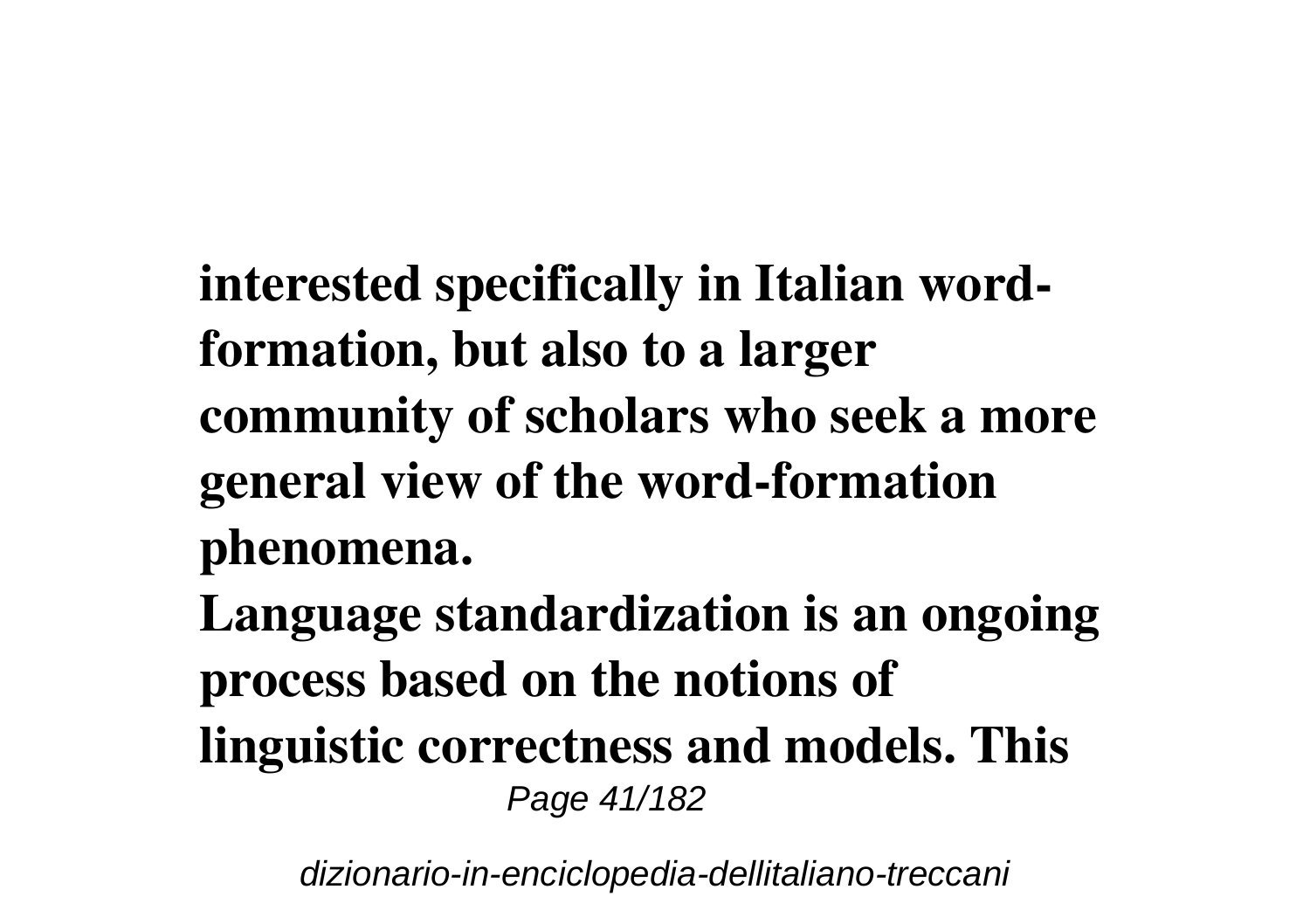**manual contains thirty-six chapters that deal with the theories of linguistic norms and give a comprehensive up-todate description and analysis of the standardization processes in the Romance languages. The first section presents the essential approaches to the concept of linguistic norm ranging from** Page 42/182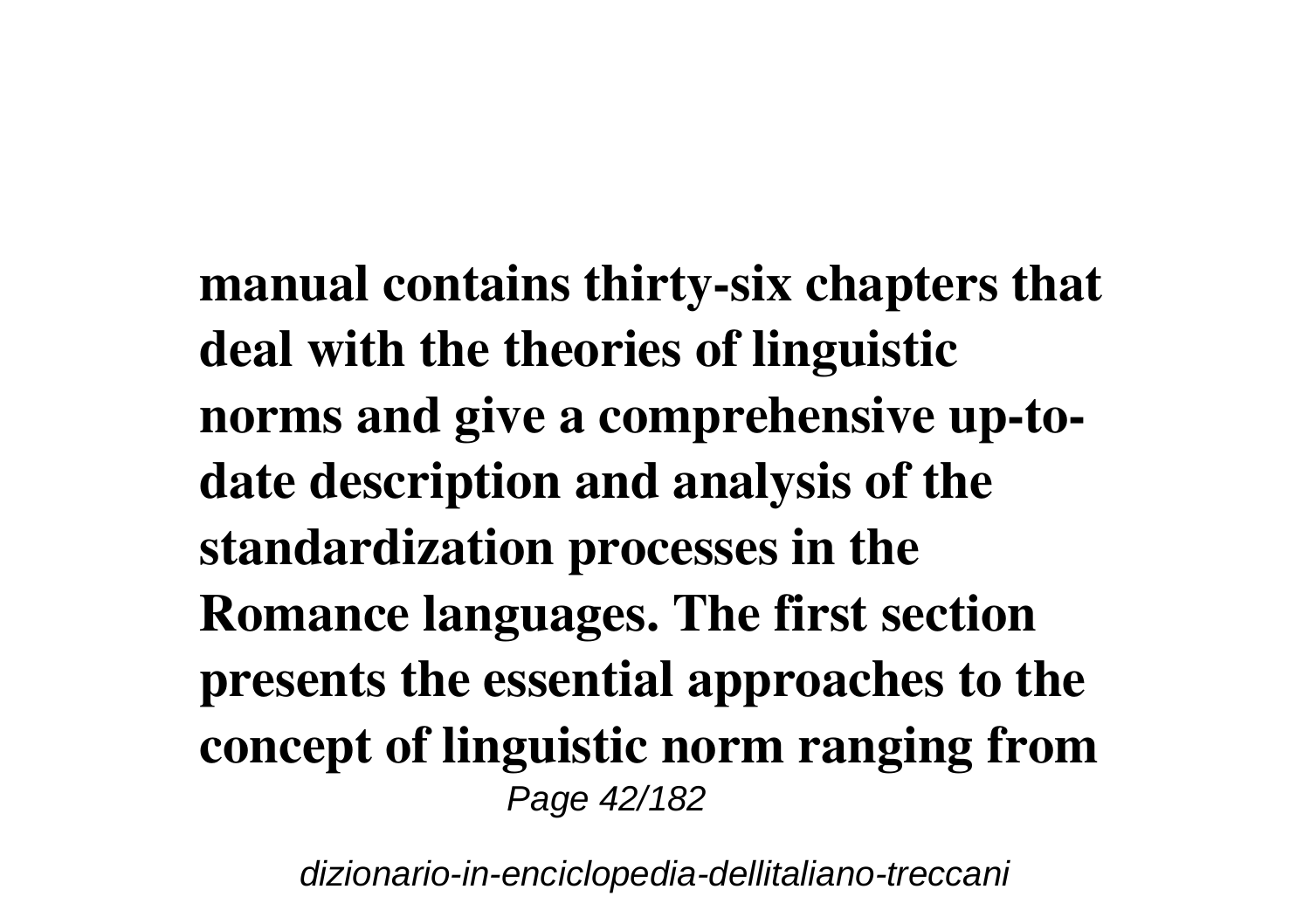**antiquity to the present, and includes individual chapters on the notion of linguistic norms and correctness in classical grammar and rhetoric, in the Prague School, in the linguistic theory of Eugenio Coseriu, in sociolinguistics as well as in pragmatics, cognitive and discourse linguistics. The second section** Page 43/182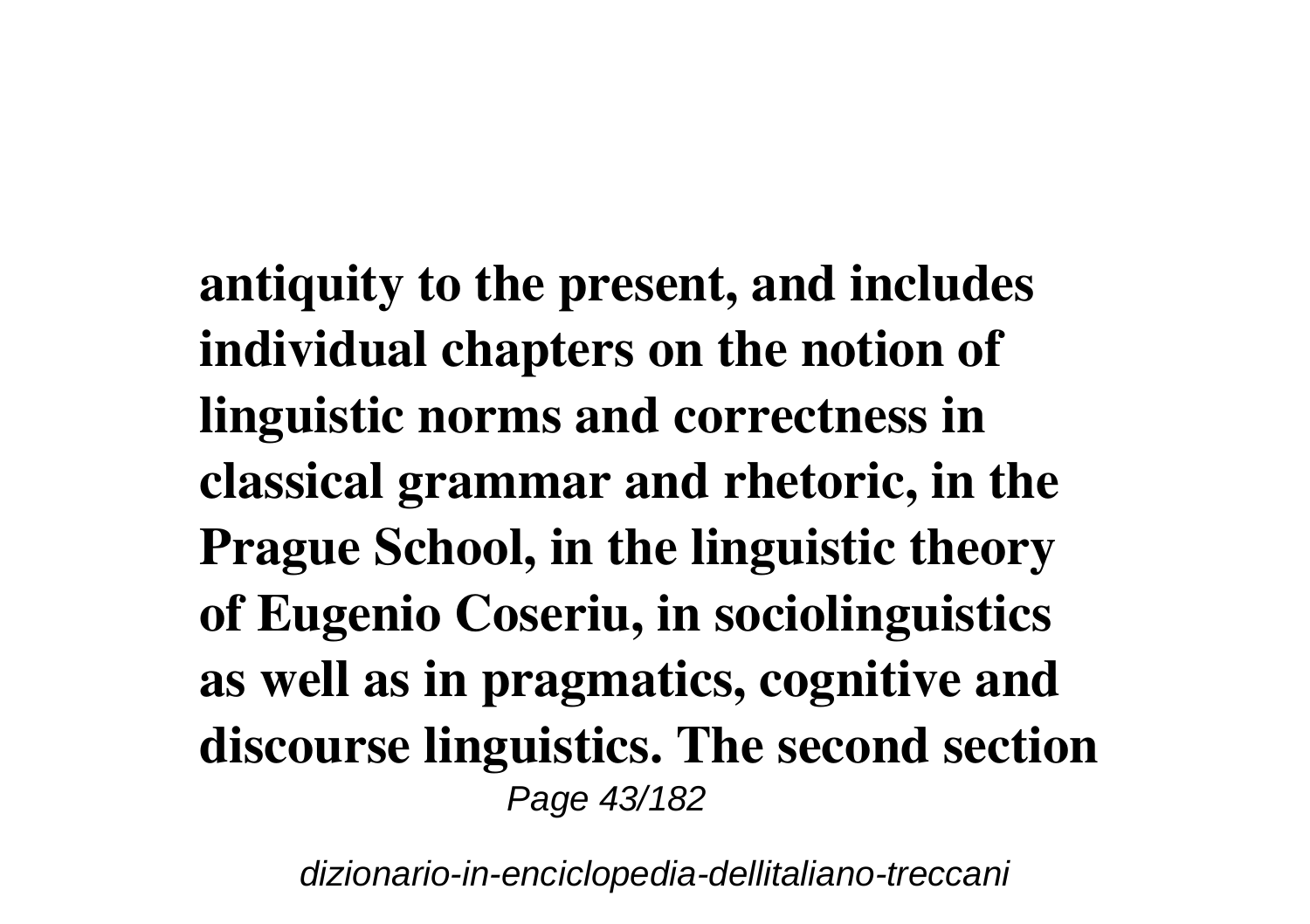**focuses on the application of these notions with respect to the Romance languages. It examines in detail the normative grammar and the normative dictionary as the reference tools for language codification and modernization of those languages that have a long and well-established written** Page 44/182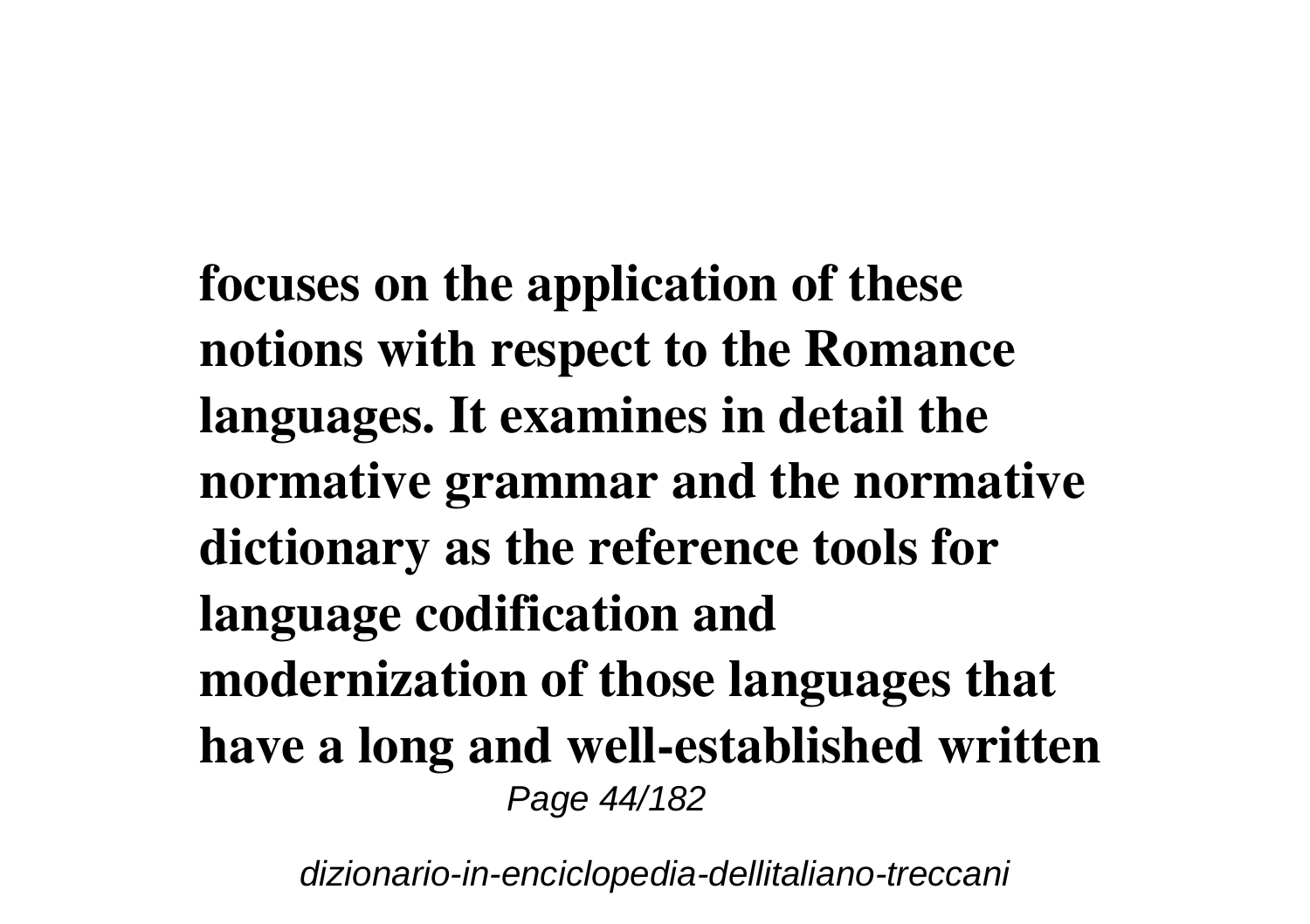**tradition, i.e. Romanian, Italian, French, Catalan, Spanish, and Portuguese. Furthermore, the volume offers a discussion of the key issues regarding the standardization of the 'minor' Romance languages as well as Creoles.**

**The Wor(l)ds of Neapolitan Arts and** Page 45/182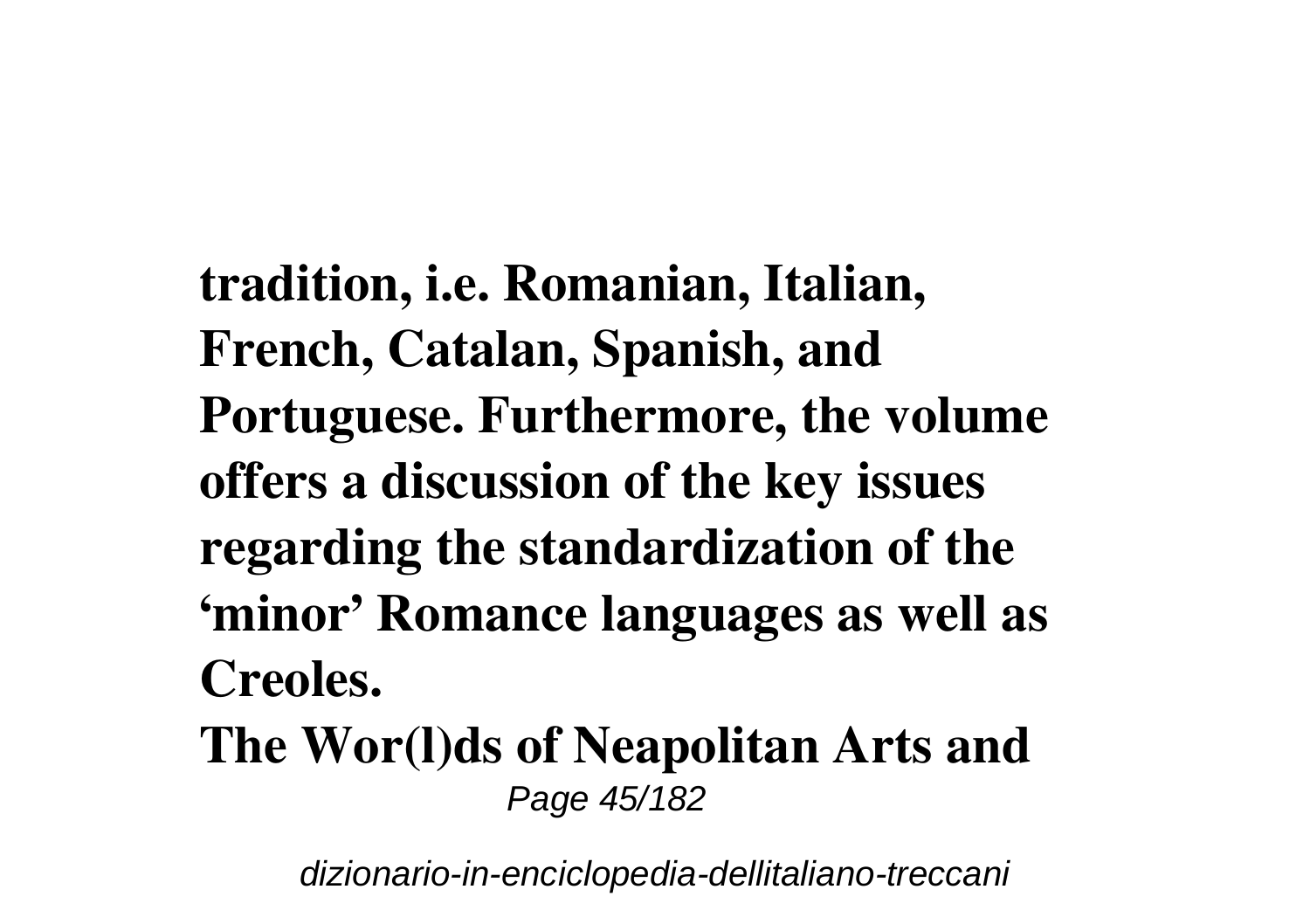**Crafts Gli abusi dell'inglese nel lessico dell'italia e incolla Streifzüge durch Raum und Zeit enciclopedia dell'italiano. M - Z Fraseologia e traduzioni nel Visconte dimezzato di Italo Calvino The Notion of Syllable Across History,** Page 46/182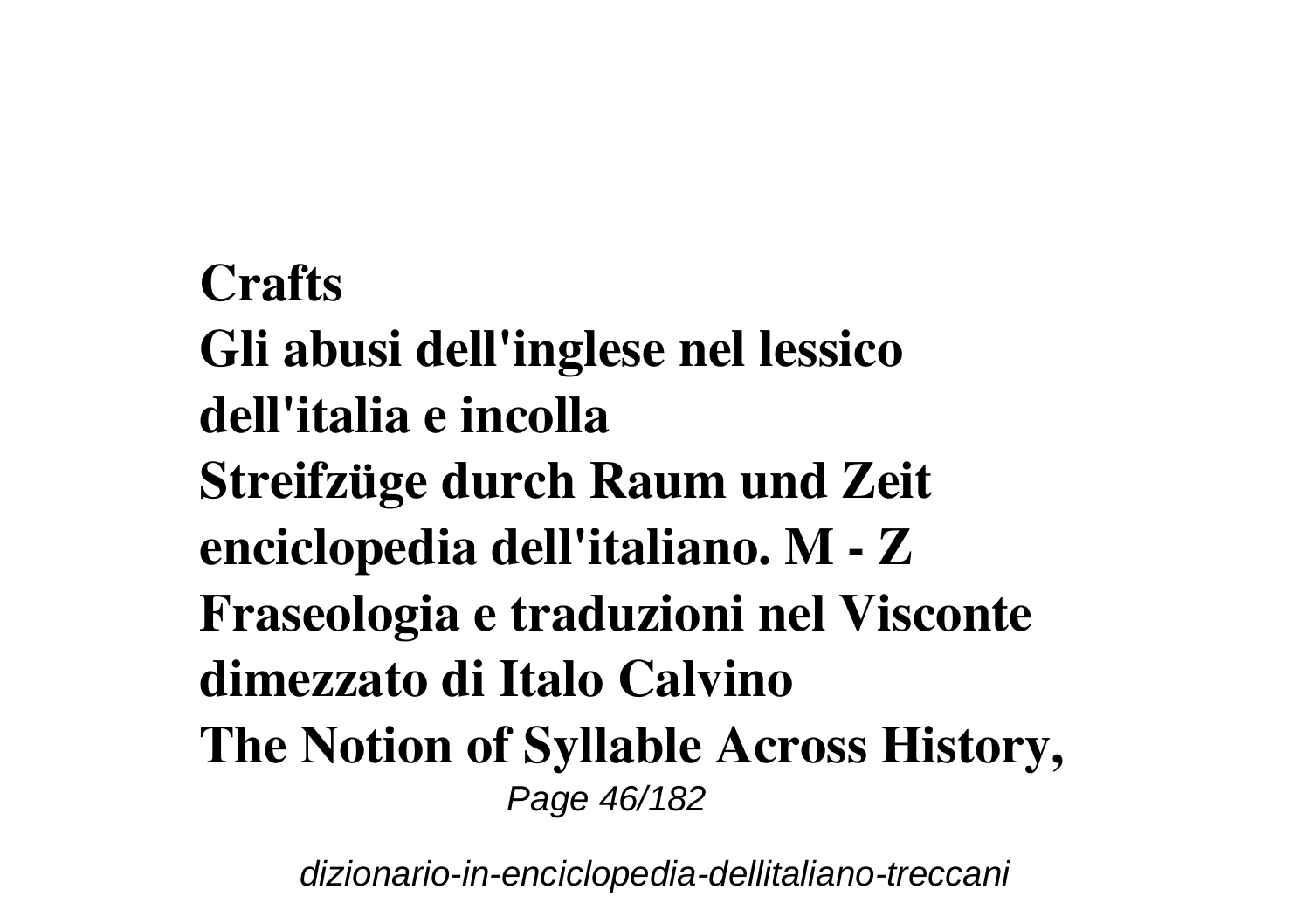**Theories and Analysis Noun+Noun Compounds in Italian** Il volume raccoglie gli Atti del Convegno Internazionale di Dialettologia – Progetto A.L.Ba. (Atlante Linguistico Basilicata), alla quarta edizione, svoltosi in tre sedi diverse, in interazione continua con Page 47/182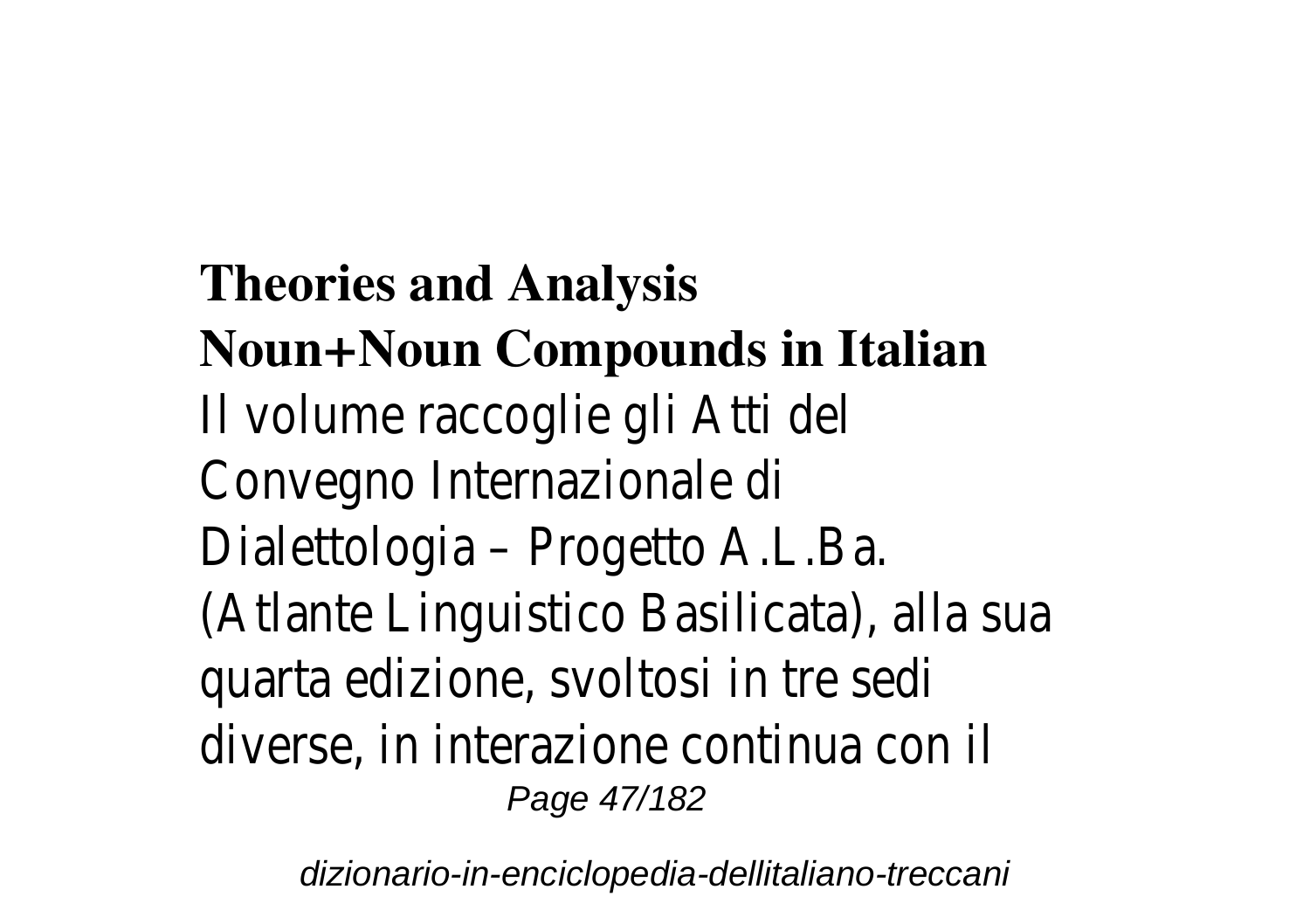territorio, e quindi itinerante: per fa conoscere la Basilicata agli studiosi partecipano al convegno, ma anche rendere noto quanto si fa nel monde e sui dialetti italiani. Esso rappresen per numero e qualità di contributi offerti da studiosi di Università nazionali ed estere, un momento di Page 48/182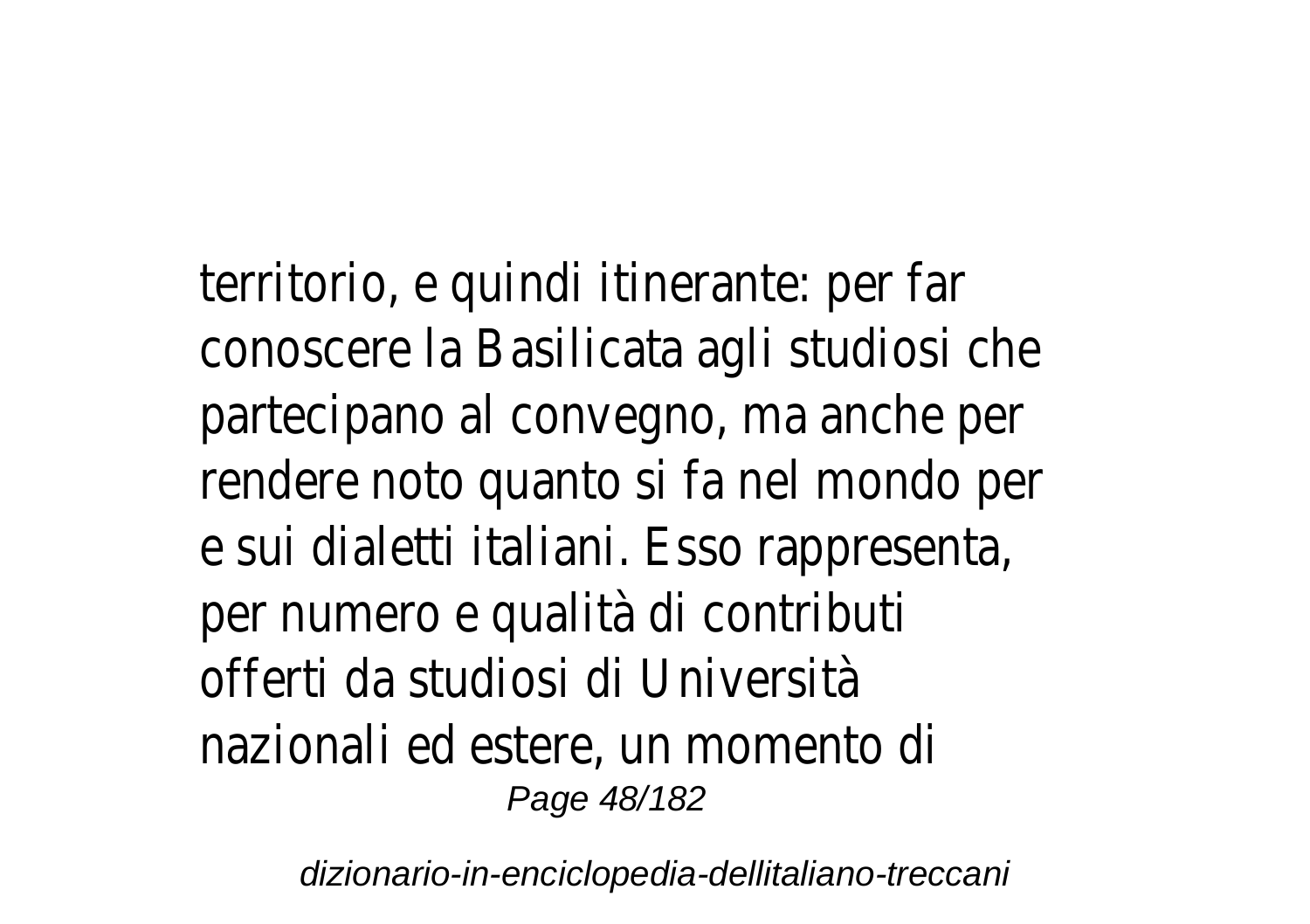interessante riflessione su temi dialettologici che hanno riguardato diverse aree dialettali del territorio italiano. Tanto più significativo in te come quelli attuali in cui sempre più viva risulta l'attenzione, anche delle giovani generazioni, verso le parlate locali.

Page 49/182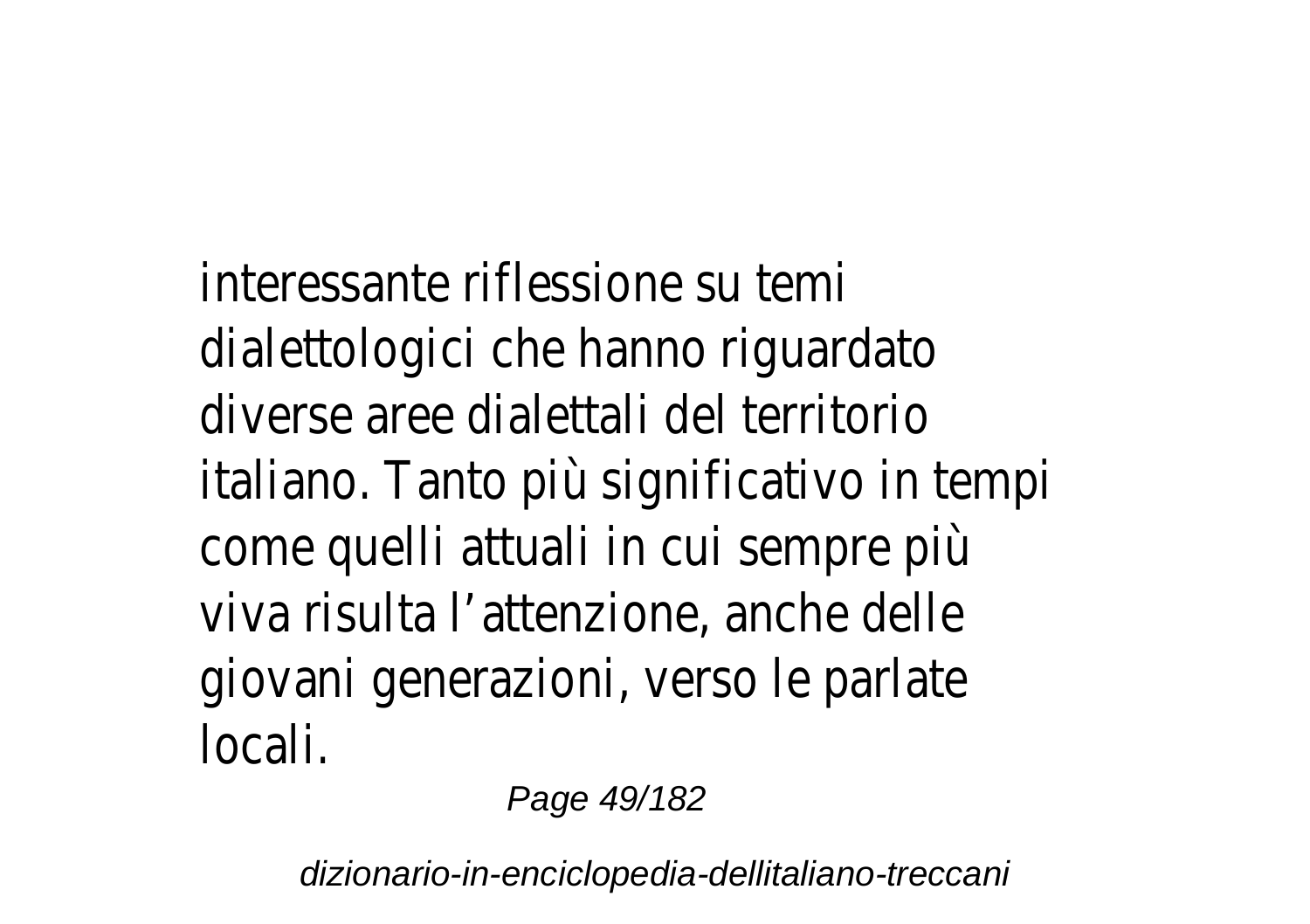L'Analisi Linguistica e Letteraria è una rivista internazionale di linguistica e letteratura peer reviewed. Ha una prospettiva sia sincronica che diacronica e accoglie ricerche di nat teorica e applicata. Seguendo un orientamento spiccatamente interdisciplinare, si propone di Page 50/182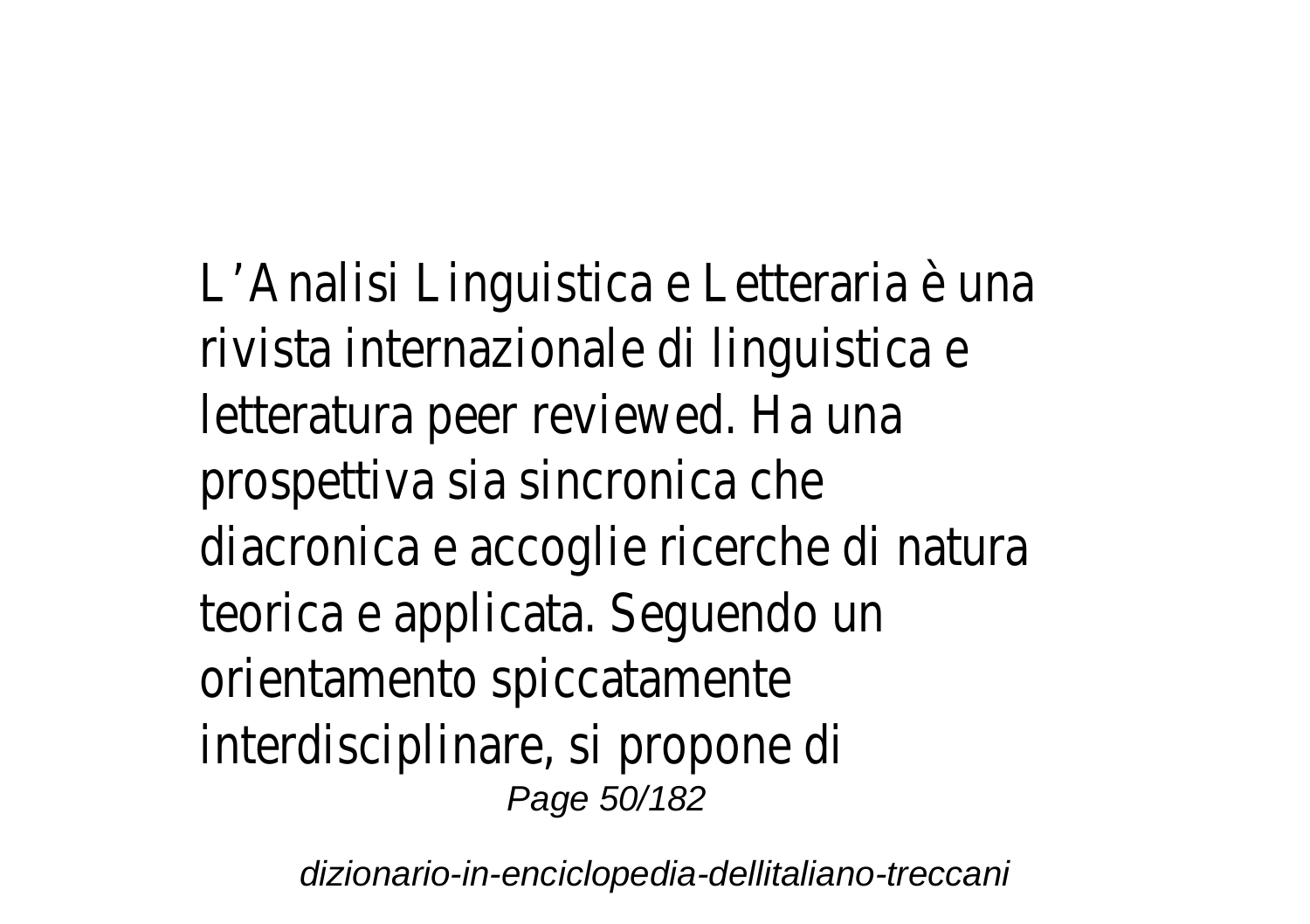approfondire la comprensione dei processi di analisi testuale in ambito letterario come anche in ambito linguistico. La rivista è organizzata i tre sezioni: la prima contiene saggi e articoli; la seconda presenta discuss e analisi d'opera relative alle scienze linguistiche e letterarie; la terza sez Page 51/182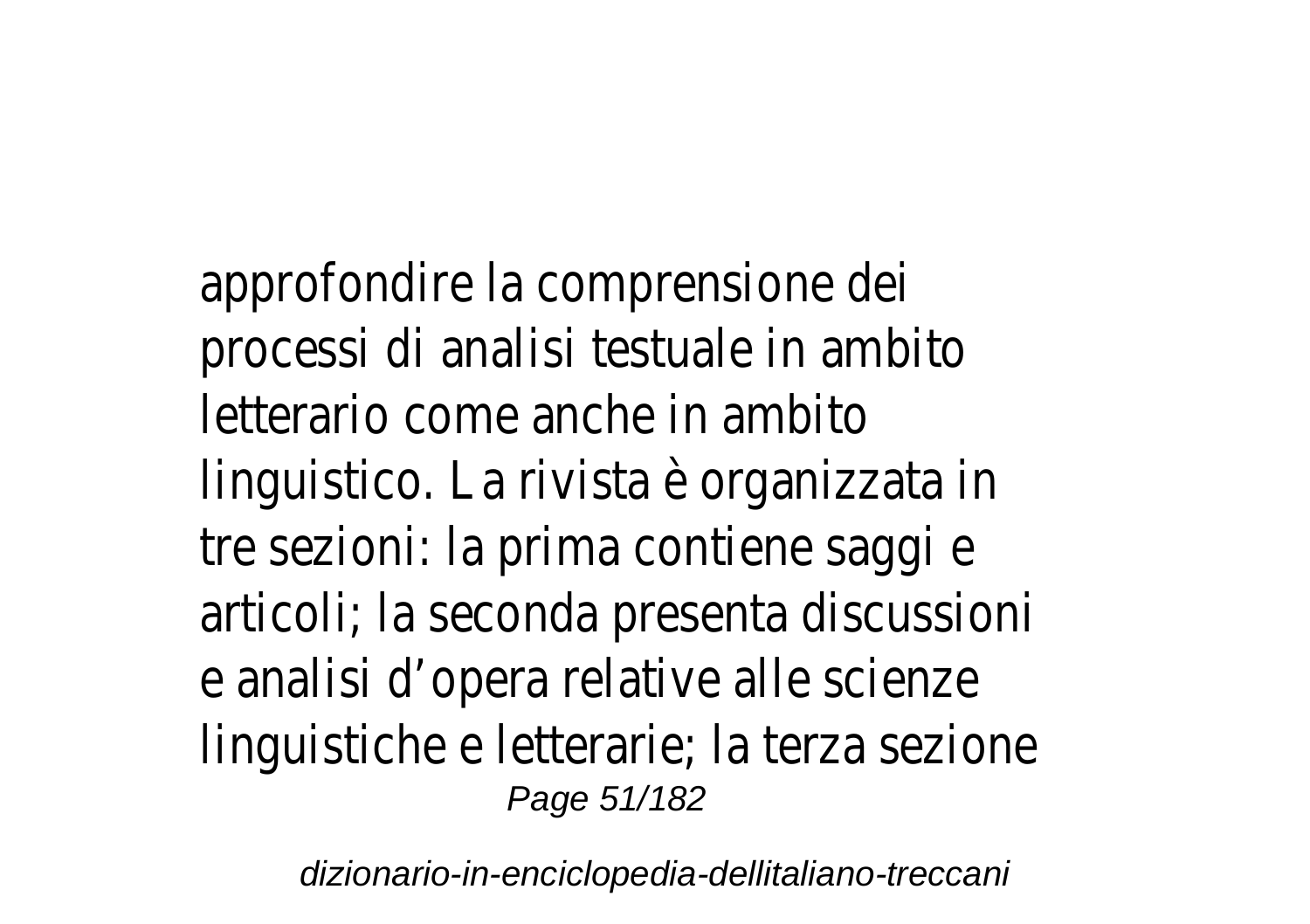ospita recensioni e una rassegna di brevi schede bibliografiche riguardanti la linguistica generale e le linguistiche delle singole lingue (francese, inglese russo, tedesco). La rivista pubblica regolarmente articoli in francese, inglese, italiano e tedesco, e occasionalmente anche in altre lingue Page 52/182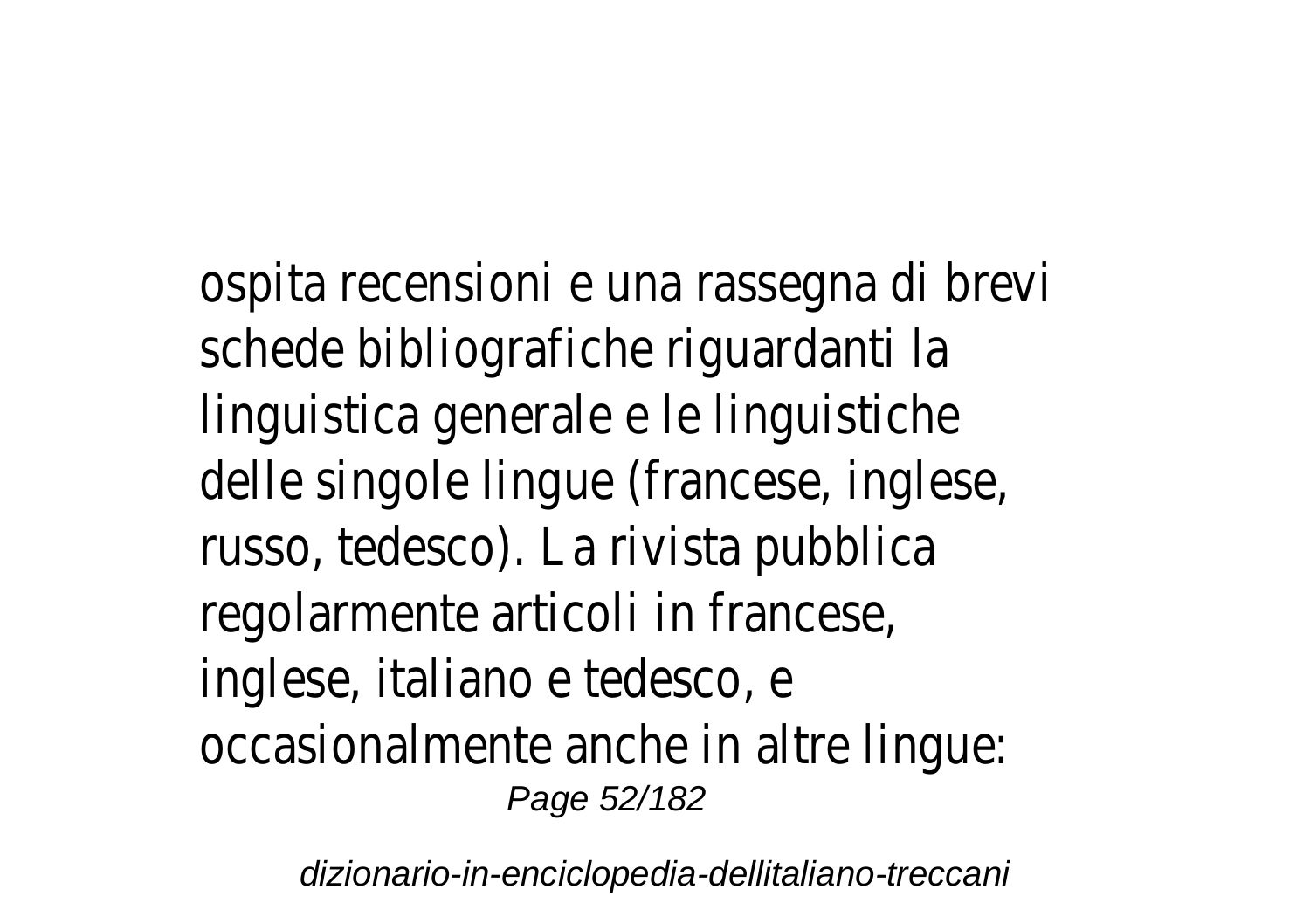nel 2010, ad esempio, ha pubblicato volume tematico interamente in rus Il presente volume propone una riflessione sui modelli linguistici e letterari dell'italiano e dello spagnolo che a partire dal XVI secolo, momen fondamentale della codificazione dell lingue volgari, contribuiscono alla Page 53/182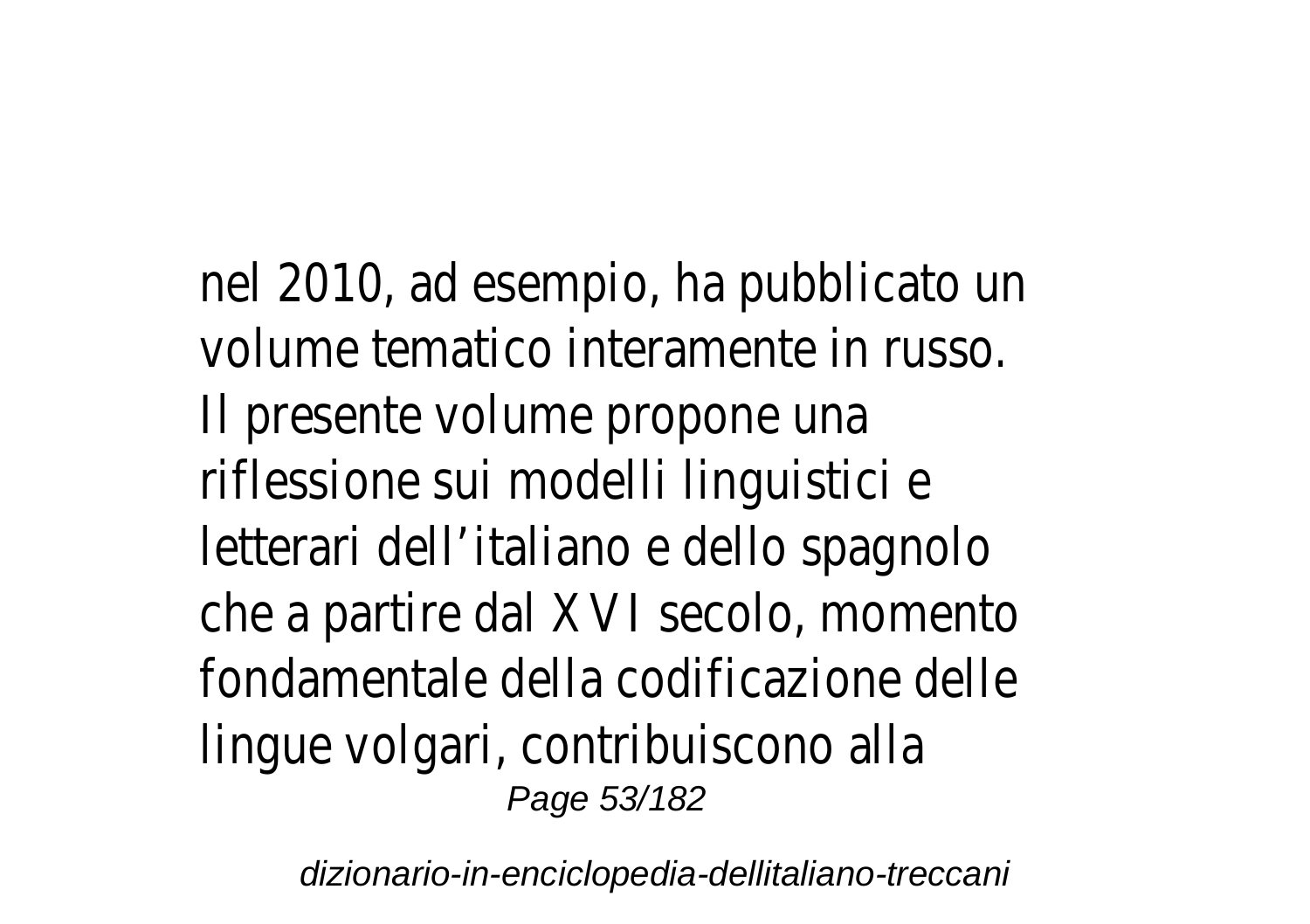creazione di paradigmi metodologici epistemologici essenziali nei process insegnamento e apprendimento di un lingua. Partendo da un'analisi testua che integri la prospettiva storiograf con quella filologico-letteraria, i saggi qui raccolti indagano la relazione tra norma, uso e auctoritates nei testi Page 54/182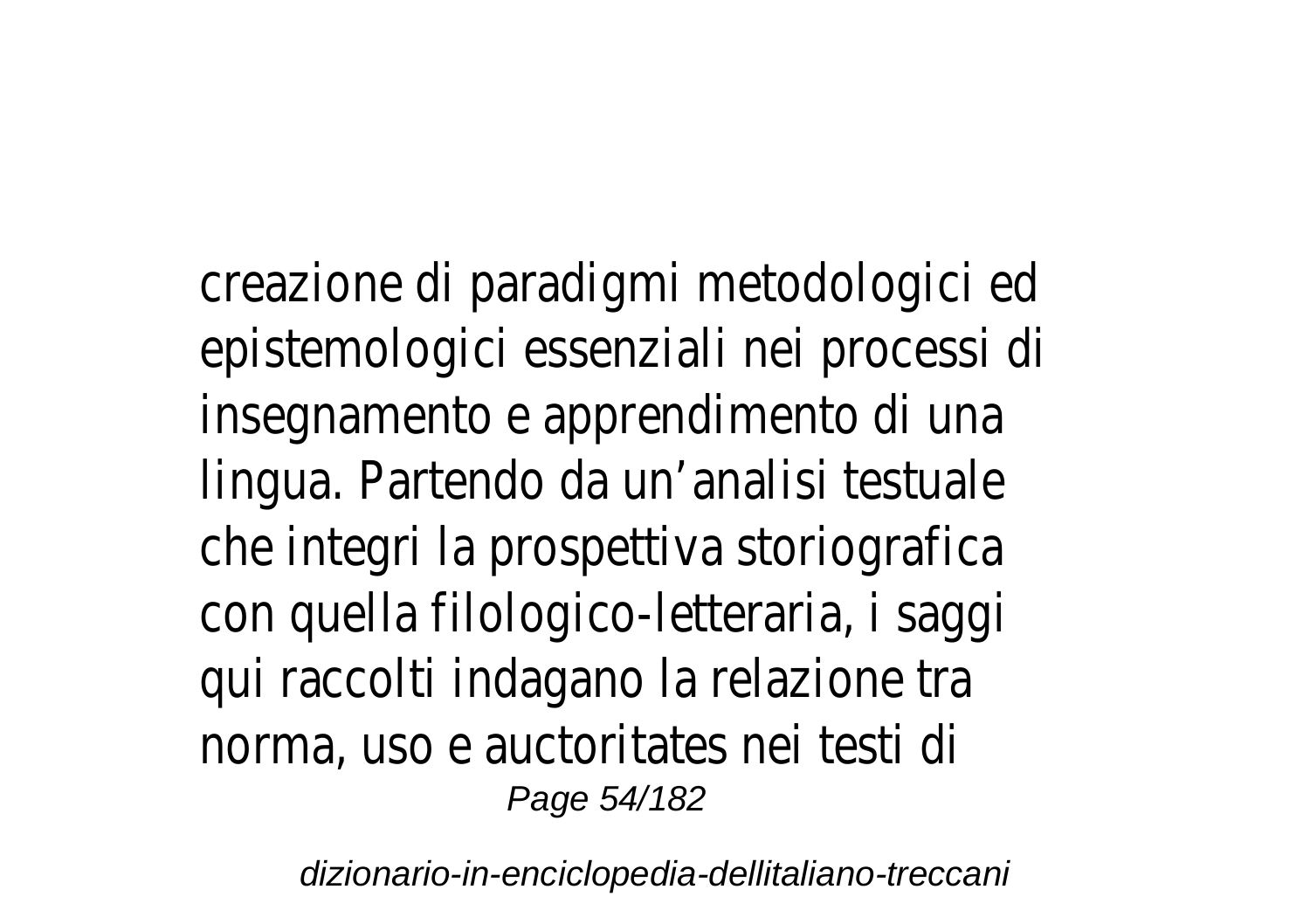riflessione teorica di ambito colto e opere rivolte alla pratica didattica, sprovviste di un impianto teorico innovativo, ma fondamentali veicoli circolazione e di mediazione grezza della riflessione metalinguistica elaborata nelle opere erudite.II volun si divide in due sezioni: la prima Page 55/182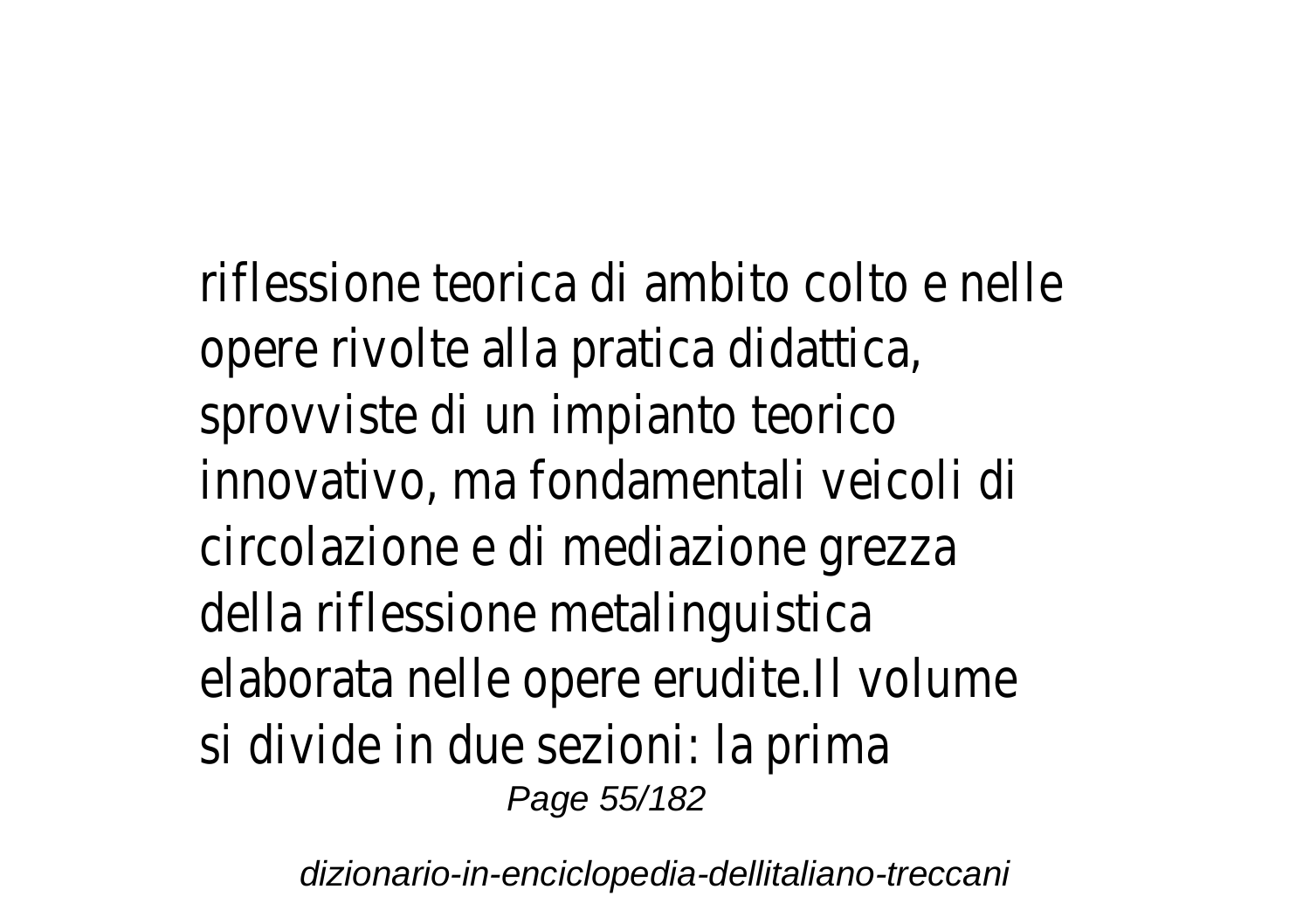dedicata alla riflessione sul canone e sugli usi della lingua, rivolta prevalentemente a un pubblico di na la seconda dedicata agli strumenti e metodi per l'apprendimento linguistie da parte di stranieri.

This volume presents novel analyses morphosyntax and phonology by we Page 56/182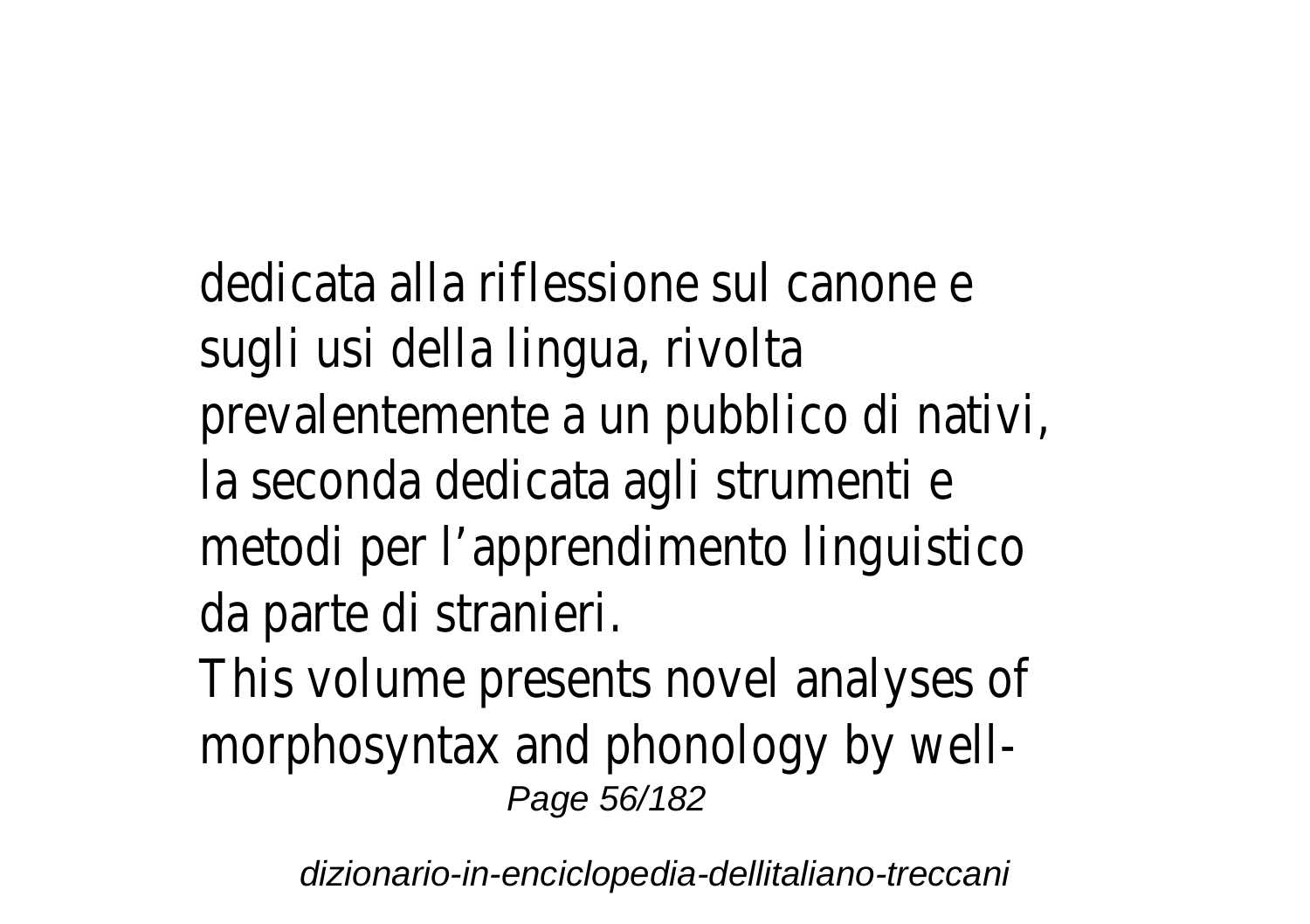known scholars in their respective fields. The book offers chapters on range of Romance languages and dialects, including Canadian French, Standard French, Modern French, Sardinian, Sicilian, and Spanish. Other chapters focus on diachronic topics French and Italian. The volume will be Page 57/182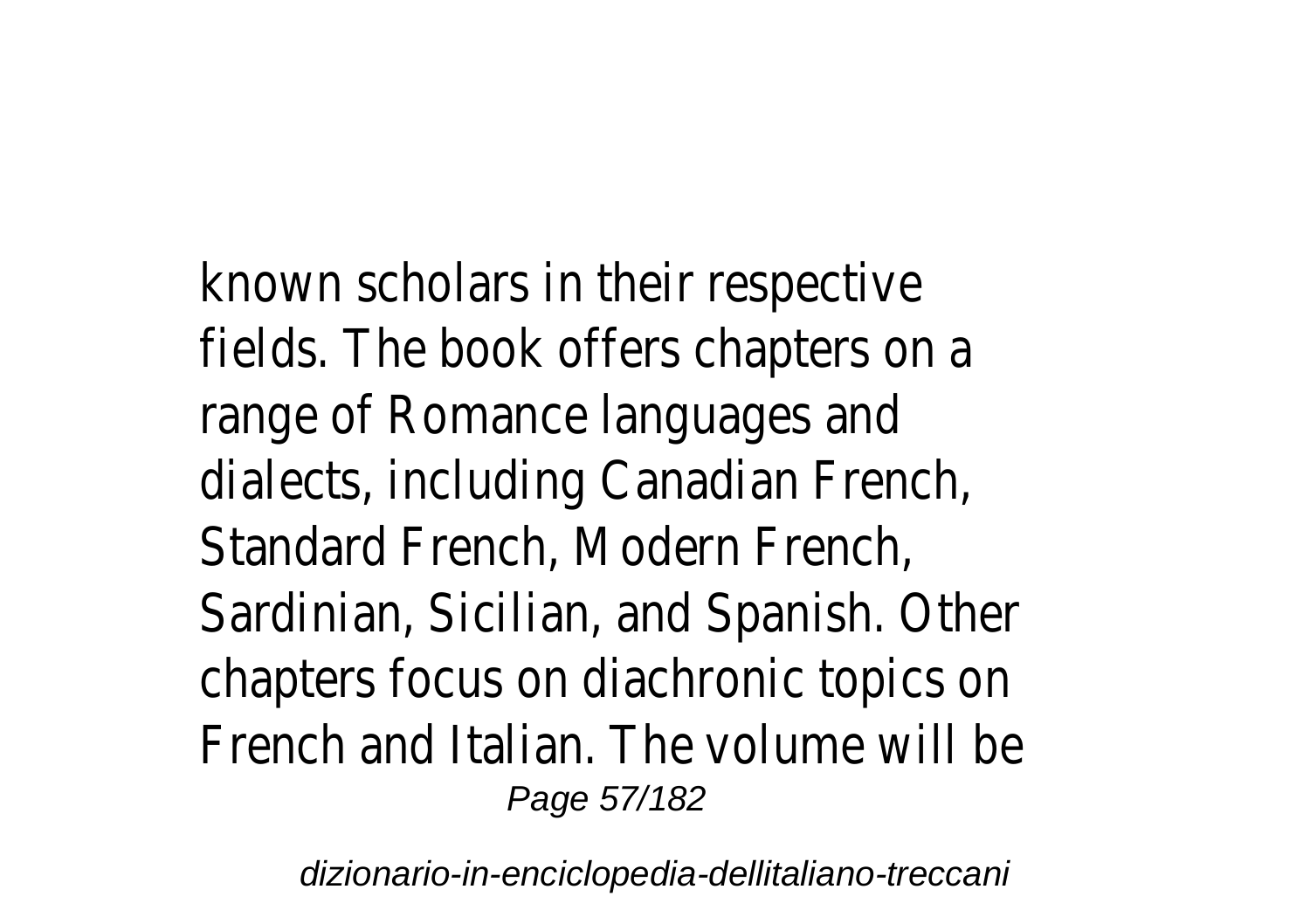of interest to researchers looking for current research in linguistics on the Romance languages. It will also serve a reference volume or supplemental reading for graduate students and advanced undergraduate students in linguistics.

A corpus-based study Page 58/182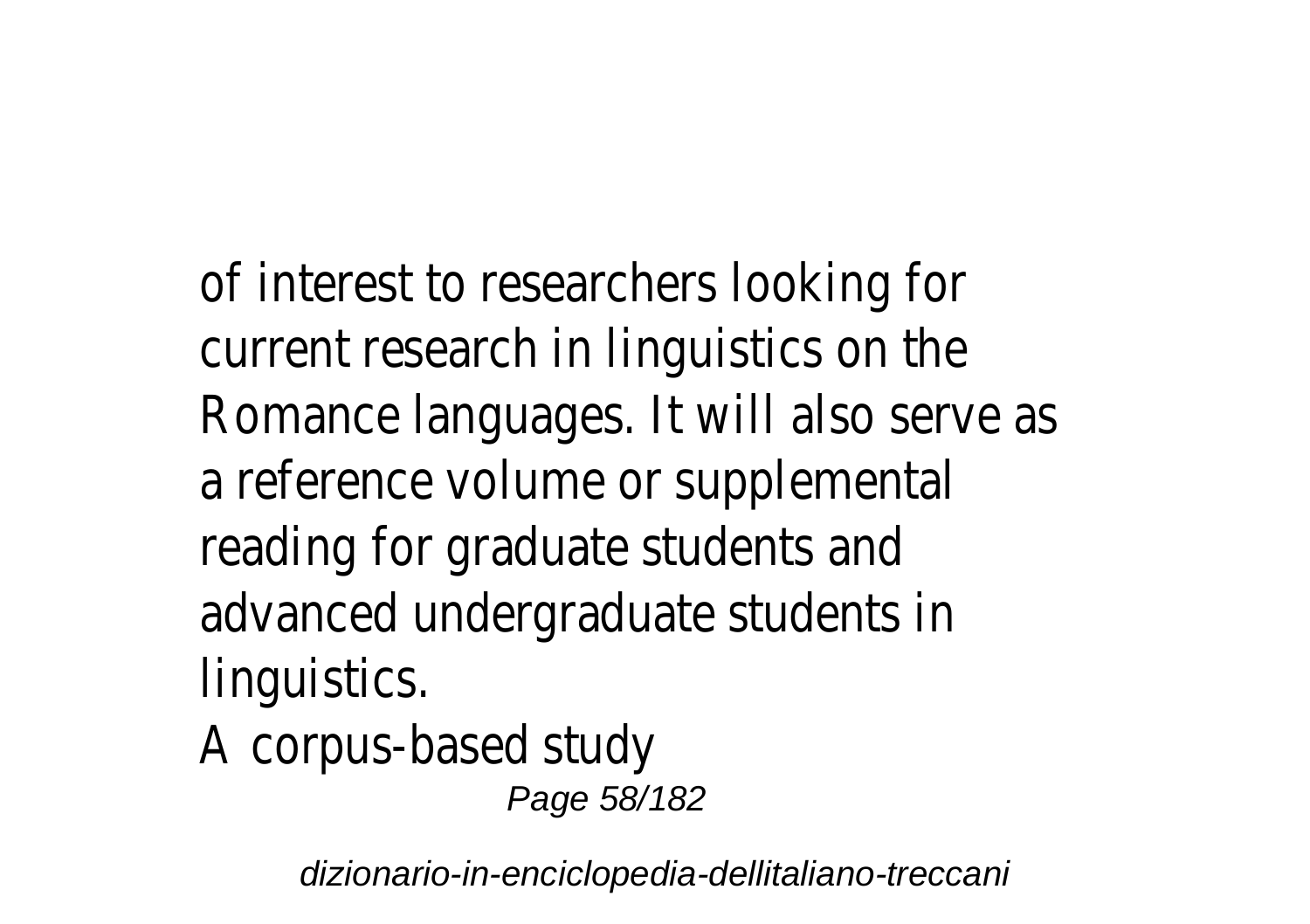Multidisciplinary Perspectives Discorsi sulla stupidità umana Jewish Languages in Historical Perspectives Cultural and Linguistic Perspectives Exploring Intensification Crossing Languages to Play with W Wrilab2', an "On-line reading Page 59/182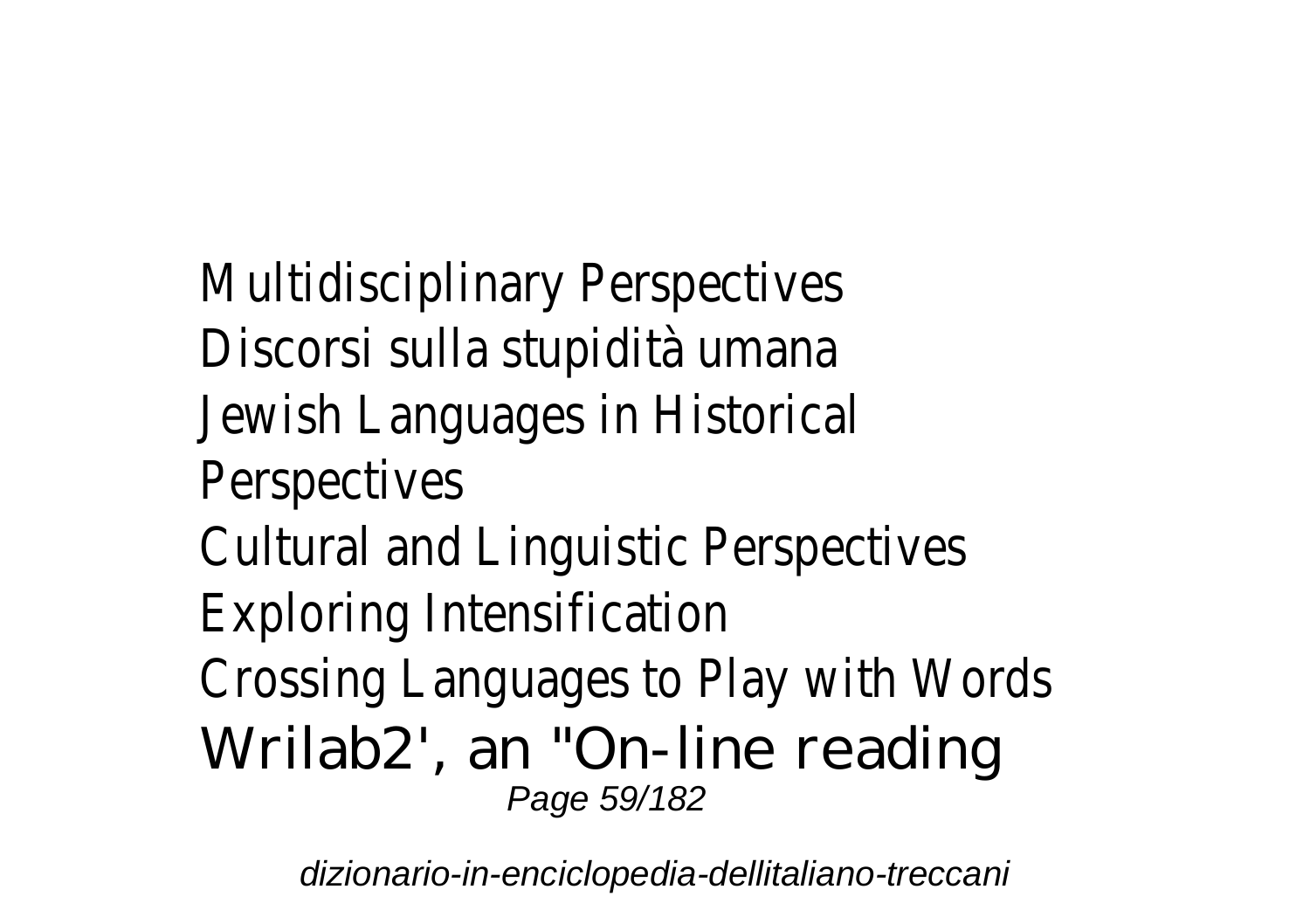and writing laboratory for Czech, German, Italian and Slovenian as L2" intends to cover a gap in the training provisions devoted to functional writing in Czech, German, Italian and Slovenian as L2. The

Page 60/182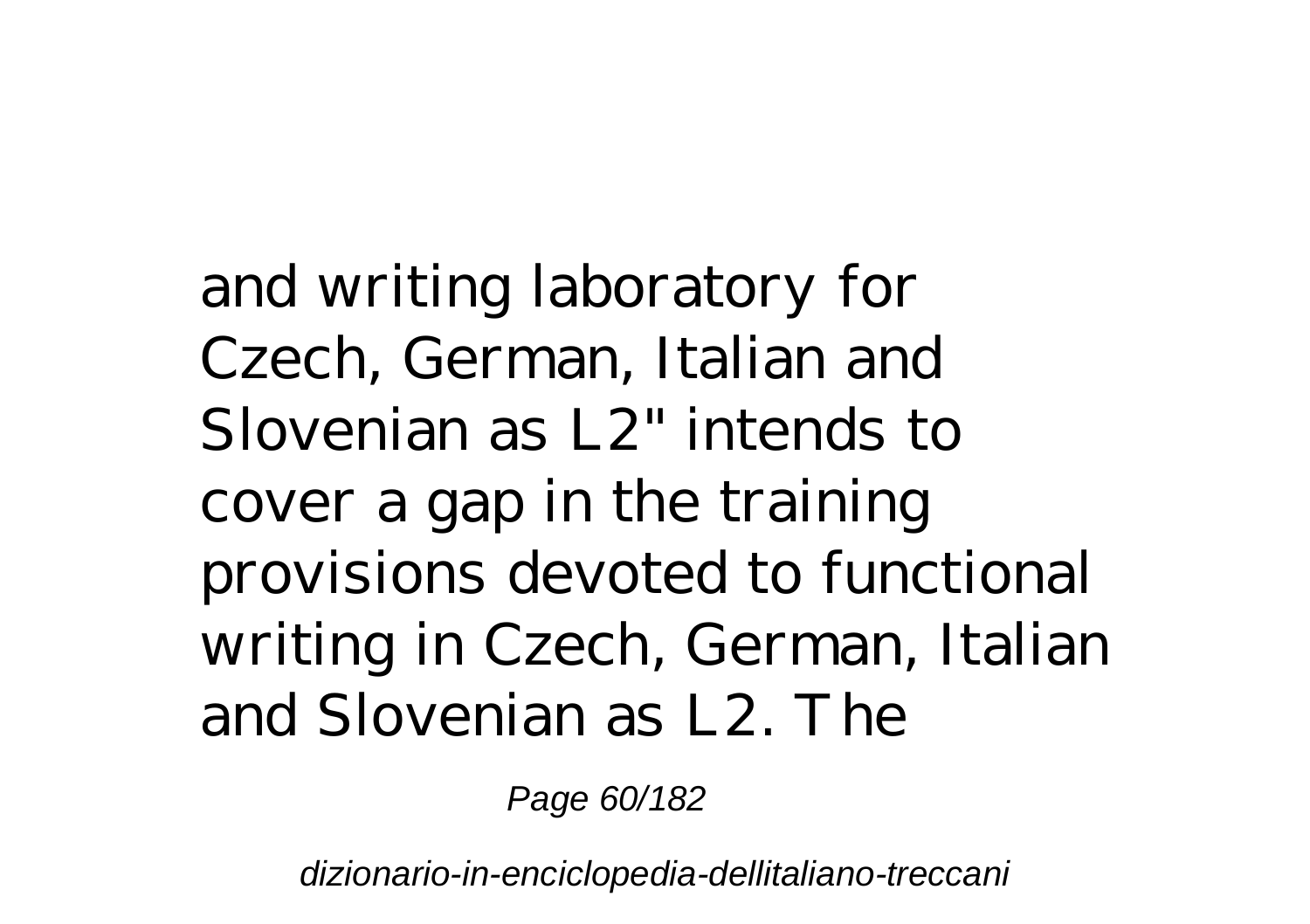current volume addresses the needs of university and secondary school teachers and aims at offering them both the state of the art of current research related to important issues in the field of teaching

Page 61/182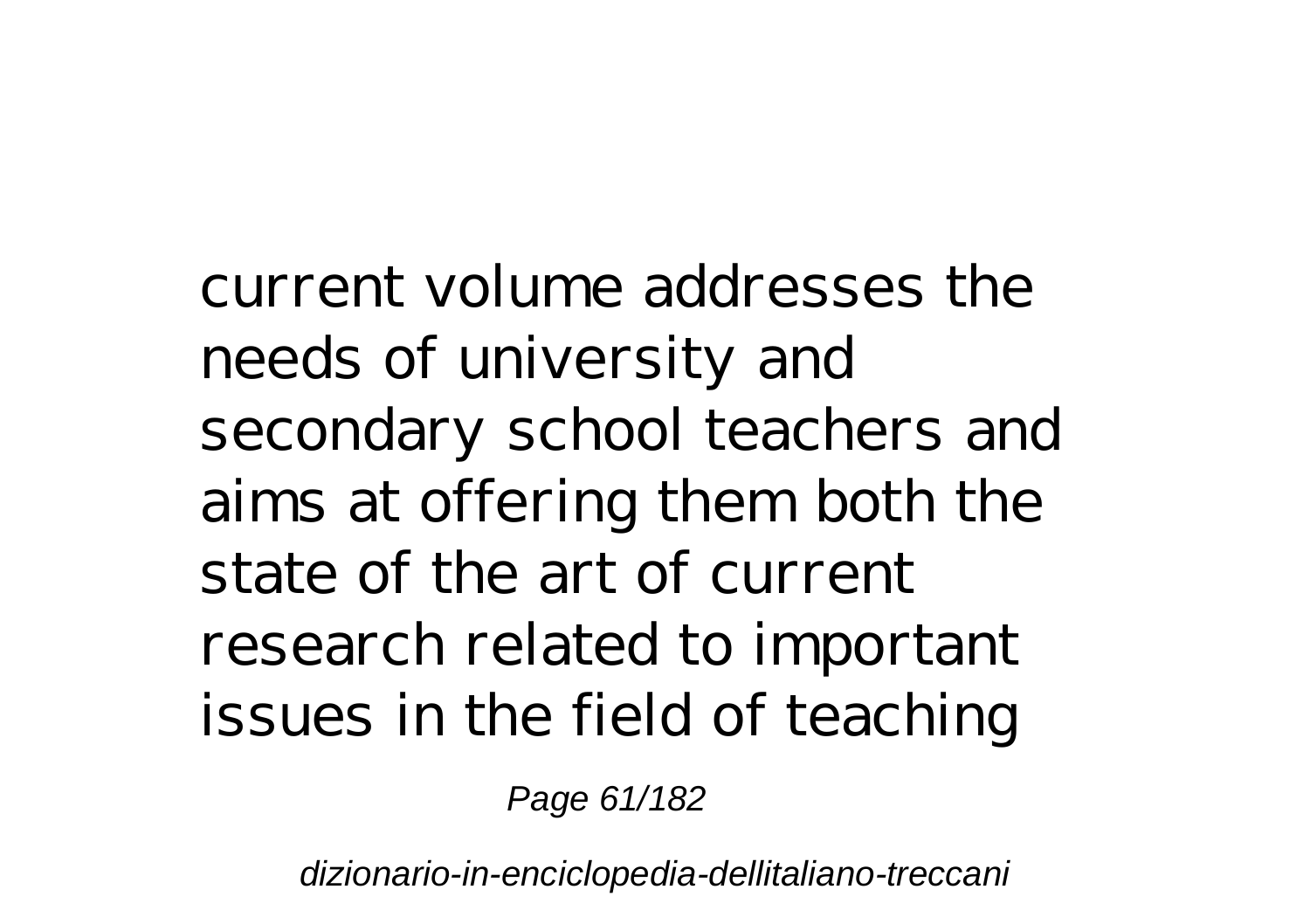and learning L2 writing and a practical guideline to the four language sections of the Wrilab2 portal. Those aspects of language use that are crucial to an understanding of language as a

Page 62/182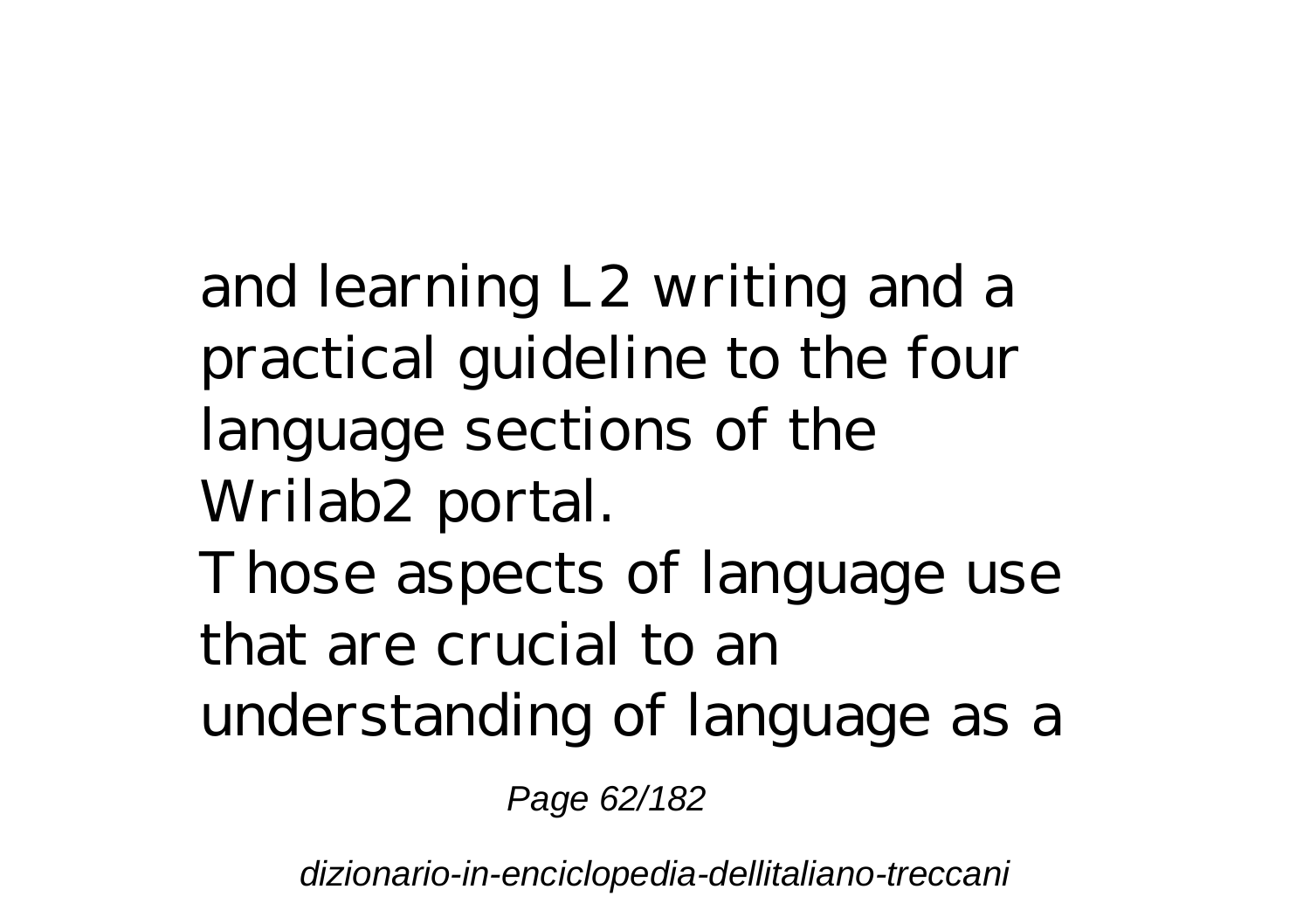system, and especially to an understanding of meaning, are the acknowledged concern of linguistic pragmatics. This textbook provides a lucid and integrative analysis of the central topics in pragmatics -

Page 63/182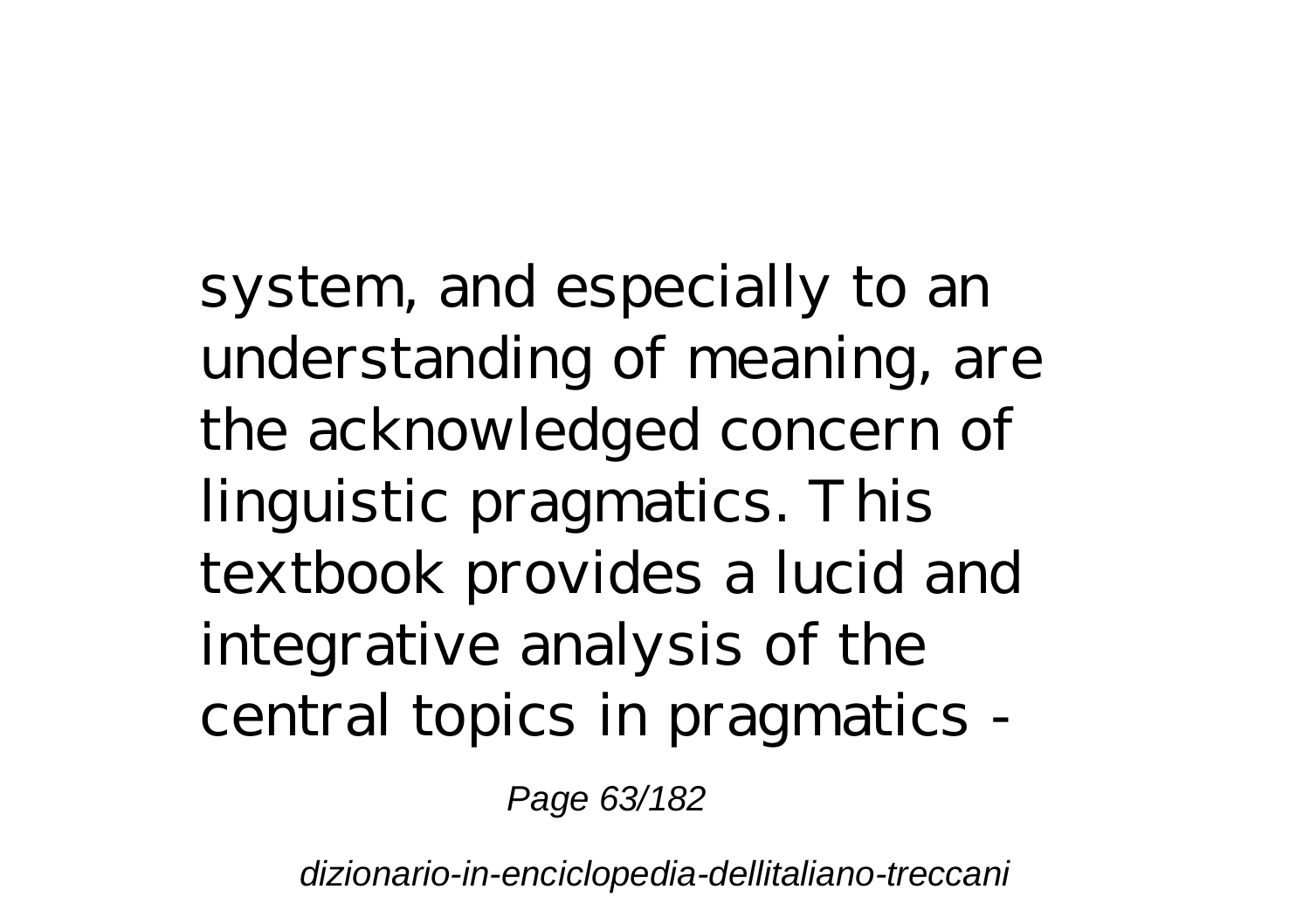deixis, implicature, presupposition, speech acts, and conversational structure. A central concern of the book is the relation between pragmatics and semantics, and Dr Levinson shows clearly how a pragmatic

Page 64/182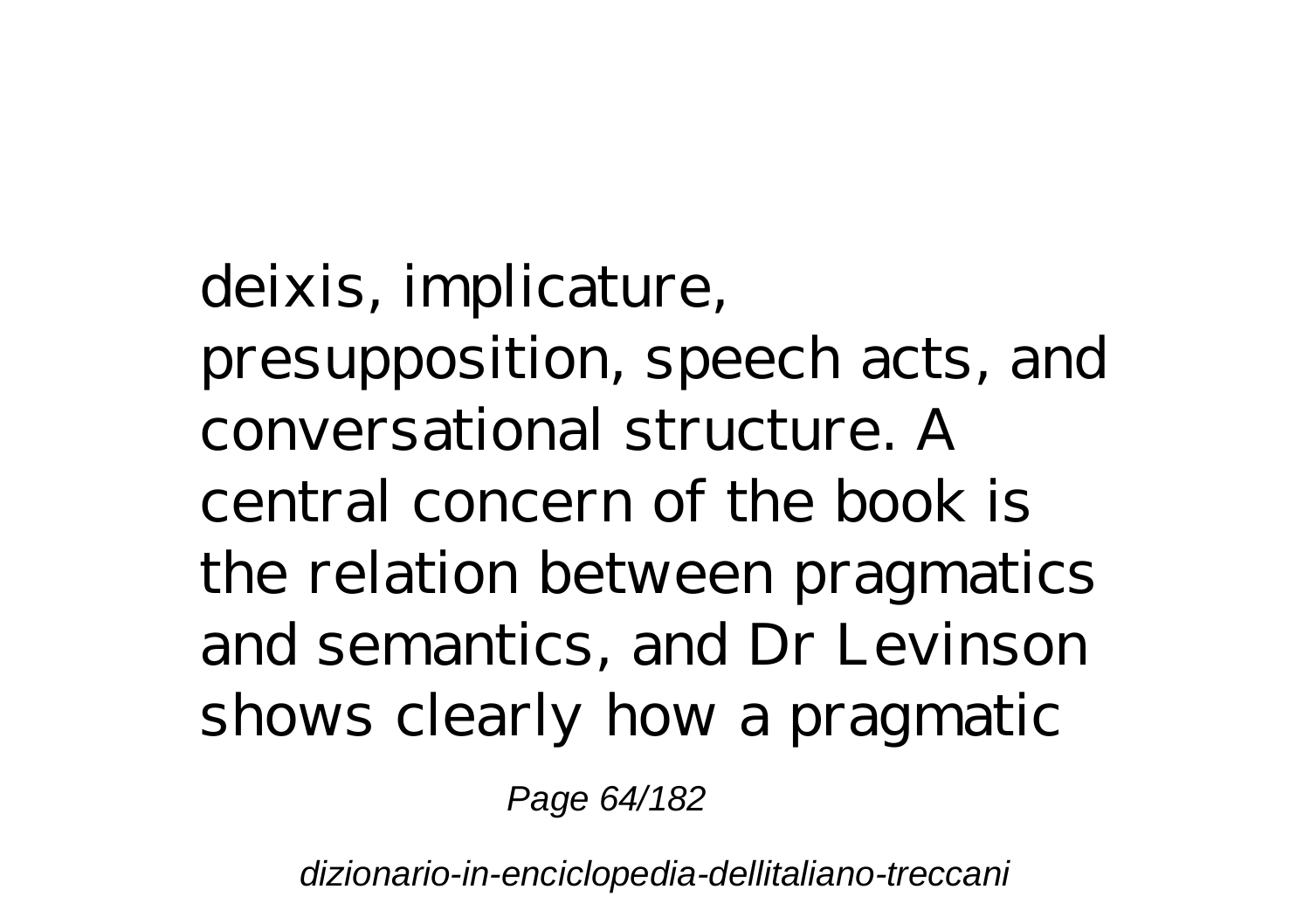approach can resolve some of the problems semantics have been confronting and simplifying semantic analyses. The exposition is always clear and supported by helpful exemplification. The detailed

Page 65/182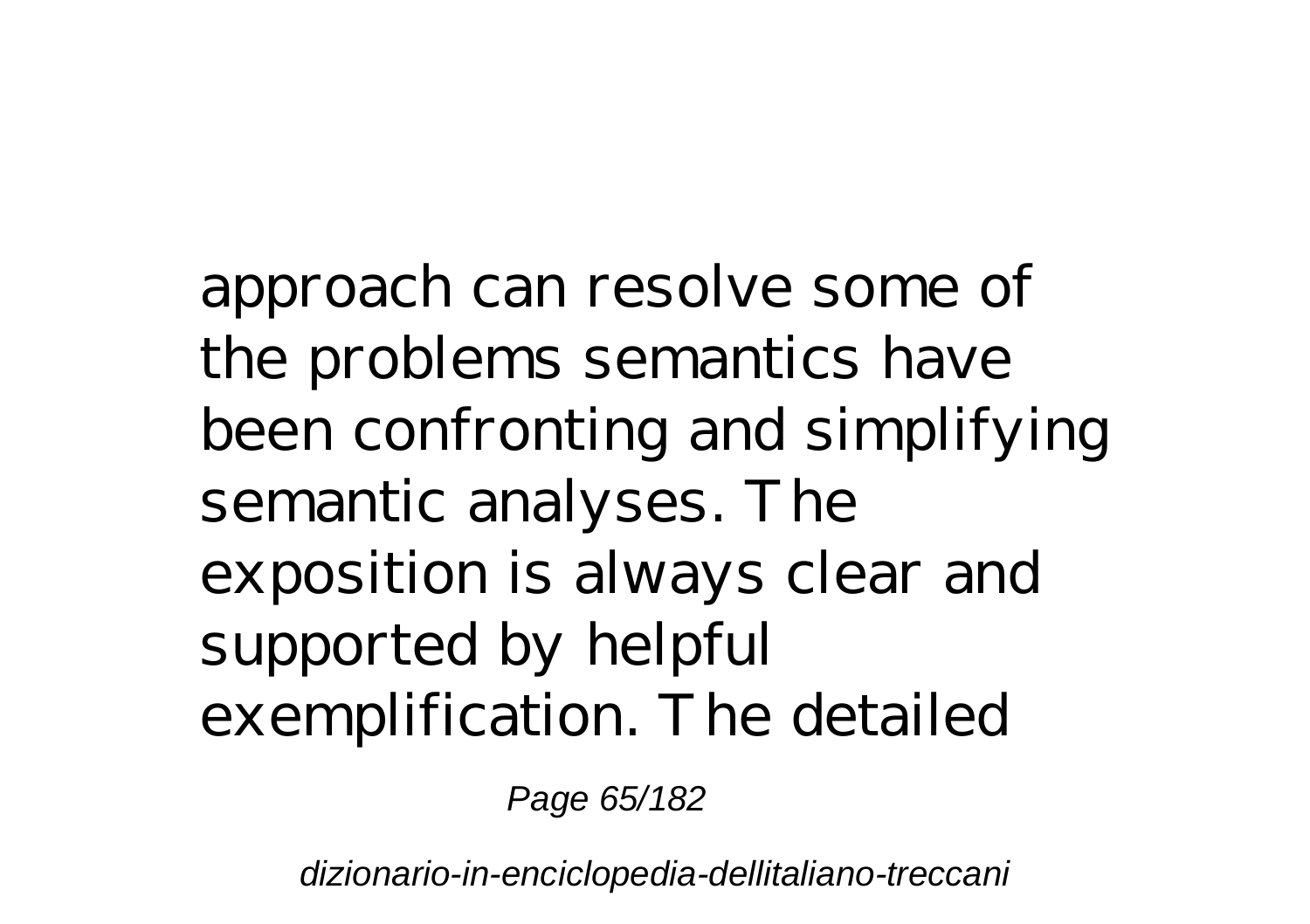analyses of selected topics give the student a clear view of the empirical rigour demanded by the study of linguistic pragmatics, but Dr Levinson never loses sight of the rich diversity of the subject. An

Page 66/182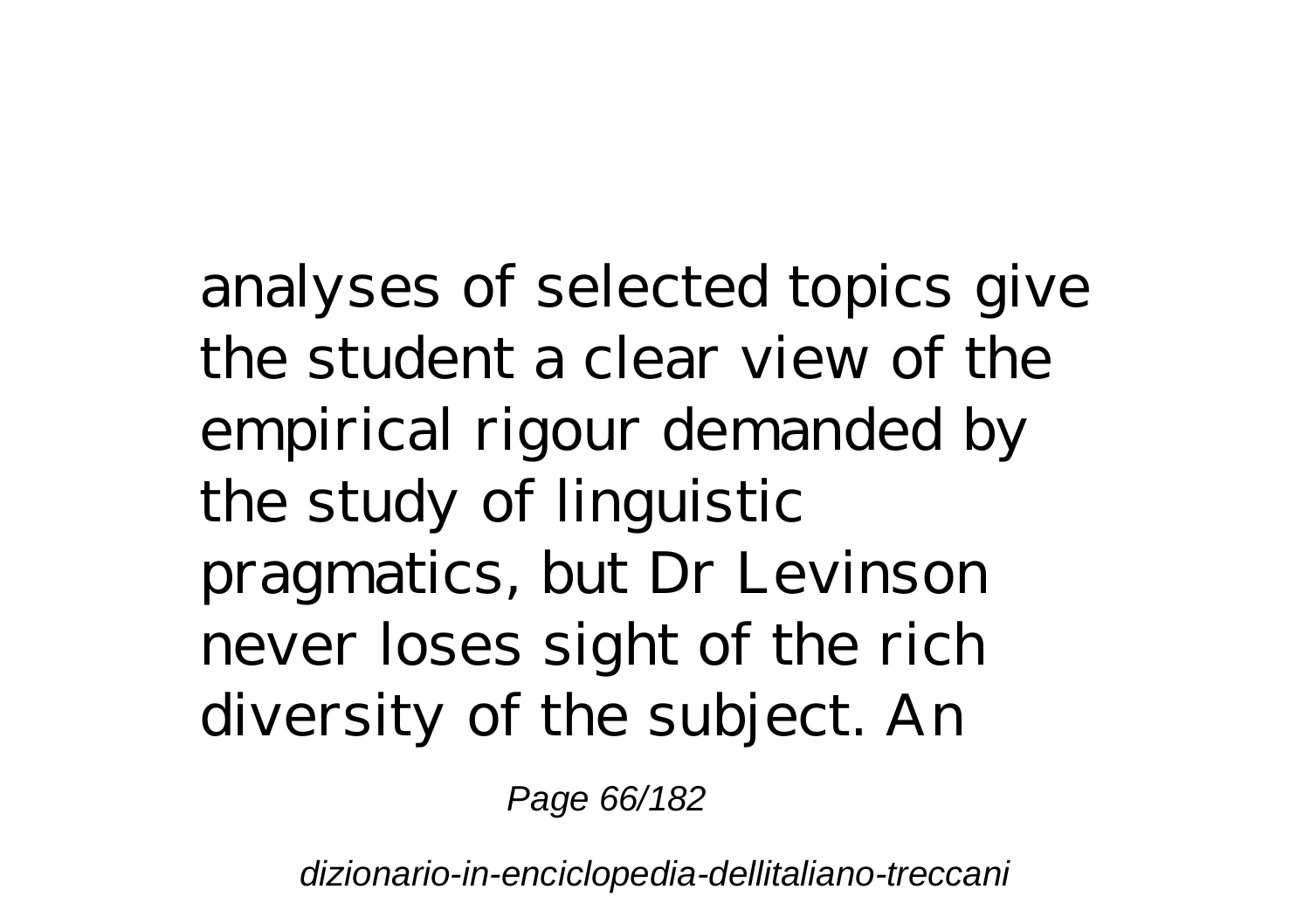introduction and conclusion relate pragmatics to other fields in linguistics and other disciplines concerned with language usage - psychology, philosophy, anthropology and literature.

Page 67/182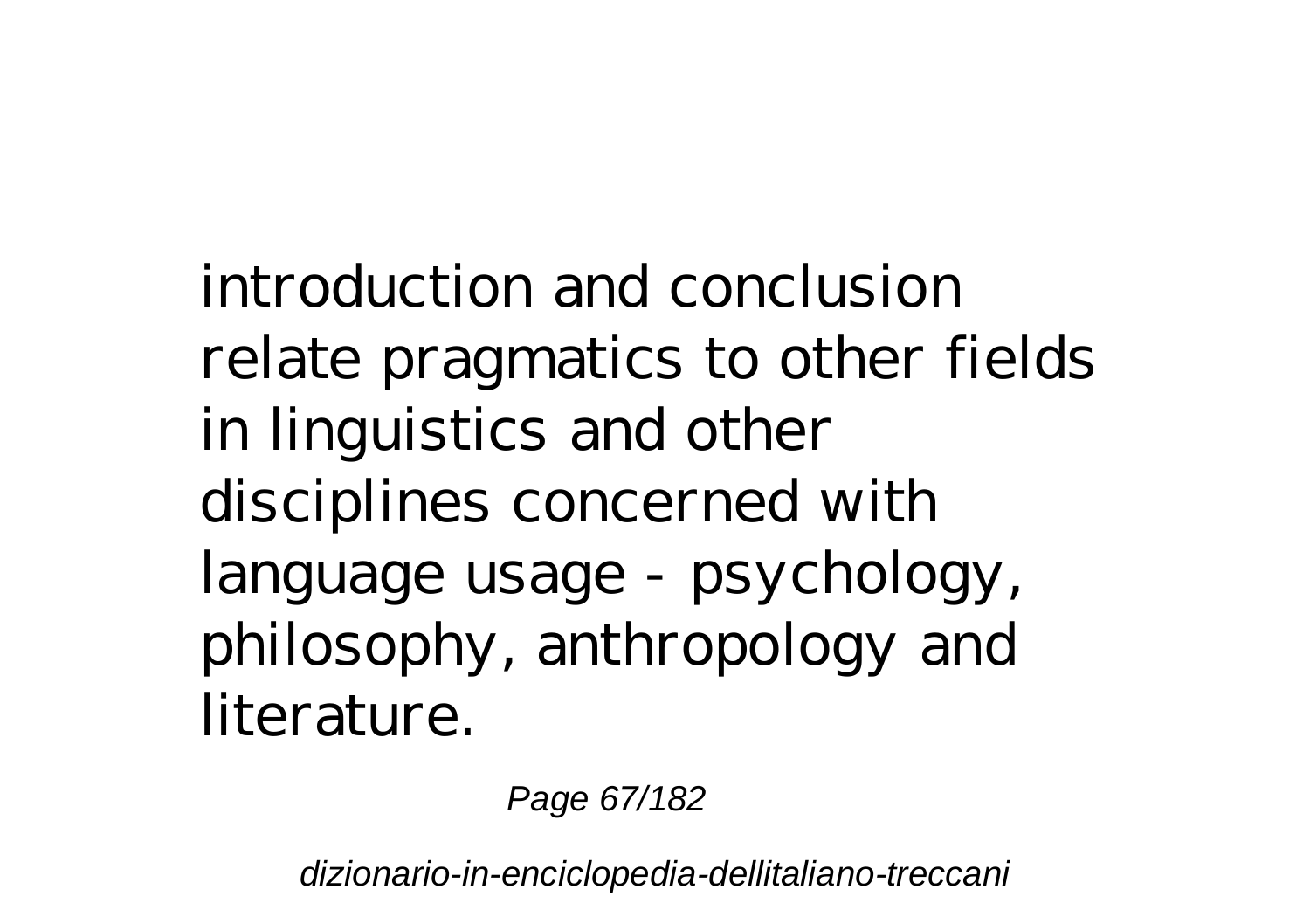This book is the first collective volume specifically devoted to the multifaceted phenomenon of intensification, which has been traditionally regarded as related to the expression of degree, scaling a quality downwards or

Page 68/182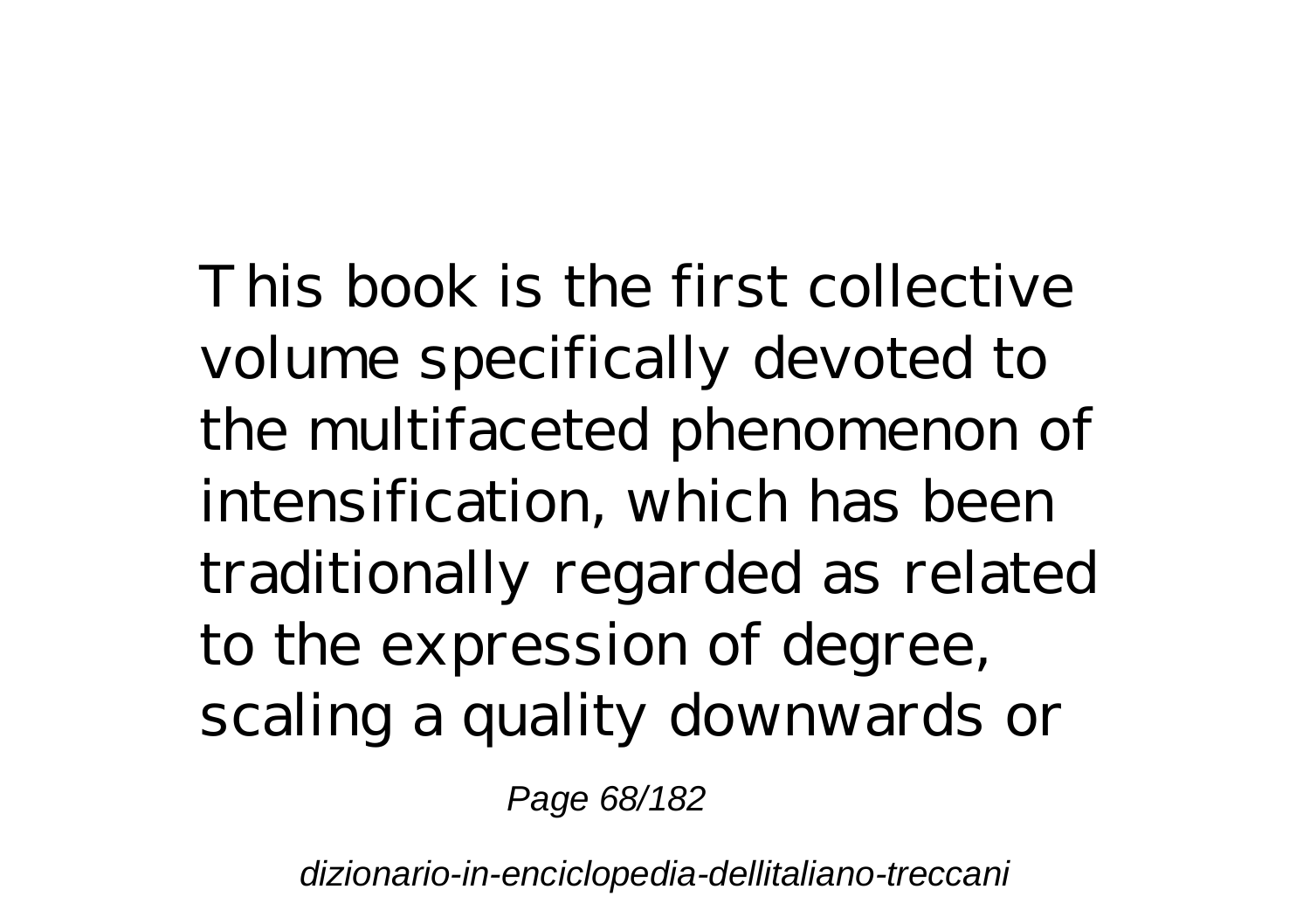upwards. In spite of the large amount of studies on intensifiers, there is still a need for the characterization of intensification as a distinct functional category in the domain of modification. The

Page 69/182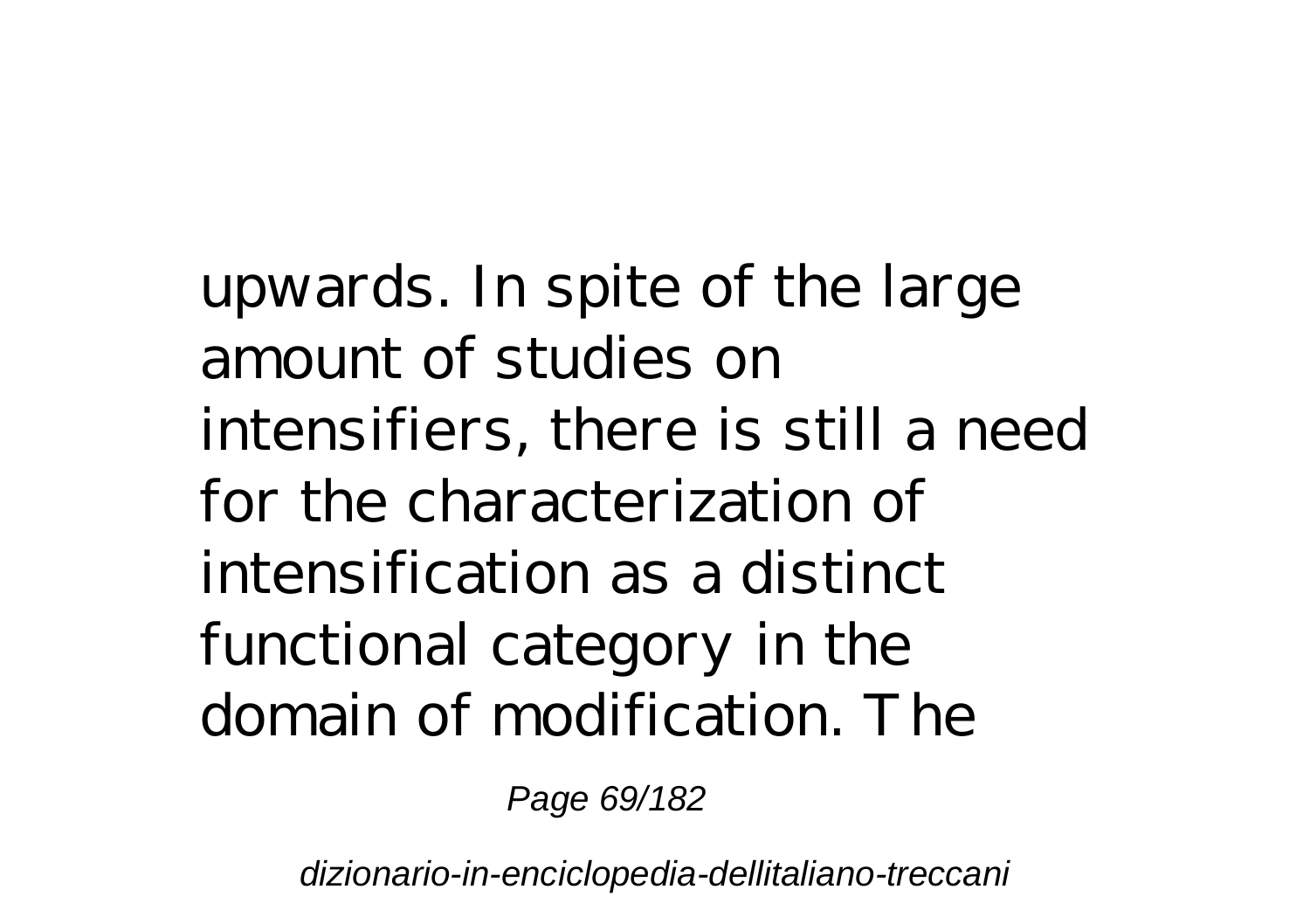eighteen papers of the volume contribute to this aim with a new approach (mainly corpusbased). They focus on intensification from different perspectives (both synchronic and diachronic) and theoretical

Page 70/182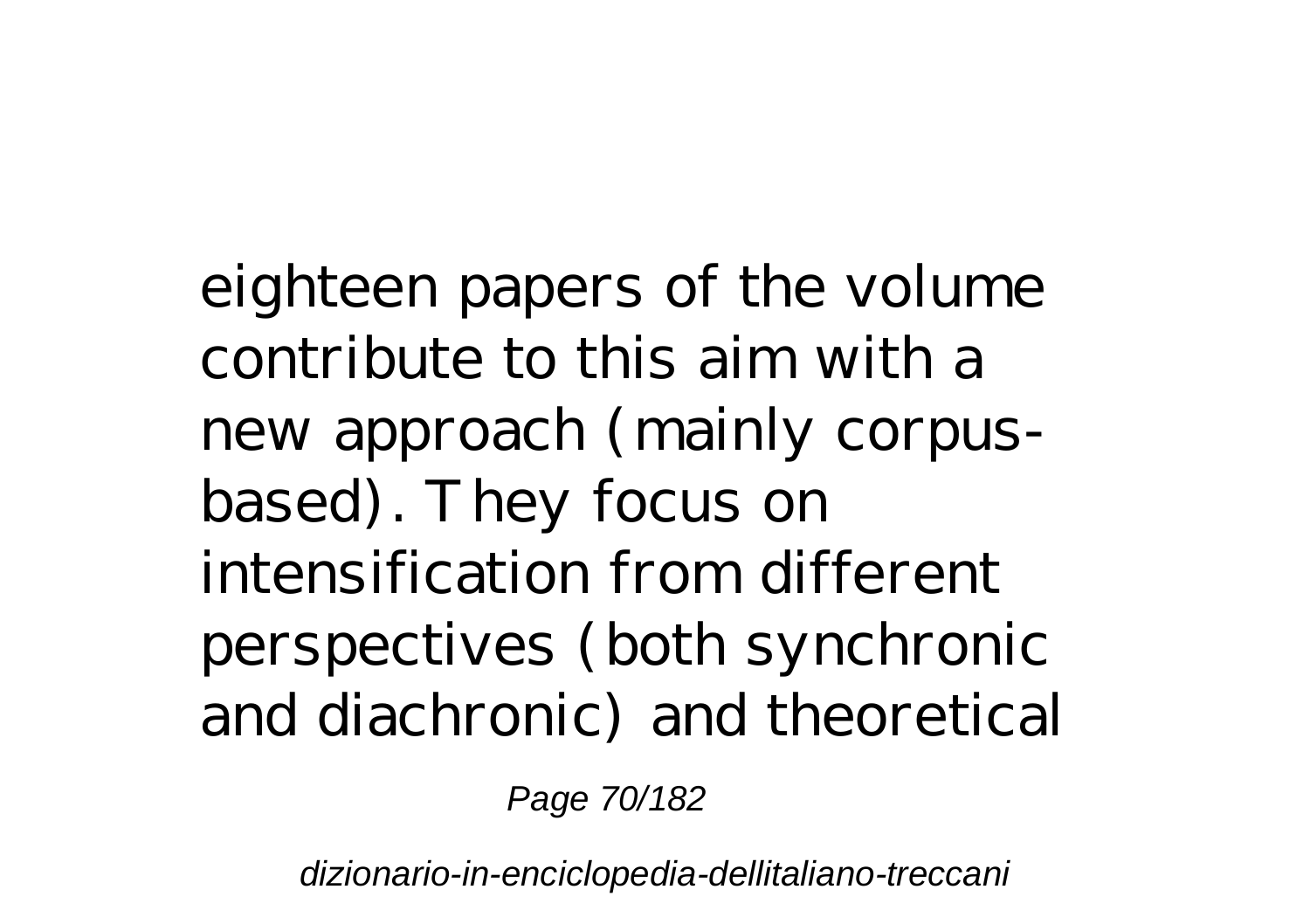frameworks, concern ancient languages (Hittite, Greek, Latin) and modern languages (mainly Italian, German, English, Kiswahili), and involve different levels of analysis. They also identify and examine different

Page 71/182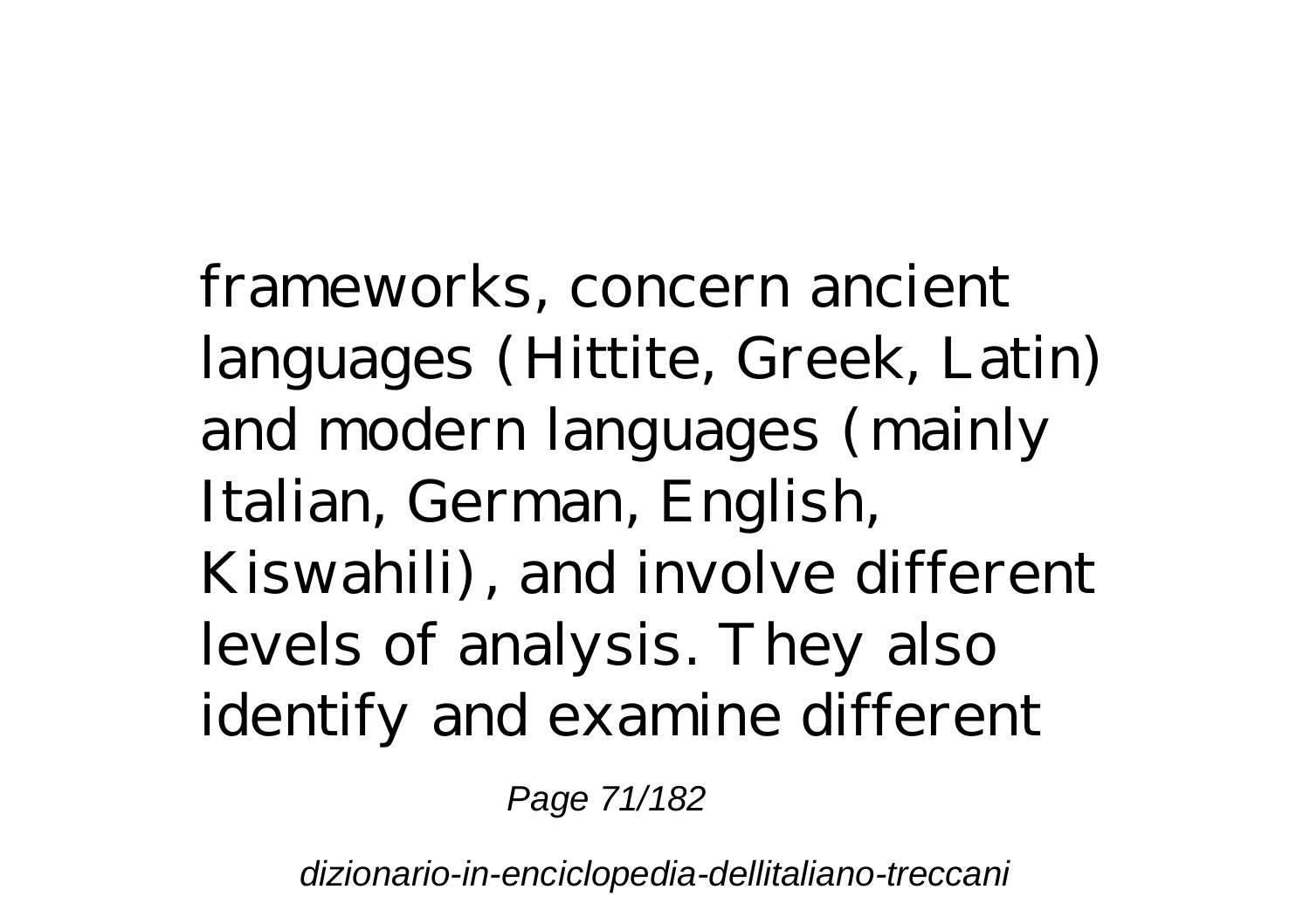types of intensifiers, applied to different forms and structures, such as adverbs, adjectives, evaluative affixes, discourse markers, reduplication, exclamative clauses, coordination, prosodic elements,

Page 72/182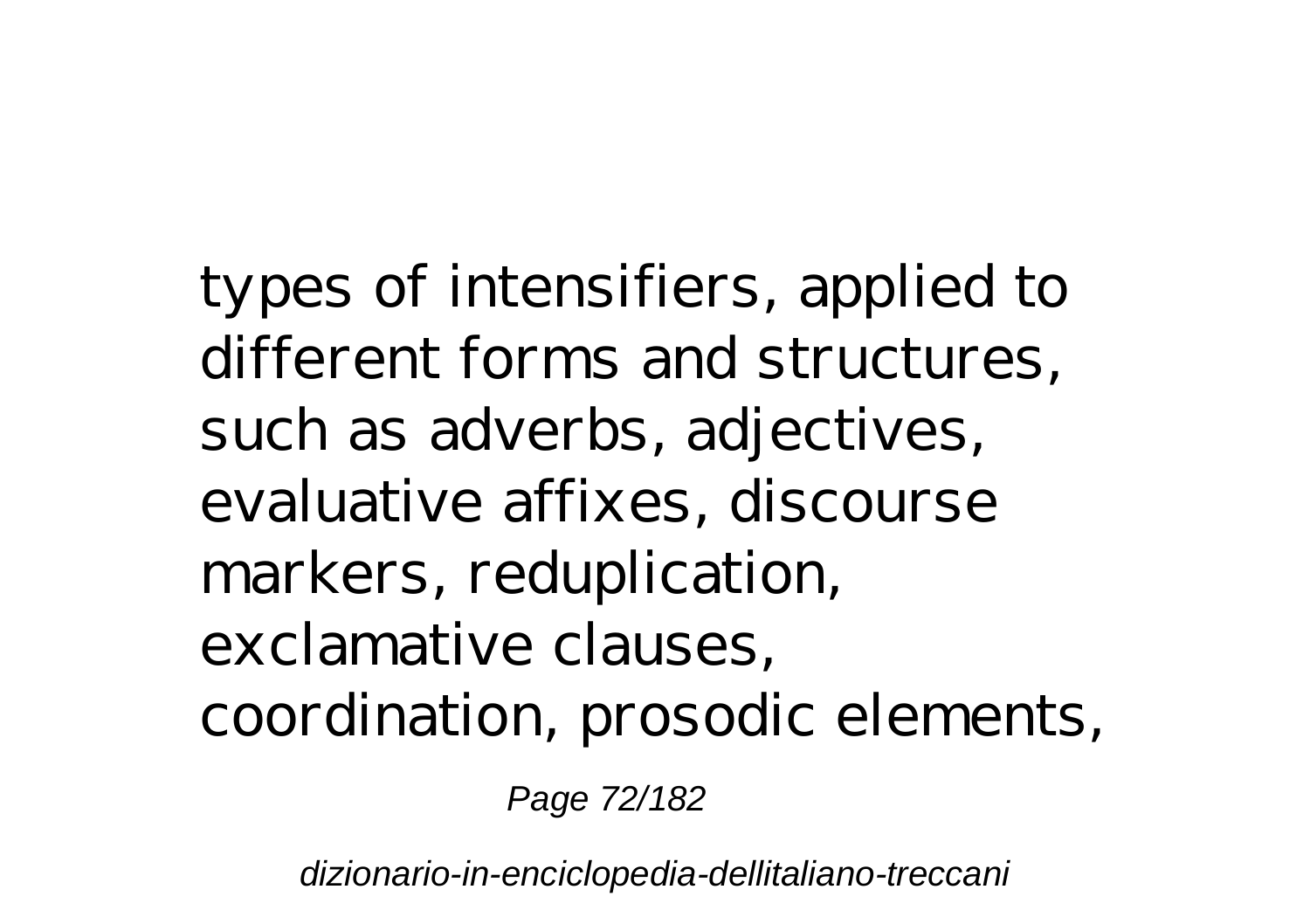and shed light on issues which have not been extensively studied so far. Assumendo come campo operativo lo spazio comunicativo siciliano nei secoli XV–XVII, il

presente lavoro offre un

Page 73/182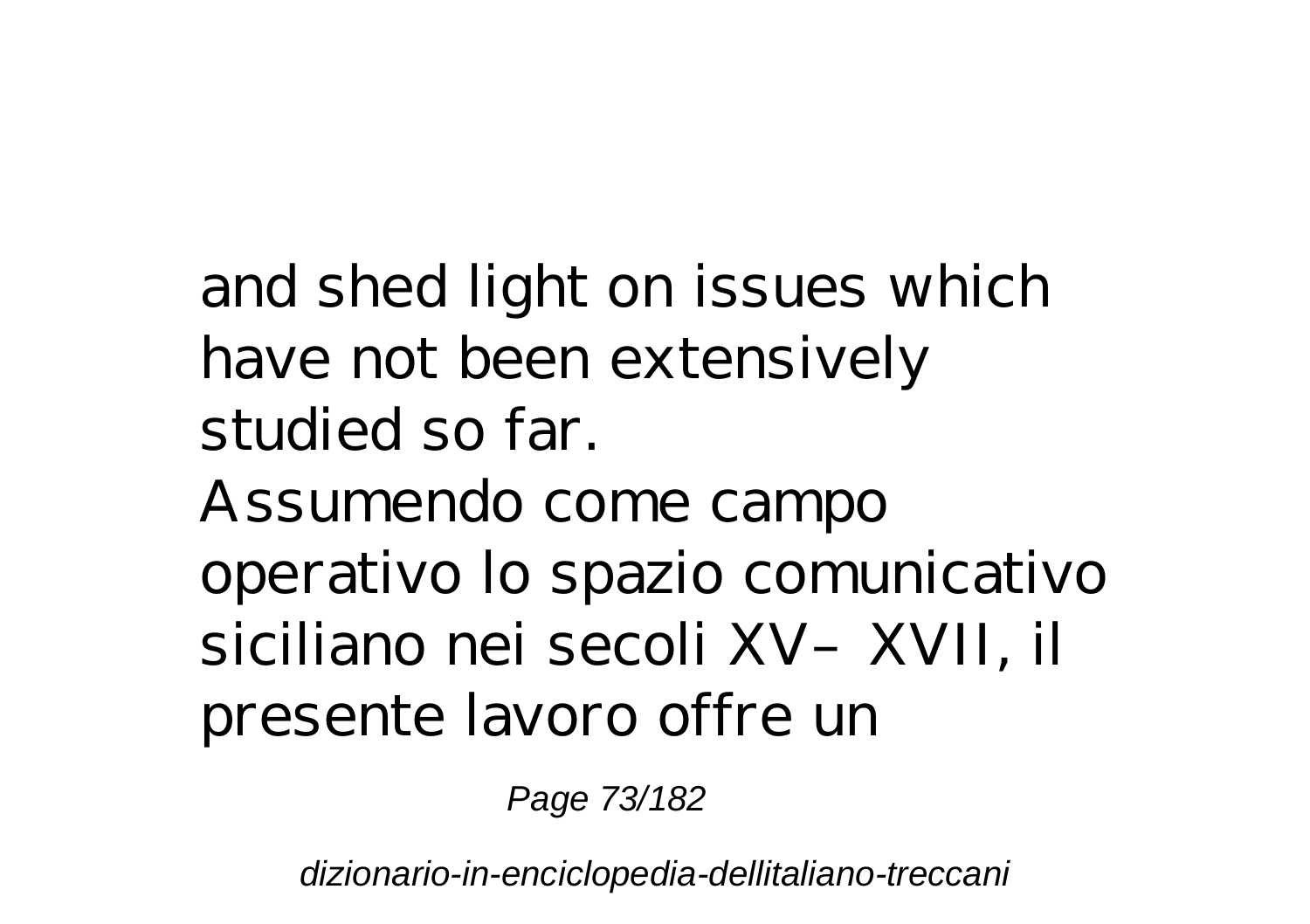contributo assai innovativo alla storiografia delle lingue romanze. Attraverso una capillare analisi di dieci Ricettari di segreti, una tradizione discorsiva scientifico-religiosa tanto contenutisticamente,

Page 74/182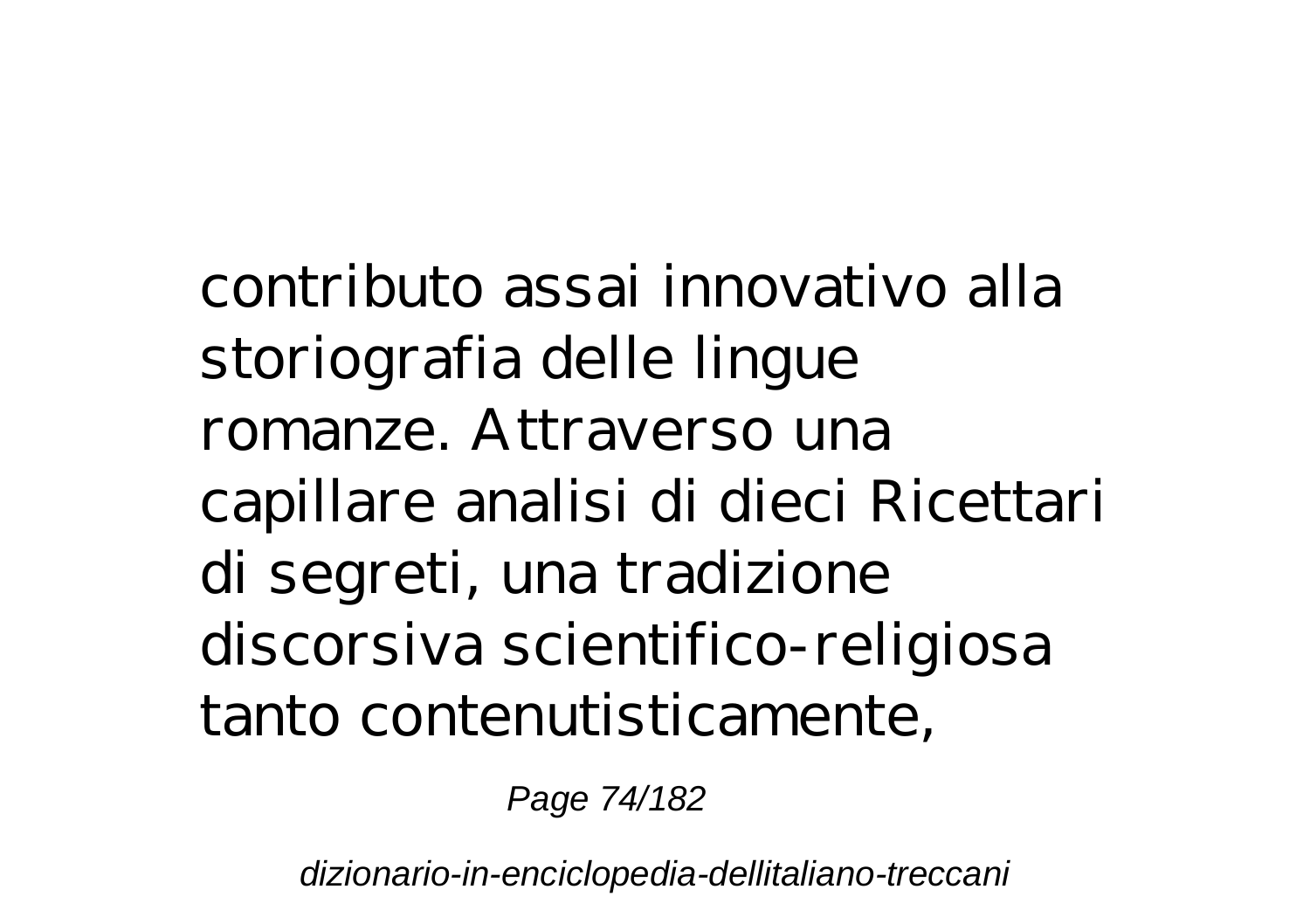quanto linguisticamente composita ed eterogenea, si analizzano in maniera esemplare le dinamiche di contatto tra gli idiomi presenti nel Regno di Sicilia (latino, siciliano, toscano, castigliano, ecc.) sia sul piano

Page 75/182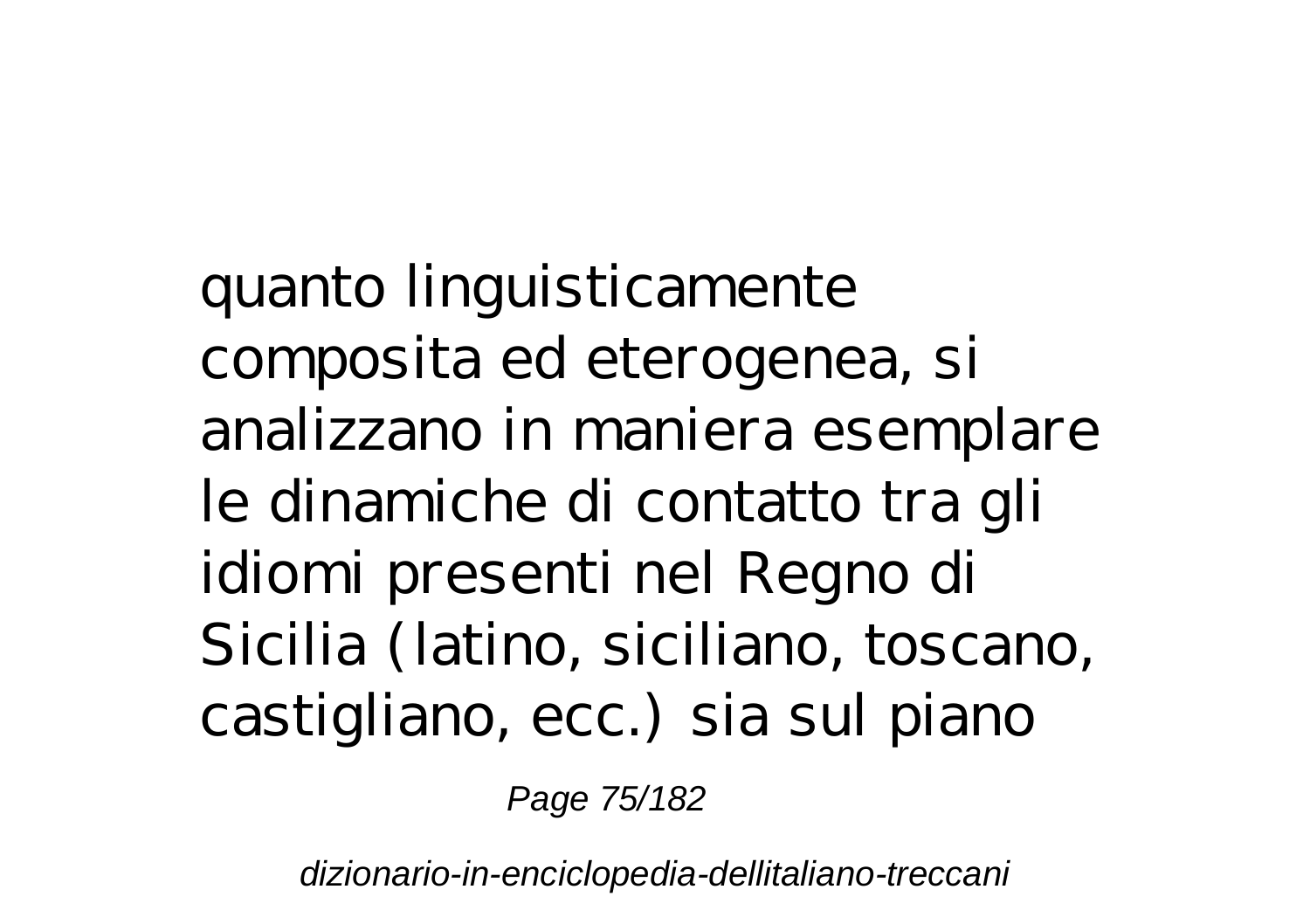dell' organizzazione testuale, sia sui livelli fonografematico, morfosintattico e semanticolessicale. Quanto osservato sul piano dell'analisi testuale in merito al generarsi di varietà di contatto è messo efficacemente

Page 76/182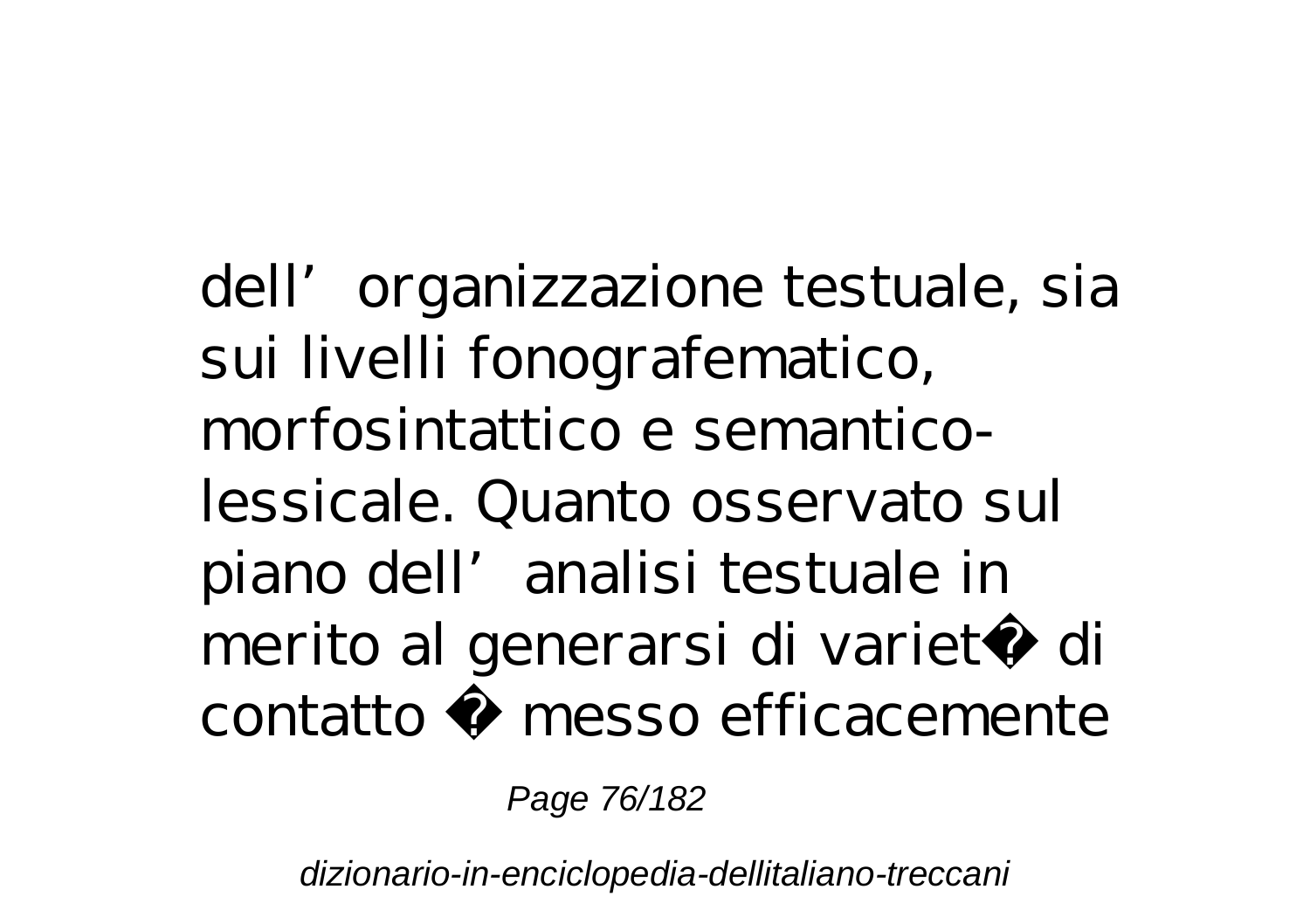in relazione, sul metalivello, alle principali epistemi medioevali e della prima età moderna, a partire dalla concezione scolastico-aristotelica della variazione linguistica per giungere al dibattito

Page 77/182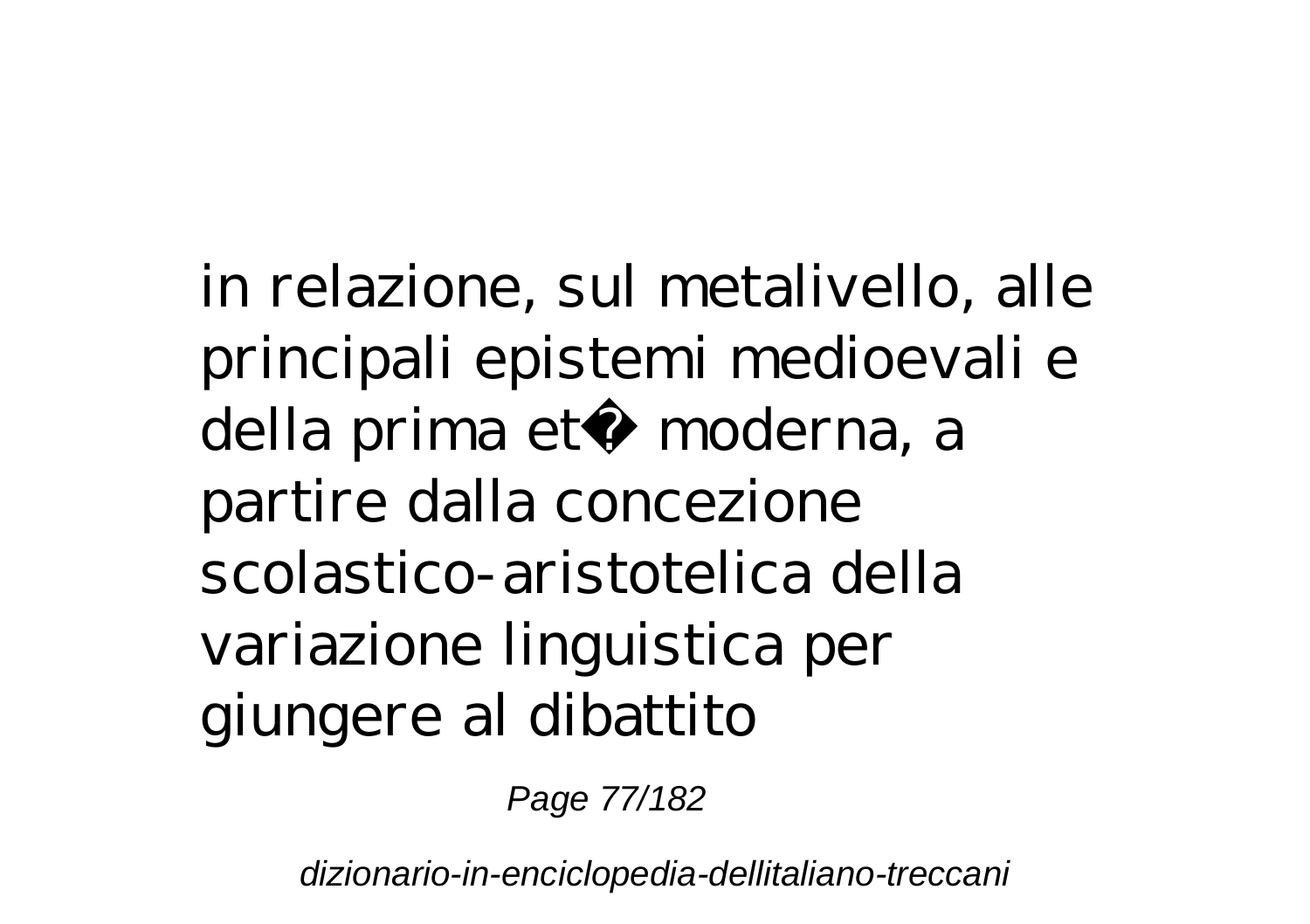rinascimentale sulla Questione della lingua. Dalla connessione dei due piani si traggono lucide conclusioni per una storia della lingua immune a ogni linea di pensiero teleologica. Manual of Standardization in the

Page 78/182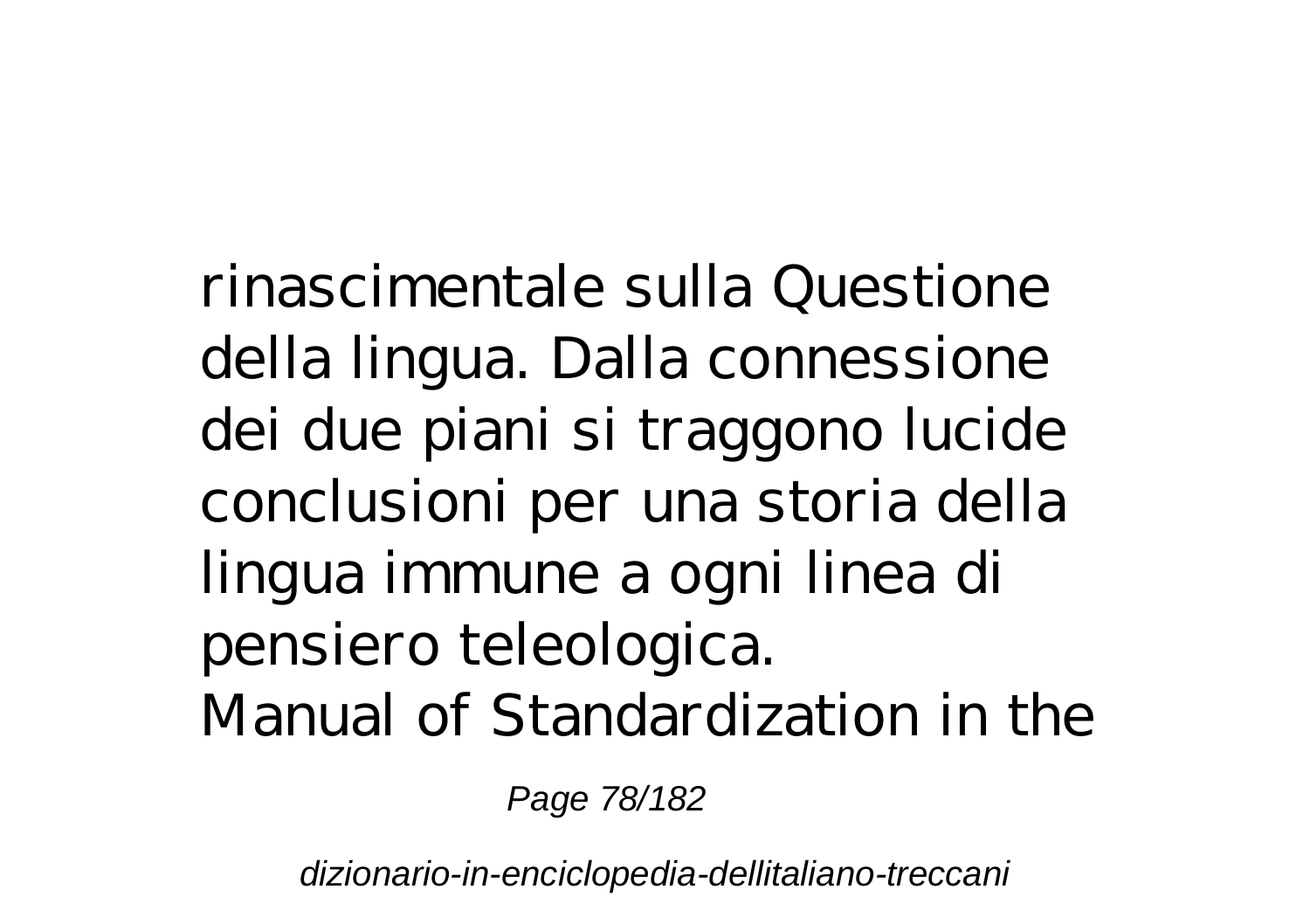Romance Languages Studies on False Anglicisms in Europe The Translation of Realia and Irrealia in Game Localization Anglic Manuale di linguistica ladina

Page 79/182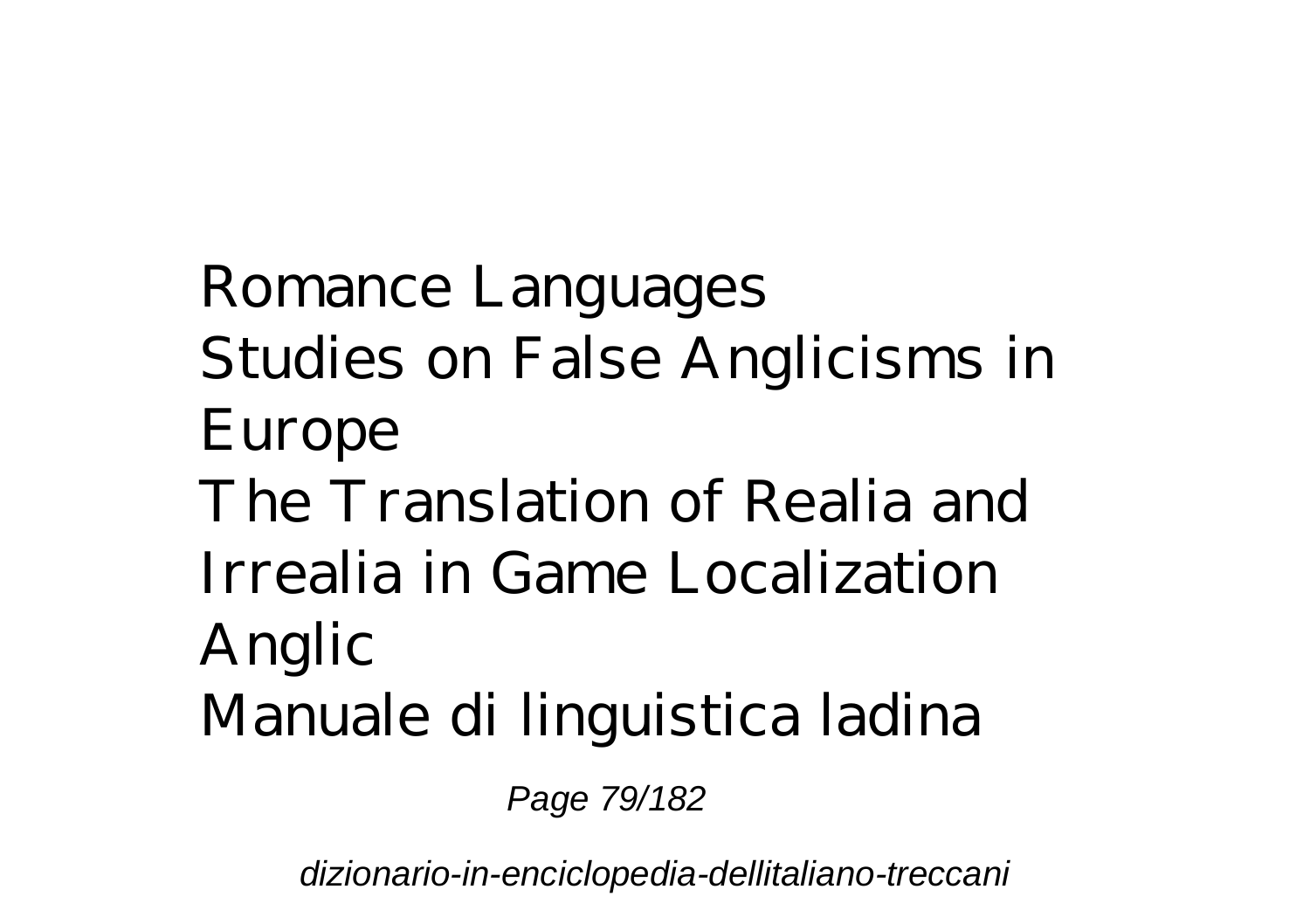I 'Ricettari di segreti' nel Regno di Sicilia ('400–'600) Theoretical and Empirical Studies on the Restandardization of Italian Il significato di "stupido" è mutato nel

Page 80/182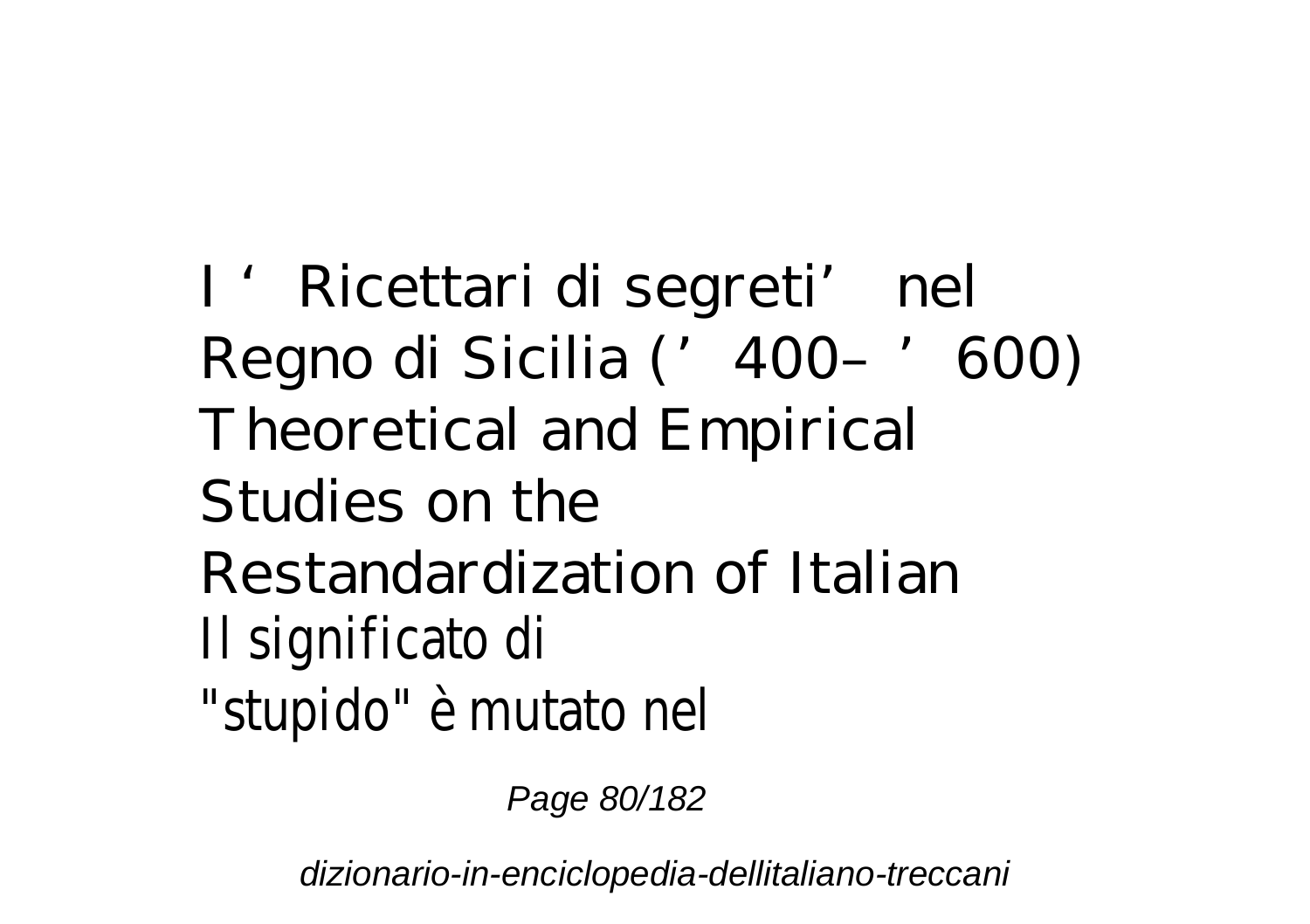tempo: l'uso odierno non corrisponde al principale significato attribuito originariamente al termine così come le sue caratteristiche. In una carrellata letteraria ma

Page 81/182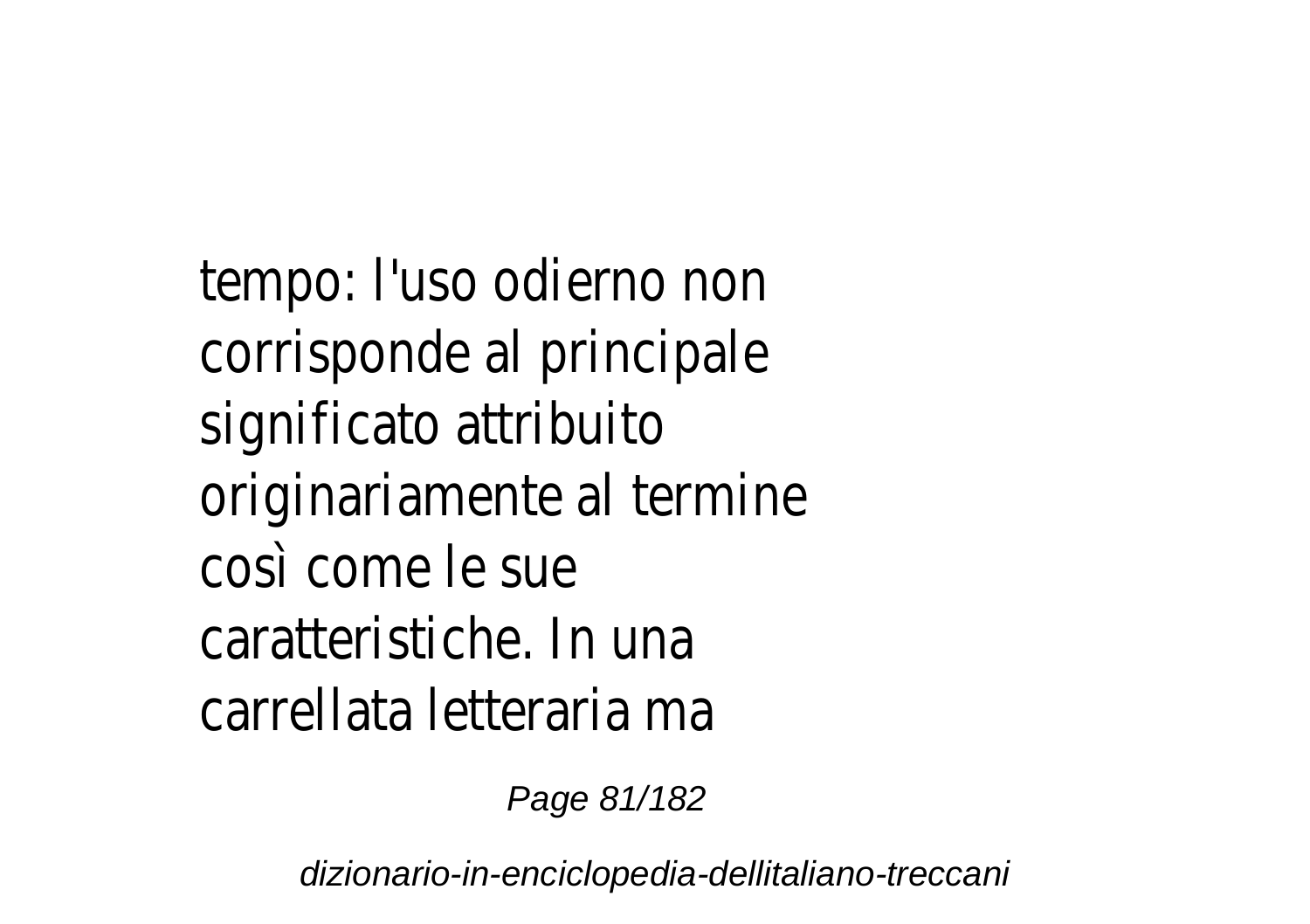anche storico-filosofica, i due autori illustrano a chi di volta in volta è stata attribuita l'etichetta di "stupido", spingendo il lettore a una profonda riflessione sulle

Page 82/182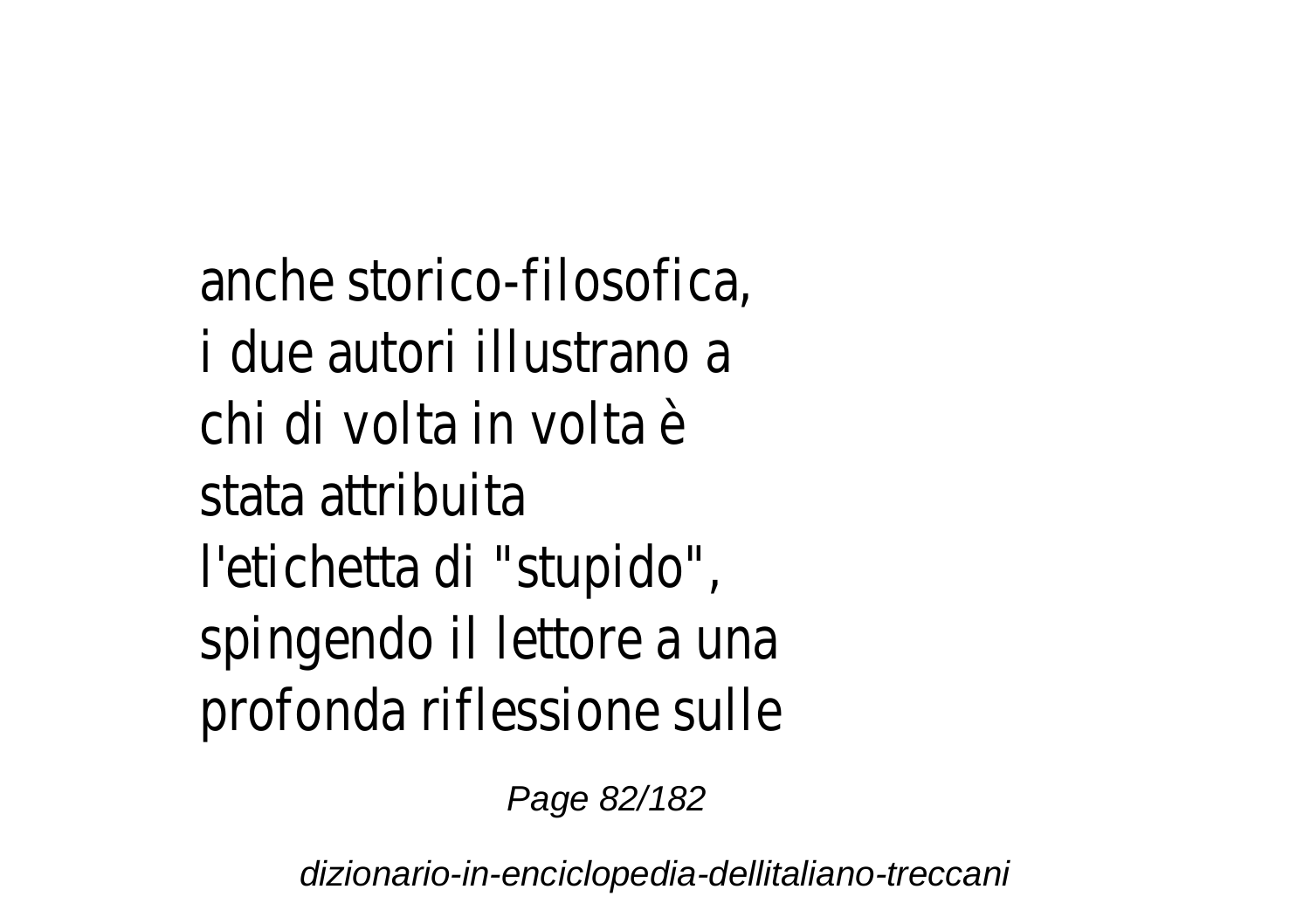sue percezioni e rivedendo in parte la propria formazione scolastica. L'obiettivo del saggio è proprio questo: indurre il lettore a guardare il mondo secondo una nuova

Page 83/182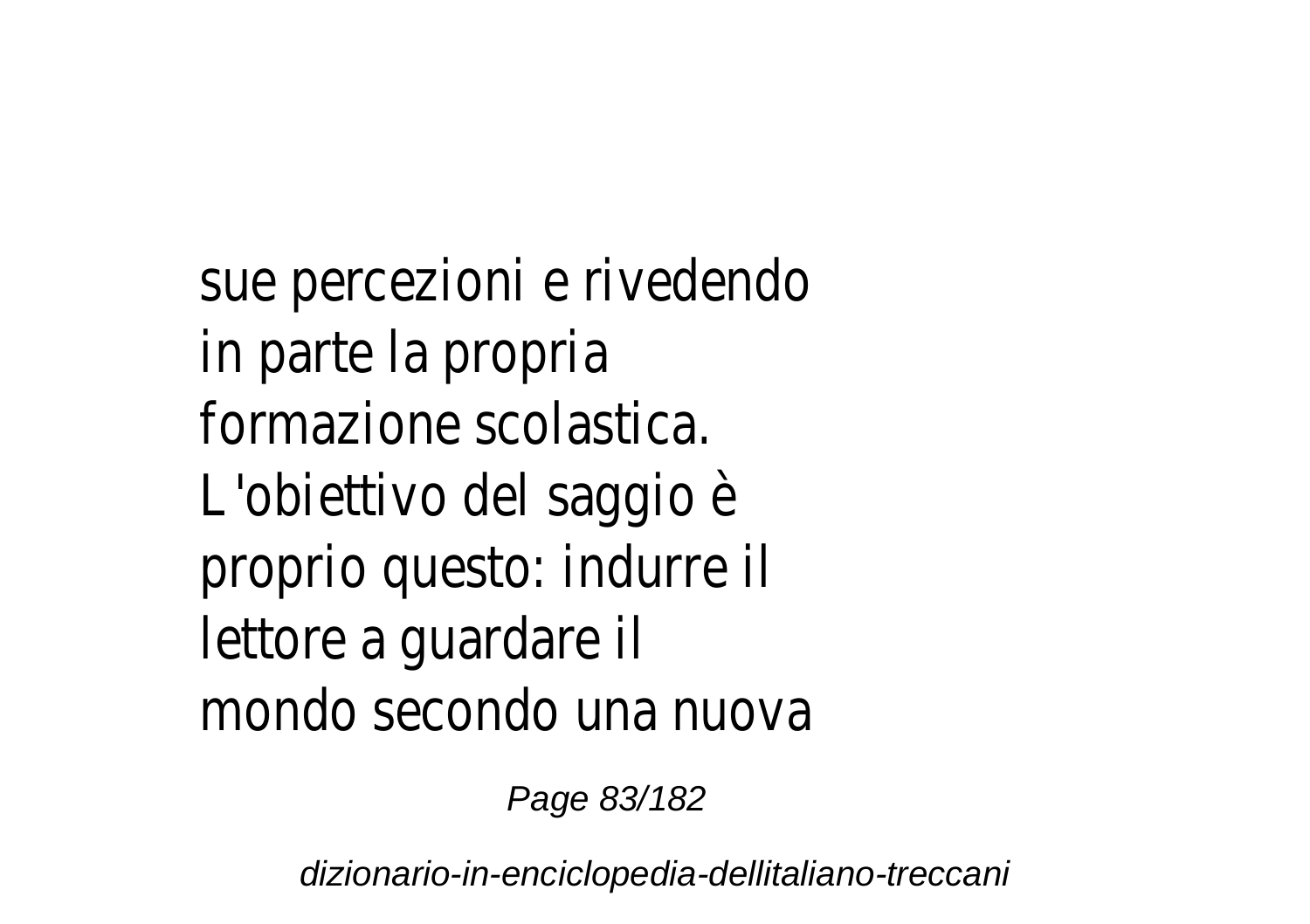lente, riflettendo anche su quanti atteggiamenti, obblighi, esigenze della vita di oggi di ciascuno potrebbero essere intesi come "stupidi". Der Fremdwortpurismus war

Page 84/182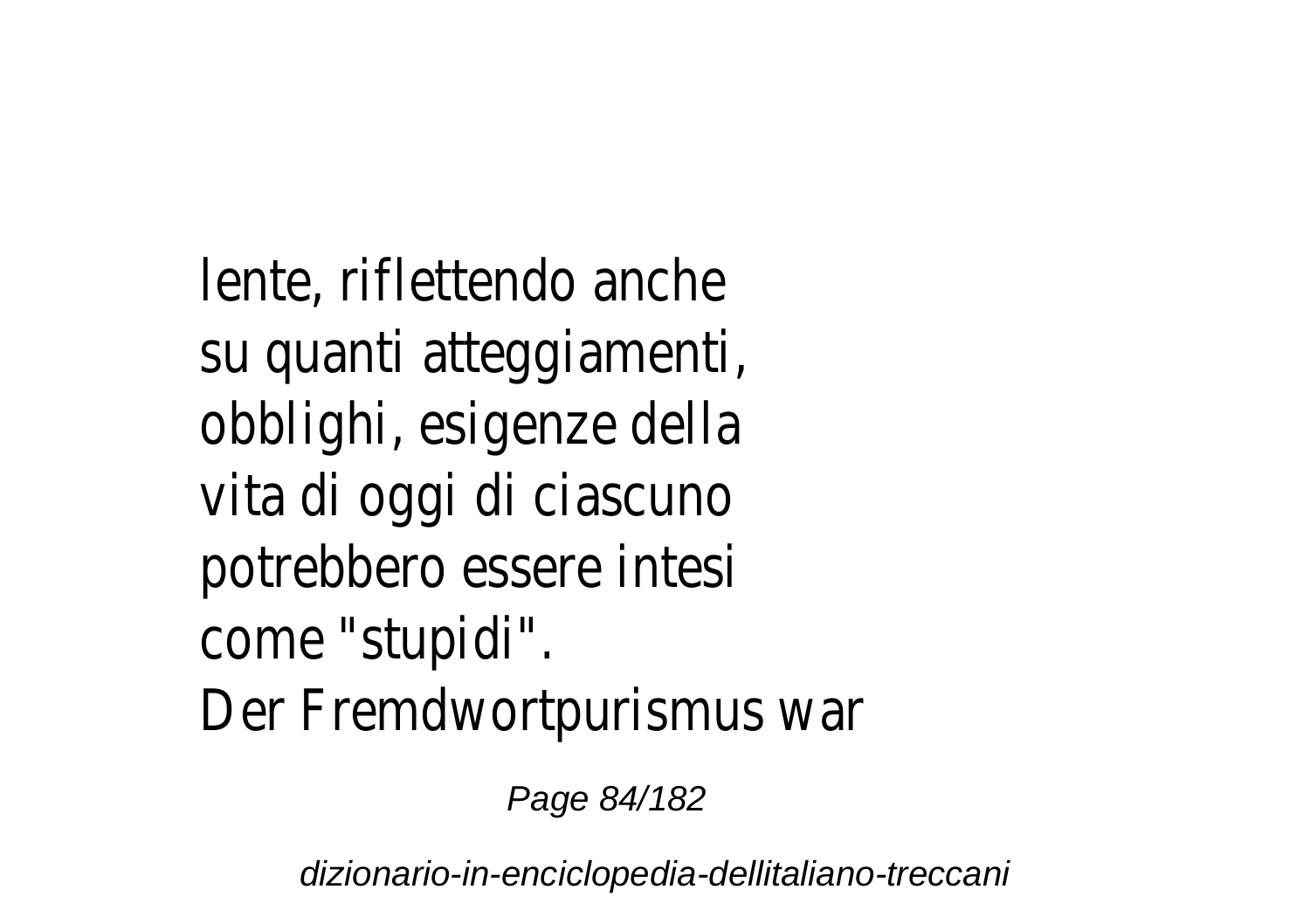das dominante sprachpolitische Thema während der faschistischen Regierungszeit in Italien. Die Frage nach den Folgen des Versuchs, tausende Fremdwörter in der

Page 85/182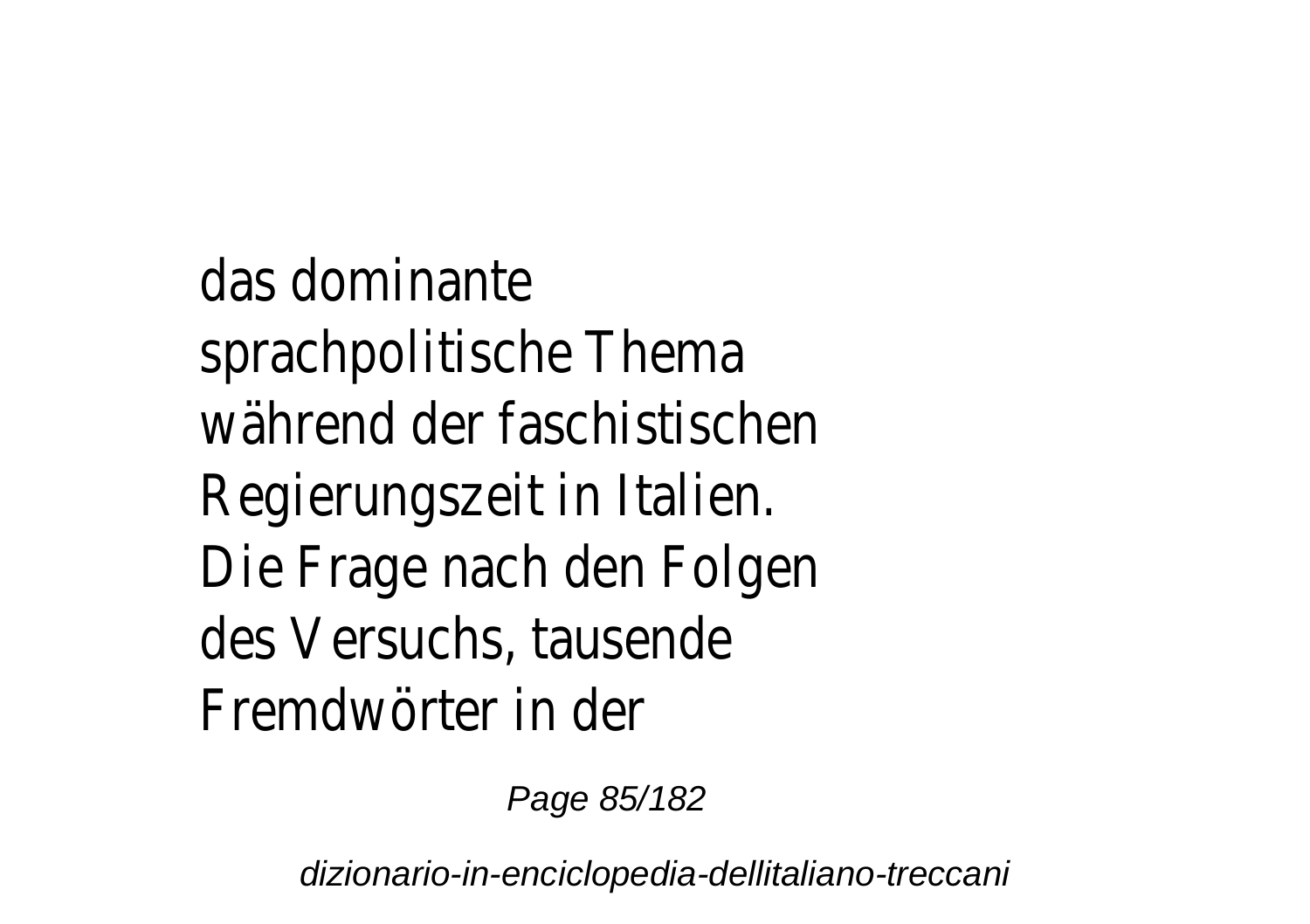italienischen Sprache zu ersetzen, entzog sich bislang einem fundierten Urteil, da es an diachroni sch-vergleichenden Datenerhebungen mit onomasiologischem Ansatz

Page 86/182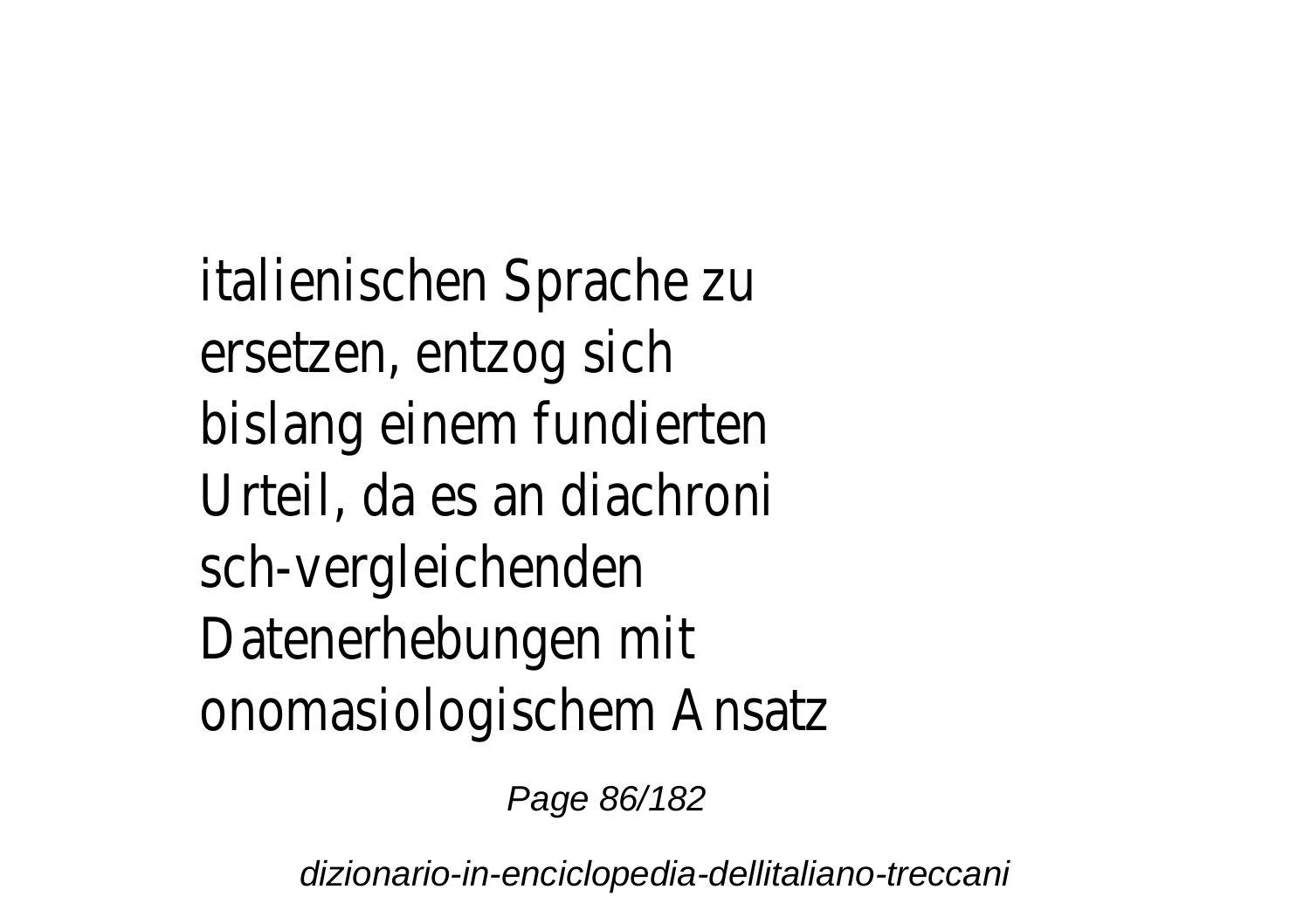mangelte. Die vorliegende Arbeit untersucht die lexikalische Substitution von Fremdwörtern theoretisch und empirisch. Am Beispiel entlehnter Sportterminologien (u.a.

Page 87/182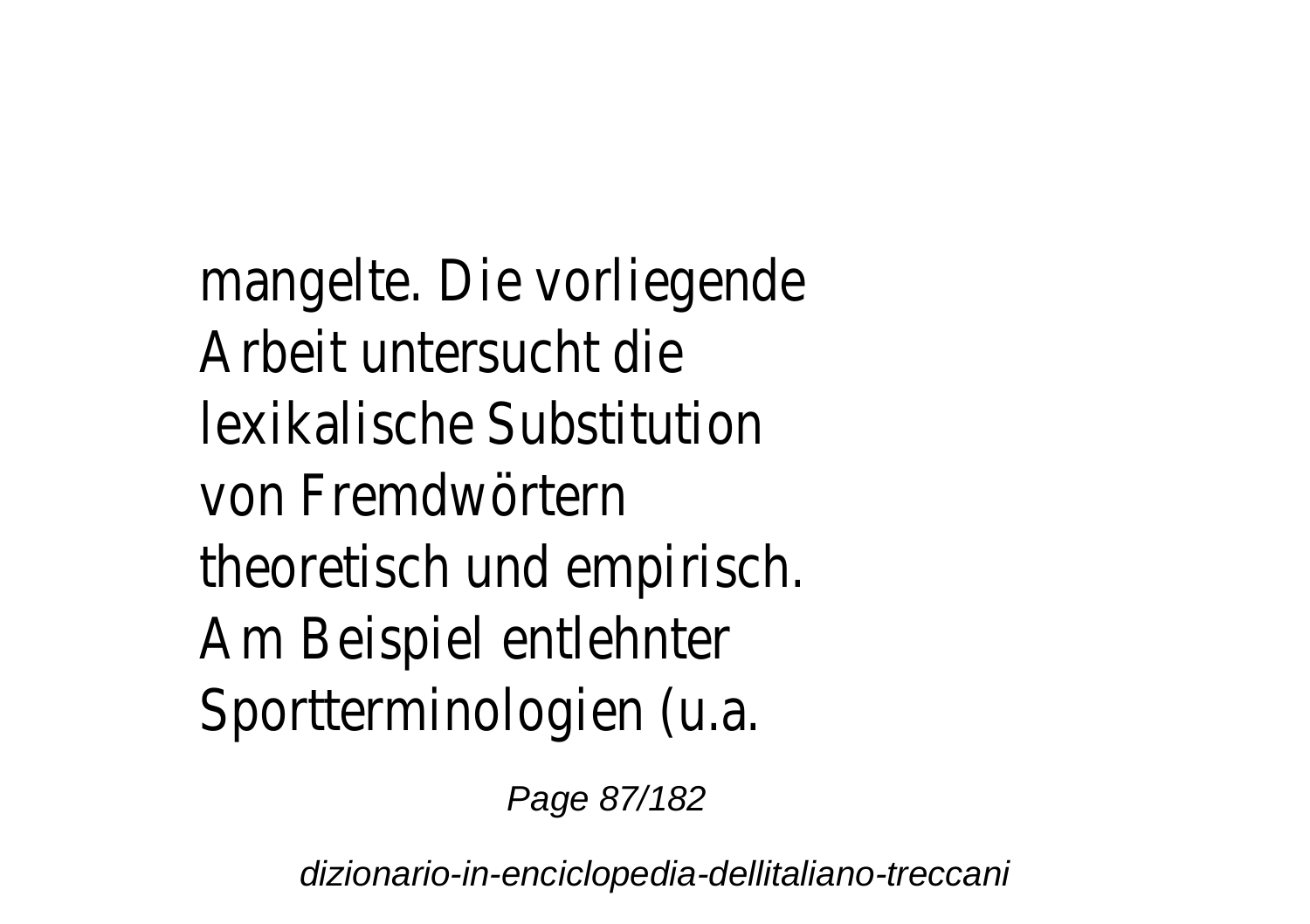Radsport, Fußball, Boxen, Tennis) und mithilfe einer Korpusanalyse im Archiv der Tageszeitung «La Stampa» wird aufgedeckt, welche Ausdrucksvarianten für über 100 Sport- und

Page 88/182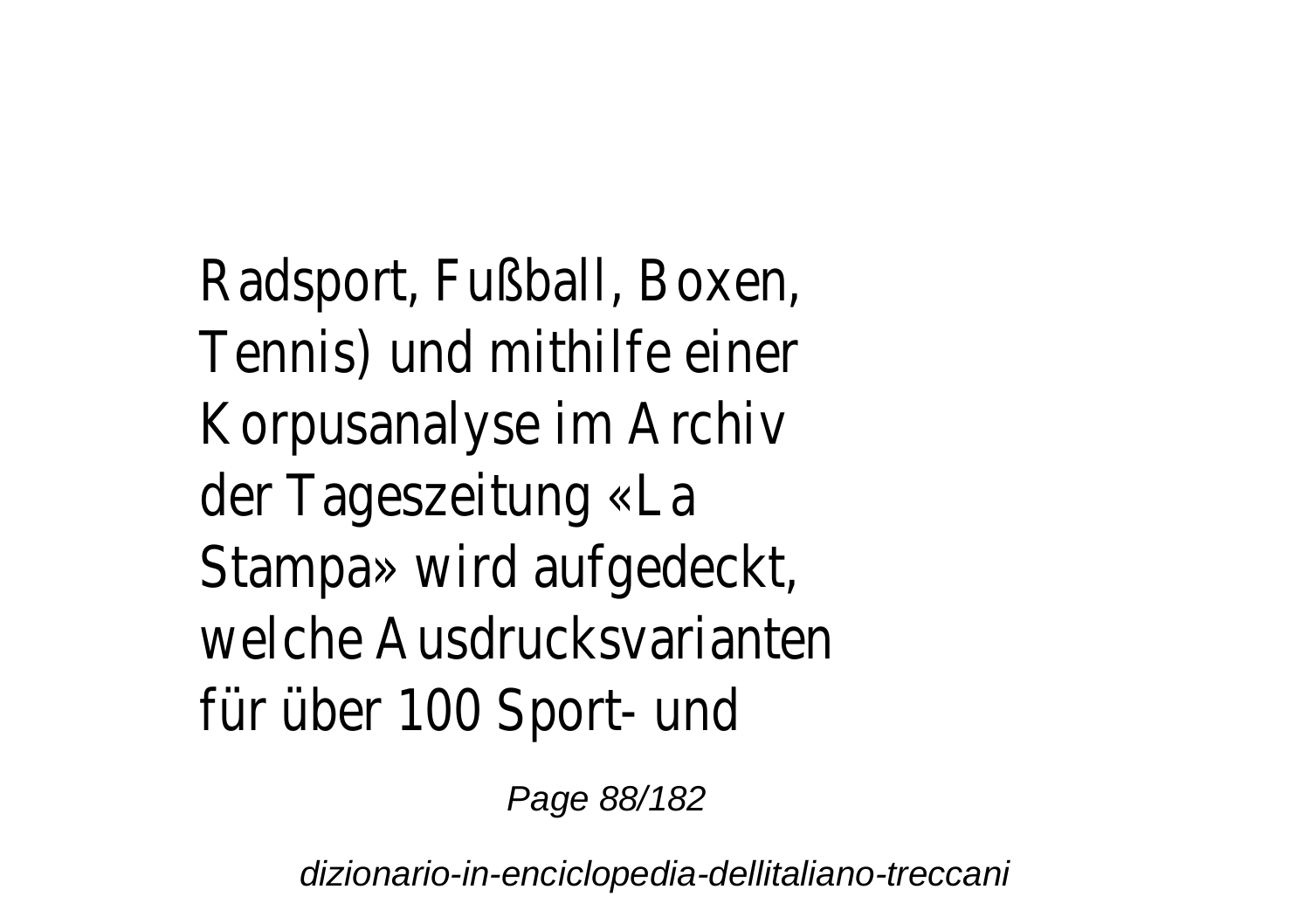Freizeitkonzepte zwischen 1920 und 1970 im **Sprachgebrauch** konkurrierten, aufgegeben oder beibehalten wurden. Auf dieser Grundlage werden Muster

Page 89/182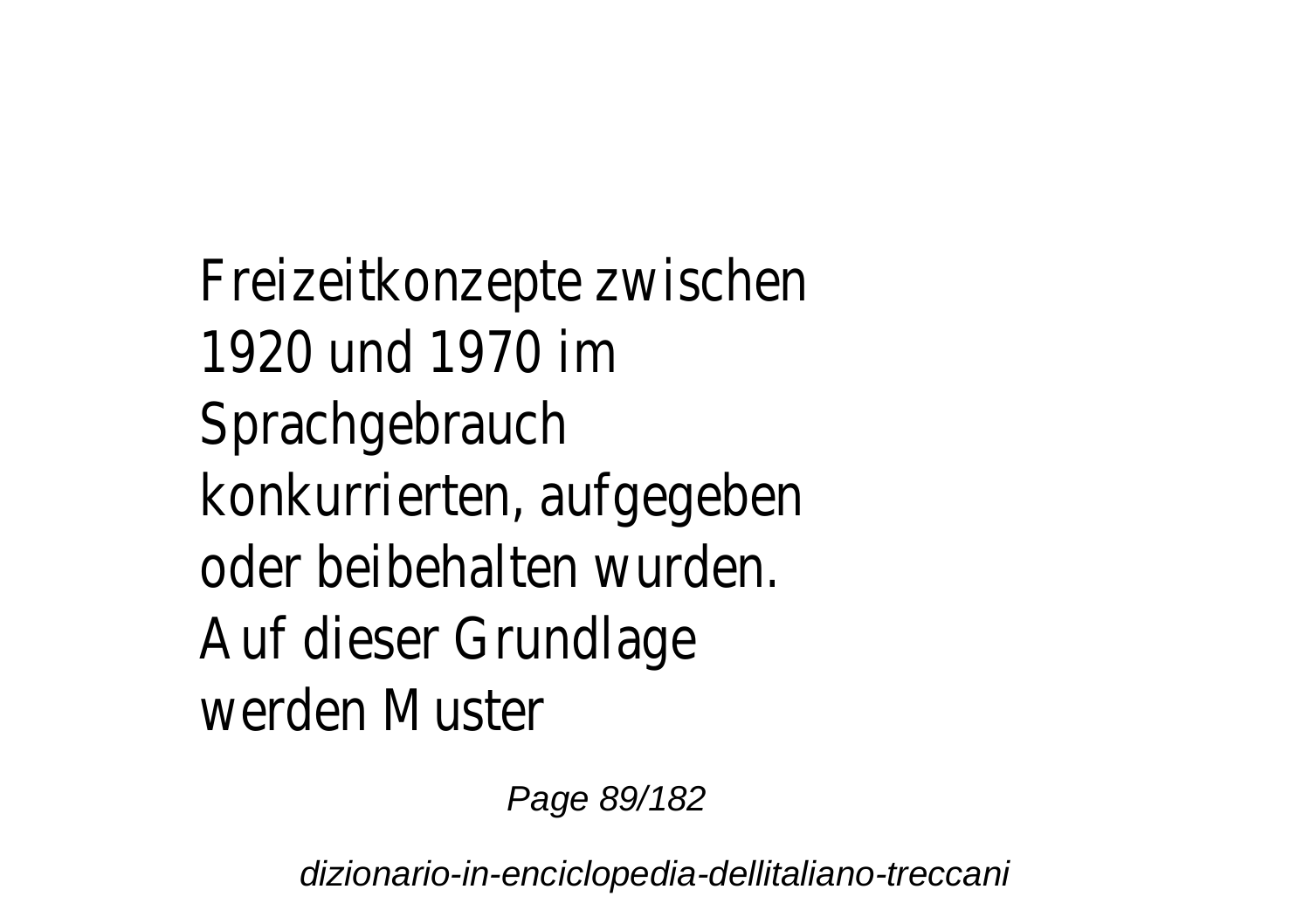lexikalischen Wandels und Einflussfaktoren der Substitution identifiziert. Zudem wird der faschistische Fremdwortpurismus anhand einer eingehenden

Page 90/182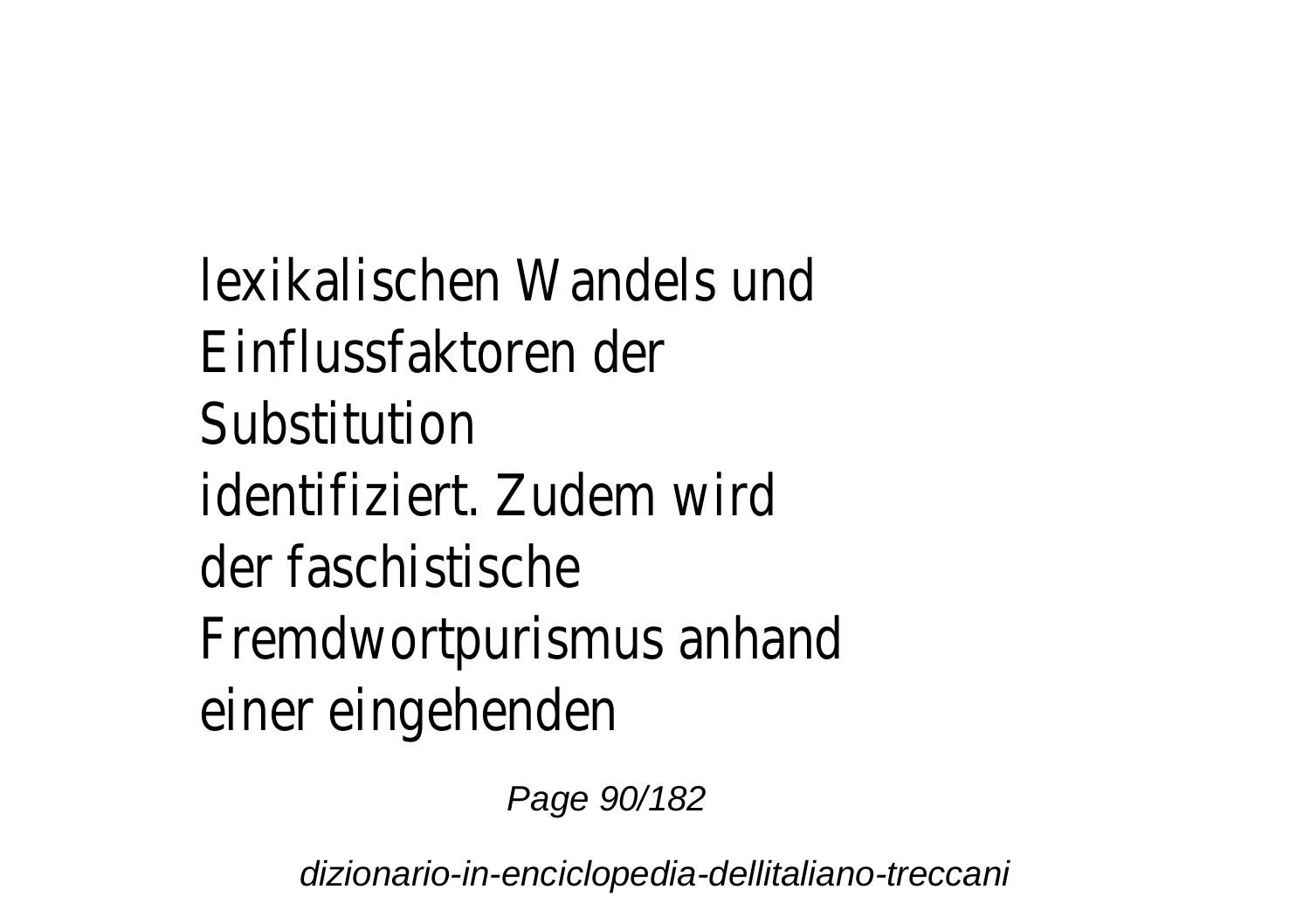Quellenanalyse neu periodisiert und eingeordnet. Die Studie beleuchtet mit sprachtheoretischen sowie sach- und sprachhistorischen

Page 91/182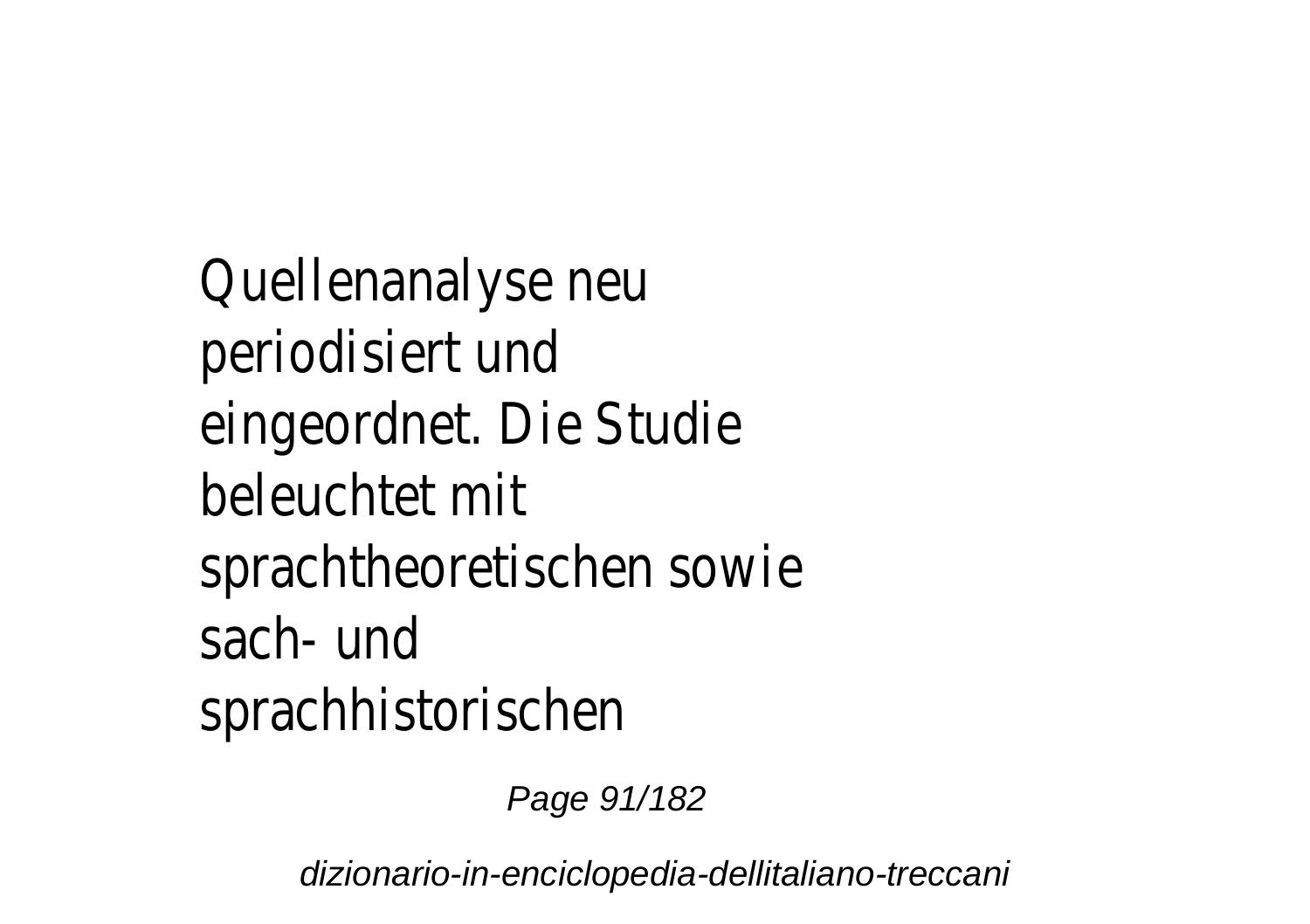Zugängen eine Schlüsselperiode der italienischen Sprachgeschichte, um Fremdwortgebrauch und -kritik auch im Italienisch der Gegenwart

Page 92/182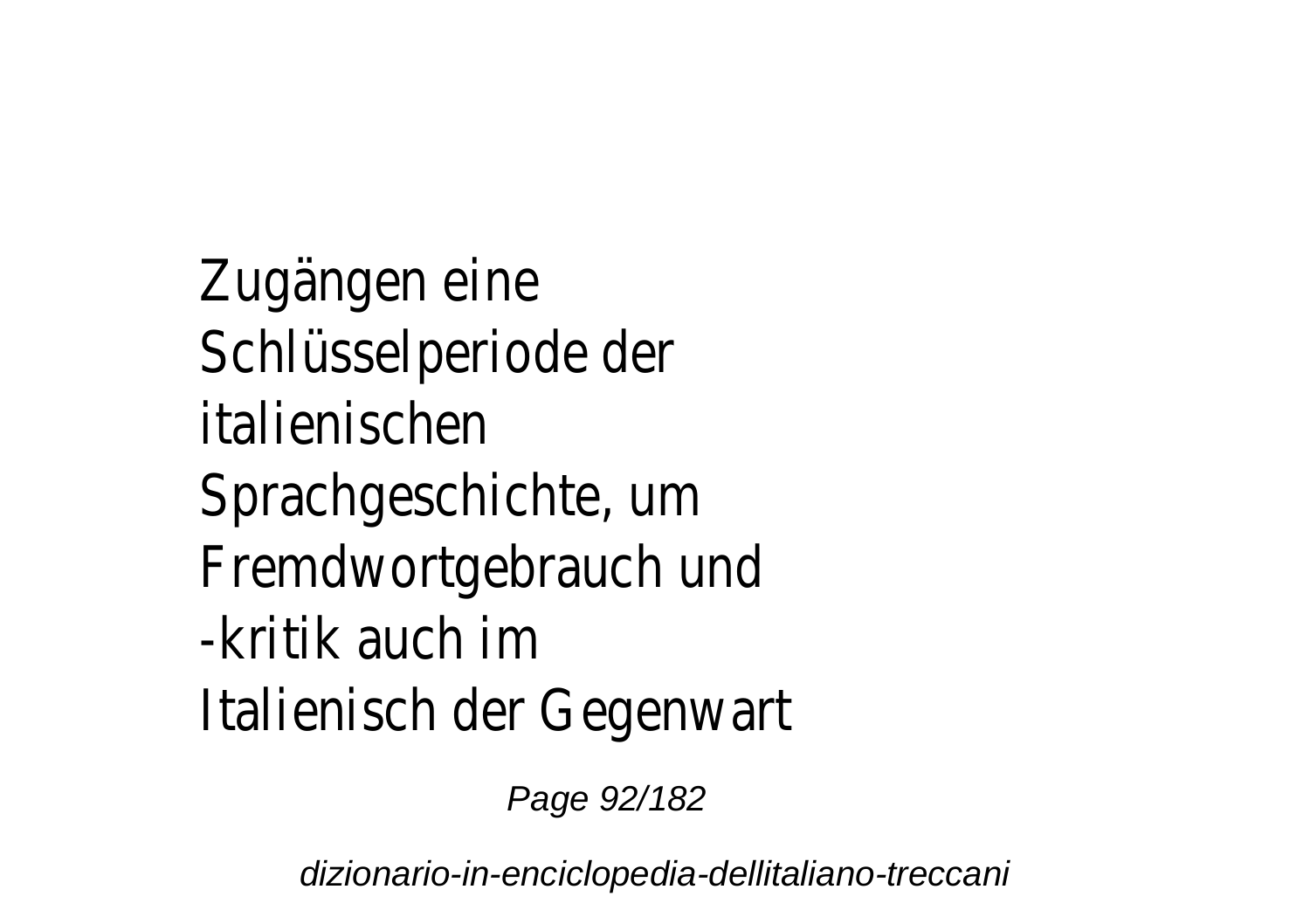zu verstehen. Ausgezeichnet mit dem Nachwuchspreis des Deutschen Italianistenverbands (2020). Dante Alighieri's long

Page 93/182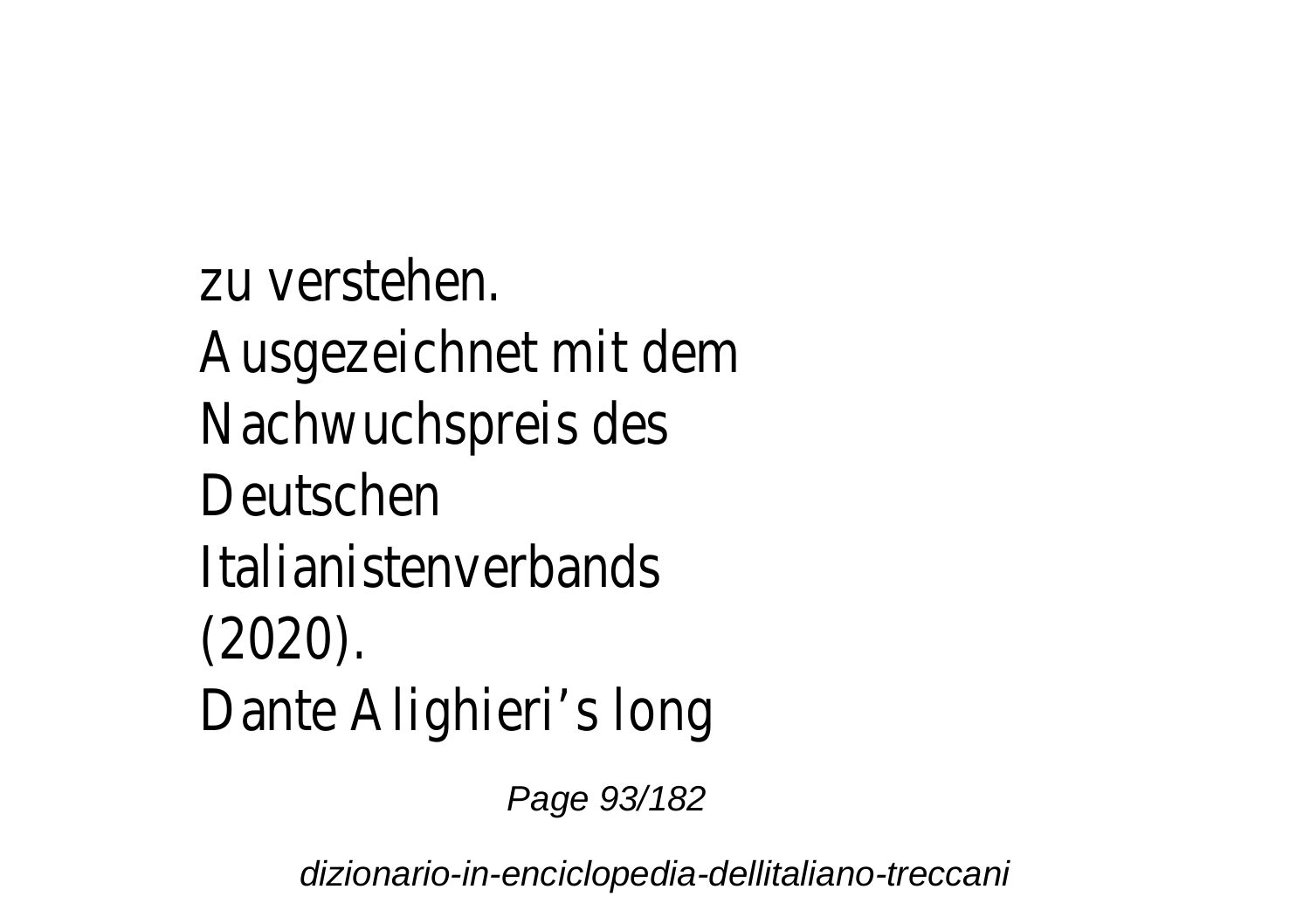poem The Divine Comedy has been one of the foundational texts of European literature for over 700 years. Yet many mysteries still remain about the symbolism of

Page 94/182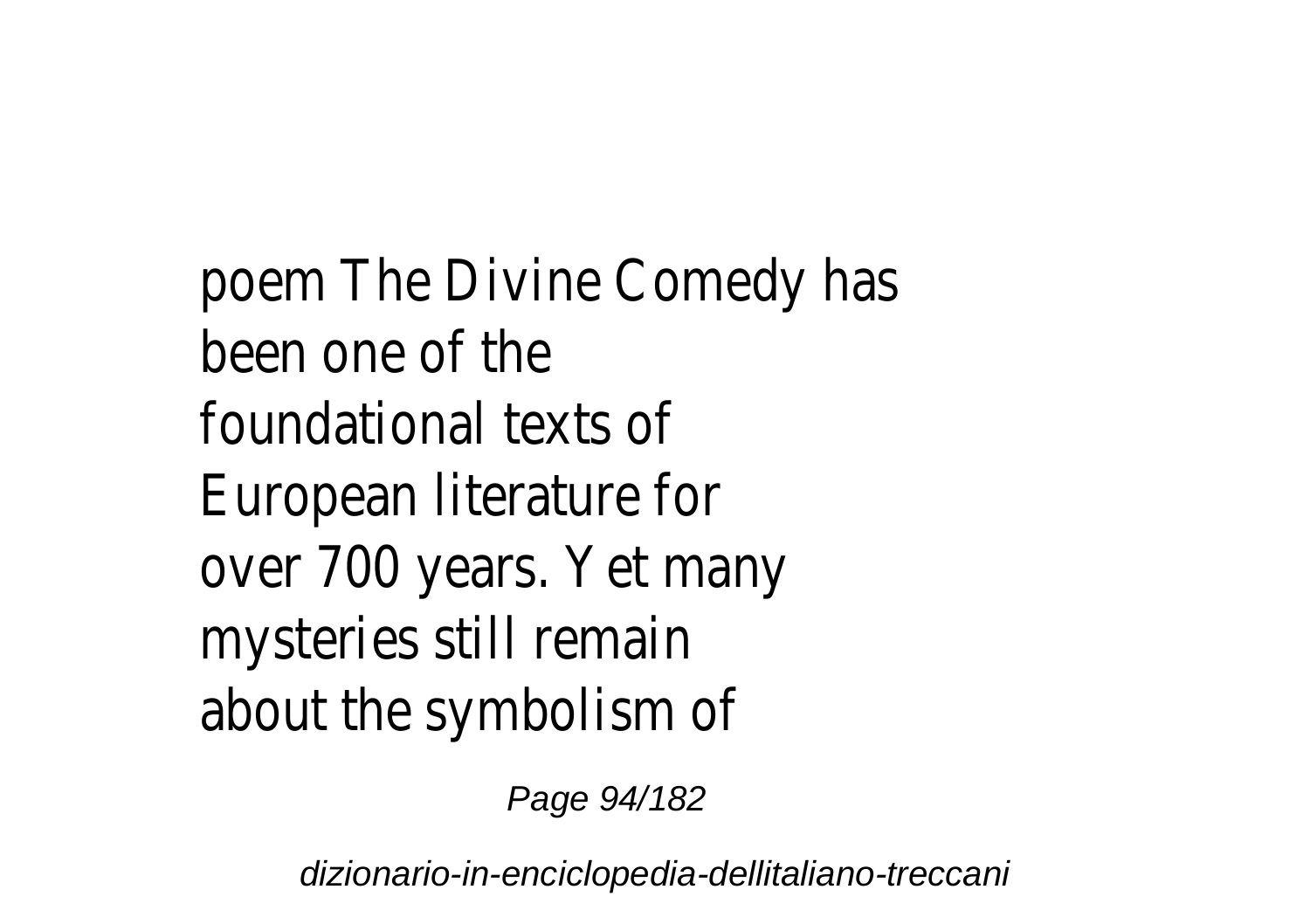this richly layered literary work, which has been interpreted in many different ways over the centuries. The Unexpected Dante brings together five leading scholars who offer

Page 95/182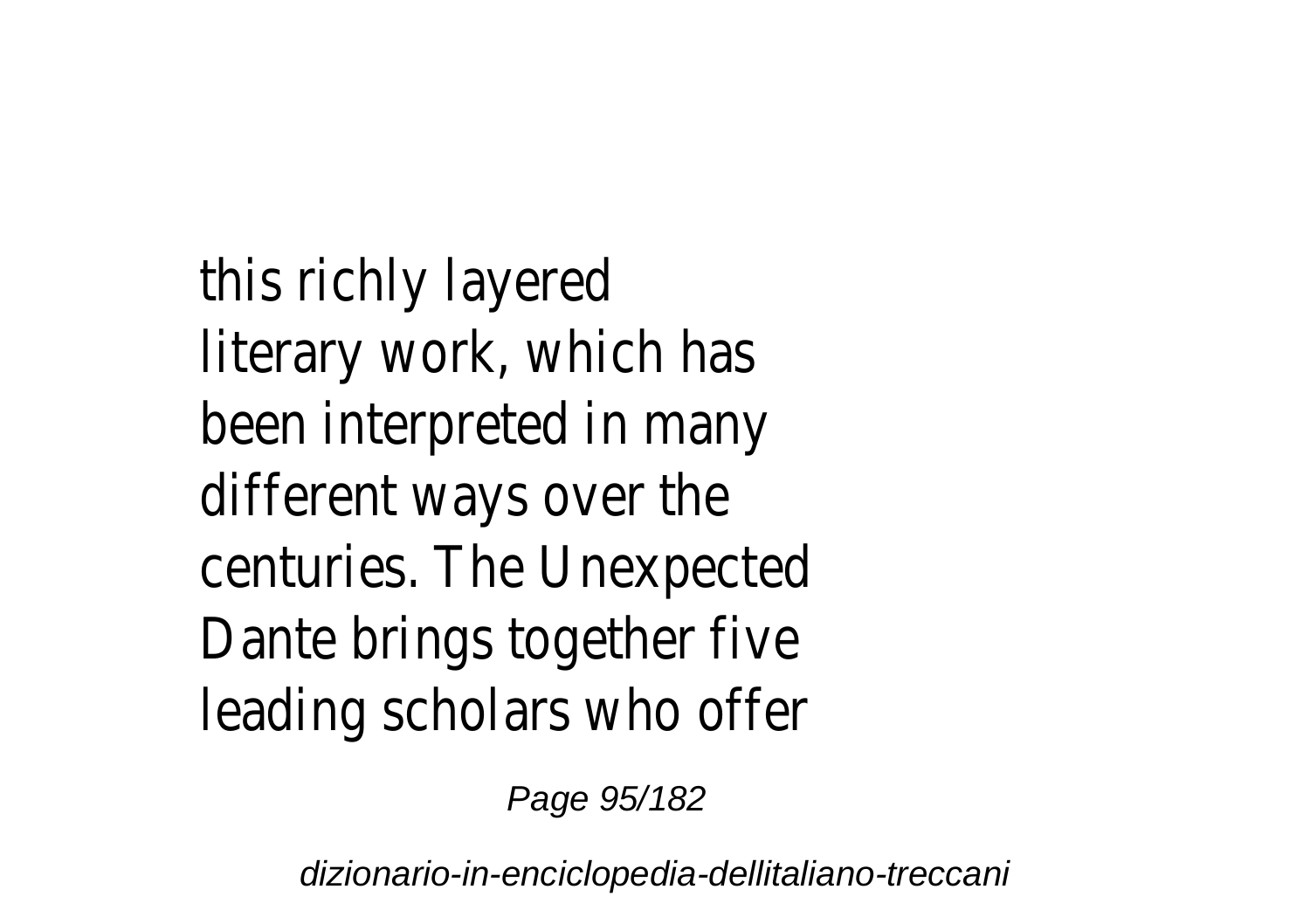fresh perspectives on the meanings and reception of The Divine Comedy. Some investigate Dante's intentions by exploring the poem's esoteric allusions to topics

Page 96/182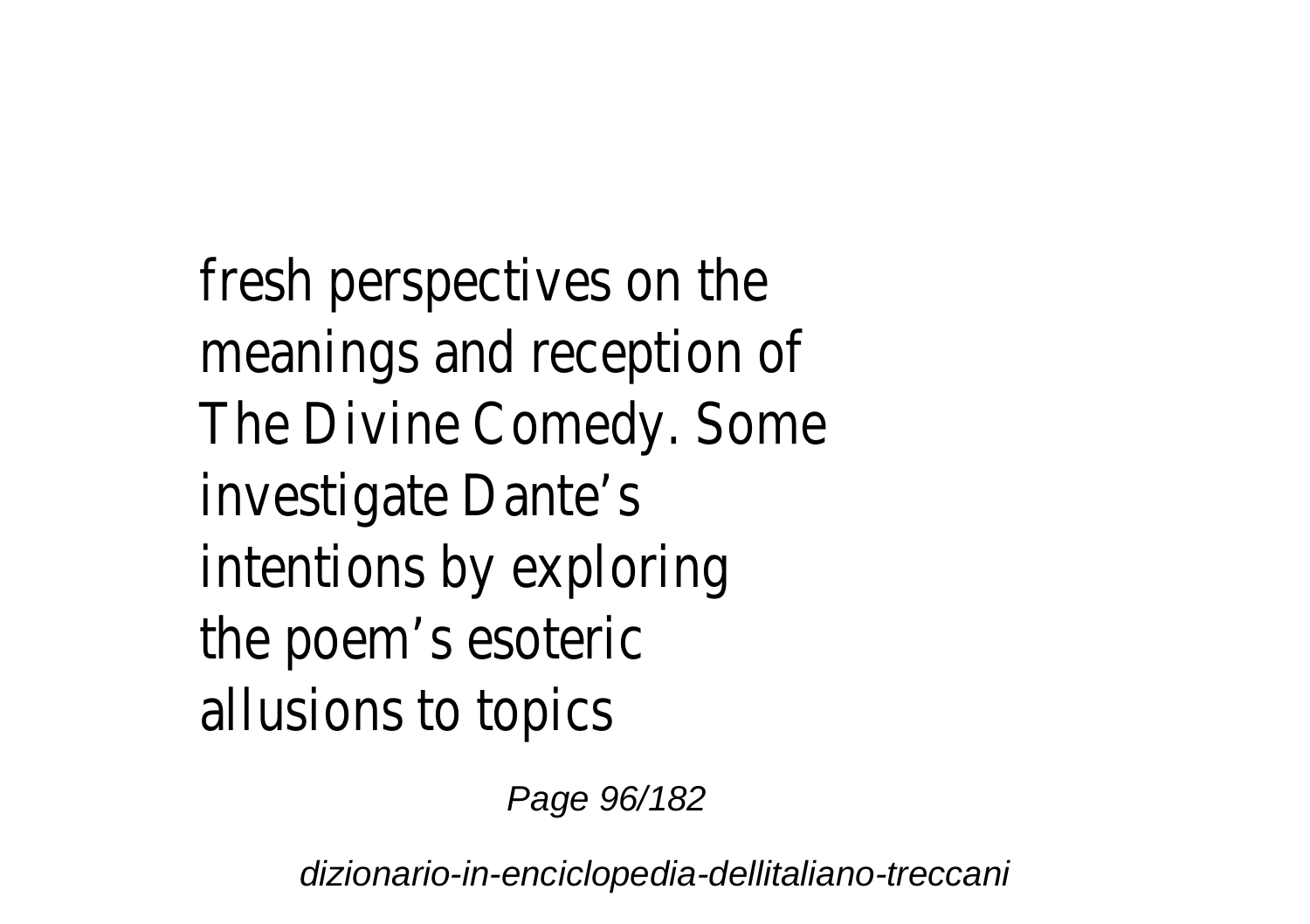ranging from musical instruments to Roman law. Others examine the poem's long afterlife and reception in the United States, with chapters showcasing new discoveries

Page 97/182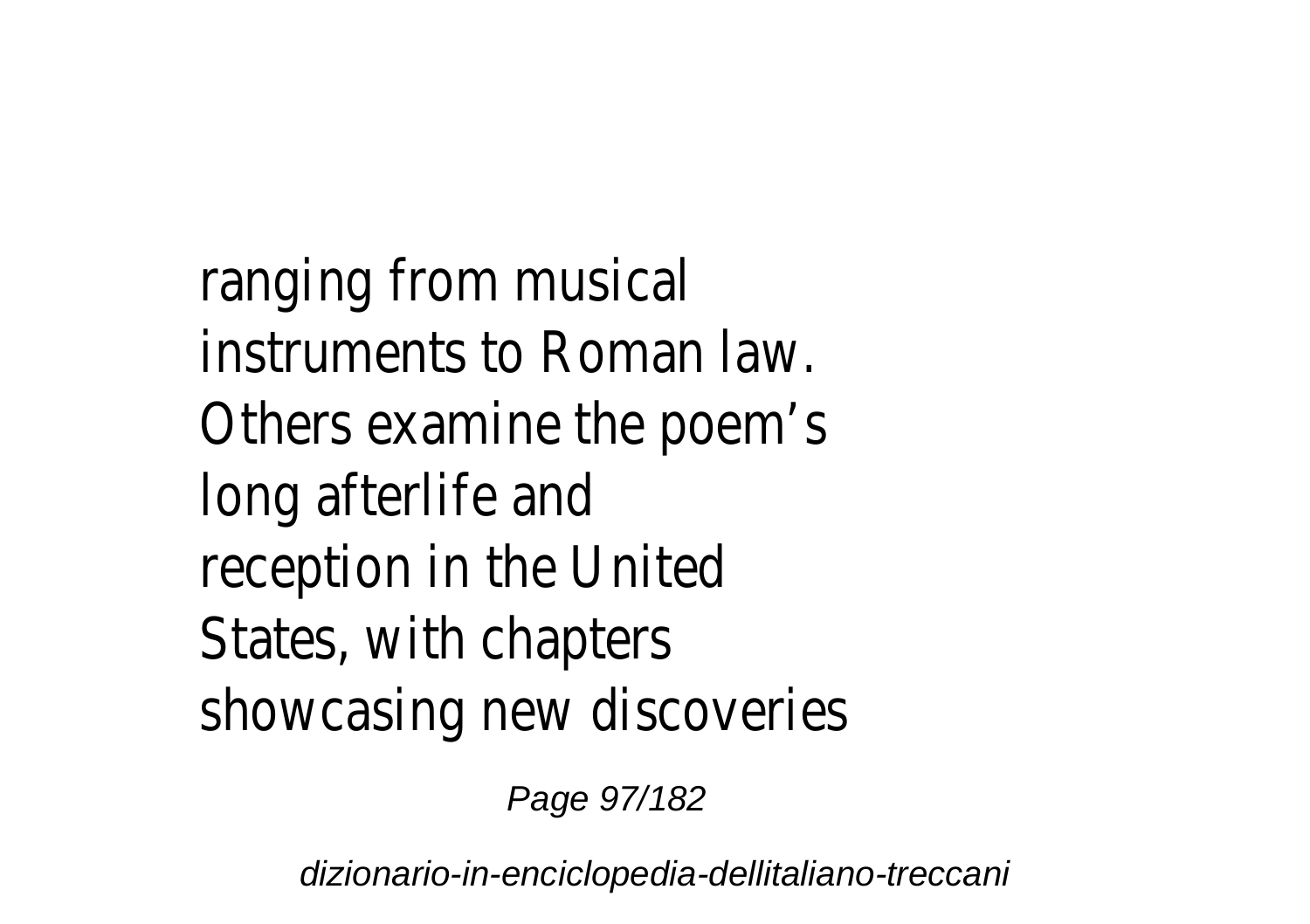about Nicolaus de Laurentii's 1481 edition of Commedia and the creative contemporary adaptations that have relocated Dante's visions of heaven and hell to

Page 98/182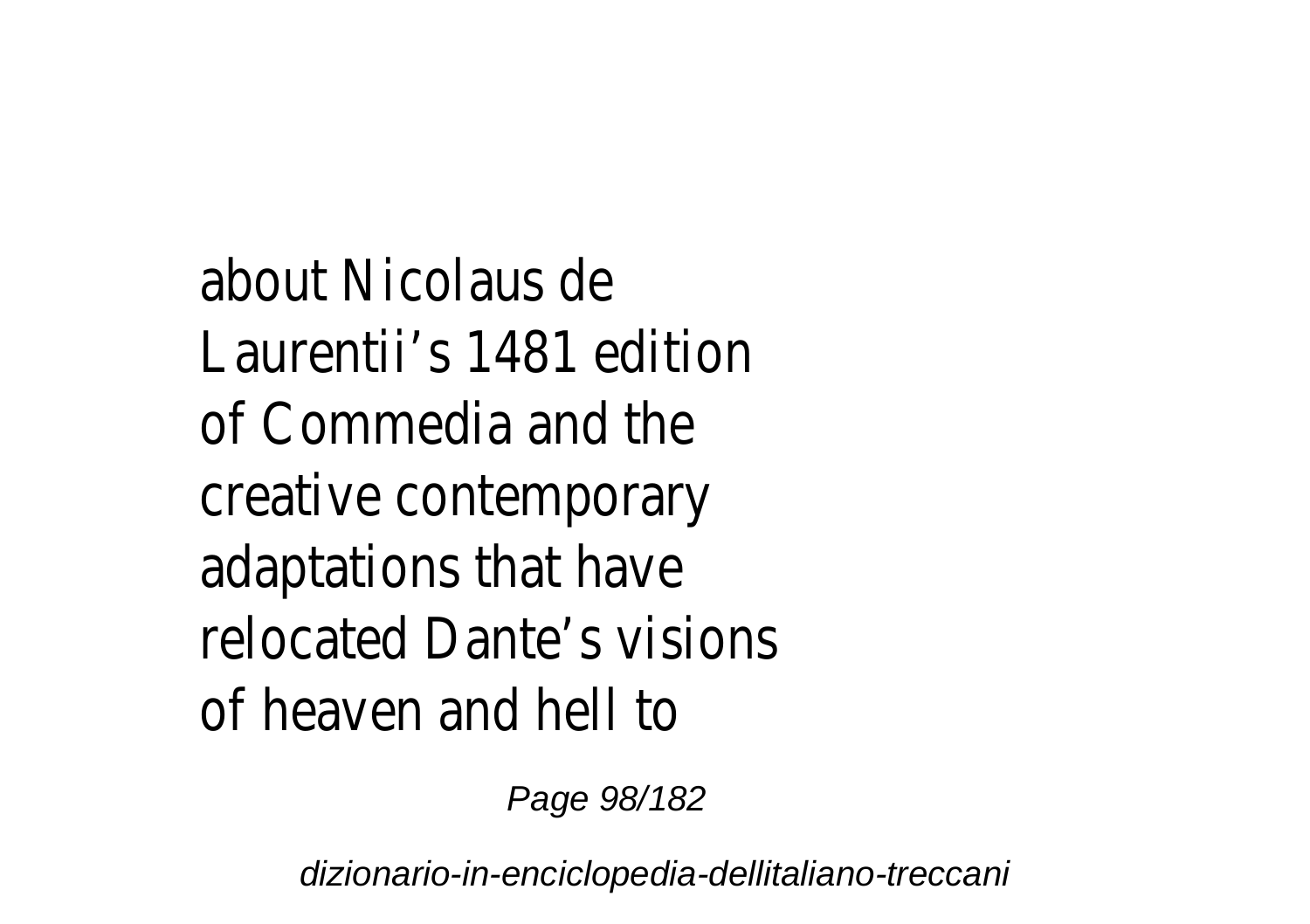urban American settings. This study also includes a guide that showcases selected treasures from the extensive Dante collections at the Library of Congress, illustrating

Page 99/182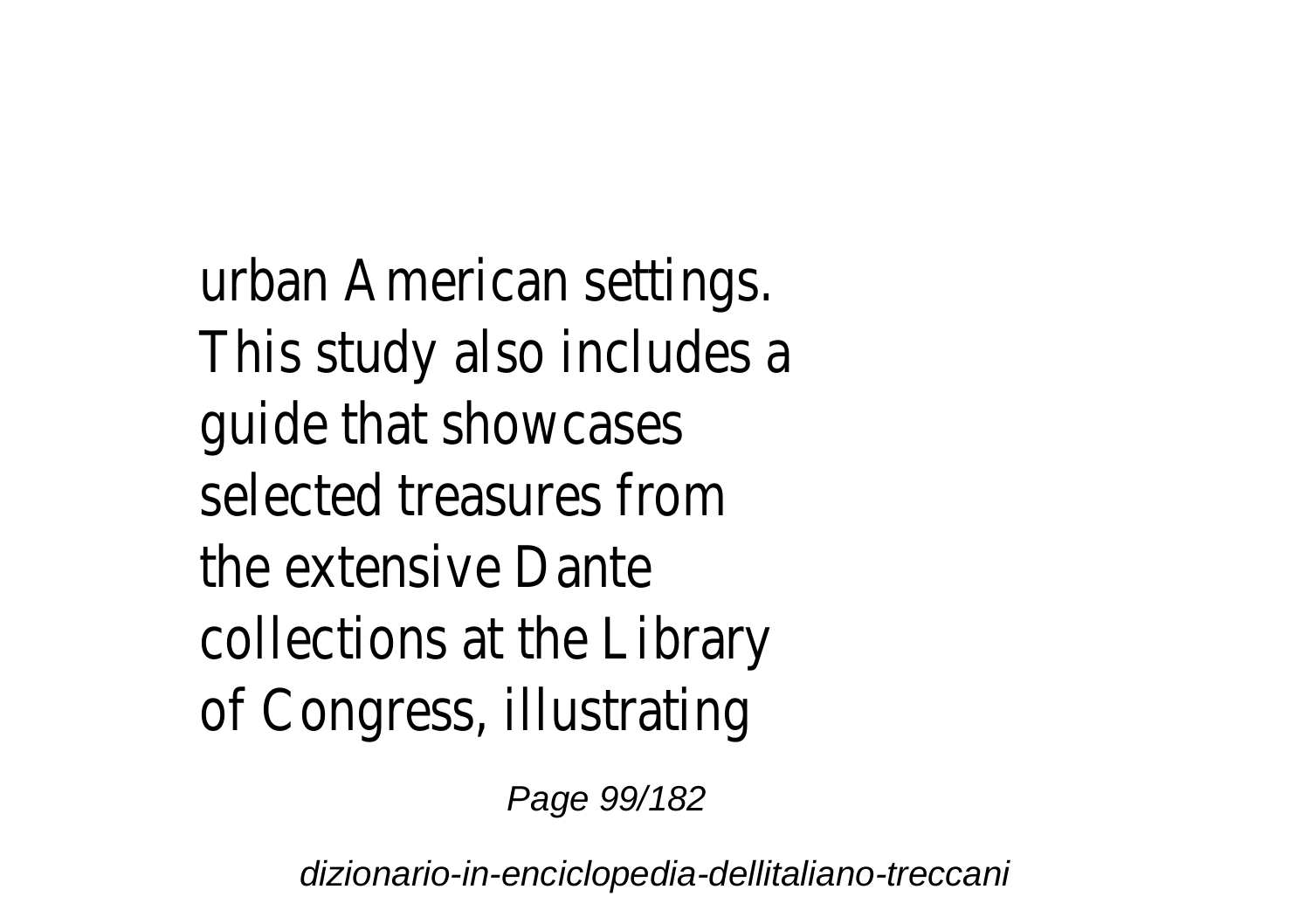the depth and variety of The Divine Comedy's global influence. The Unexpected Dante is thus a boon to both Dante scholars and aficionados of this literary masterpiece.

Page 100/182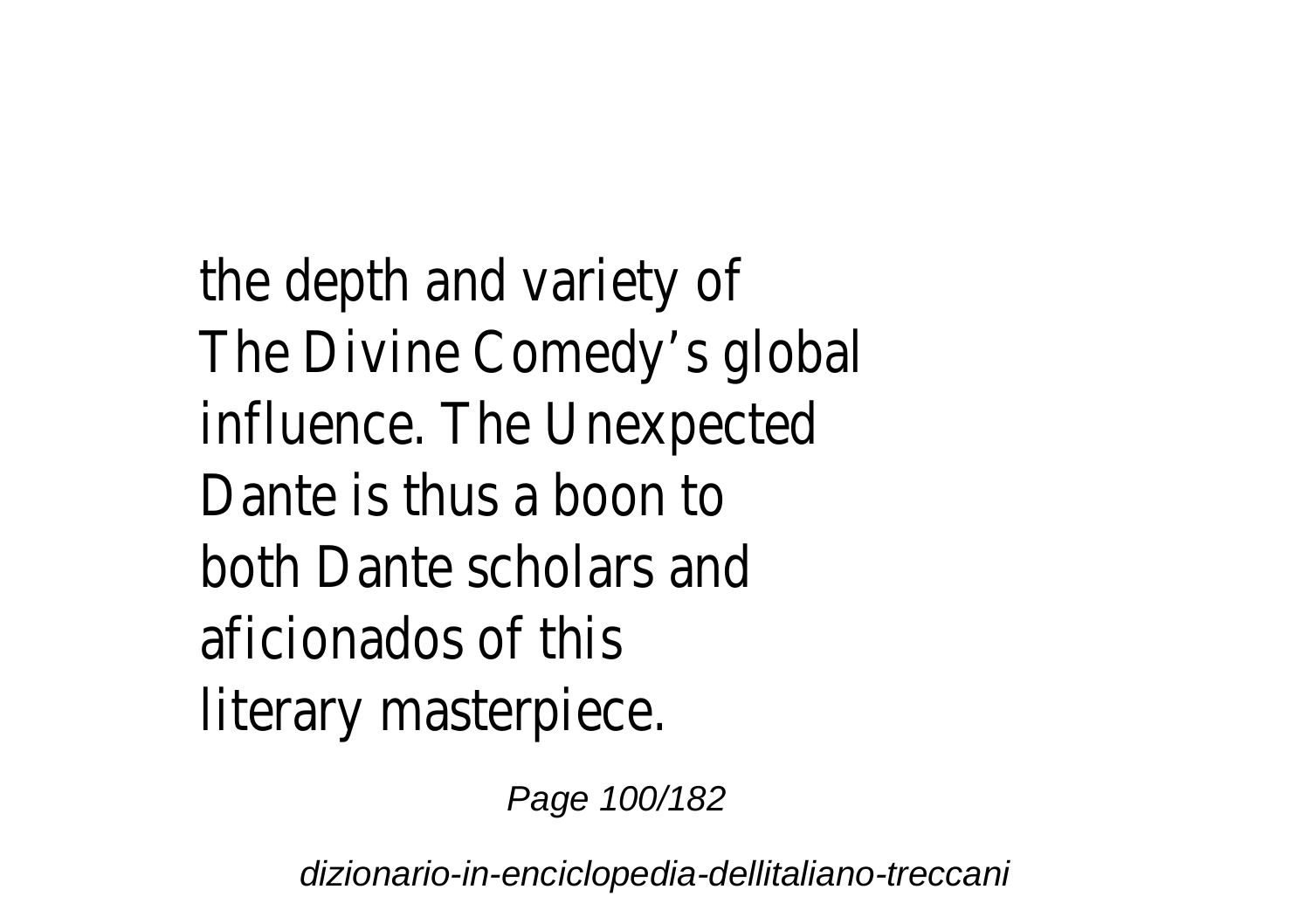Published by Bucknell University Press in association with the Library of Congress. Distributed worldwide by Rutgers University Press. Nel 1865 furono emanate le

Page 101/182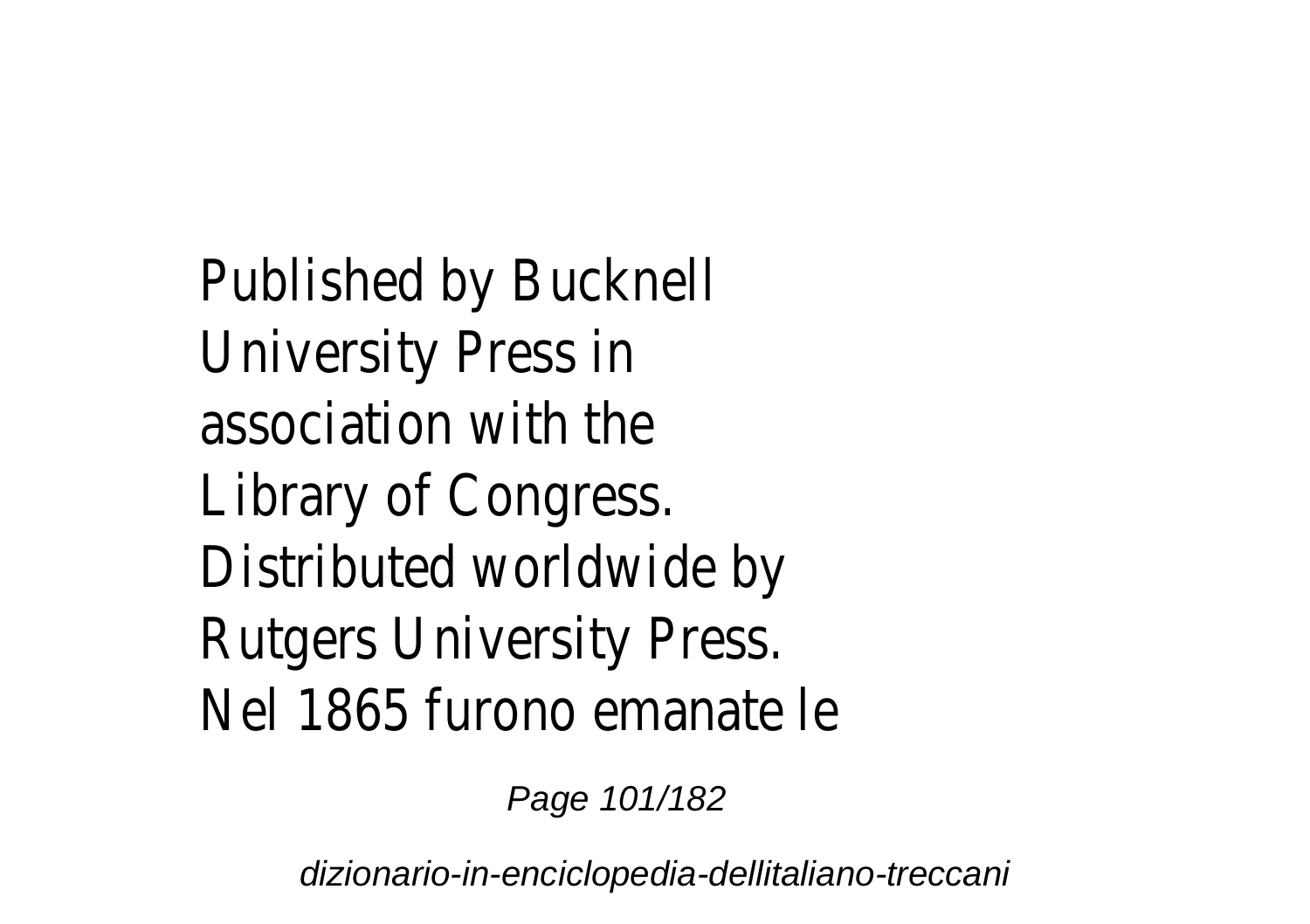leggi di unificazione amministrativa del Regno d'Italia. In occasione del centocinquantenario, il Dipartimento di Scienze Giuridiche dell'Università di Firenze ha organizzato

Page 102/182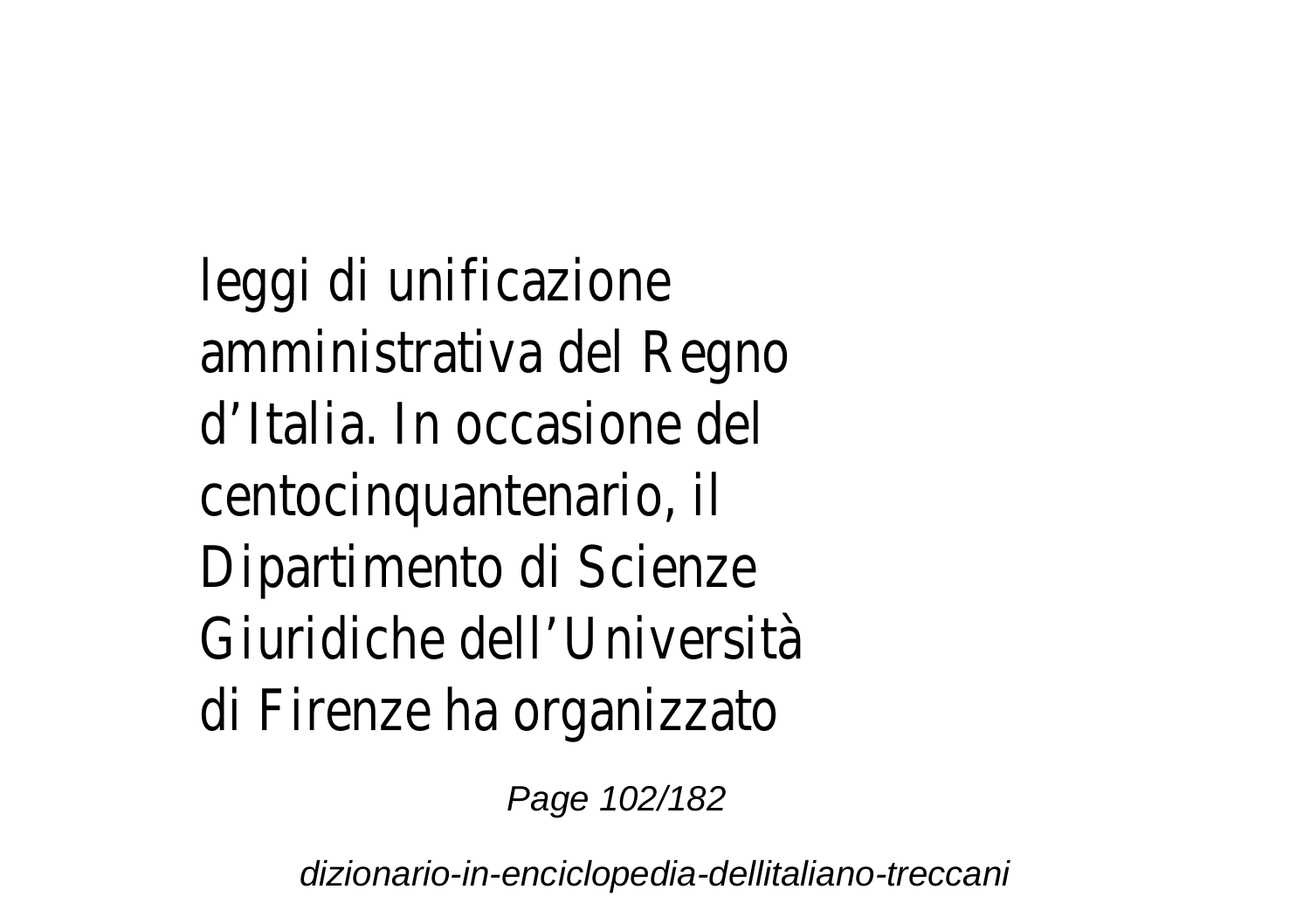un progetto di studi sulle trasformazioni che nell'ultimo cinquantennio hanno interessato gli apparati e le attività dell'amministrazione della Repubblica, vista nel suo

Page 103/182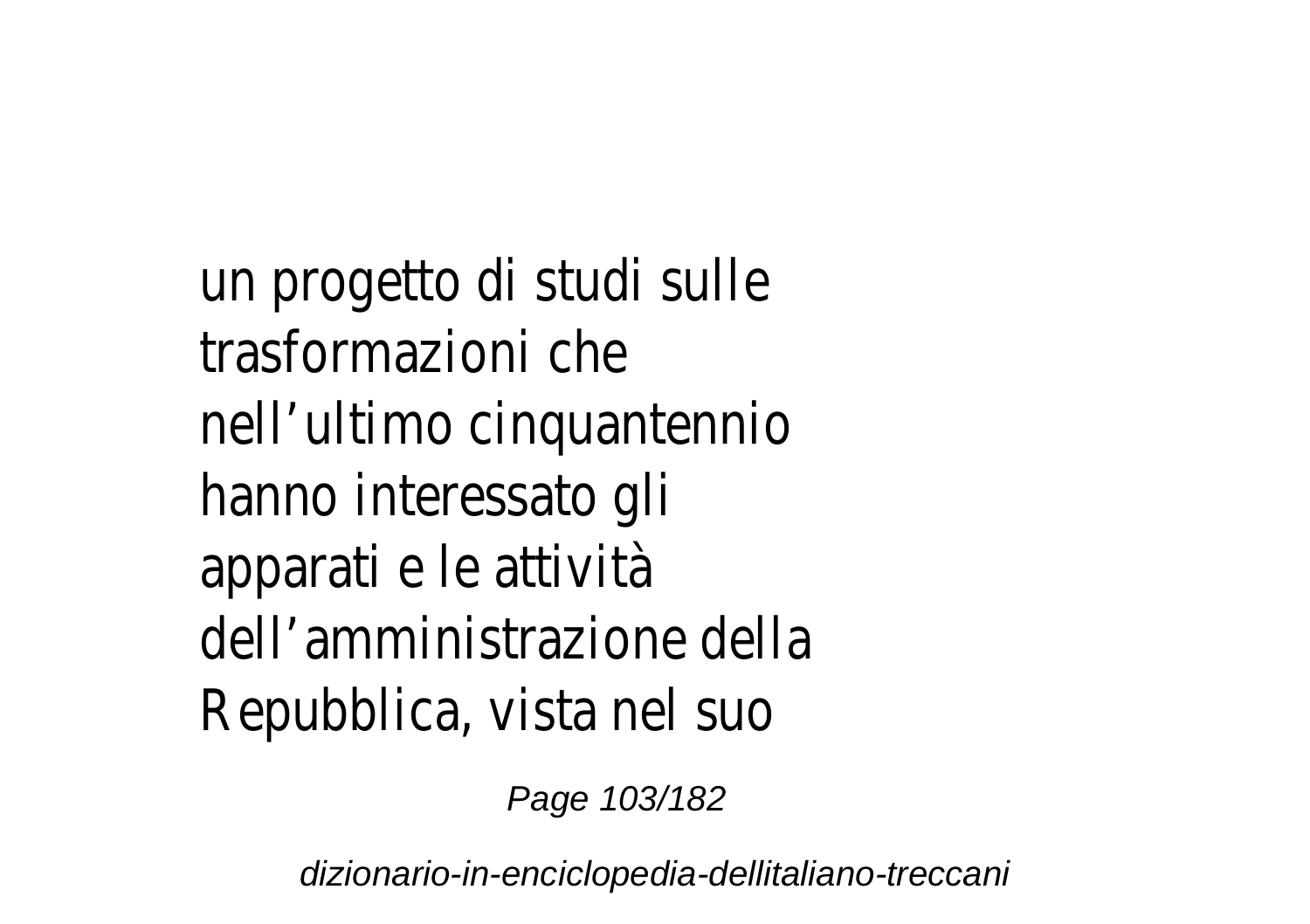articolato governo locale e nella sua appartenenza all'Unione europea. Le ricerche hanno coinvolto, nell'arco di quasi due anni, più di centocinquanta studiosi di

Page 104/182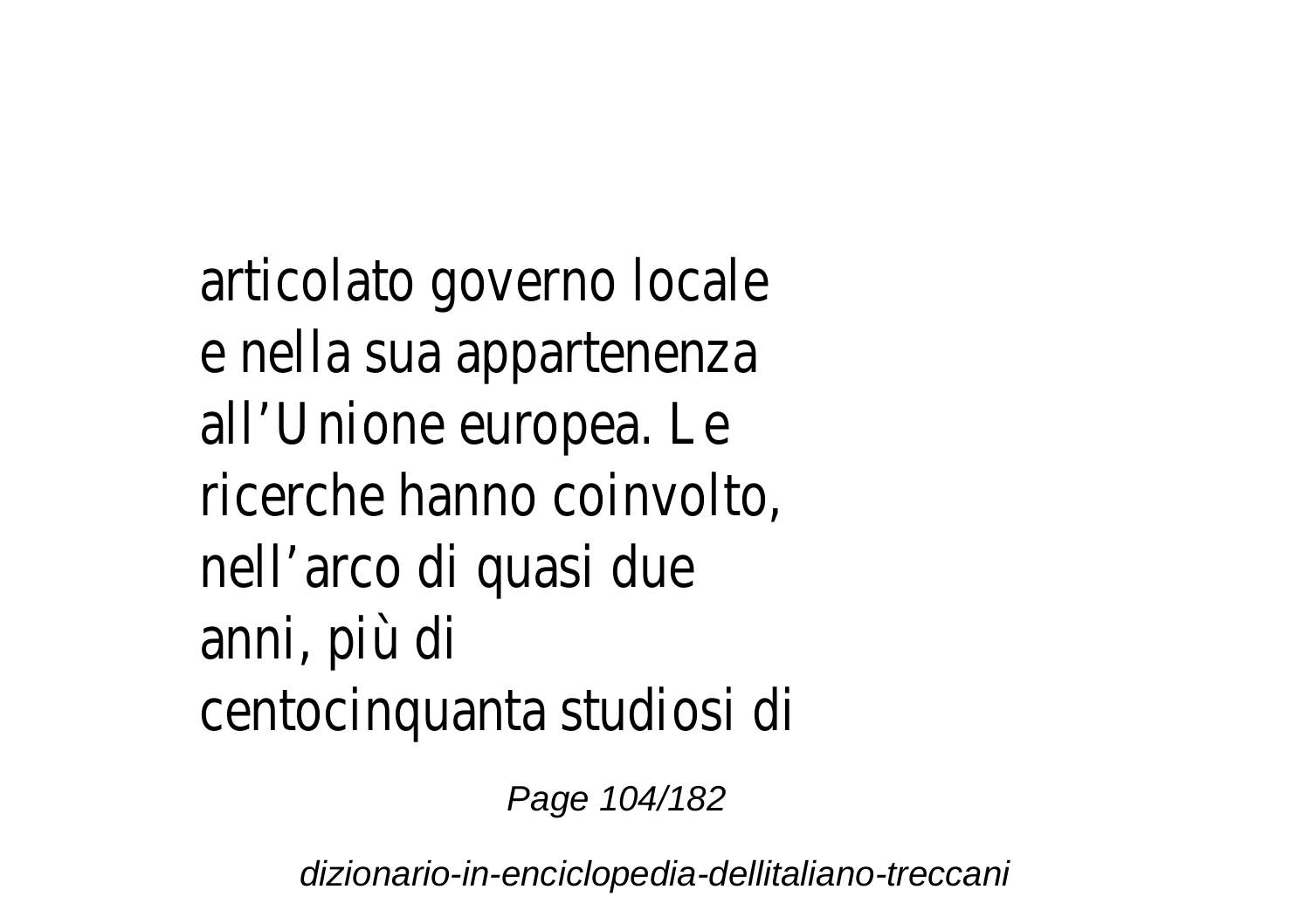Università italiane. I risultati sono stati presentati il 15 e 16 ottobre del 2015 a Firenze, la città che centocinquant'anni prima era stata Capitale

Page 105/182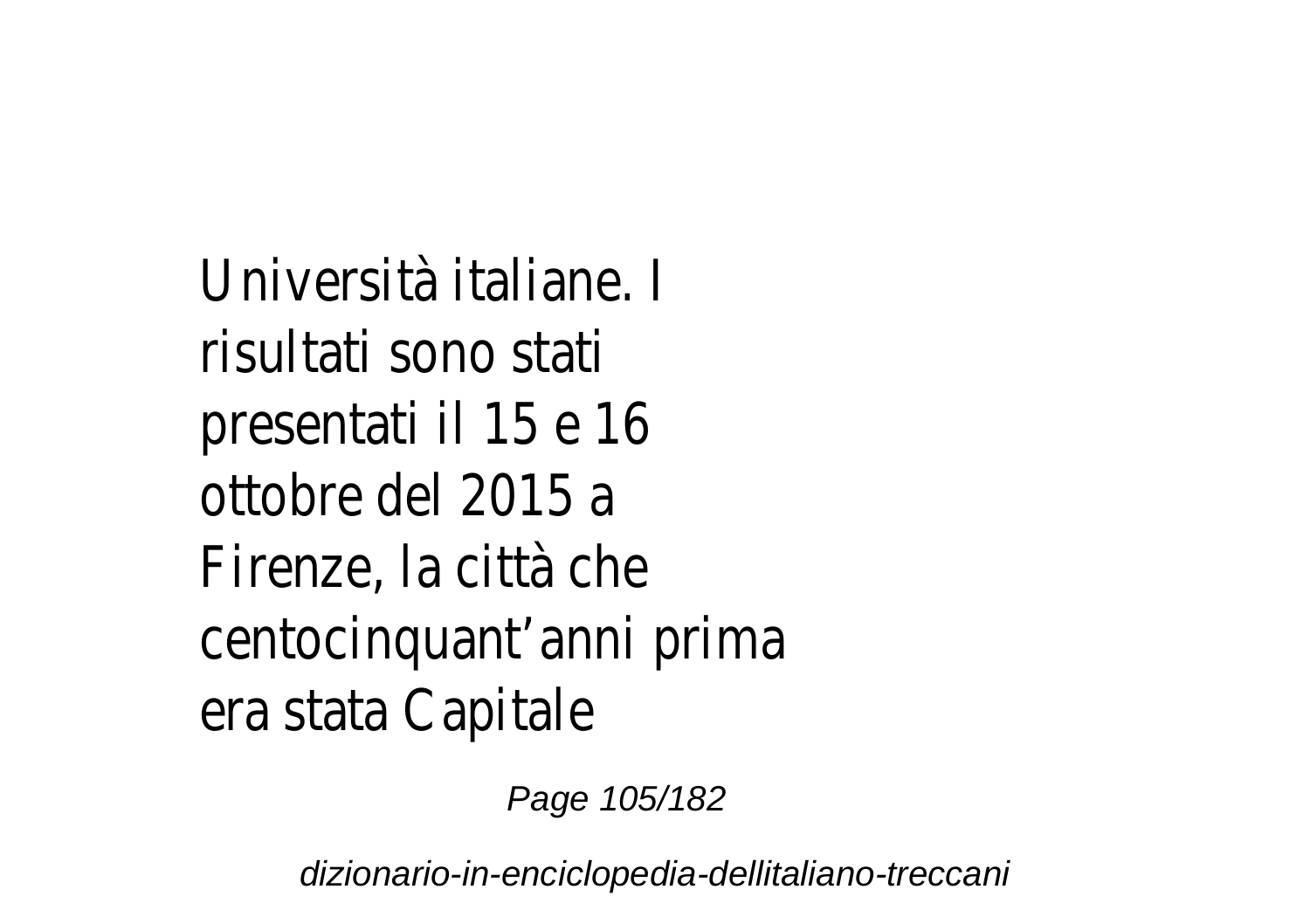d'Italia e che nel 1965 aveva ospitato il convegno celebrativo del centenario delle stesse leggi di unificazione amministrativa. Gli studi condotti sono ora

Page 106/182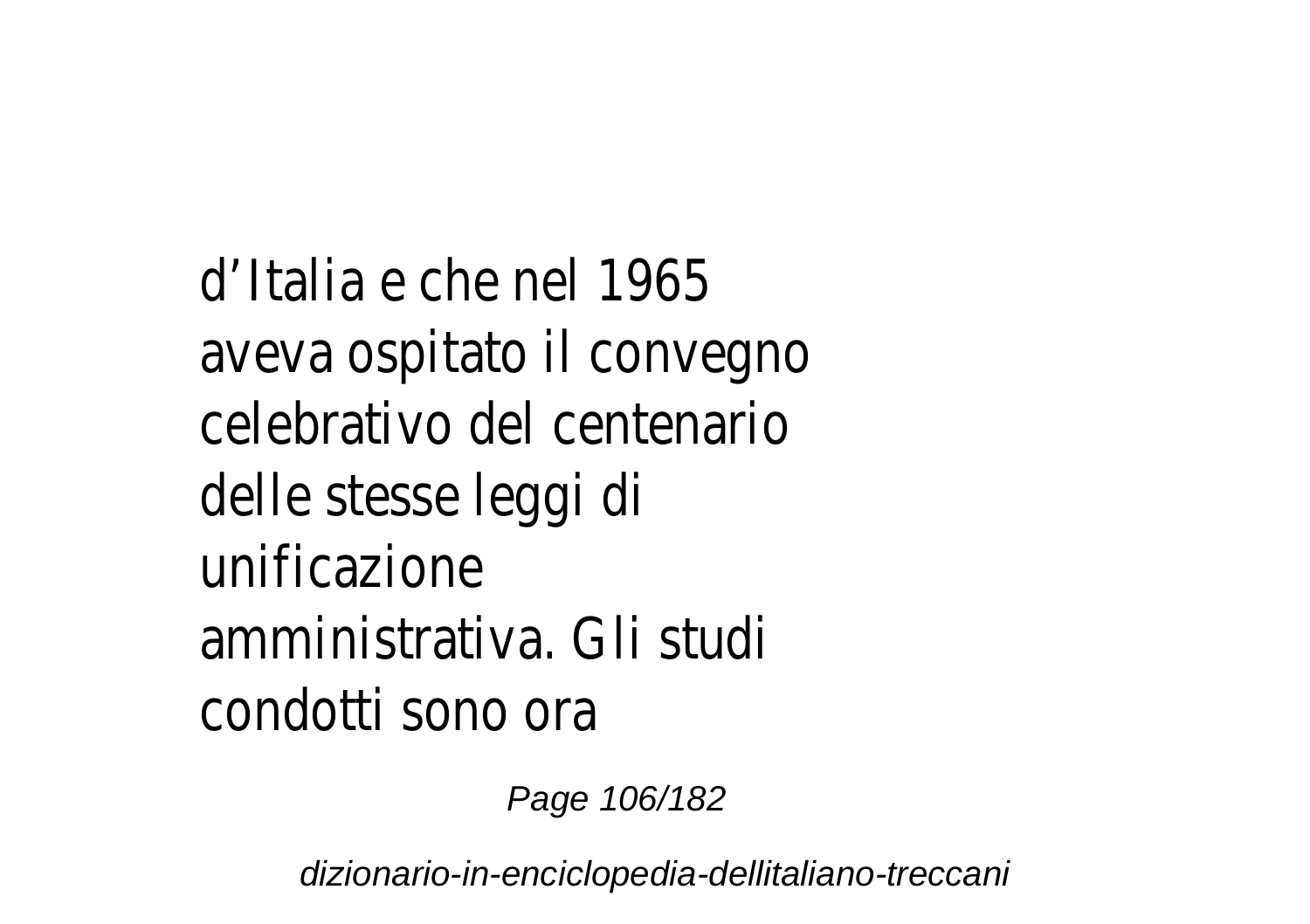pubblicati in forma definitiva e organizzati in otto volumi. Piano dell'opera I. L'organizzazione delle pubbliche amministrazioni tra Stato nazionale e

Page 107/182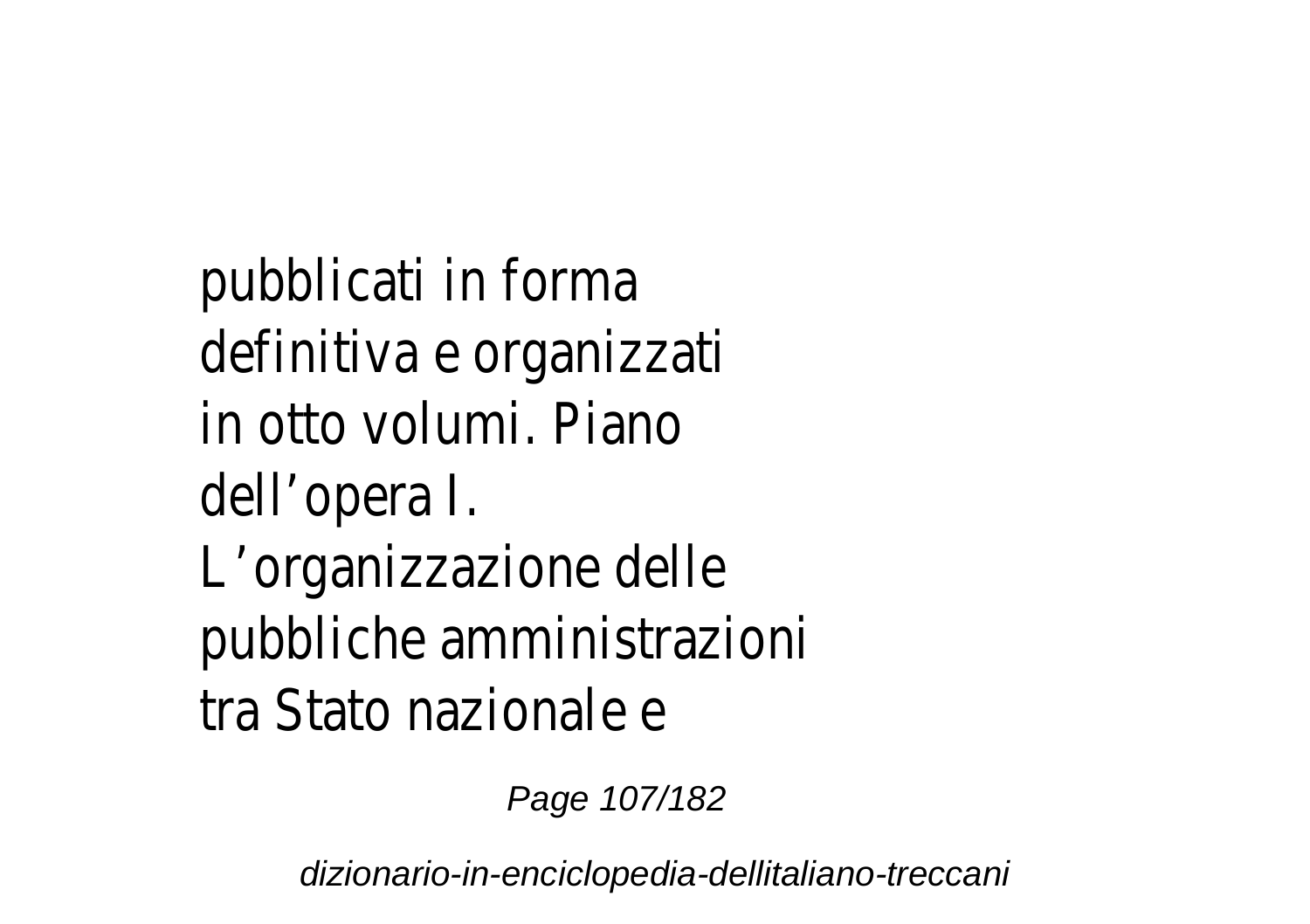integrazione europea, a cura di Roberto Cavallo Perin, Aristide Police, Fabio Saitta II. La coesione politicoterritoriale, a cura di Gabriella De Giorgi Cezzi,

Page 108/182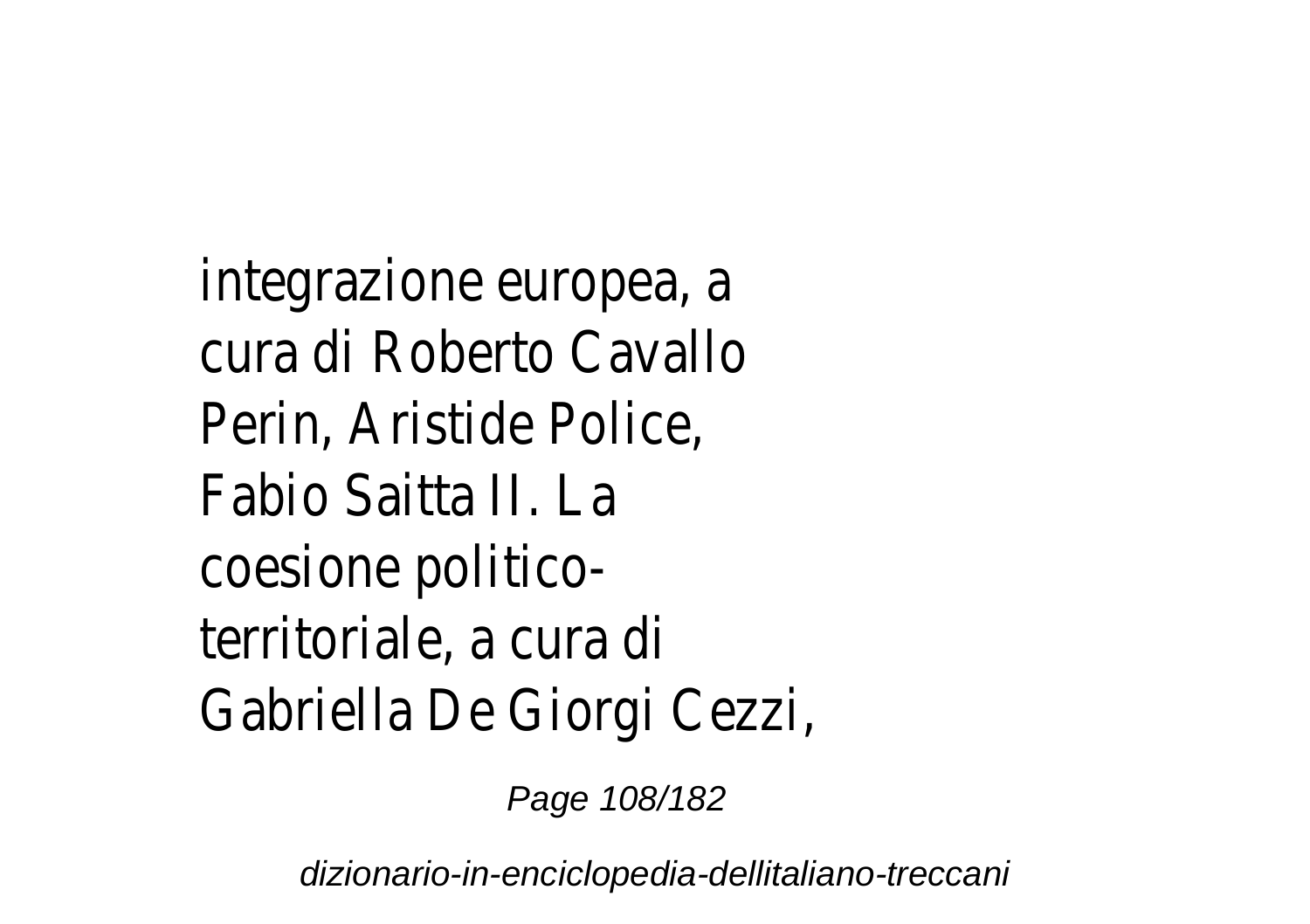Pier Luigi Portal La giuridificazio cura di Barbara Ma Mauro Renna tecnificazione, a c Stefano Civita Matteucci, Luisa 1

Page 109/182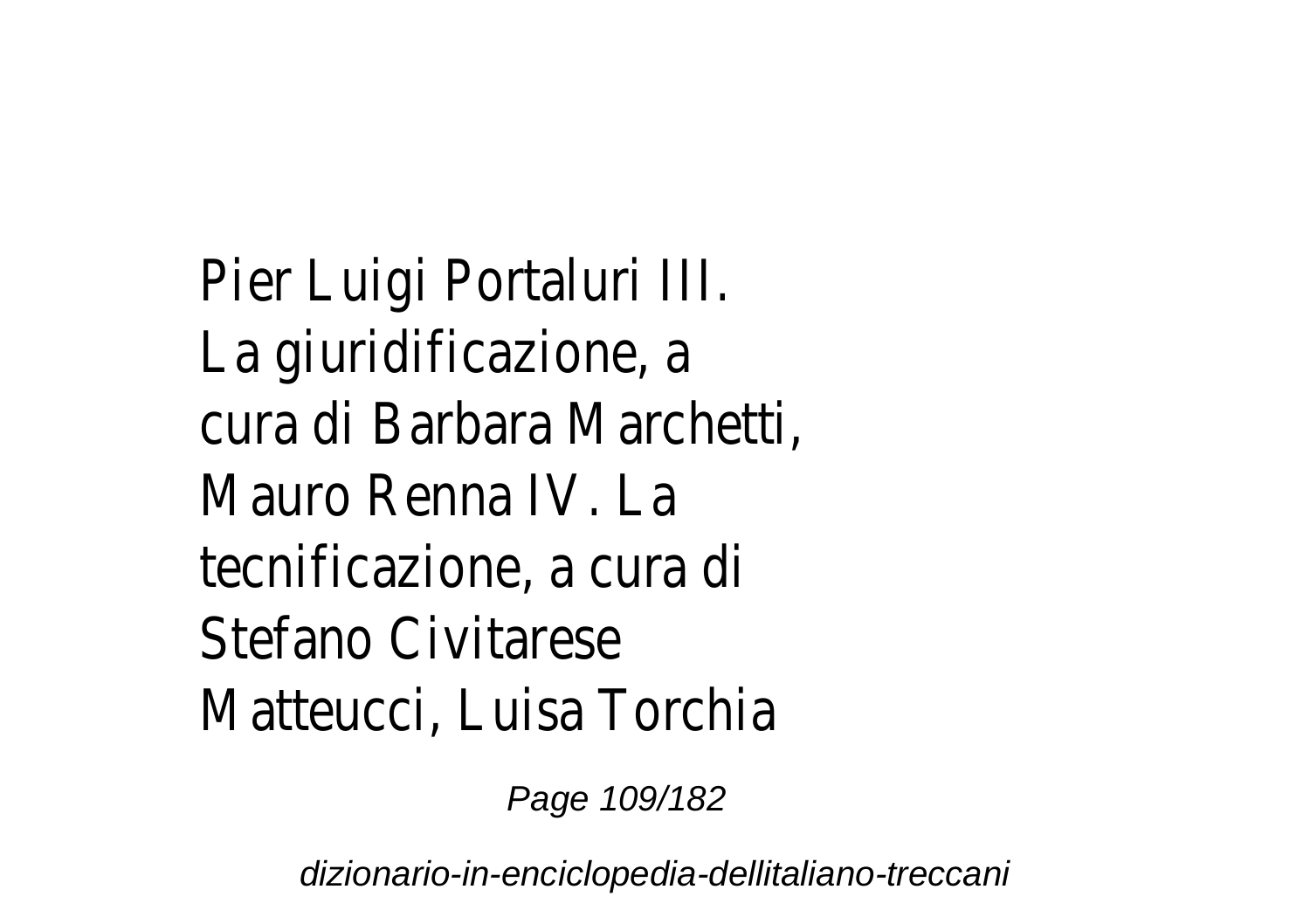V. L'intervento pu nell'economia, a c Maurizio Cafa Francesco Mangan Unità e plural culturale, a cu Edoardo Chiti, Gia

Page 110/182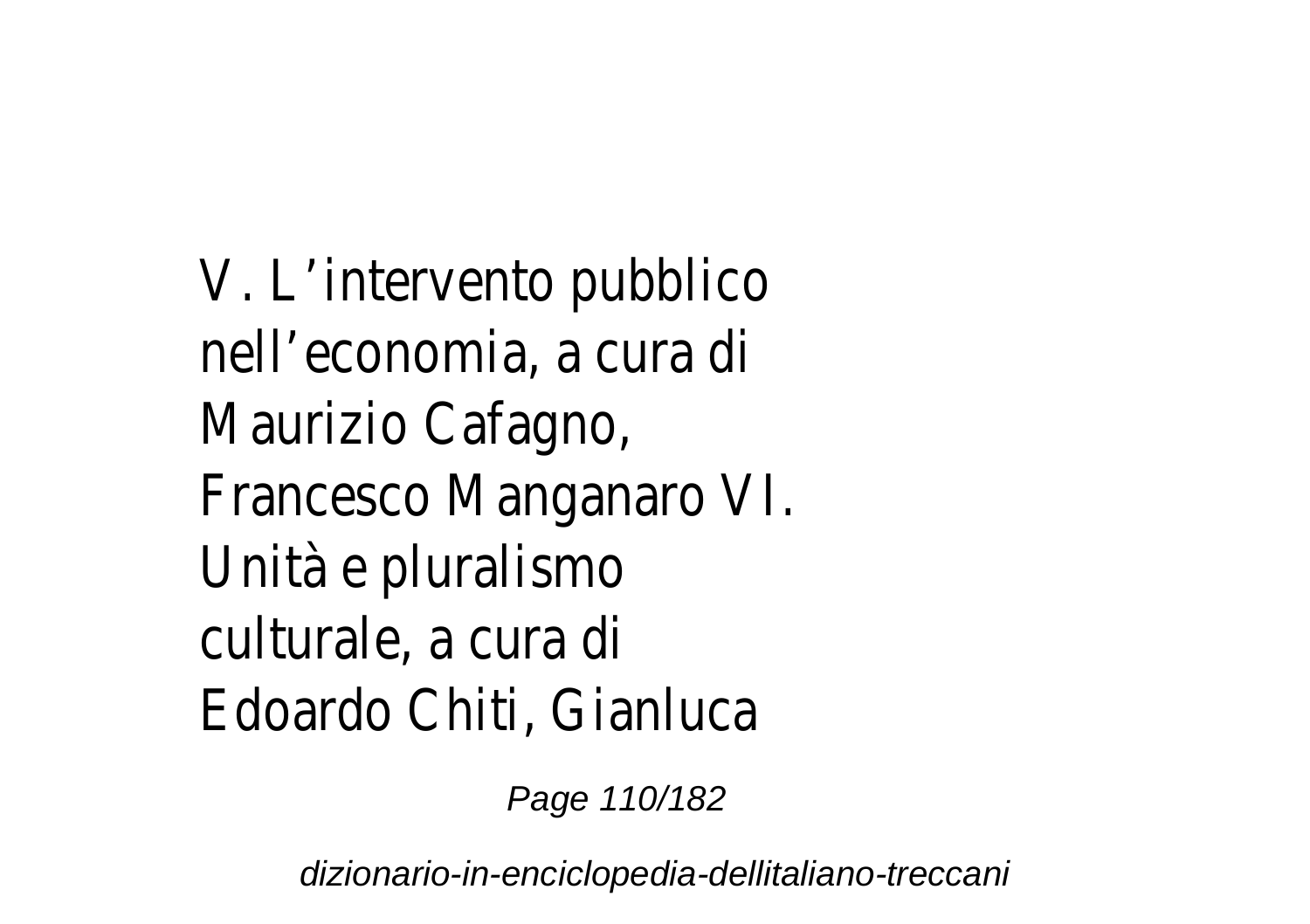Gardini, Aldo Sa VII. La gius amministrativa servizio (tra effettività) ed efficienza), a c Gian Domenico Co VIII. Cittadin

Page 111/182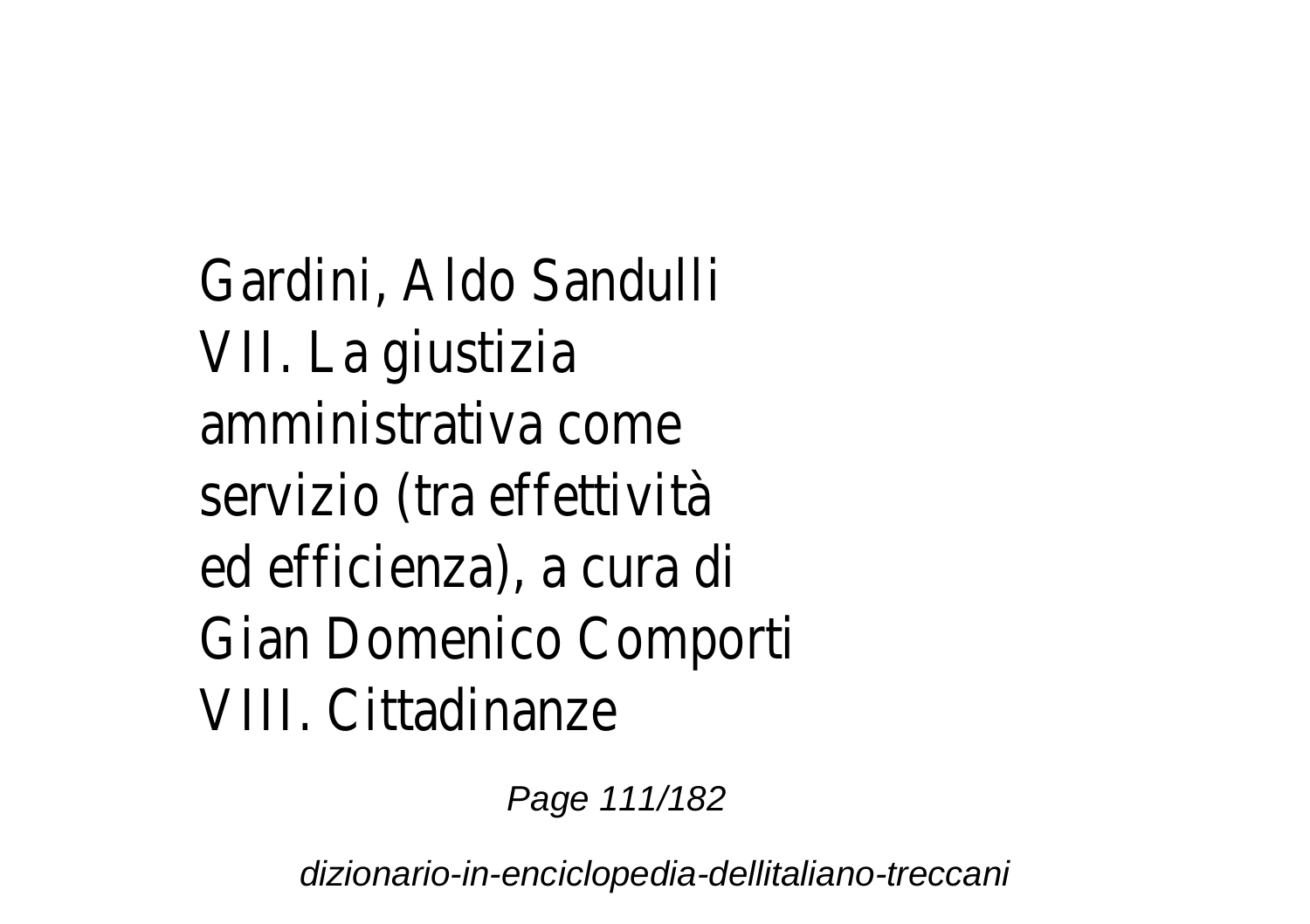amministrative, a Antonio Bart Alessandra Pio A Worlde of W Adverbs and Adve Contributions of Roman Languages to C

Page 112/182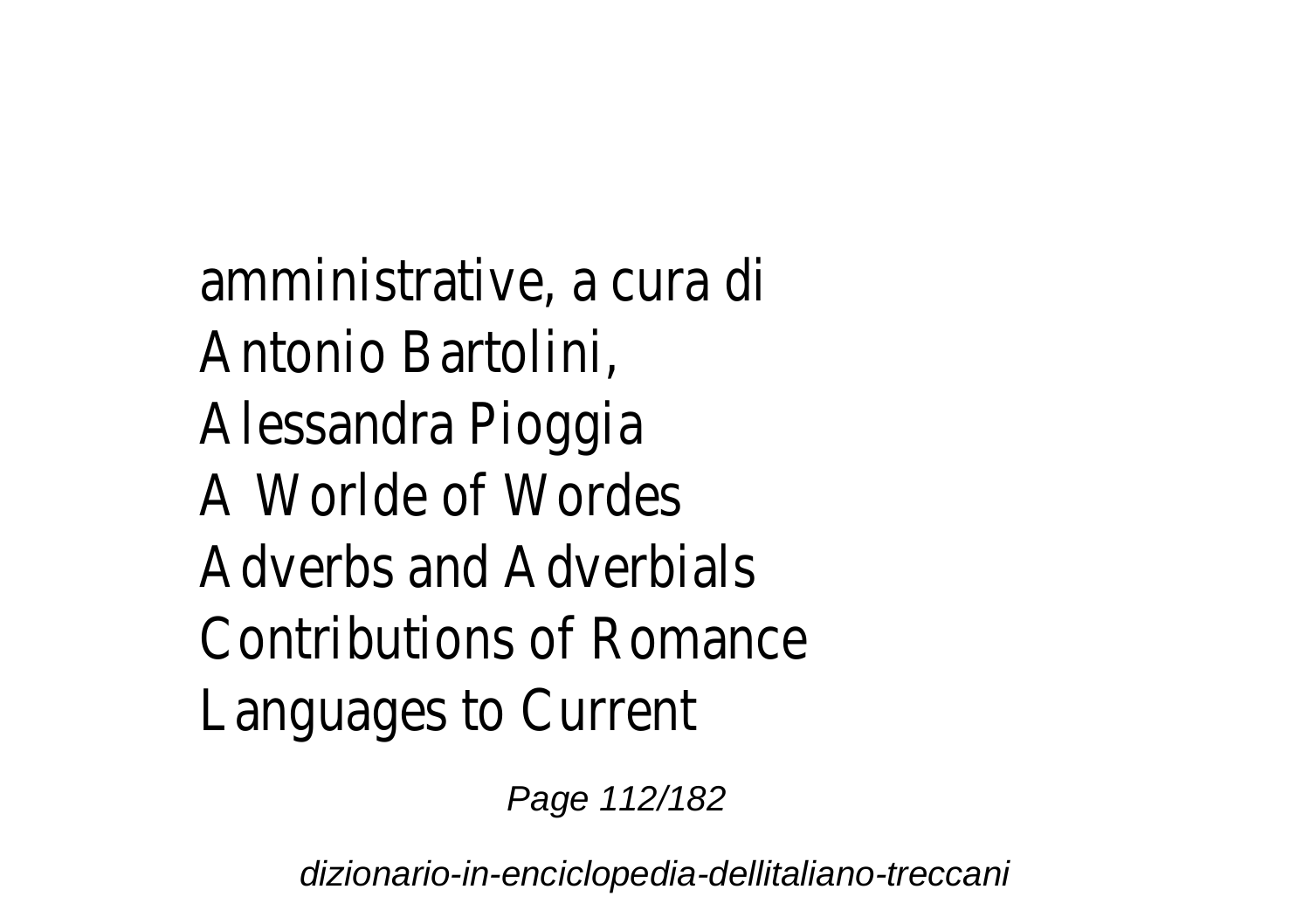Linguistic Th Il "popolo" nel dis del Partito com italiano (1921-Culture-Speci between Realism Fictional

Page 113/182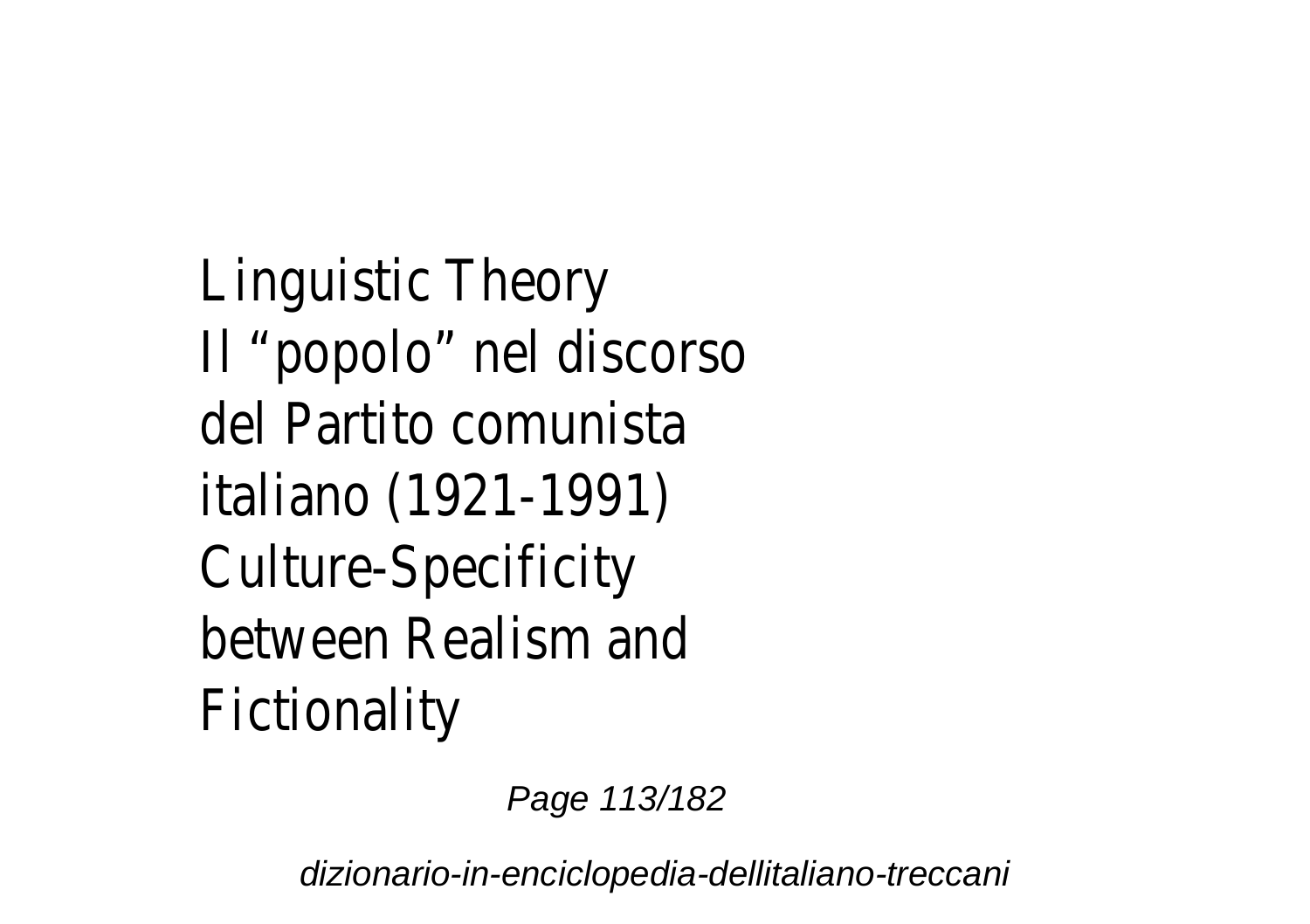The Oxford Guide Romance Langu Non è solo quest classe

# **«Veneziano de là da mar», 'Venetian from beyond the sea', this is how Gianfranco**

Page 114/182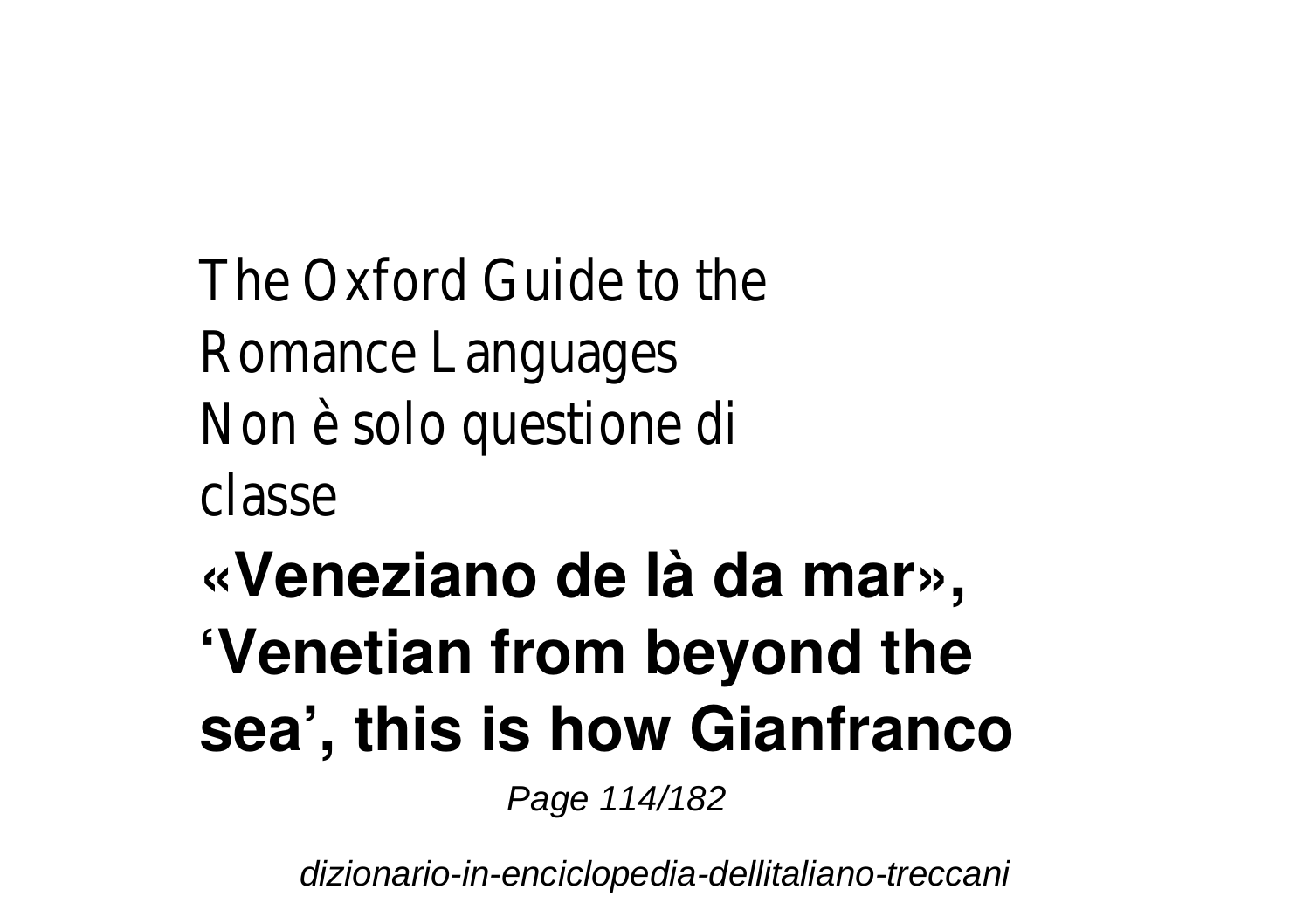**Folena referred to vernaculars of the eastern Mediterranean (Dalmatia, Aegean Sea, western Asia) that were strongly influenced by the Venetian dialect. This volume gathers new contributions by** Page 115/182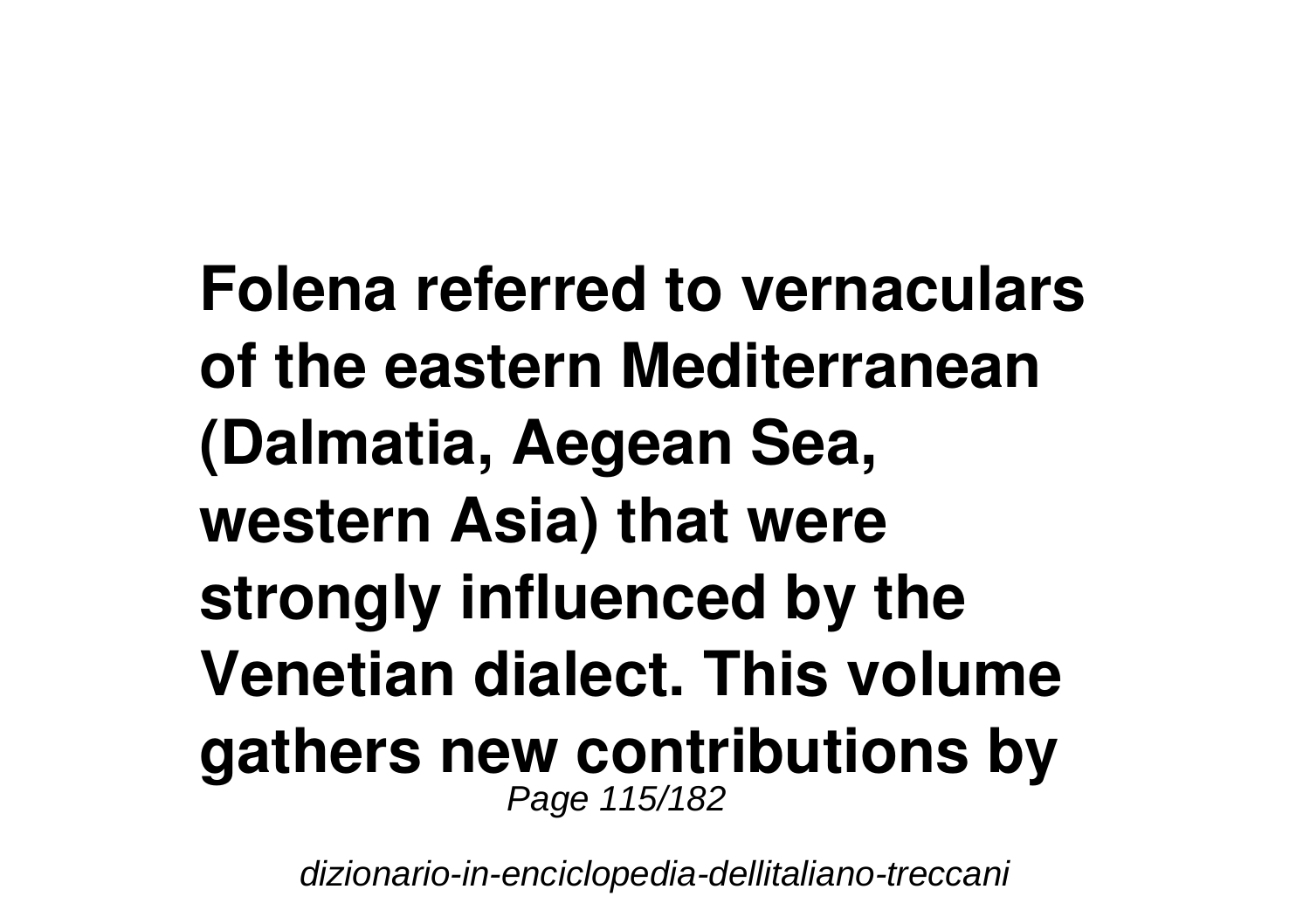**leading specialists which discuss this particularly interesting case of language contact outside of Italy in the Middle Ages and in the beginning of the early modern era.**

Page 116/182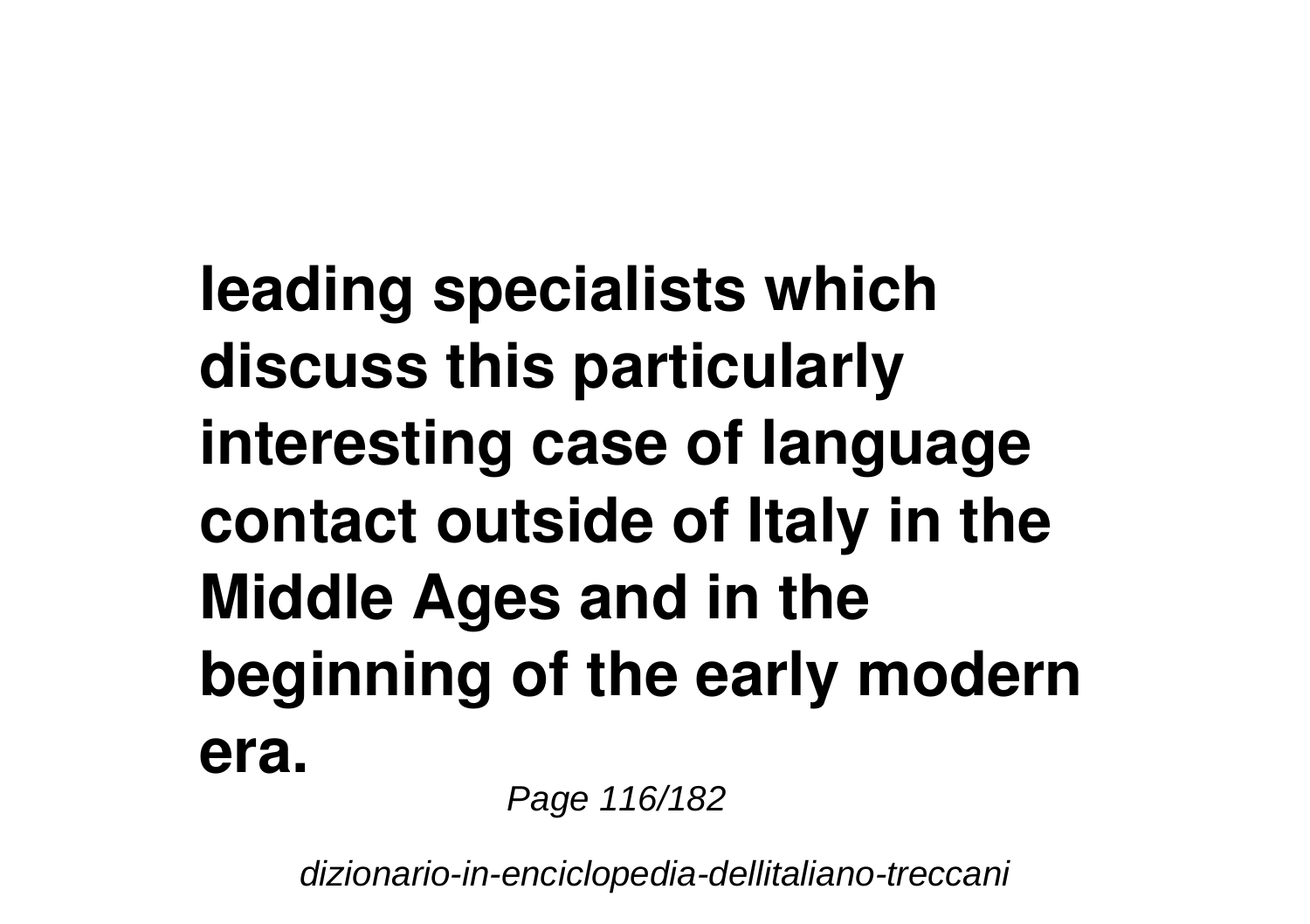**Nel 1945 il PCI si presentava sulla scena pubblica con un nuovo volto. A cambiare non era soltanto la sua strategia politica, mutavano anche le sue parole. Lasciata in ombra la classe, categoria identitaria** Page 117/182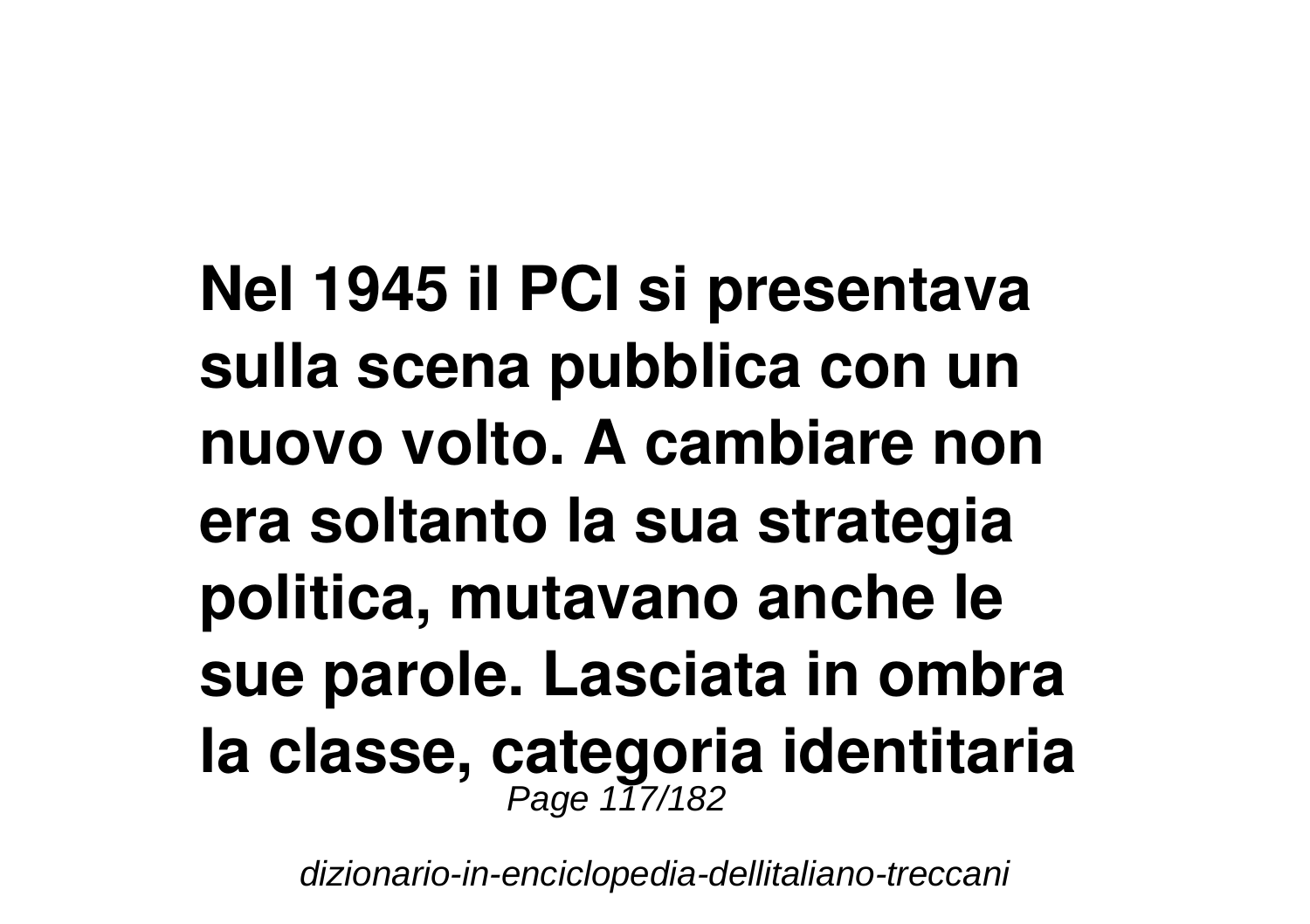**egemone sin dal 1921, nel fuoco della guerra civile "il popolo" aveva progressivamente guadagnato un posto di primo piano nella retorica del partito: nelle narrazioni della Resistenza,** Page 118/182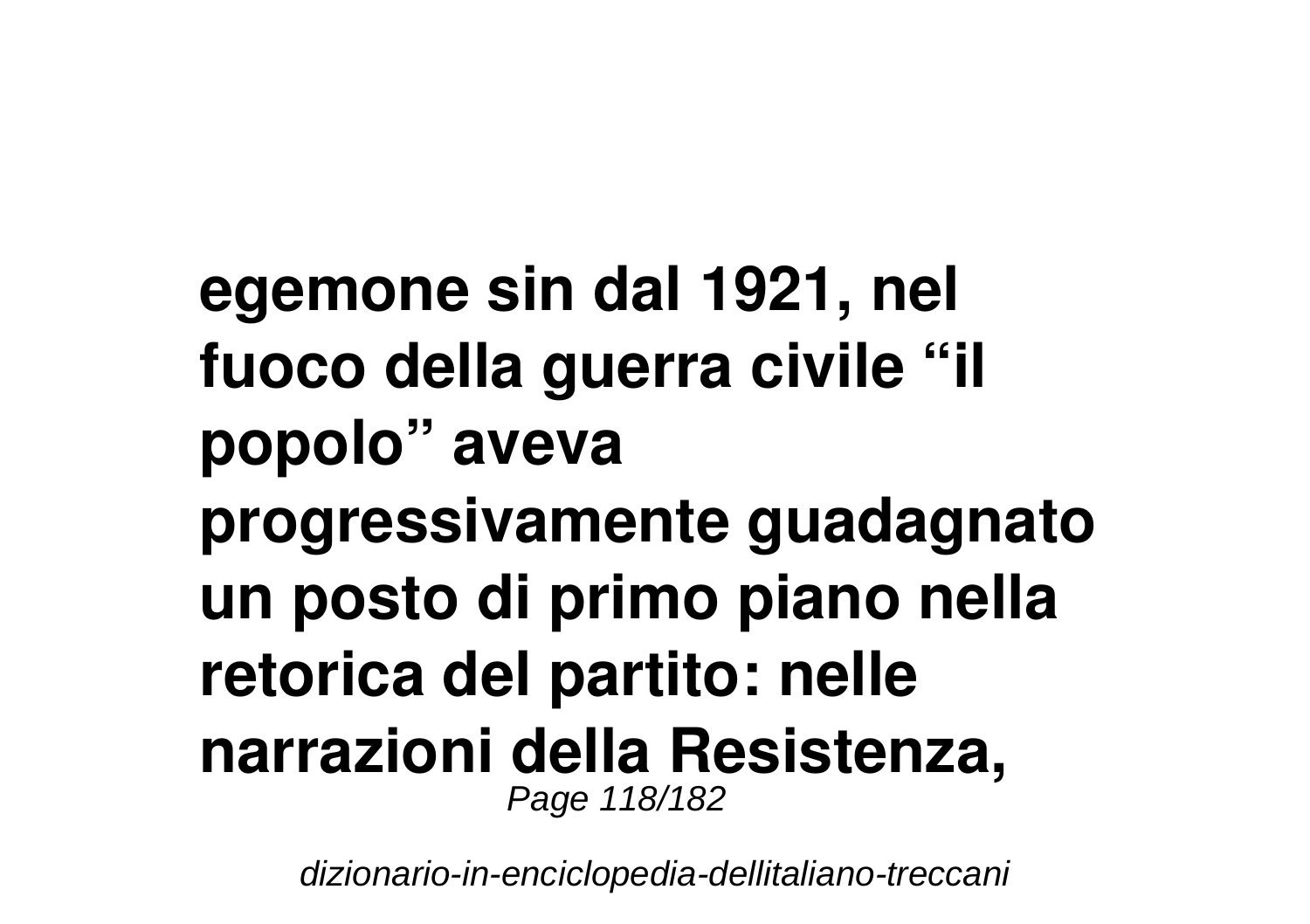**del partito nuovo e della democrazia progressiva. Nel corso della storia repubblicana, sul popolo il PCI avrebbe fondato la politica culturale, la via italiana al socialismo, l'interpretazione** Page 119/182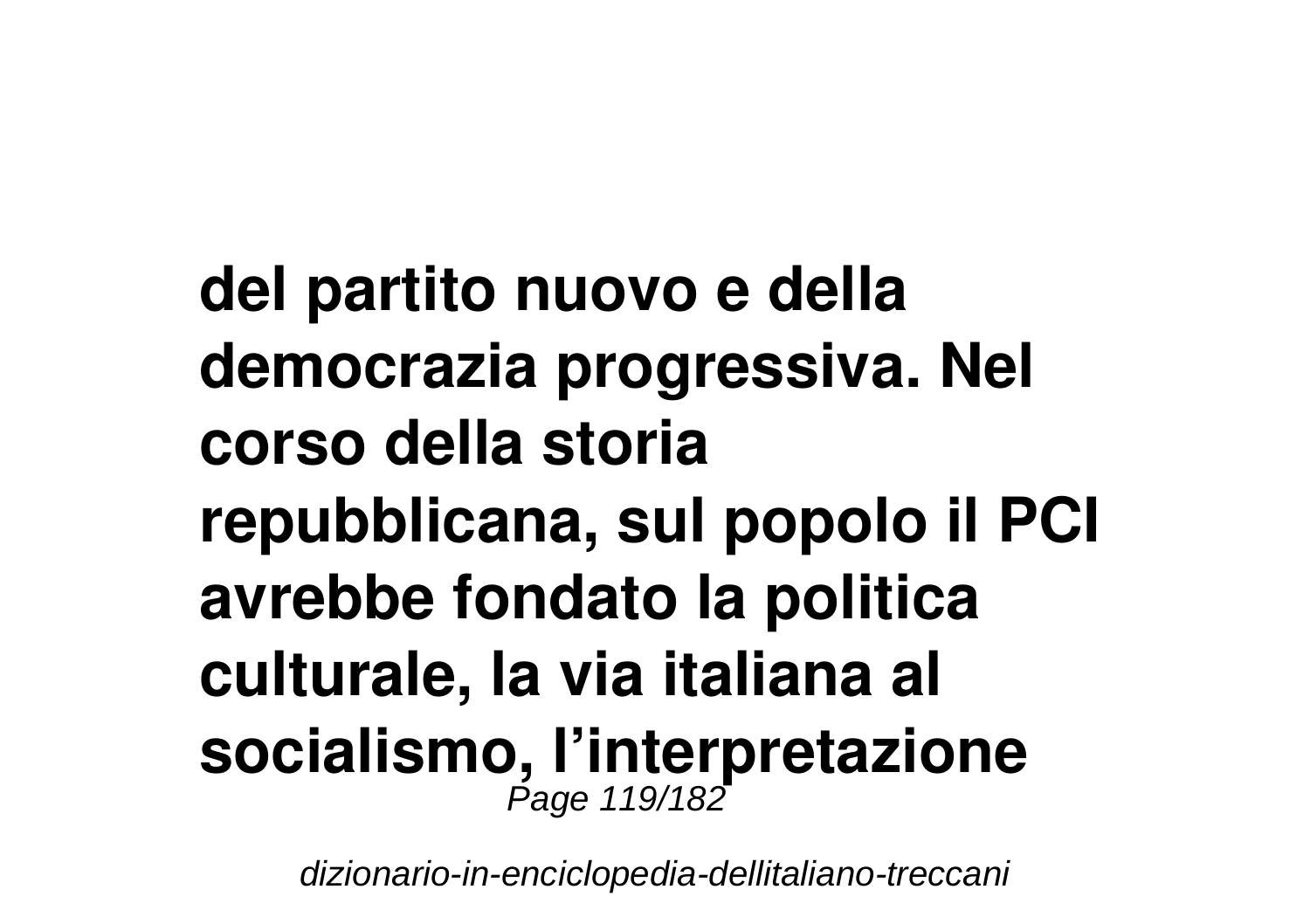**dei movimenti di liberazione nazionale; sul popolo avrebbe poi lanciato il compromesso storico. Il volume ricostruisce le modalità con cui il partito ha articolato la dialettica tra politica e popolo, riuscendo a** Page 120/182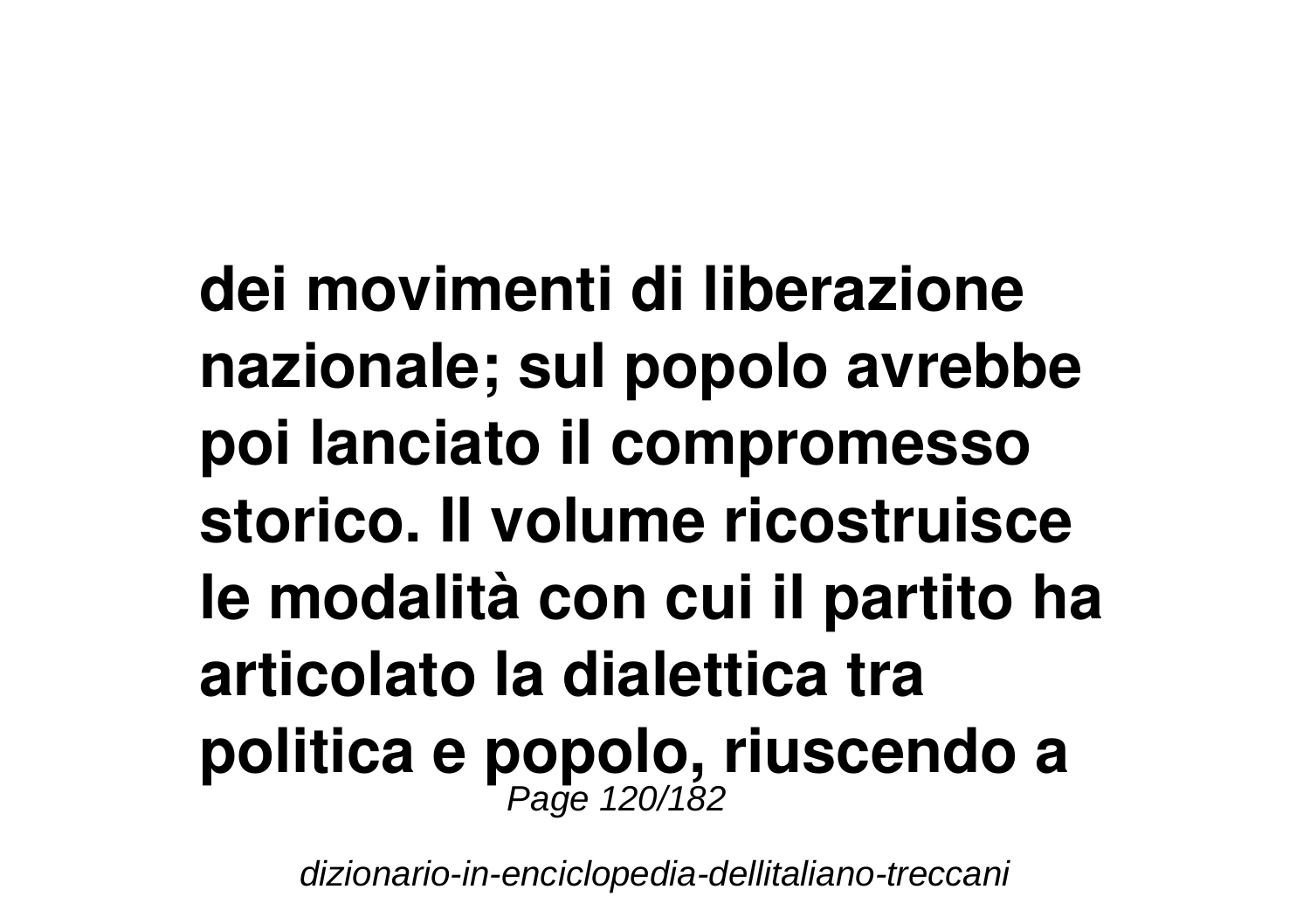**veicolarne le istanze più eversive entro i canoni della democrazia rappresentativa. This volume addresses the teaching and learning of vocabulary in Italian L2 from different points of view,** Page 121/182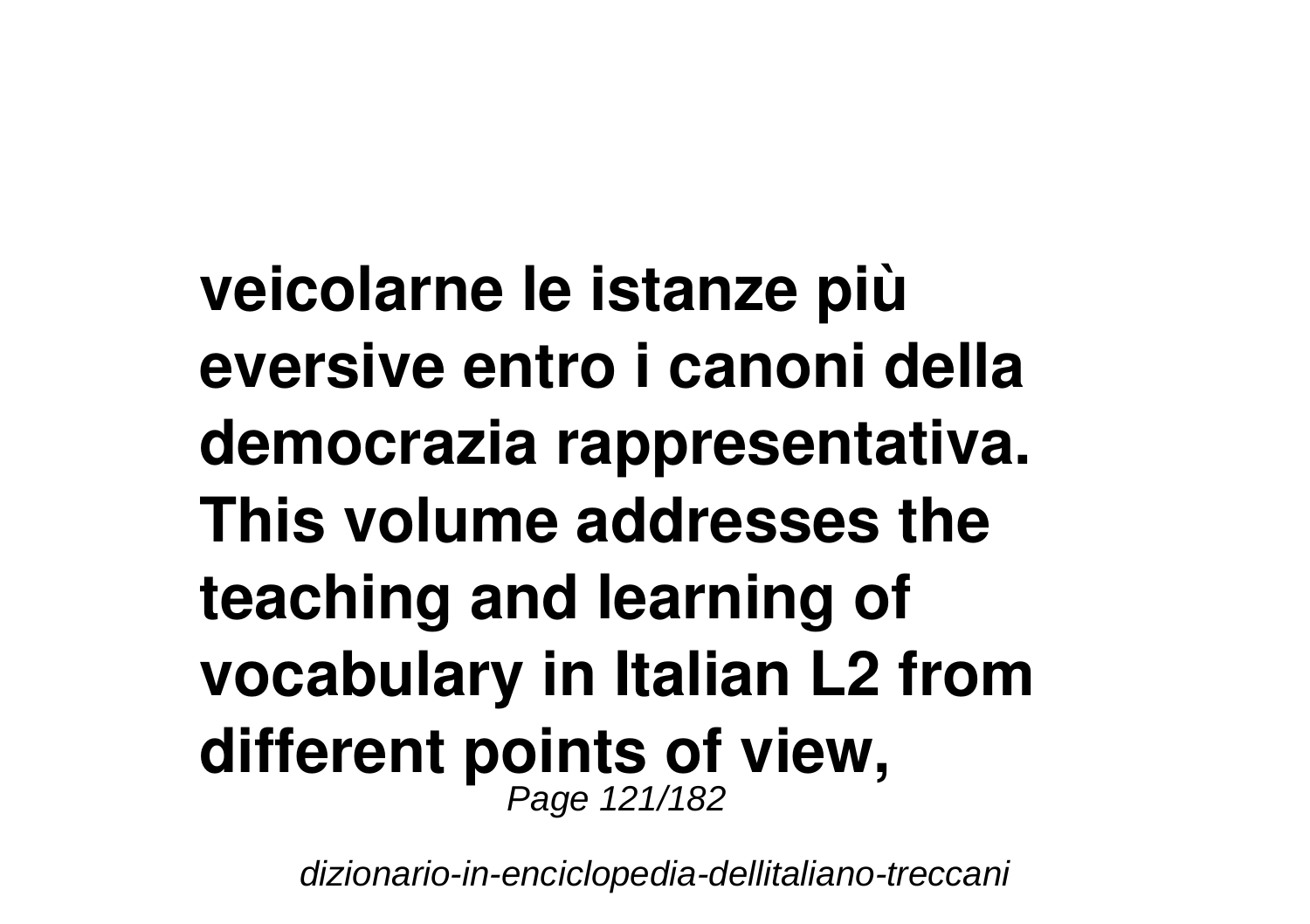**defining an updated and heterogeneous framework. The articles focus on wideranging topics: advances in acquisitional linguistics research, studies on interlanguage, results of** Page 122/182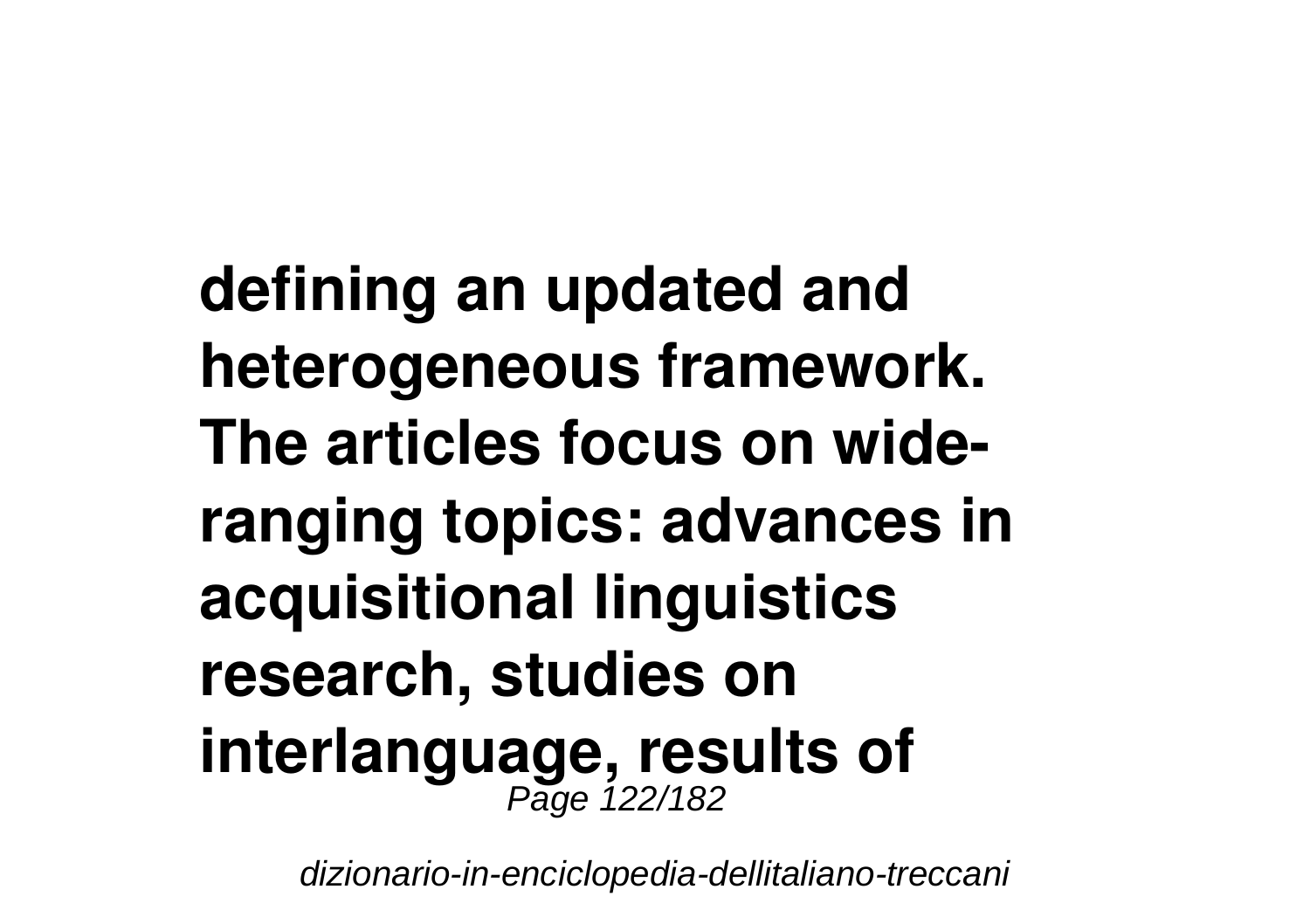**psycholinguistic research, the role of teaching technologies, the use of multimedia lexicographic tools, new attention to languages for specific purposes, analysis of interactions on social** Page 123/182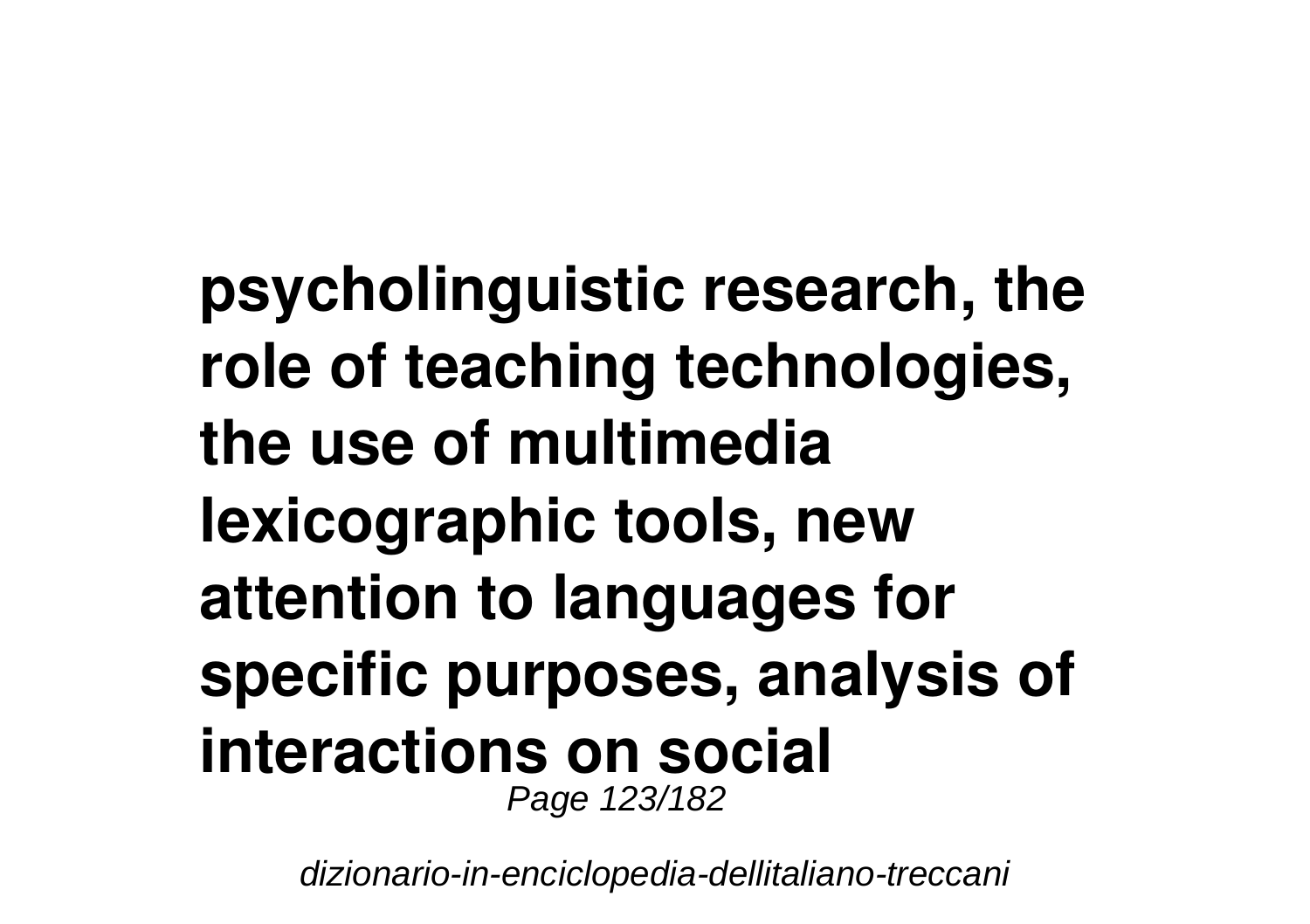**networks. Each of these topics is treated specifically referring to the lexical dimension and to the possible applicative effects on the teaching of Italian L2. Il volume affronta da diversi punti di vista il tema** Page 124/182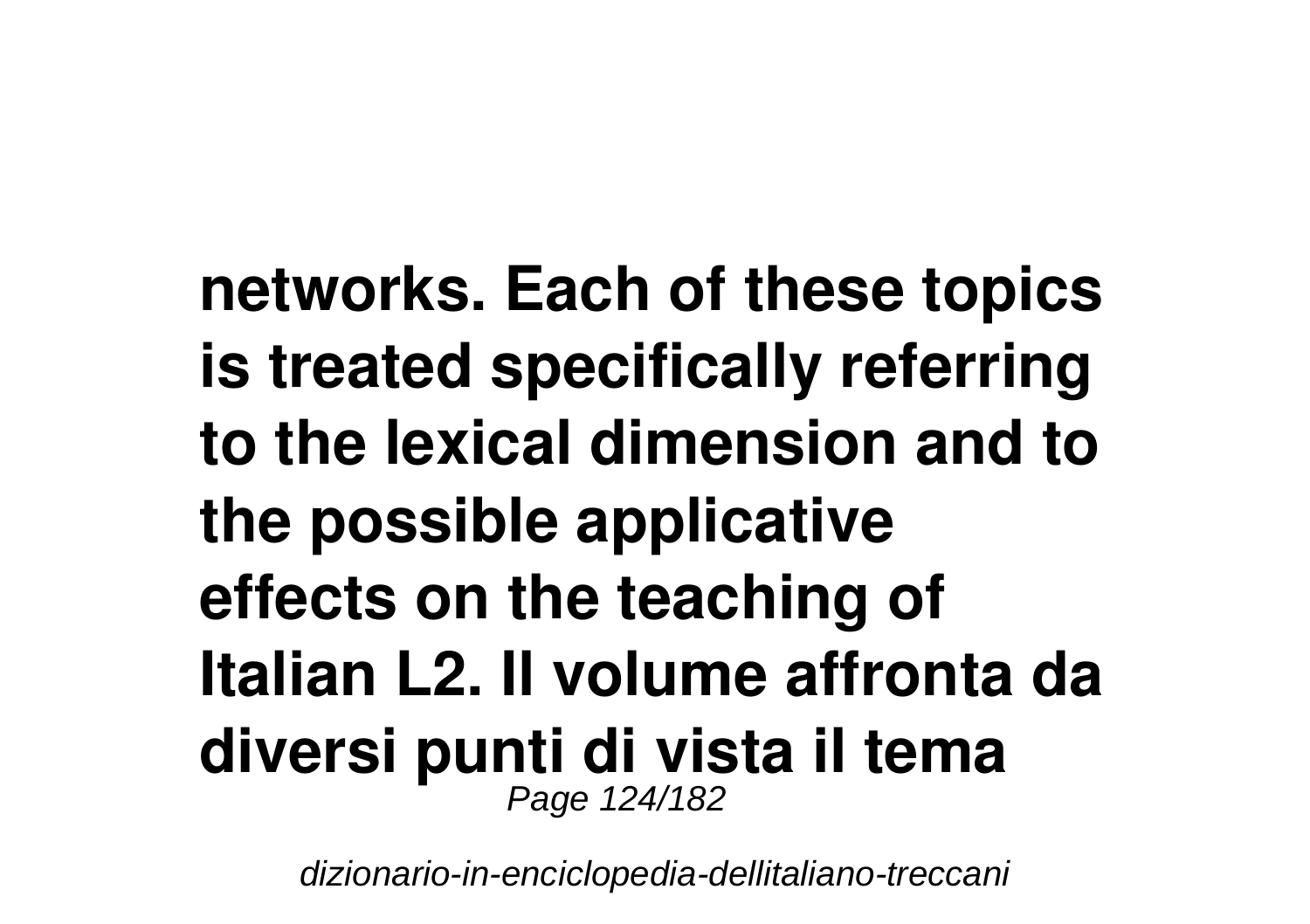**della didattica del lessico in italiano L2, definendone un quadro aggiornato ed eterogeneo. I contributi sono incentrati su argomenti di ampio respiro: l'avanzamento delle ricerche di linguistica** Page 125/182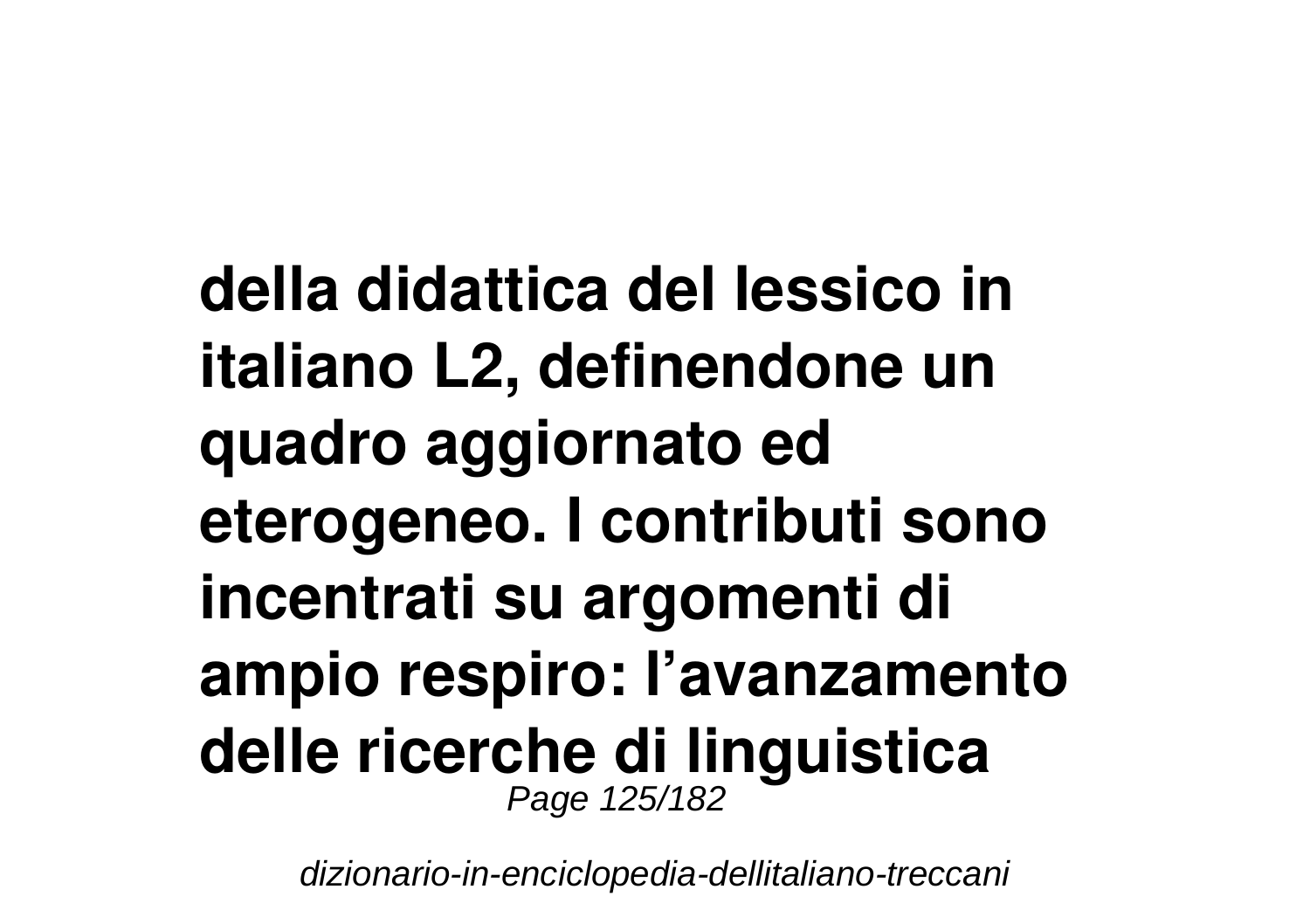**acquisizionale, gli studi sull'interlingua, i risultati della ricerca psicolinguistica, il ruolo delle tecnologie educative, l'uso di strumenti lessicografici multimediali, la nuova attenzione alle lingue** Page 126/182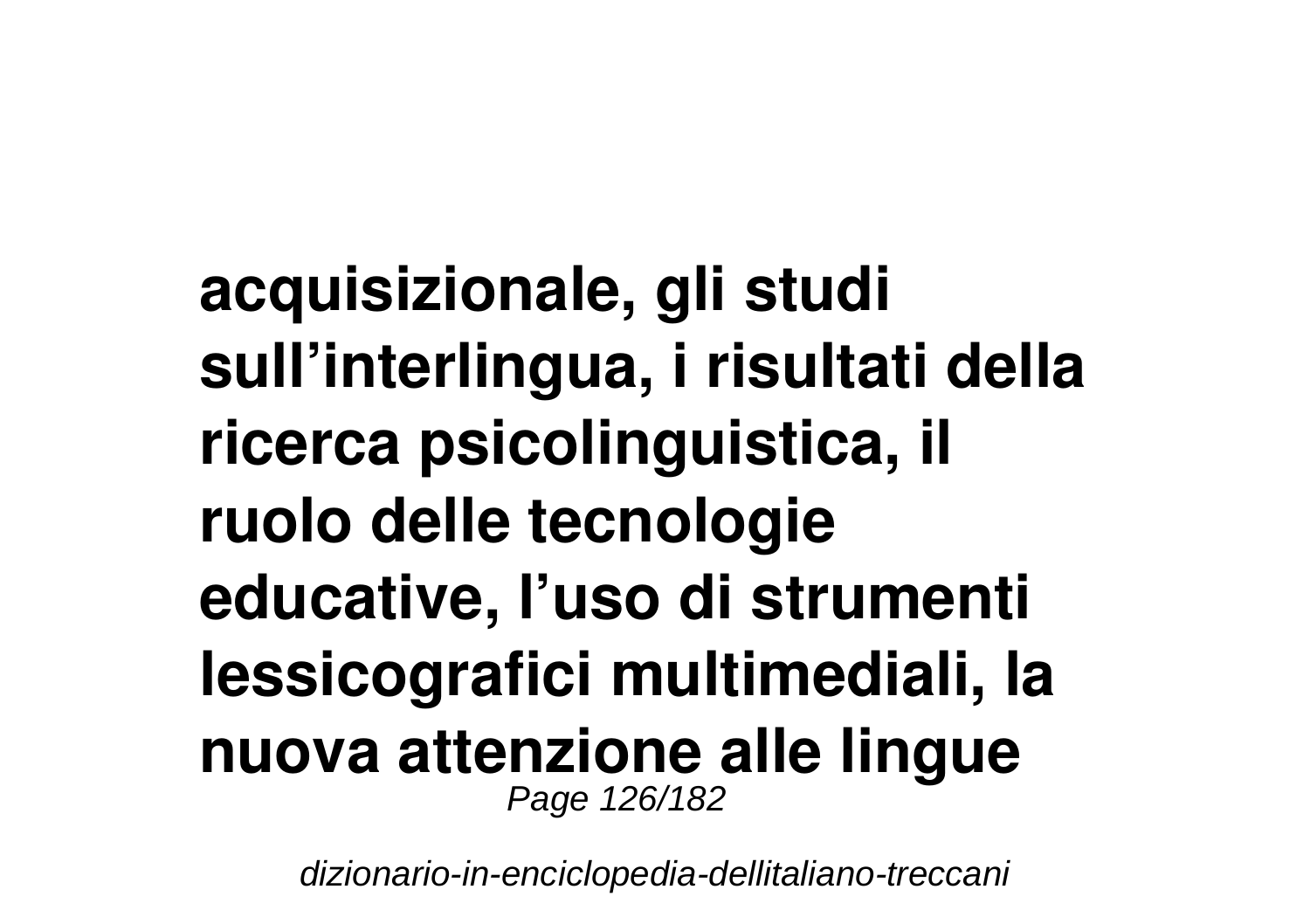**specialistiche, l'analisi dei processi comunicativi sui social. Ciascuno di questi temi è trattato con specifico riferimento alla dimensione lessicale e alle possibili ricadute applicative per la** Page 127/182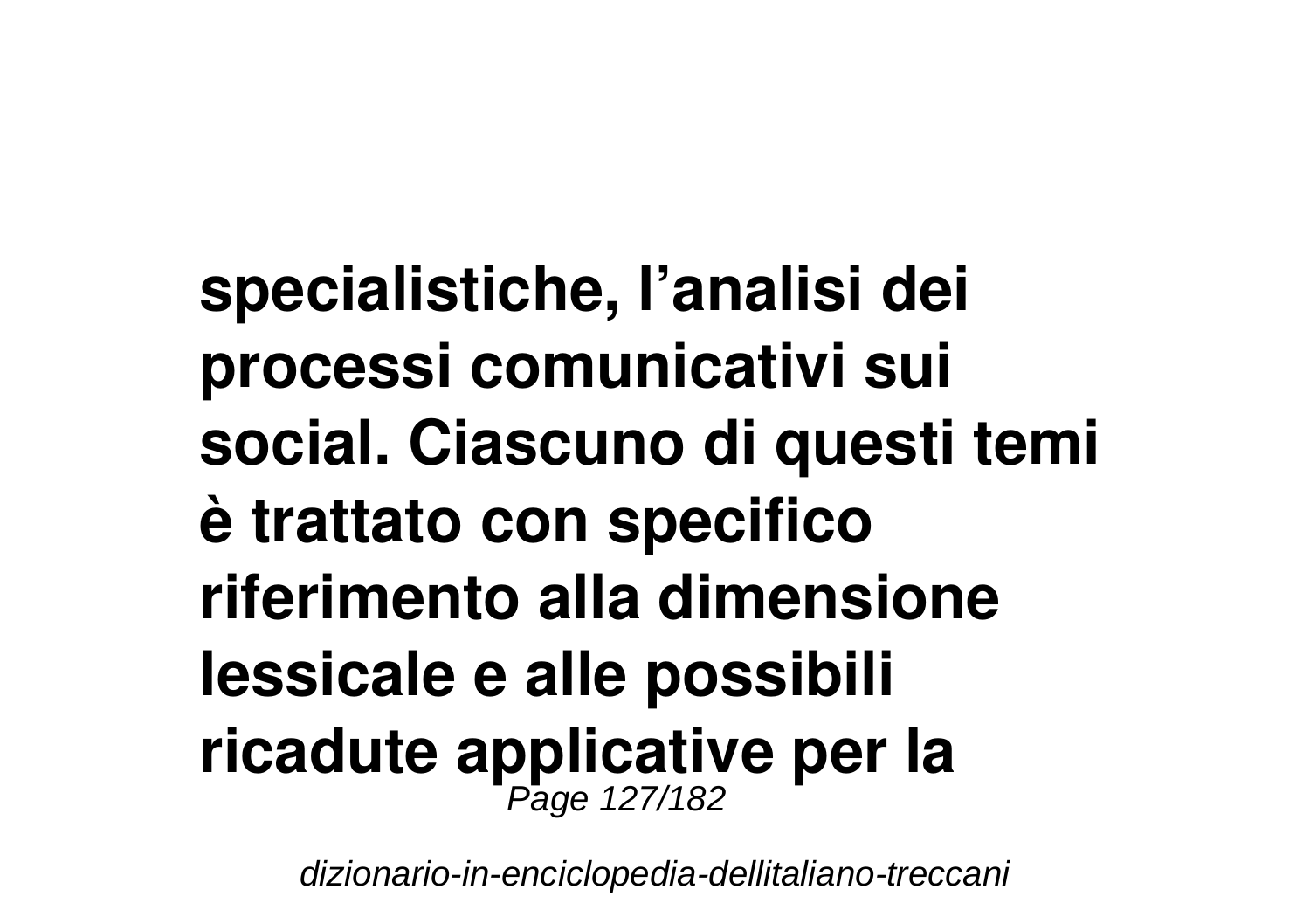**didattica dell'Italiano L2. Die in diesem Band gesammelten Beiträge sind das Ergebnis eines Forschung und Lehre verschränkenden Projekts, in dessen Rahmen sich Lehrende am Grazer** Page 128/182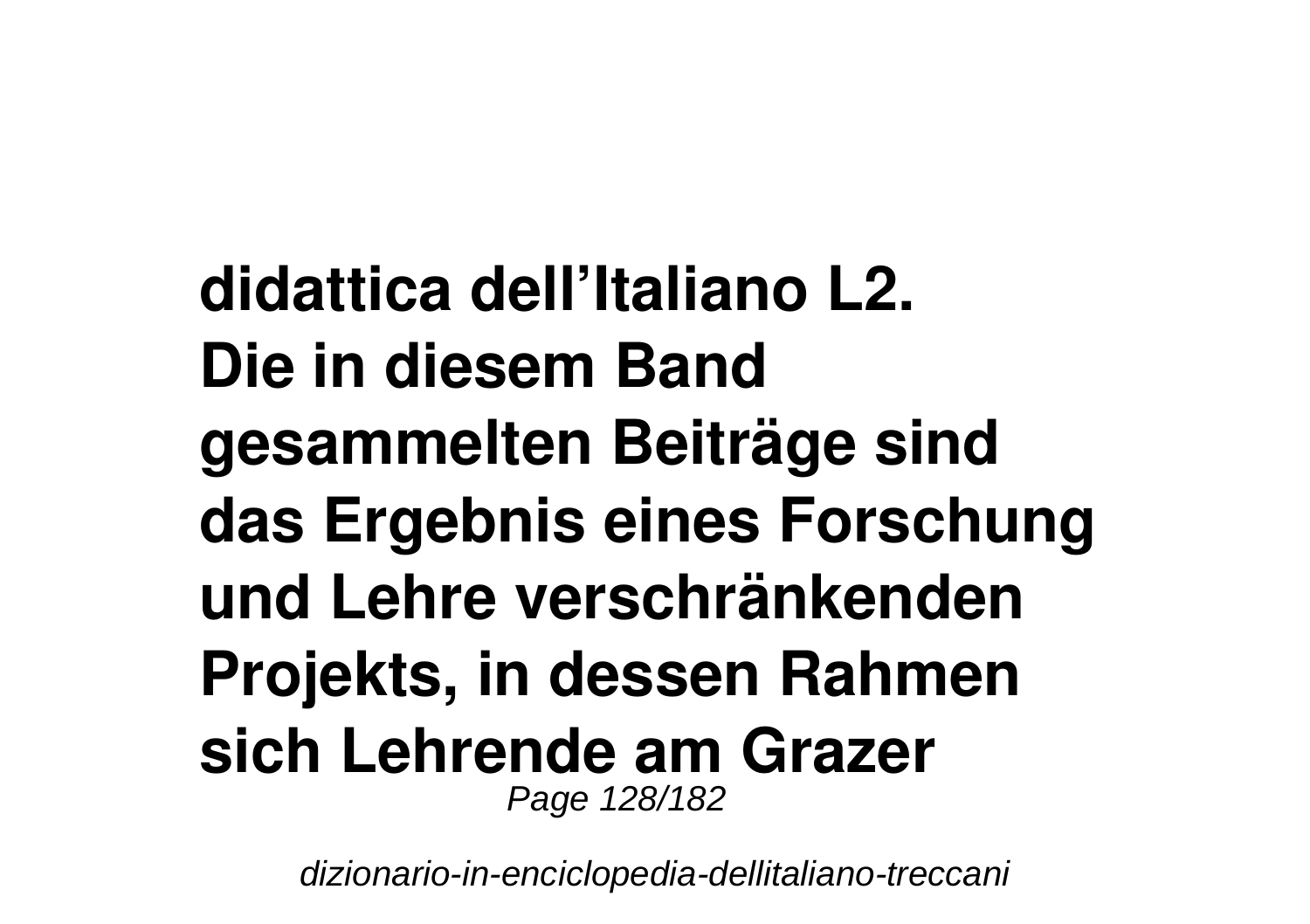## **Institut für**

**Translationswissenschaft mit**

# **den Ausformungen,**

**Bedingungen und historischen**

### **Entwicklungen von**

**"Translationskulturen" in ihren**

#### **Arbeitssprachen befassten.** Page 129/182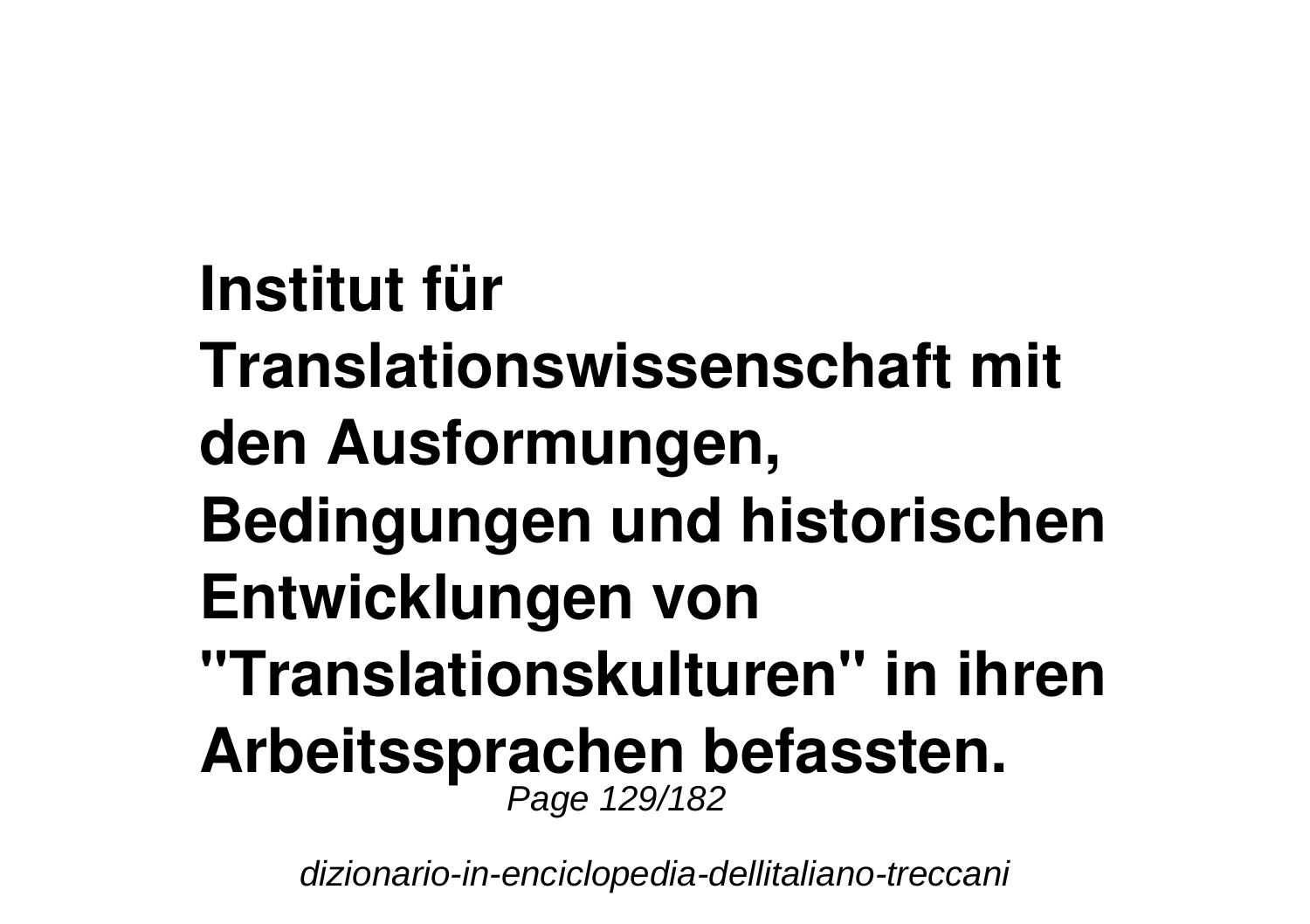**Ausgangspunkt bildet das von Erich Prunc entwickelte Konzept von Translationskultur, das auf die unterschiedlichen Kulturräume übertragen und dadurch eventuell erweitert** Page 130/182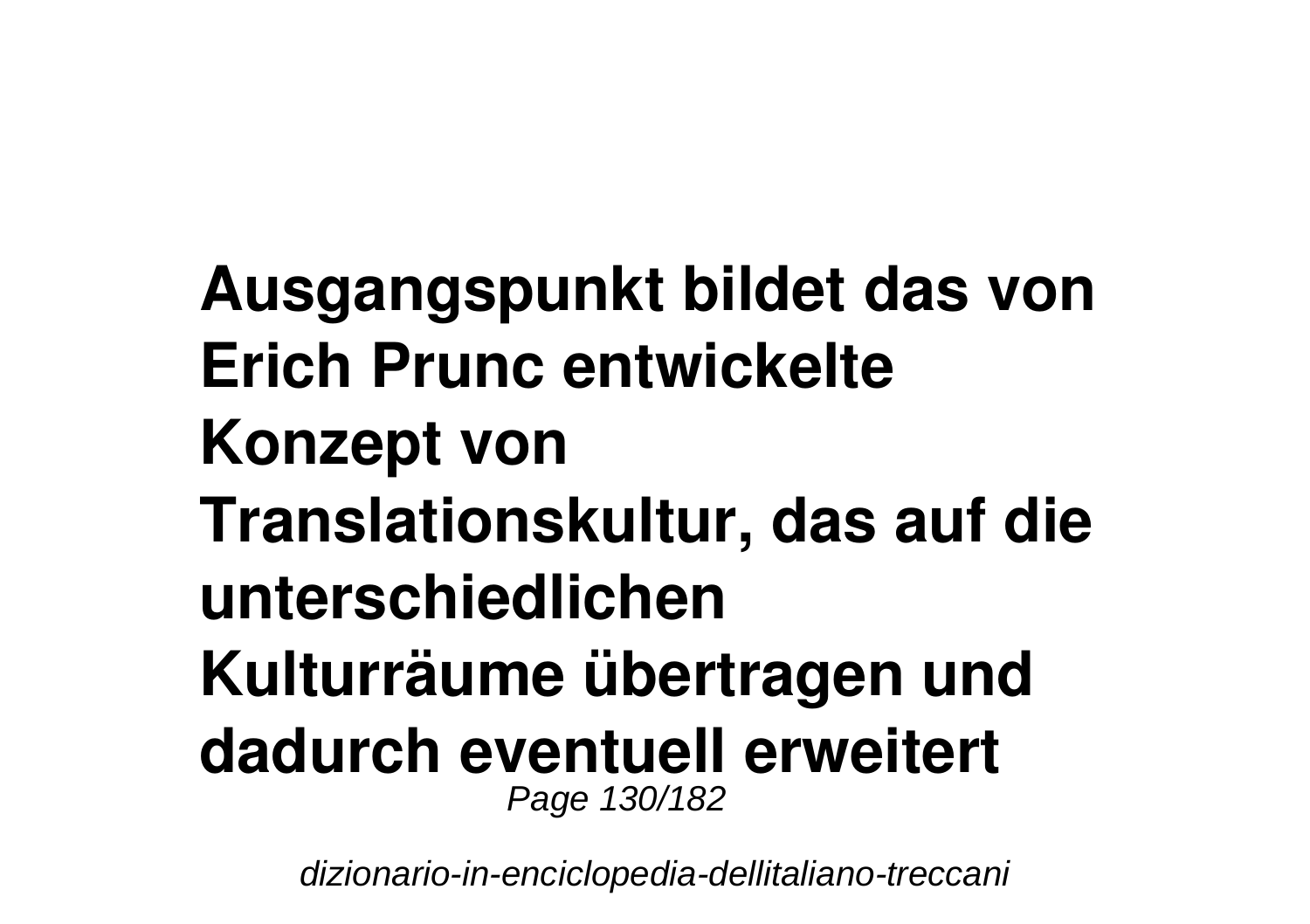**werden soll. Alle Beiträge wurden zudem von Studierenden übersetzt und stehen den LeserInnen somit in zwei Sprachen zur Verfügung – in der Sprache des jeweiligen Kulturraums** Page 131/182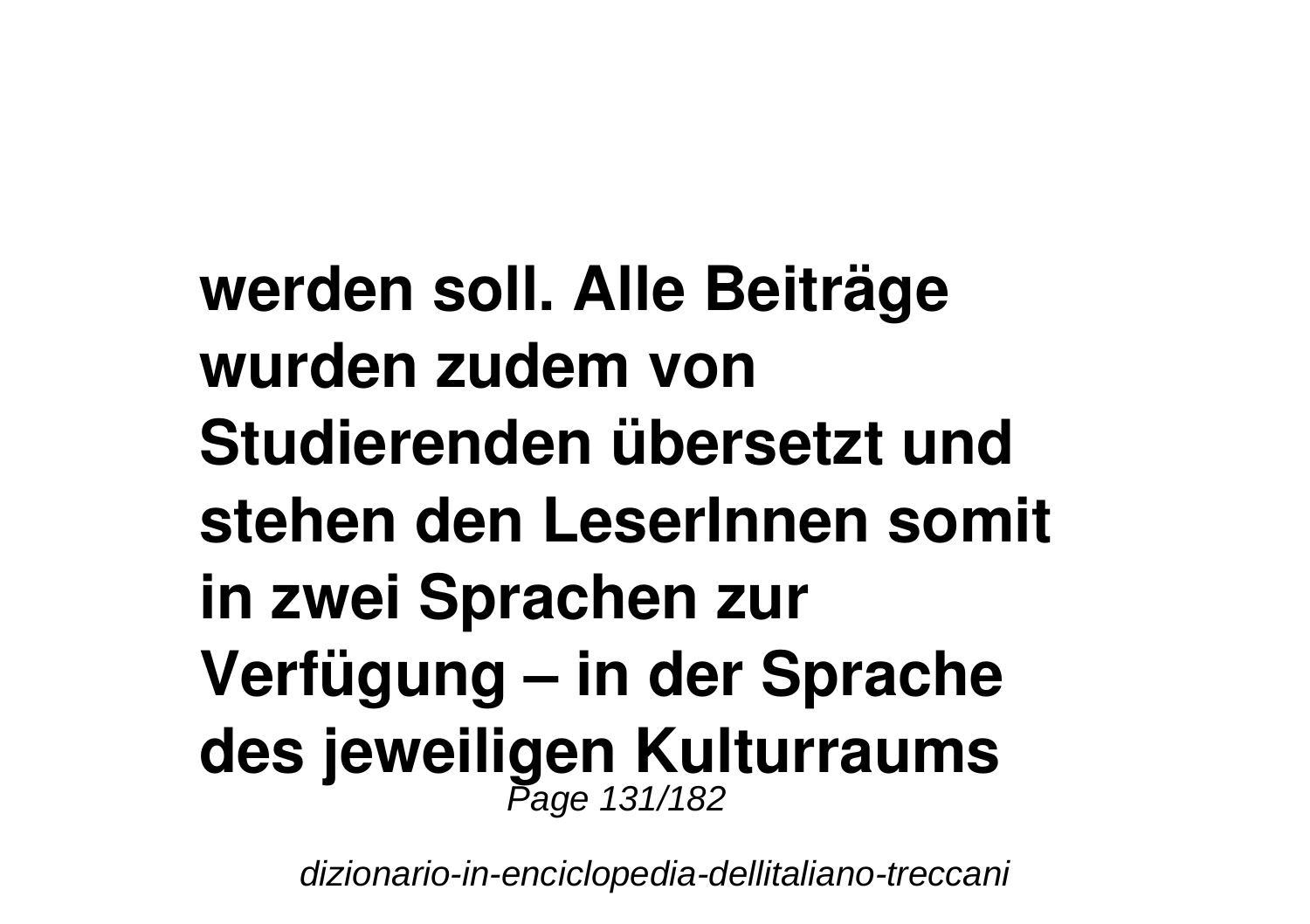**und auf Deutsch. The Unexpected Dante Unità e pluralismo culturale. Vol. VI Contesti, testi, dinamiche del contatto linguistico e culturale Shifting Toponymies** Page 132/182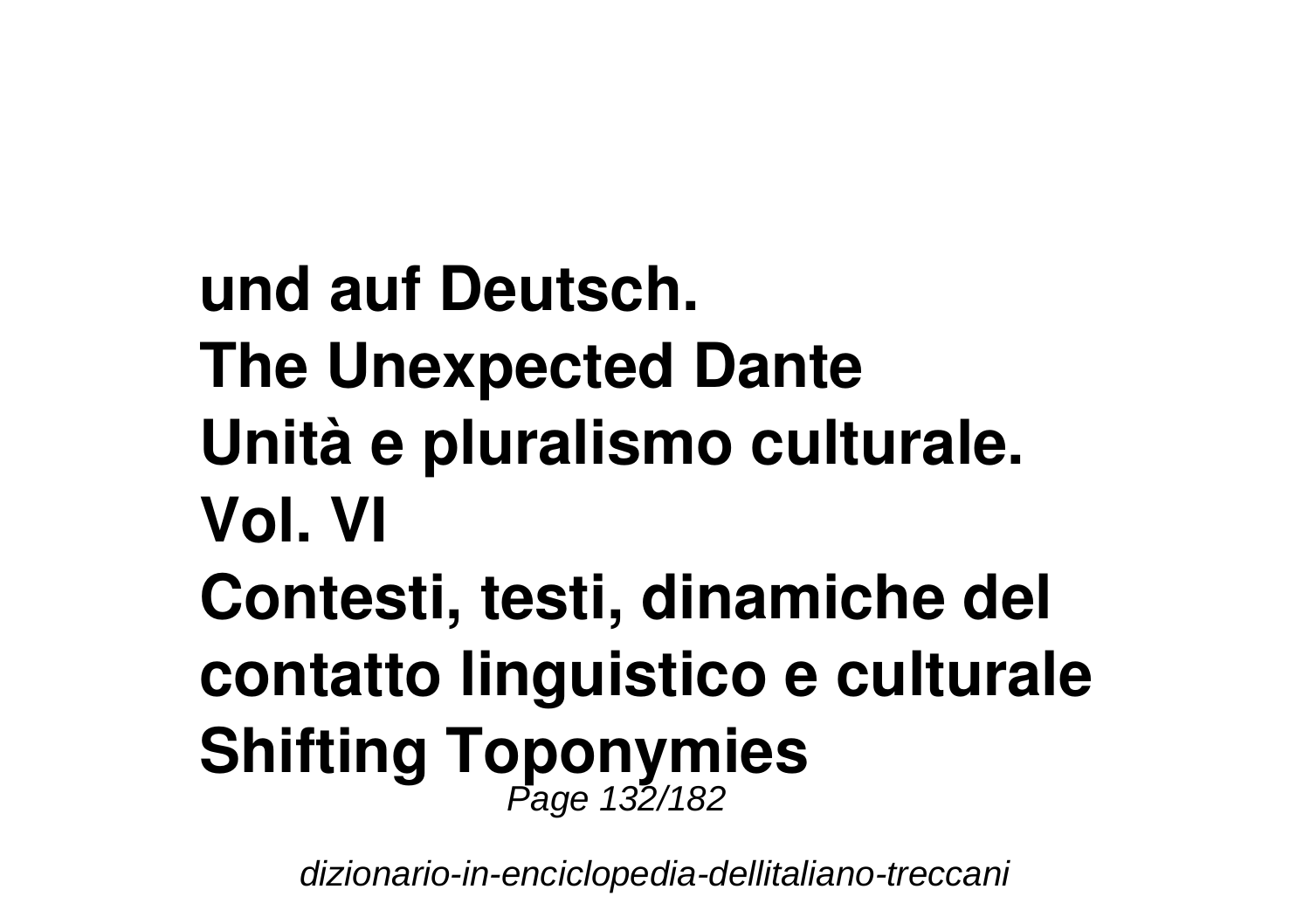**Synchronic, diachronic and cross-linguistic perspectives Historische Translationskulturen (Re)naming Places, (Re)shaping Identities** This book explores the impact of Page 133/182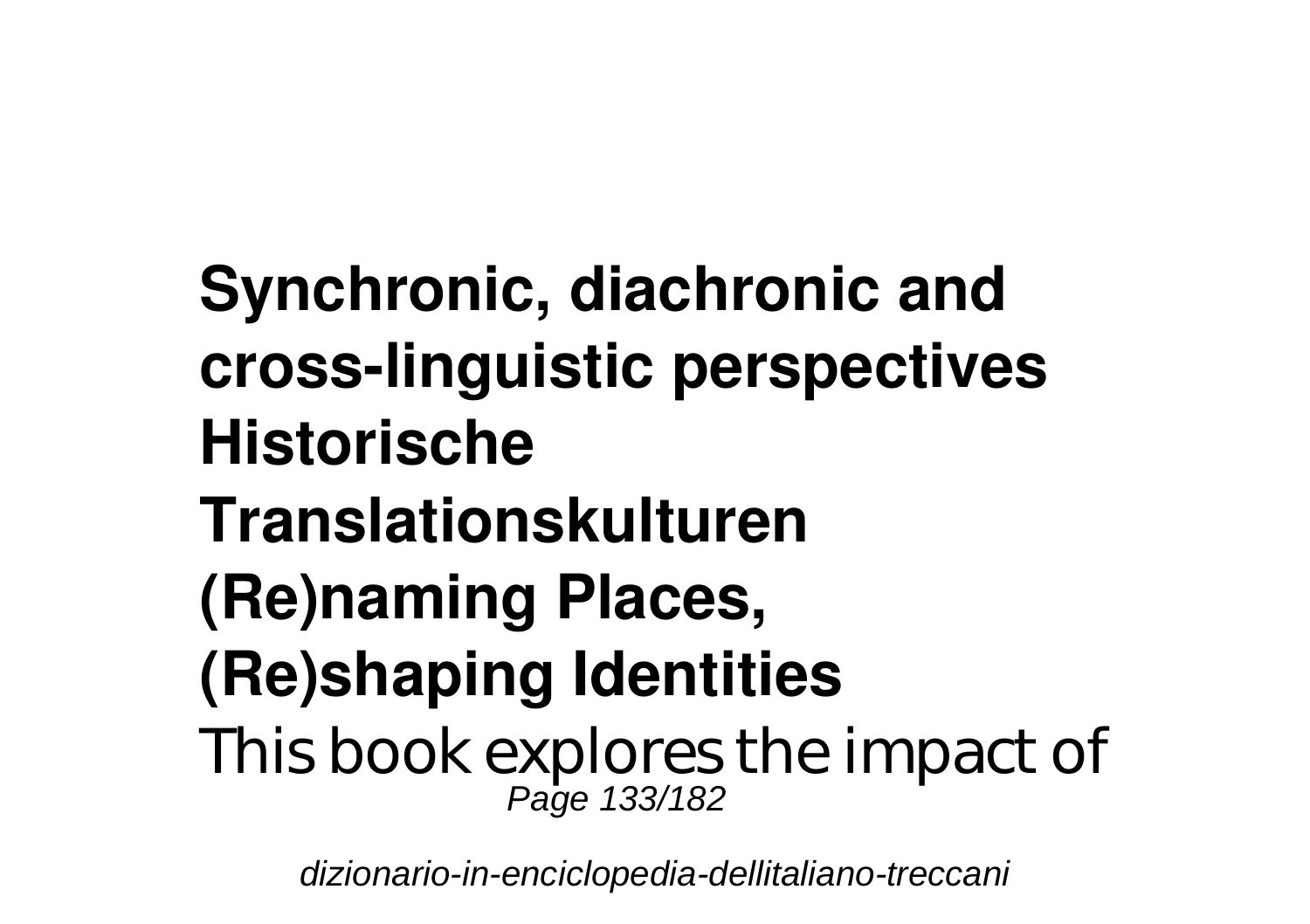a video game' sdegree of realism or fictionality on its linguistic dimensions, investigating the challenges and strategies for translating realia and irrealia, the interface of the real world and the game world Page 134/182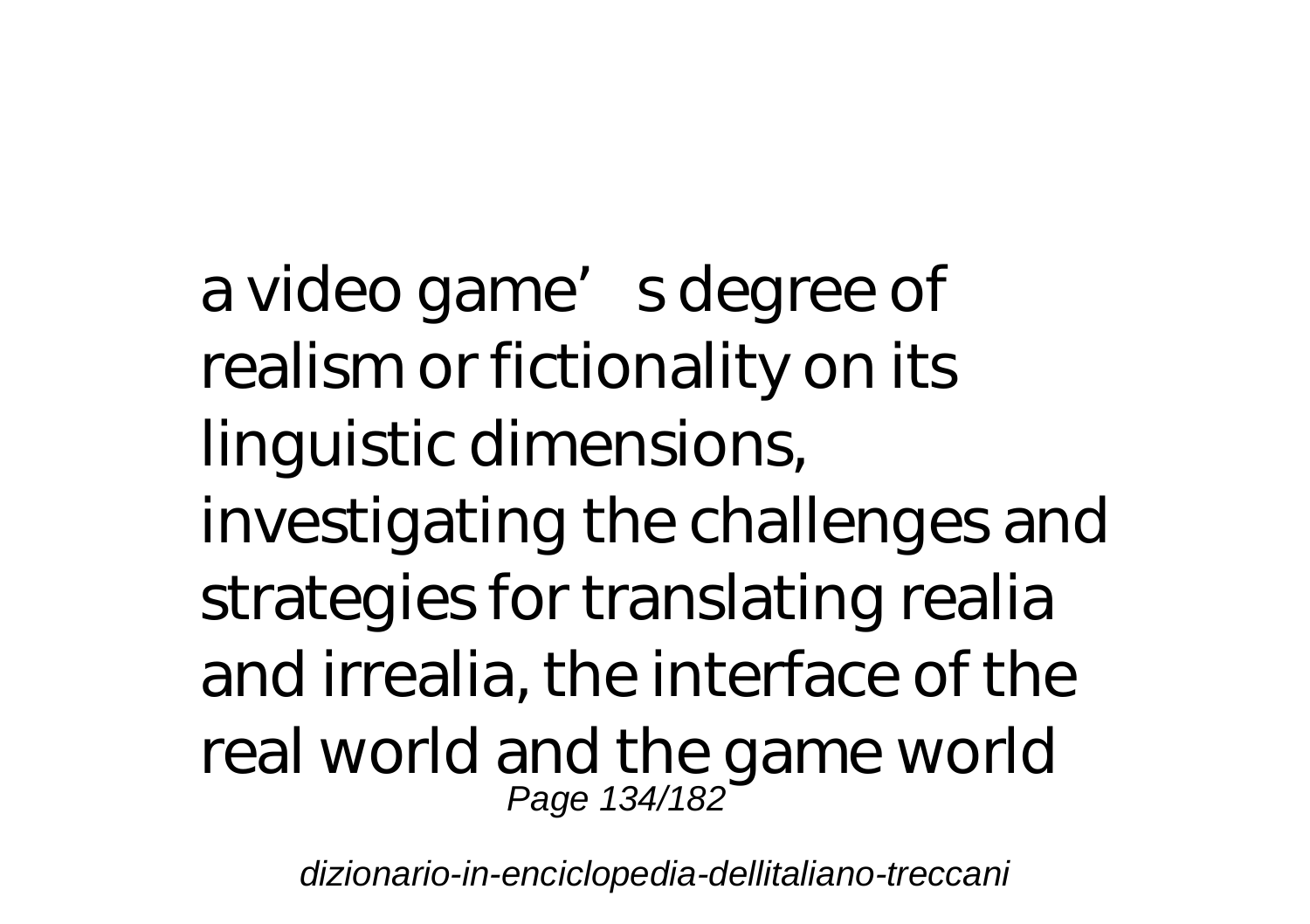where culture-specificity manifests itself. The volume outlines the key elements in the translation of video games, such as textual non-linearity, multitextuality, and playability, and introduces the theoretical Page 135/182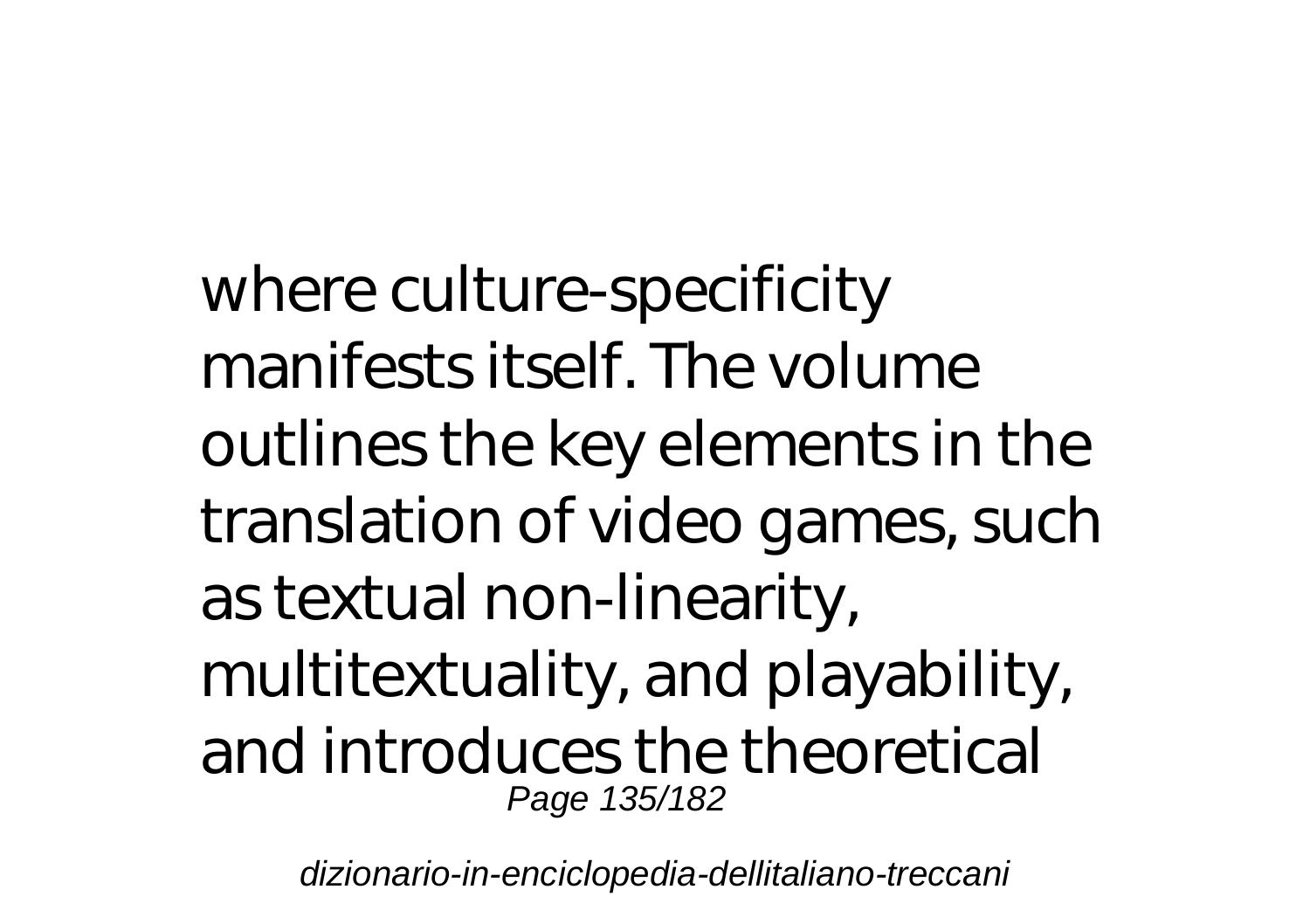framework used to determine a game's respective degree of realism or fictionality. Pettini applies an interdisciplinary approach drawing on video game research and Descriptive Translation Studies to the Page 136/182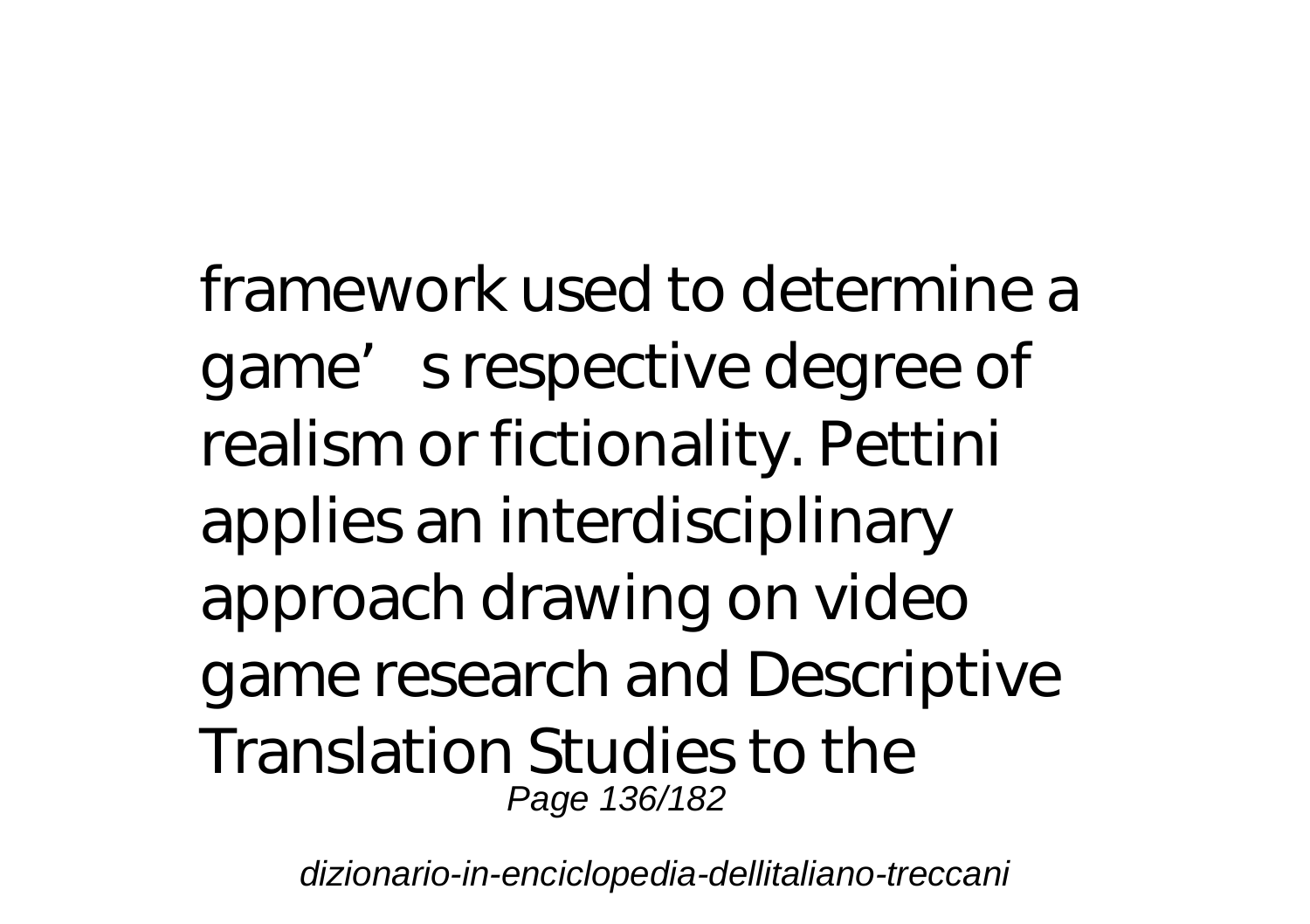linguistic and translational analysis of in-game dialogs in English-Italian and English-Spanish language pairs from a corpus of three war video games. This approach allows for an in-depth look at the Page 137/182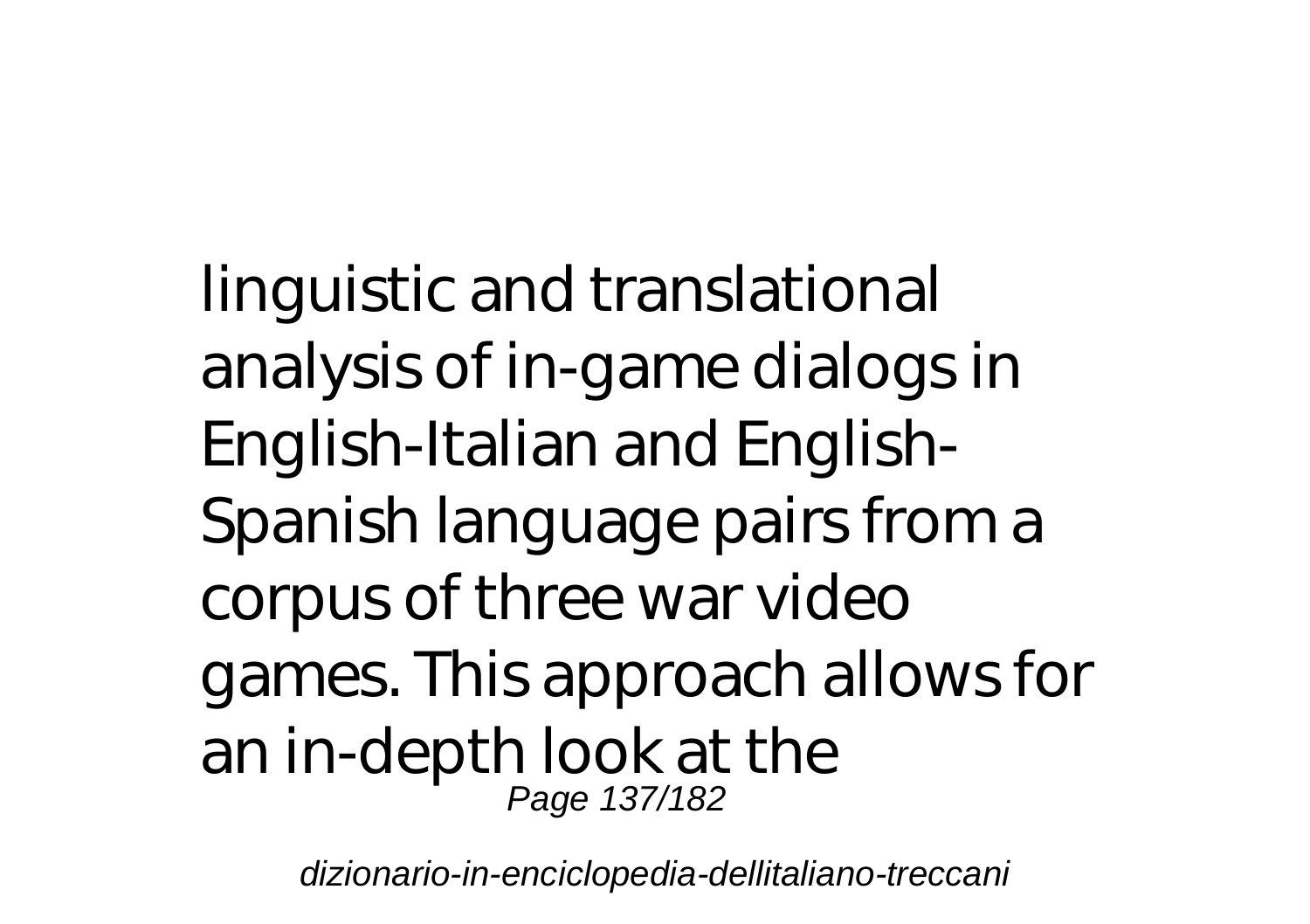localization challenges posed by the varying degree of realism and fictionality across video games and the different strategies translators employ in response to these challenges. A final chapter offers a Page 138/182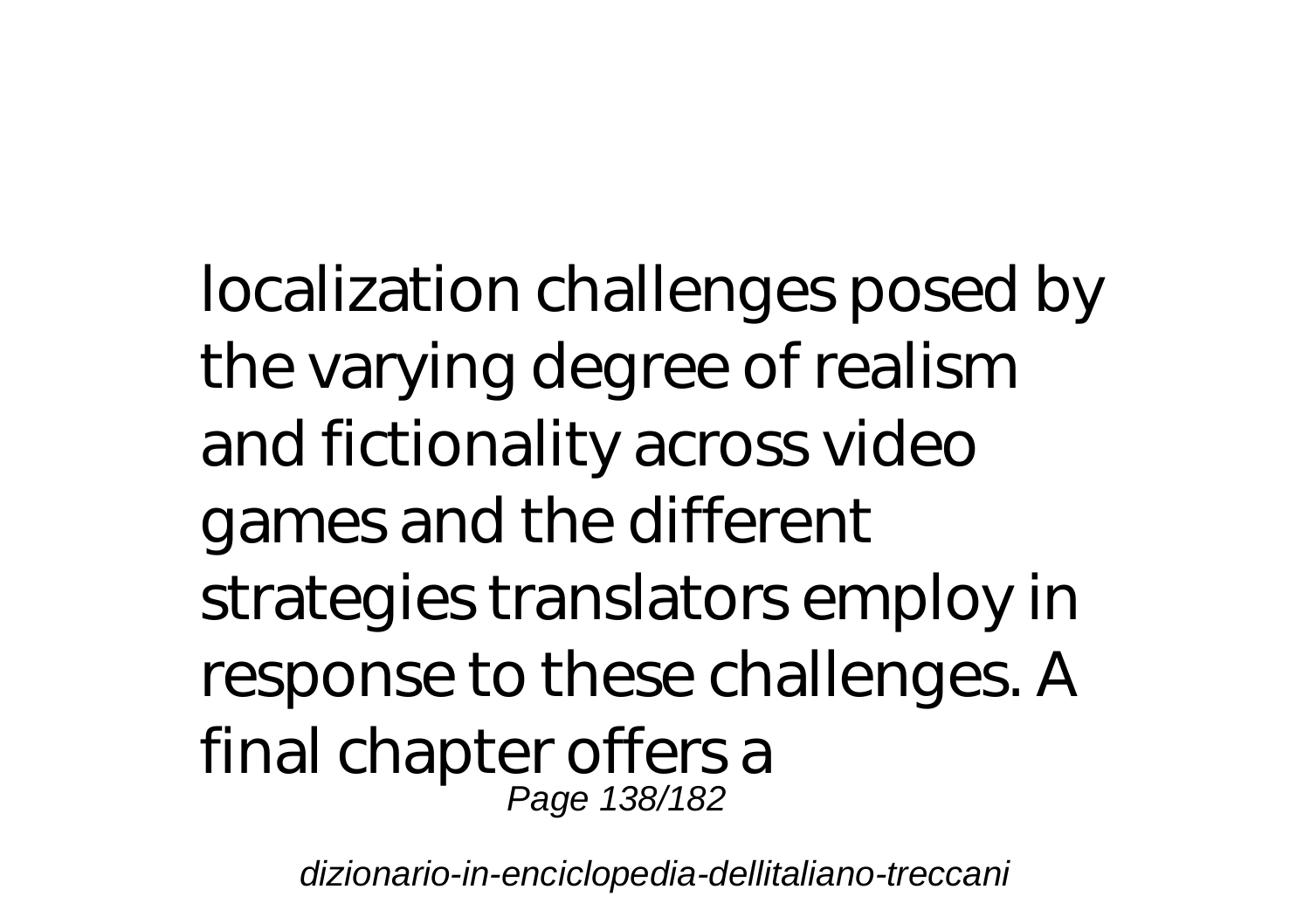comparative analysis of the three games and subsequently avenues for further research on the role of culture-specificity in game localization. This book is key reading for students and scholars interested in game Page 139/182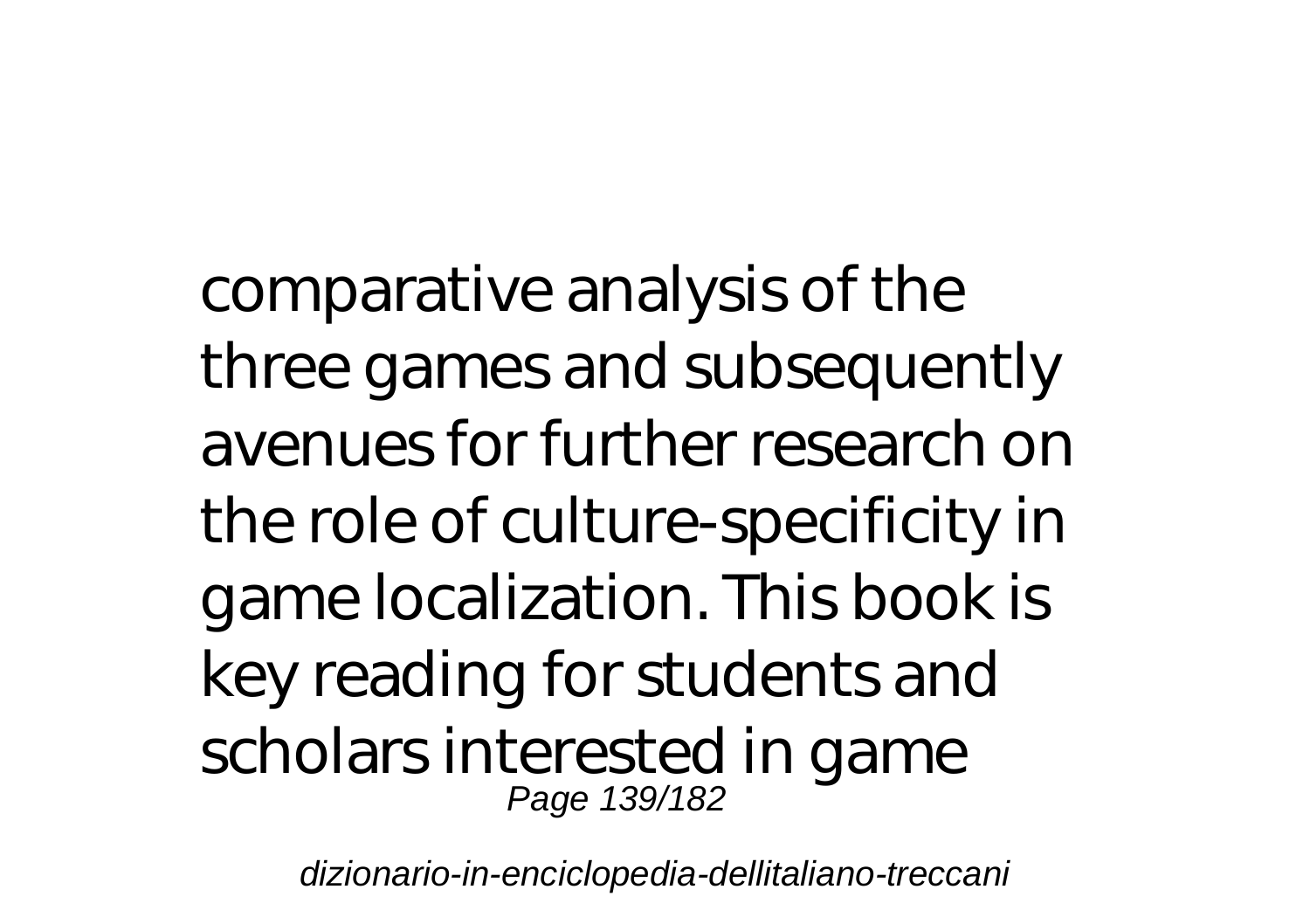localization, audiovisual translation studies, and video game research. A Worlde of Wordes, the firstever comprehensive Italian-English dictionary, was published in 1598 by John Page 140/182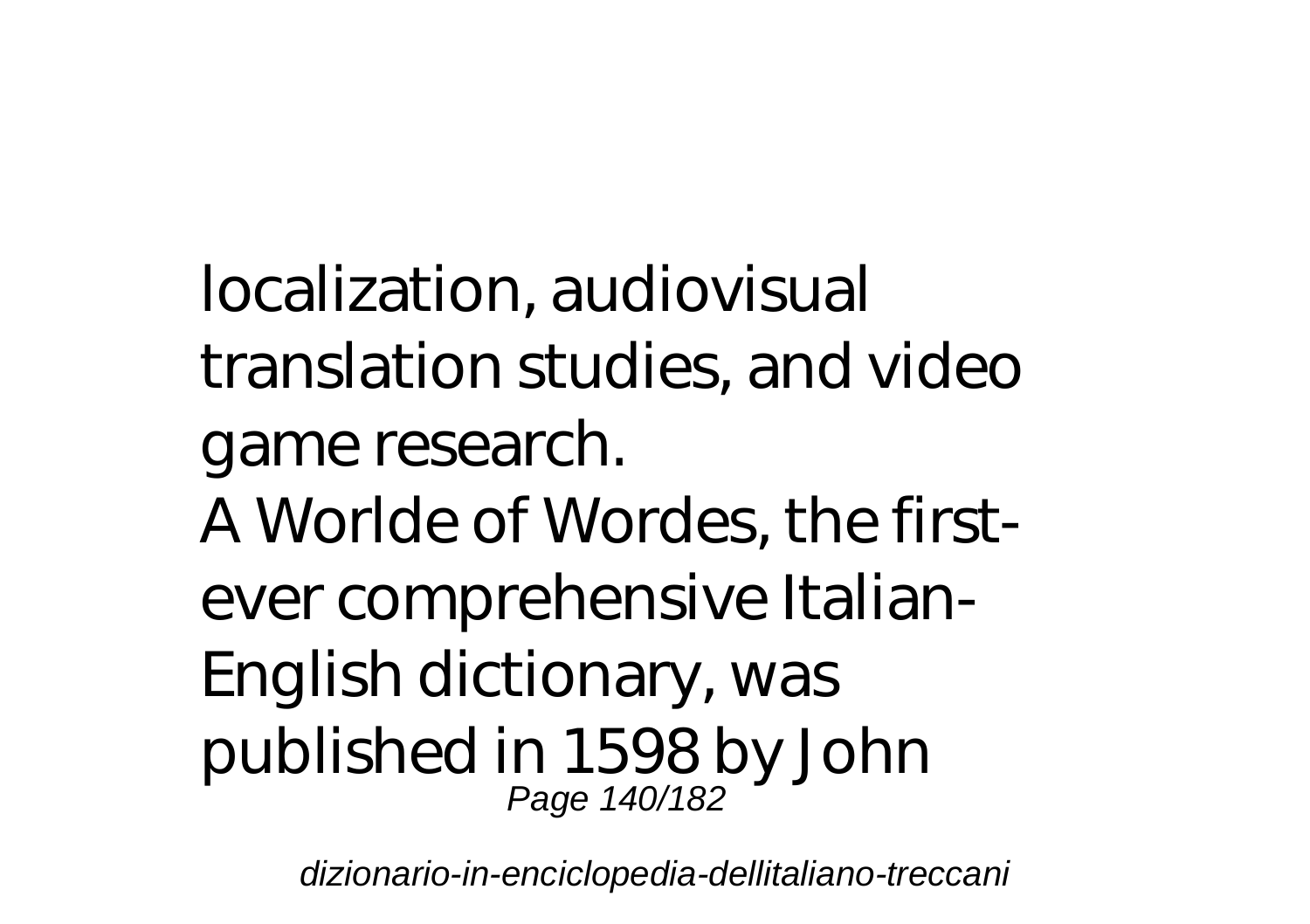Florio. One of the most prominent linguists and educators in Elizabethan England, Florio was greatly responsible for the spreading of Italian letters and culture throughout educated English Page 141/182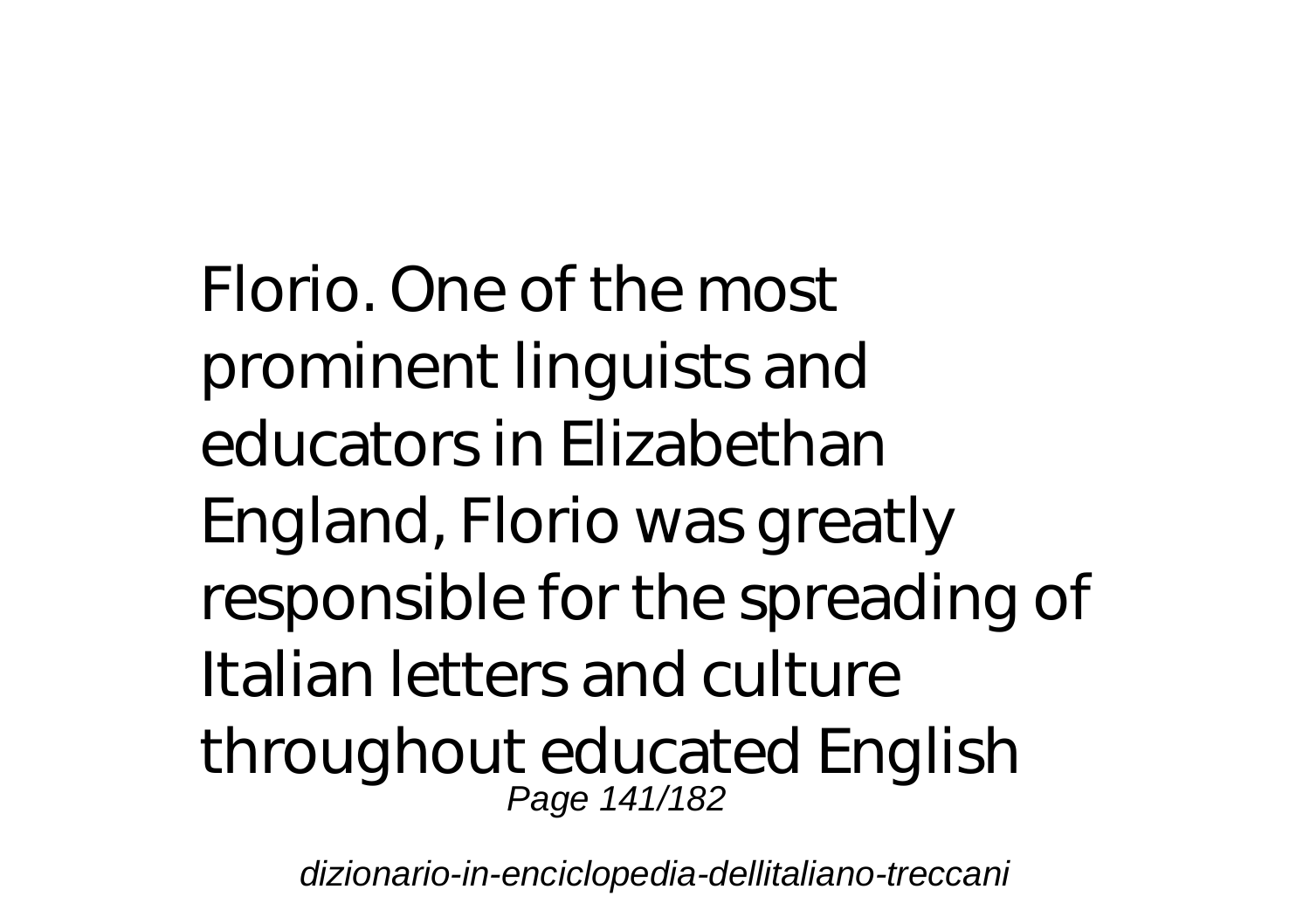society. Especially important was Florio's dictionary, which – thanks to its exuberant wealth of English definitions – made it initially possible for English readers to access Italy's rich Renaissance literary and Page 142/182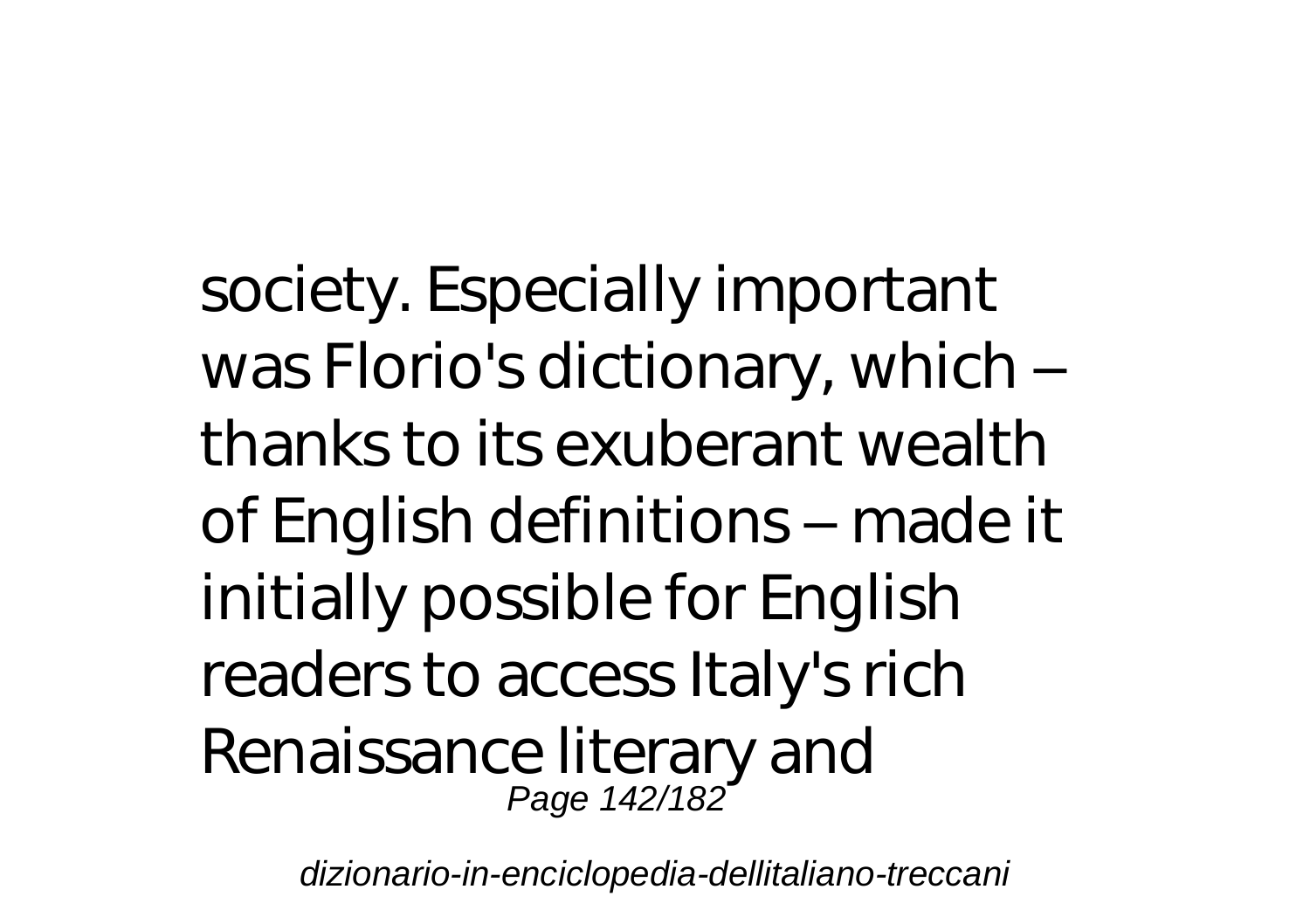scientific culture. Awardwinning author Hermann W. Haller has prepared the first critical edition of A Worlde of Wordes, which features 46,000 Italian entries – among them dialect forms, erotic Page 143/182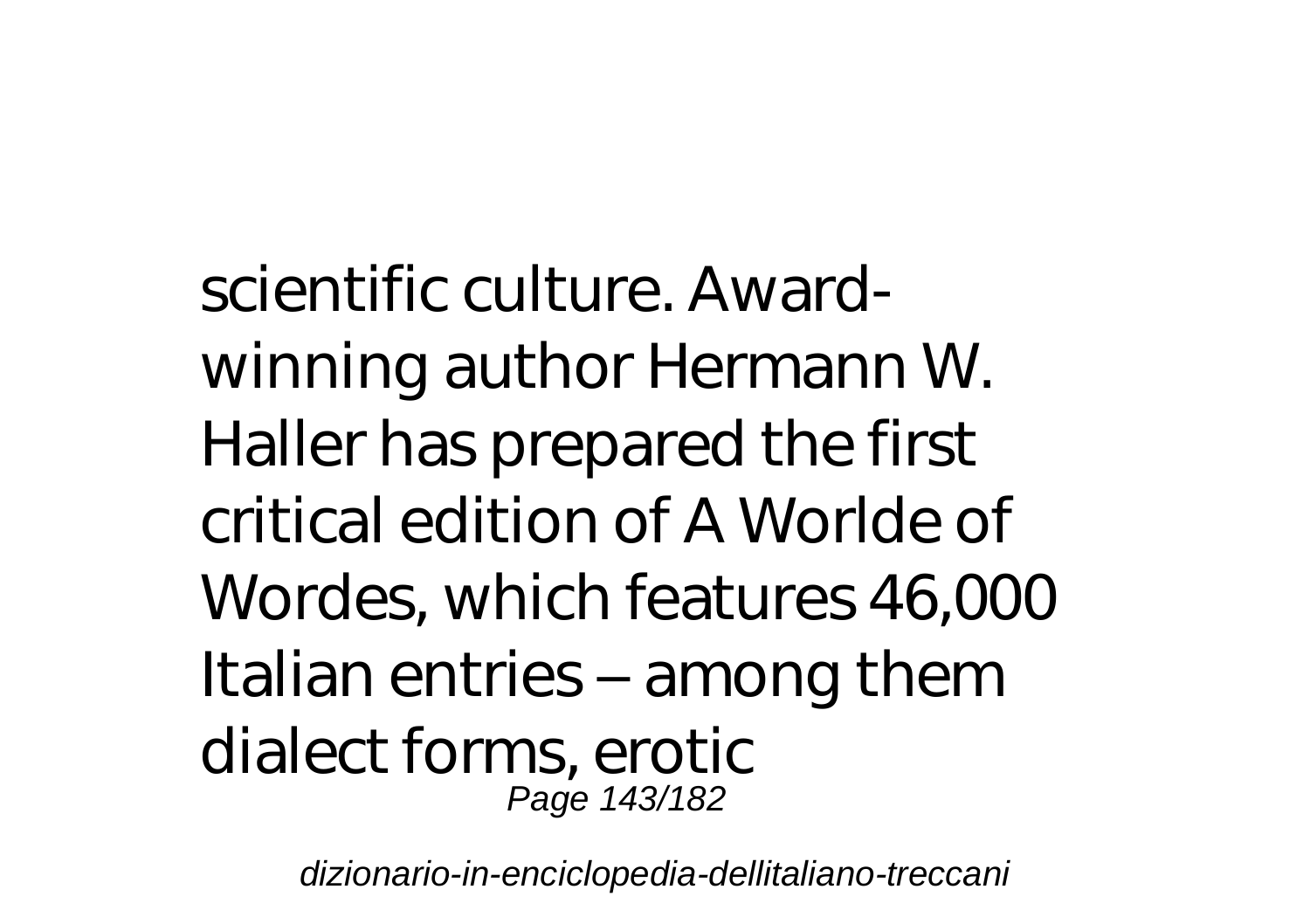terminology, colloquial phrases, and proverbs of the Italian language. Haller reveals Florio as a brilliant English translator and creative writer, as well as a grammarian and language teacher. His helpful critical Page 144/182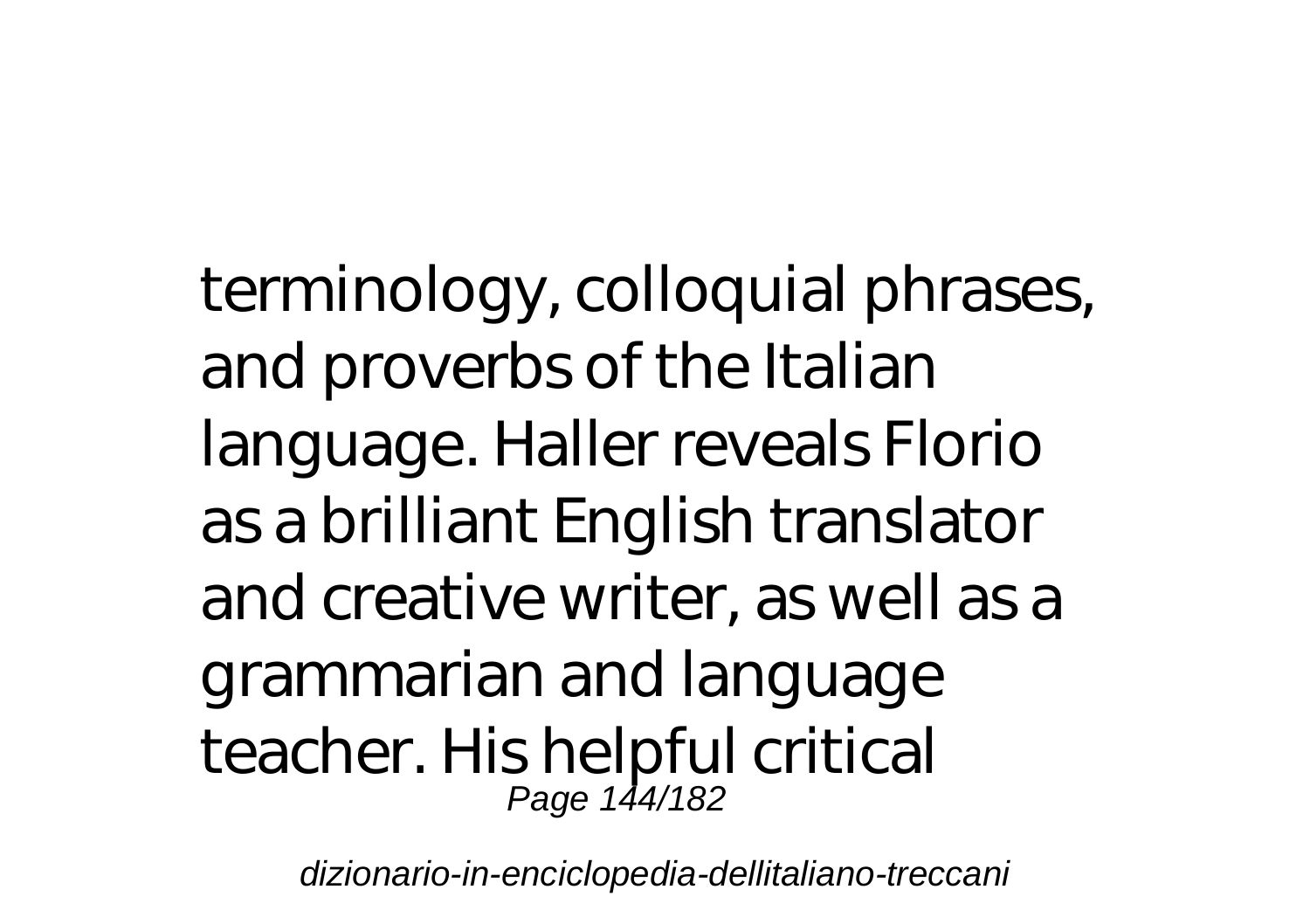commentary highlights Florio's love of words and his life-long dedication to promoting Italian language and culture abroad. En 1939 Pietro Chiodi (1915-1970) obtuvo una cátedra de Filosofía e Historia. Page 145/182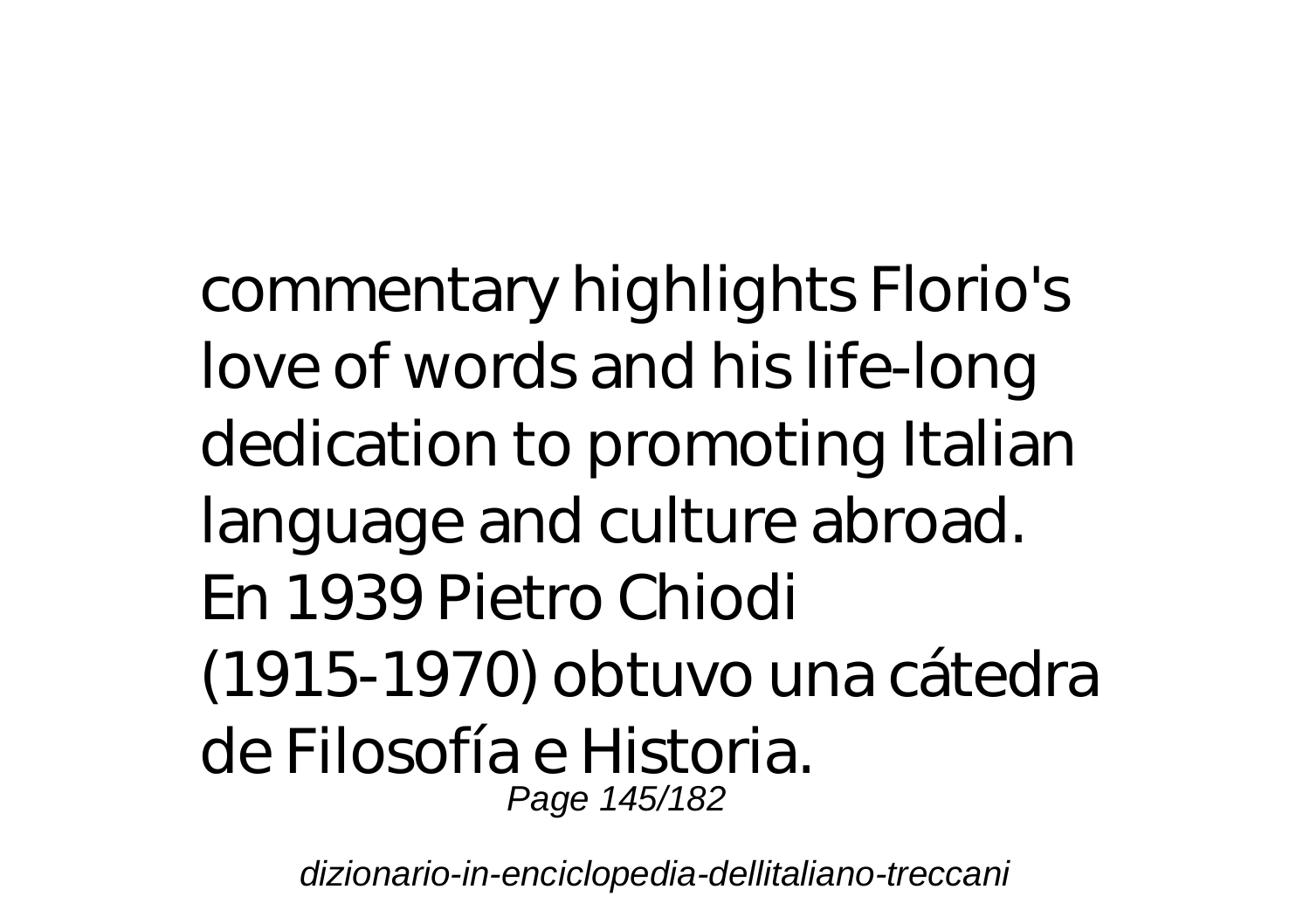Destinado a un instituto de Alba (Langhe), la invasión alemana y el nacimiento de la República Social Italiana le hicieron pasar de un antifascismo no comprometido a la colaboración con la Resistencia. En 1944 fue Page 146/182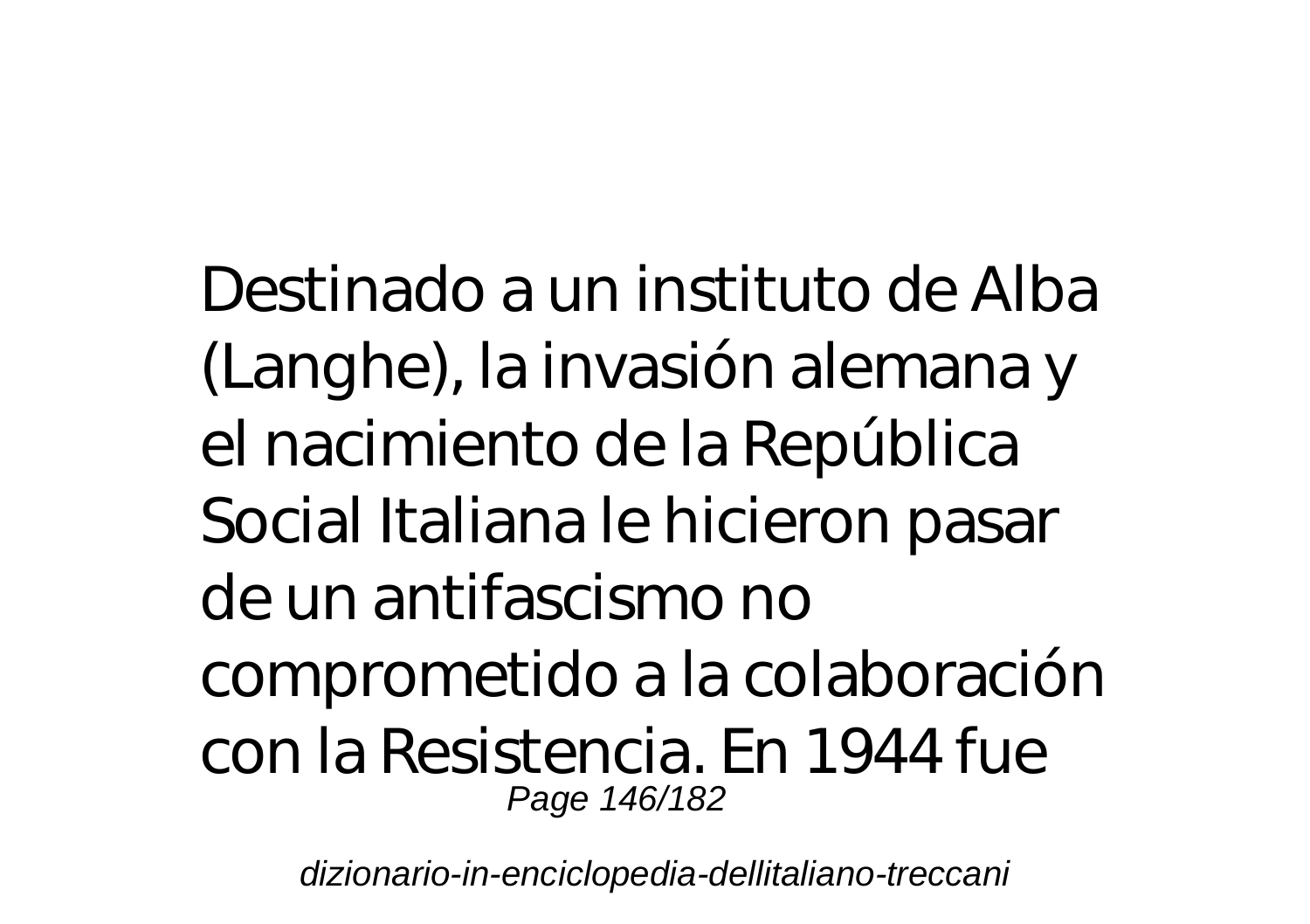detenido y deportado a un campo de trabajo de Innsbruck, desde donde consiguió volver a Italia haciéndose pasar por un trabajador voluntario repatriado. A partir de entonces, desenterró sus armas para Page 147/182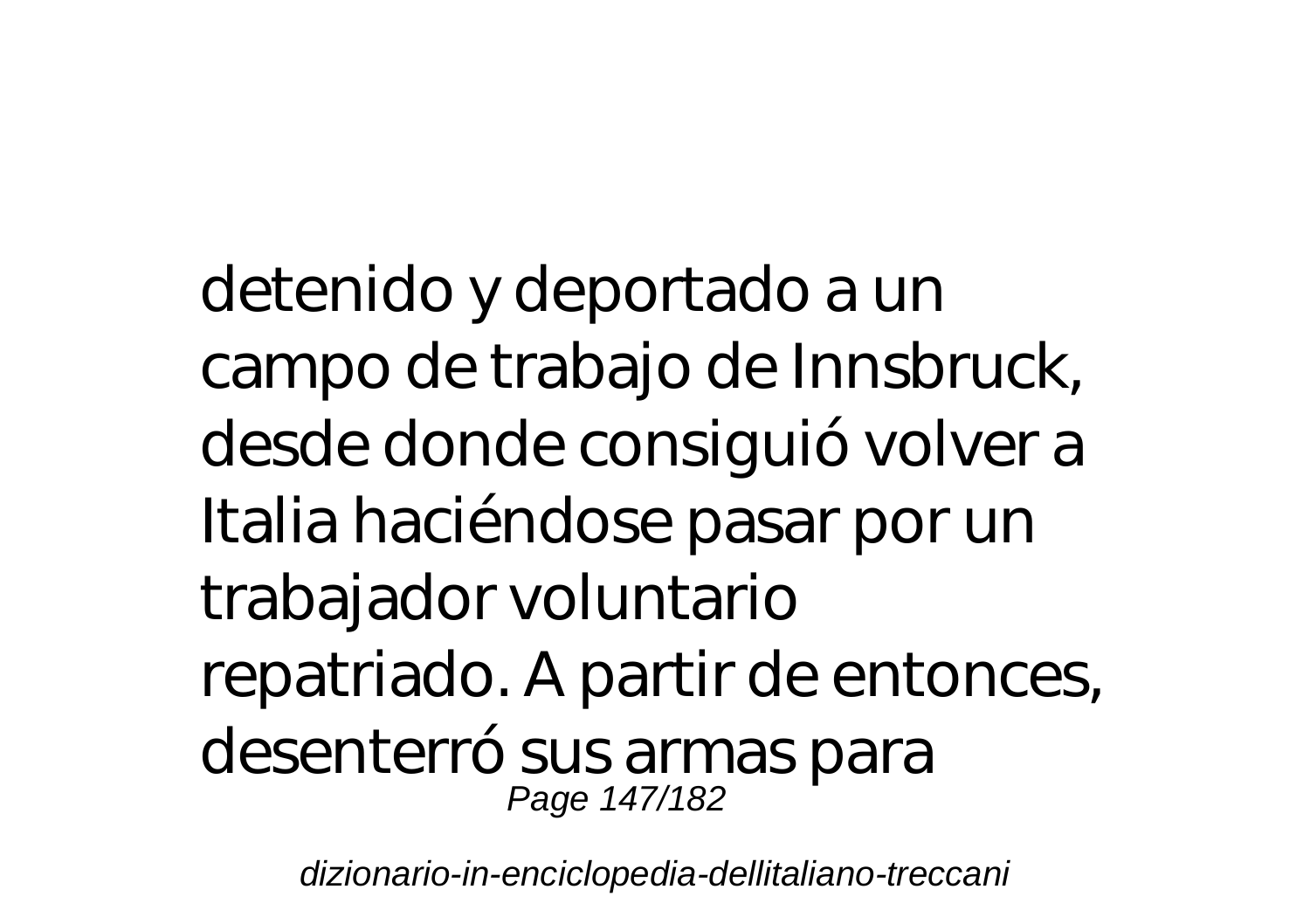volver a luchar contra el nazifascismo, hasta la liberación de Turín en 1945. Al final de la guerra publicó Bandidos y se convirtió en uno de los mayores especialistas italianos en Heidegger y en el Page 148/182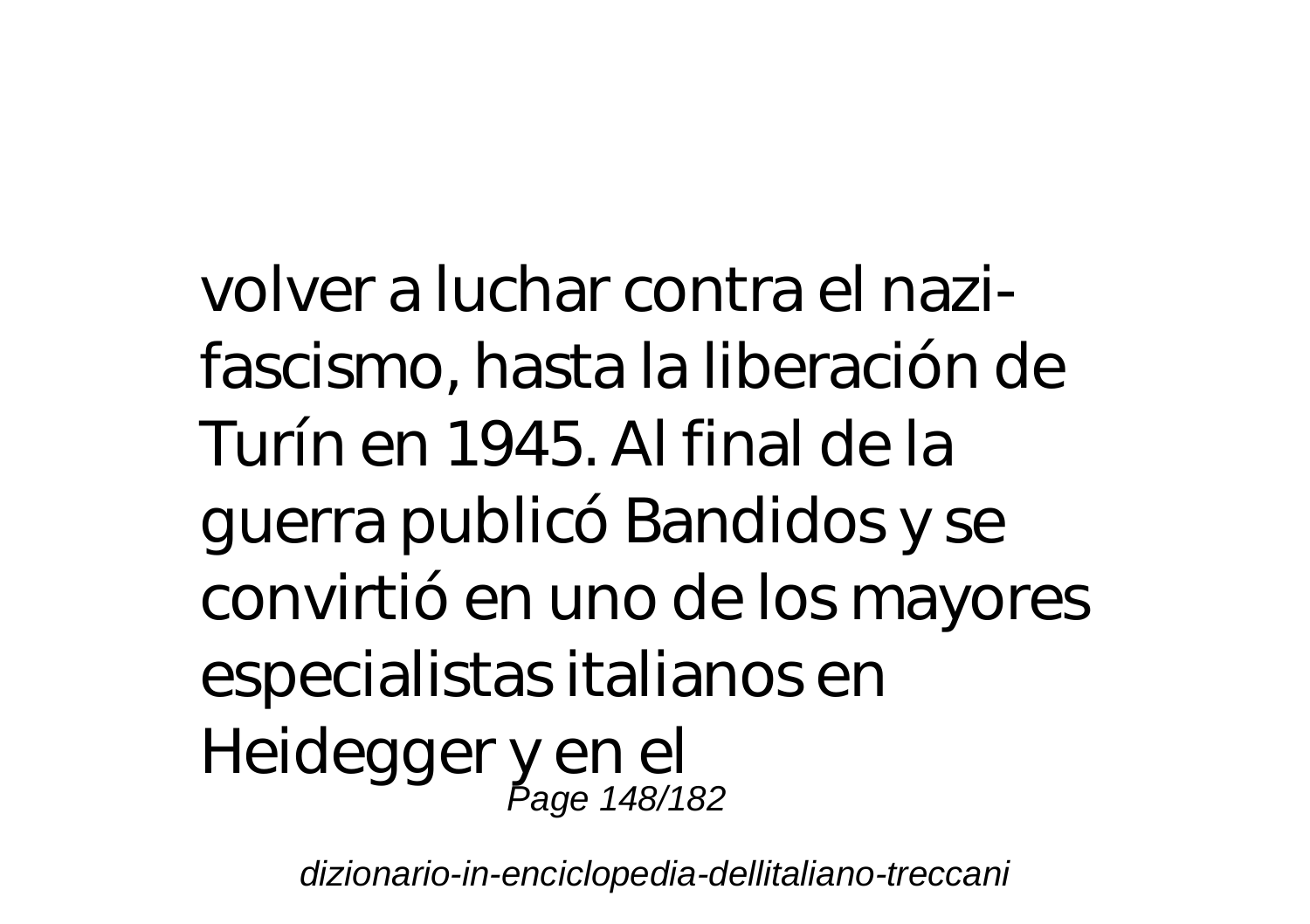existencialismo. Bandidos, uno de los grandes diarios partisanos, une con pericia el máximo rigor de la crónica con la intensidad del estremecedor drama vivido por el protagonista. Page 149/182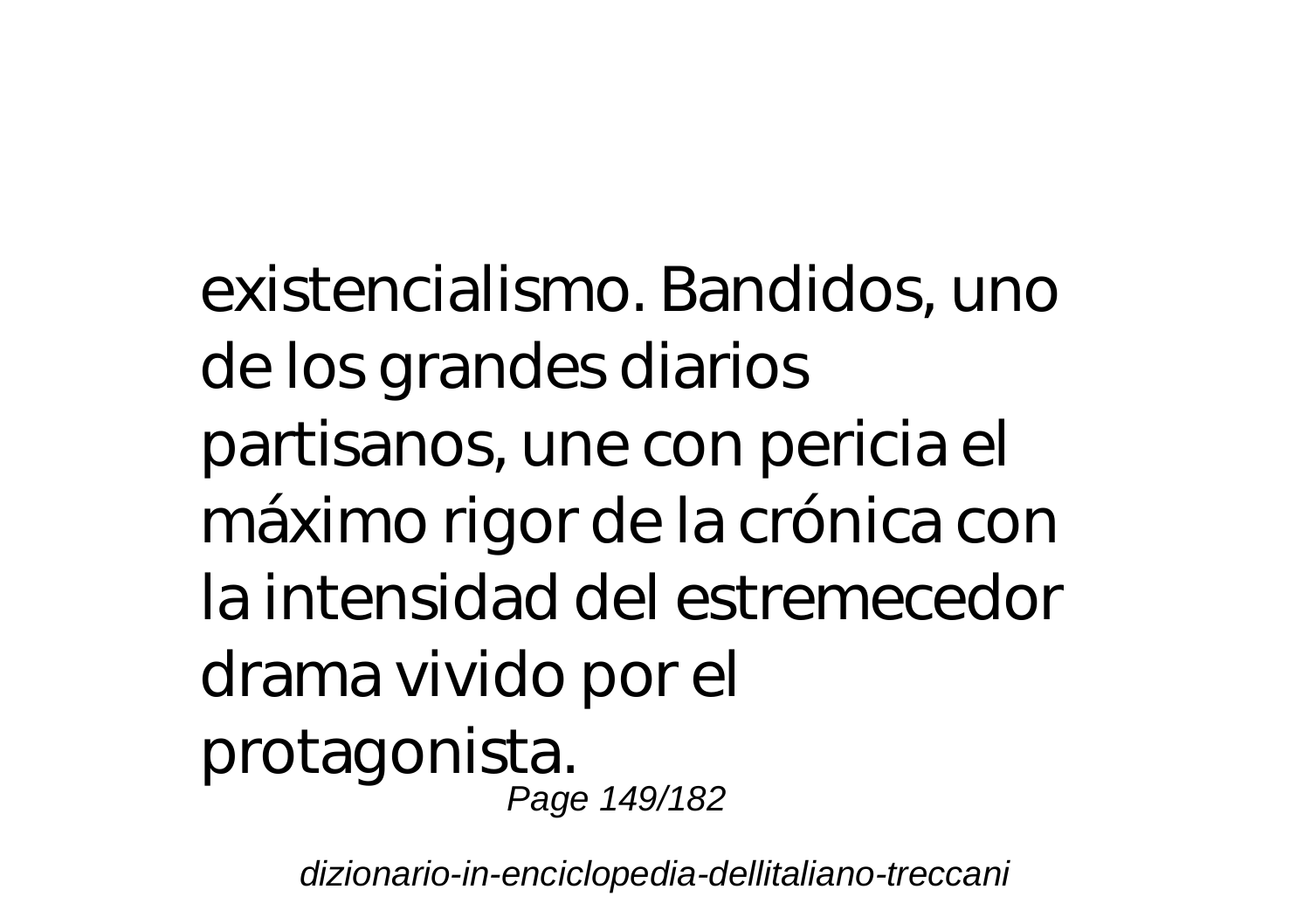Adverbs seem to raise unsolvable issues for theories of word-classes, both crosslinguistically and languageinternally. The contributions in this volume all address this categorial problem from a Page 150/182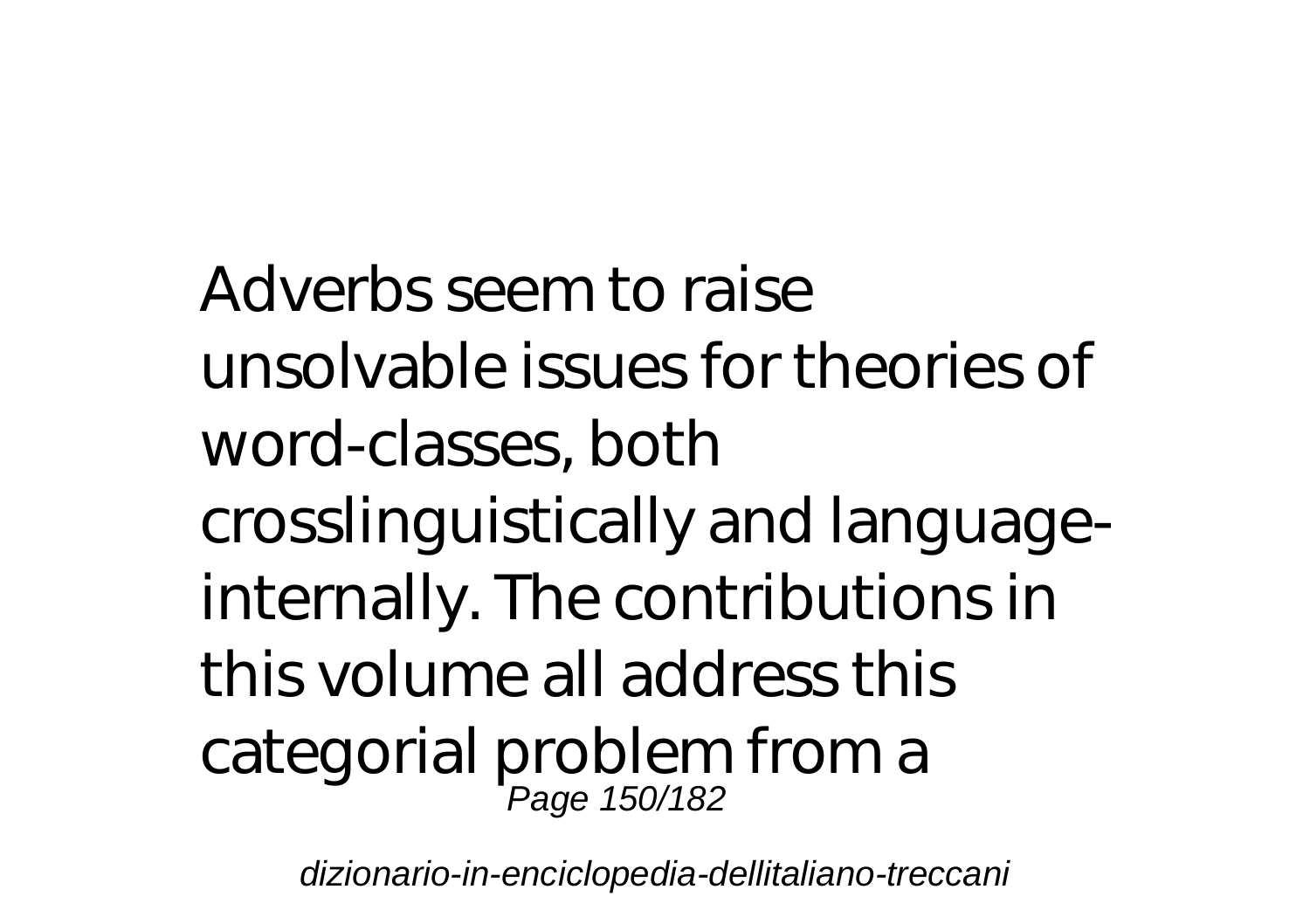variety of formal and functional points of view. In the first part, current definitions of the class for Romance and Germanic languages are being questioned and improved, drawing on data from English, German and Page 151/182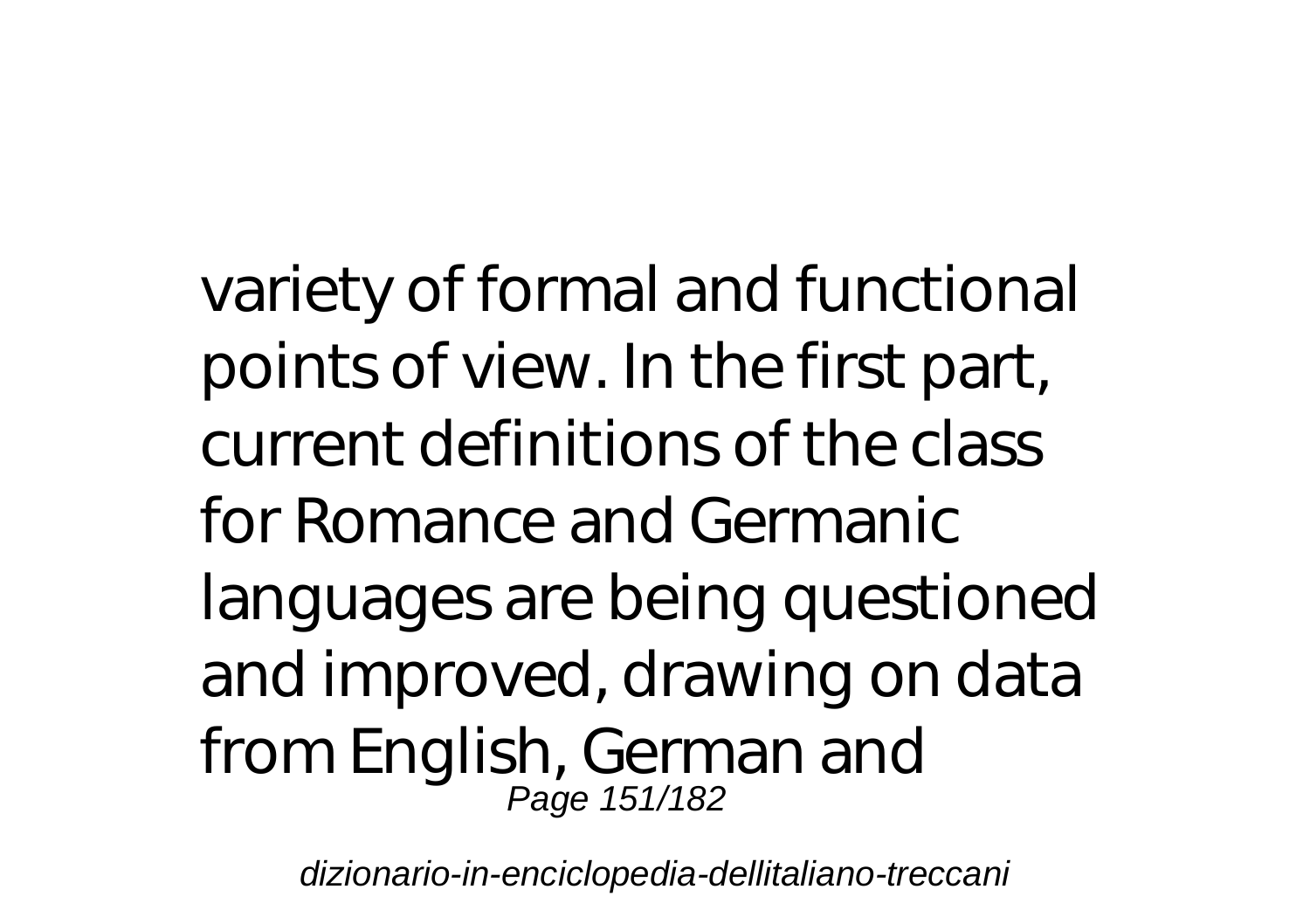Italian. The second part is devoted to adverbial scope in Romance (French, Italian and Brazilian Portuguese), Germanic, Modern Greek and Chinese, under special consideration of modal adverbs, subject-oriented Page 152/182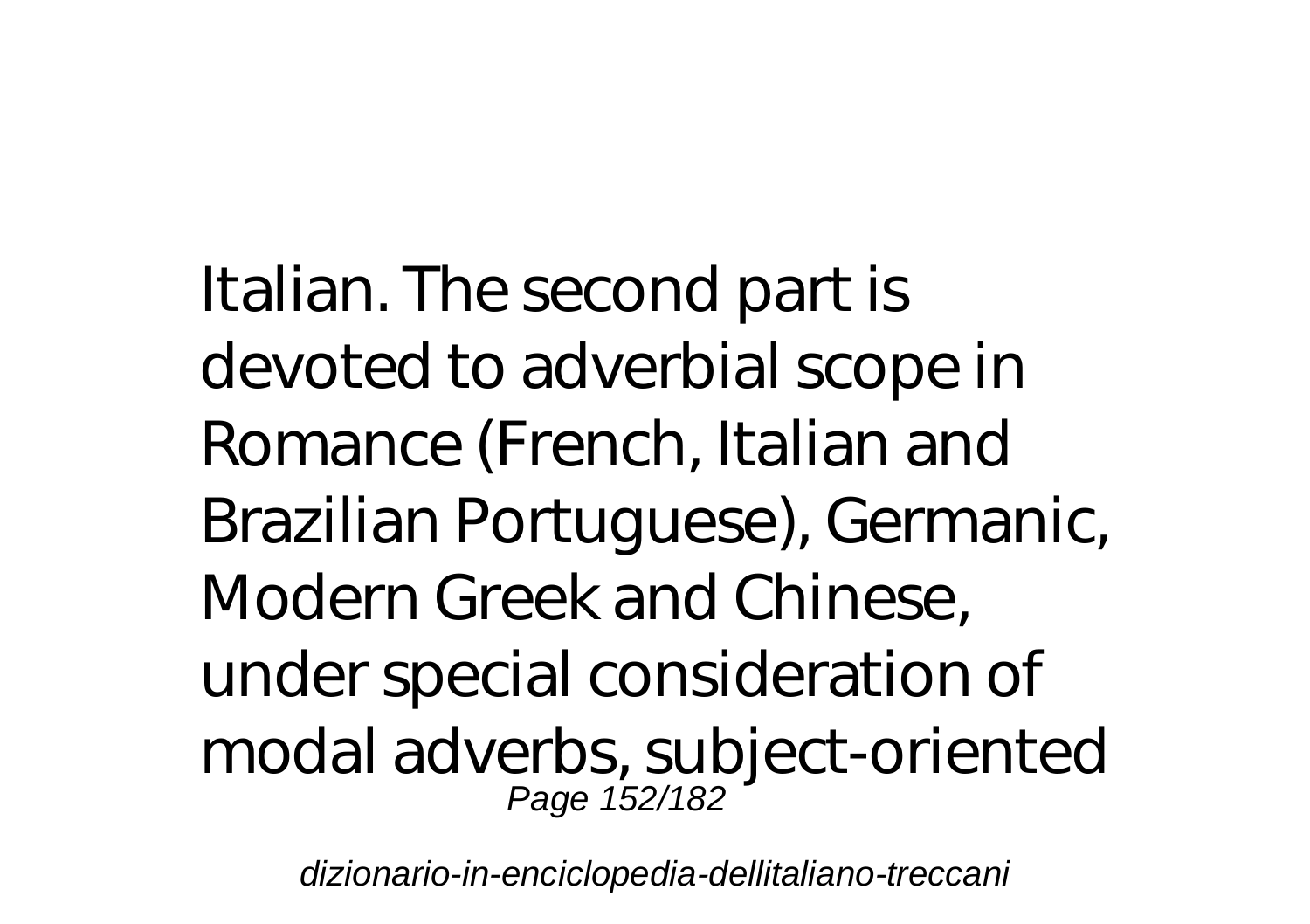manner adverbs and domain adverbs and adverbials. Syntactic and semantic relationships appear to lay the ground for a robust and finegrained functional definition of adverbs and adverbials. Page 153/182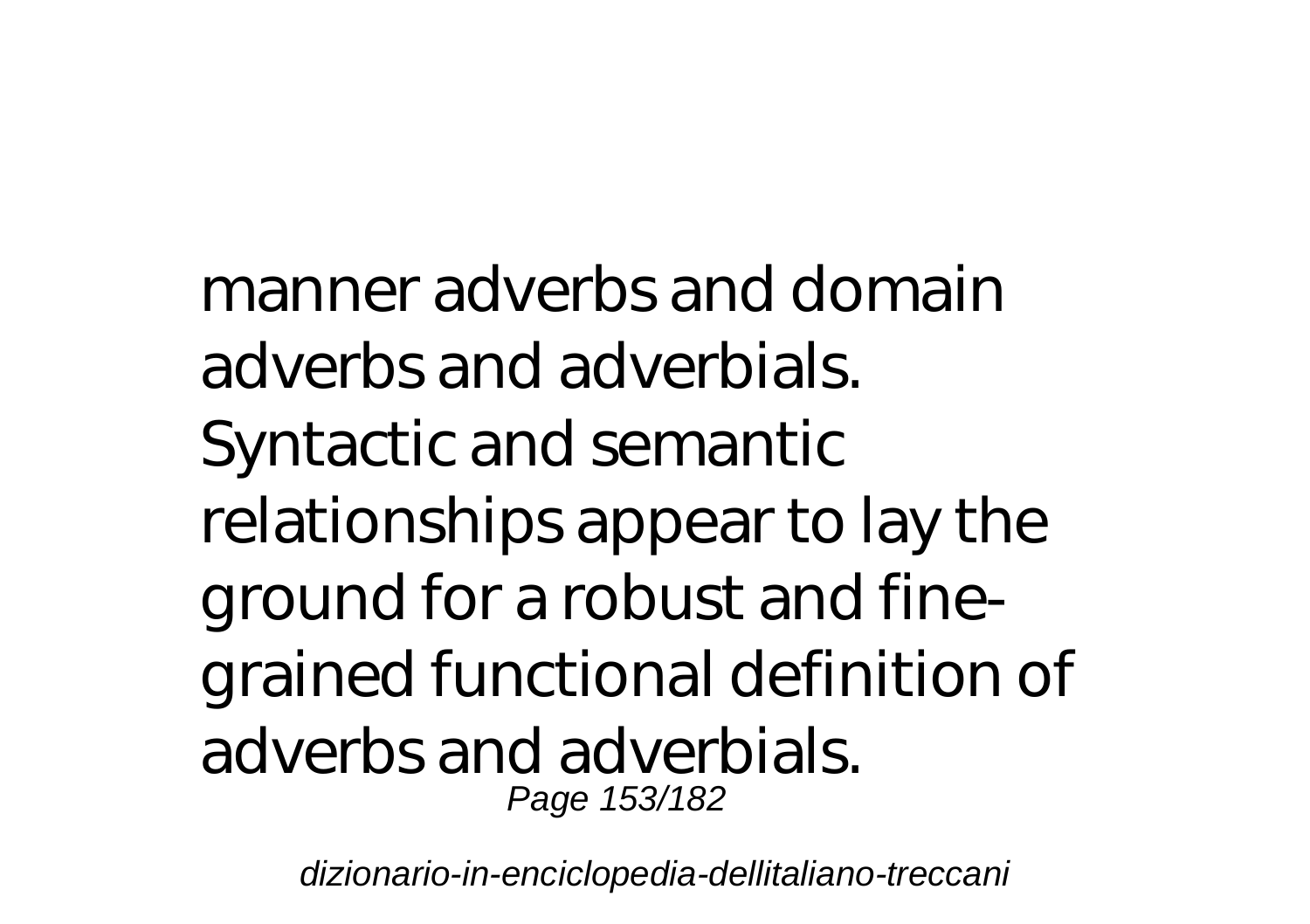Fremdwörter in der italienischen Sportsprache (1920–1970)

Dialetti: per parlare e parlarne Atti del Quarto Convegno Internazionale di Dialettologia Lexikalischer Wandel unter dem Page 154/182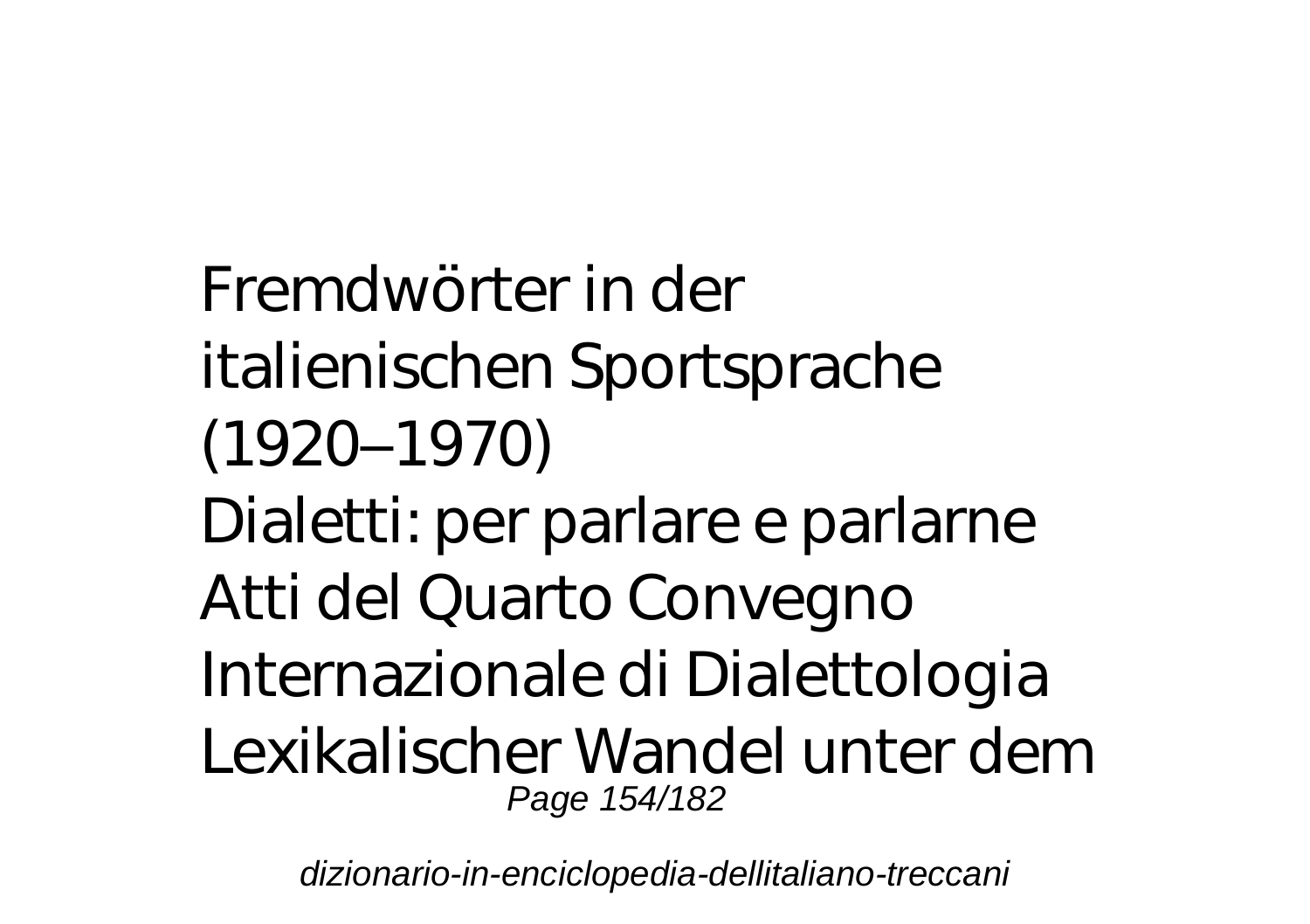Einfluss des faschistischen Fremdwortpurismus im Spiegel von «La Stampa» Gli esempi nella riflessione linguistica in Europa (secoli XVI-XVIII)

The Language of Art and Page 155/182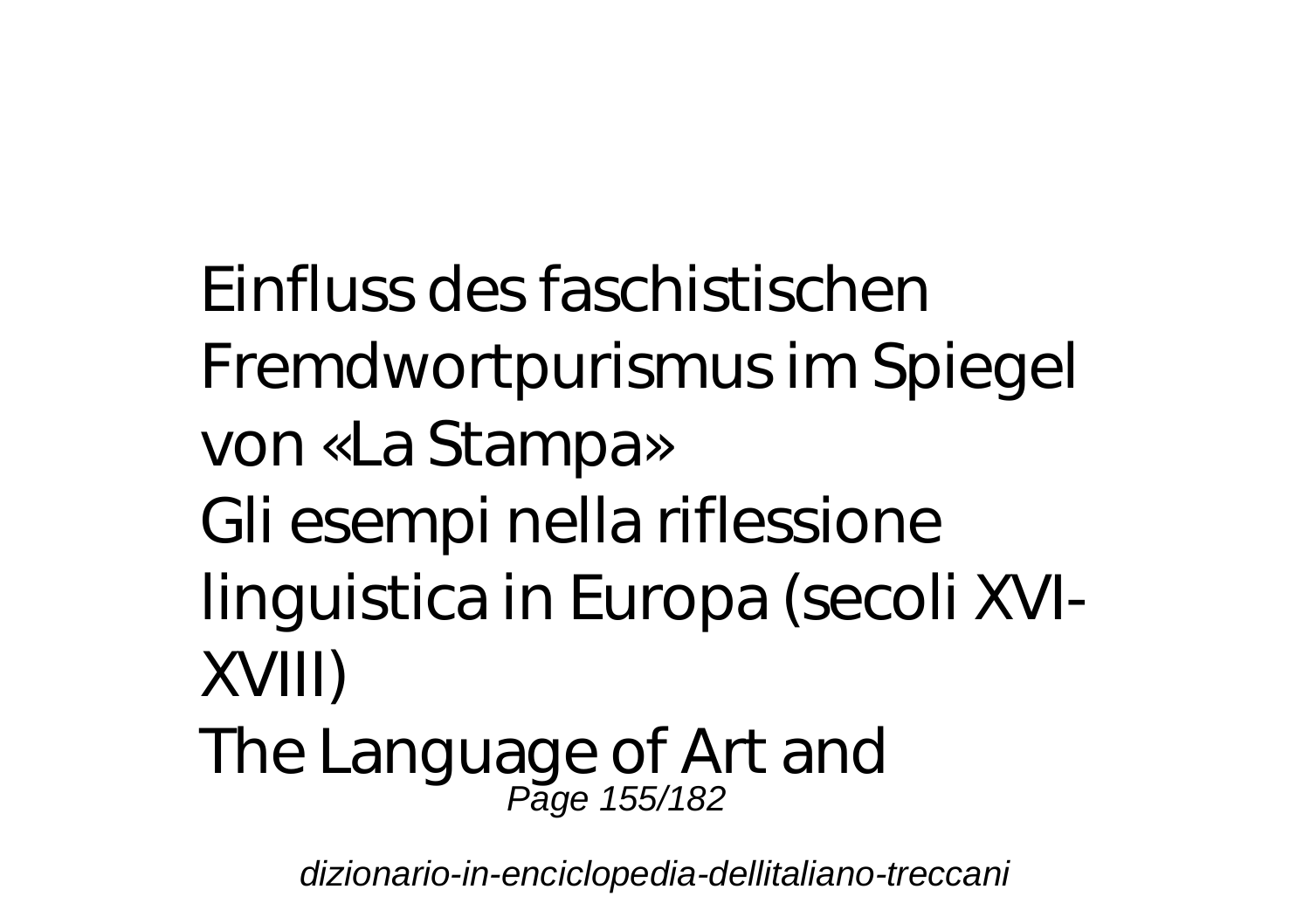Cultural Heritage L'Analisi Linguistica e Letteraria 2013-2 *Nell'era del web e di internet, le parole inglesi si insinuano sempre più nella nostra lingua senza*

Page 156/182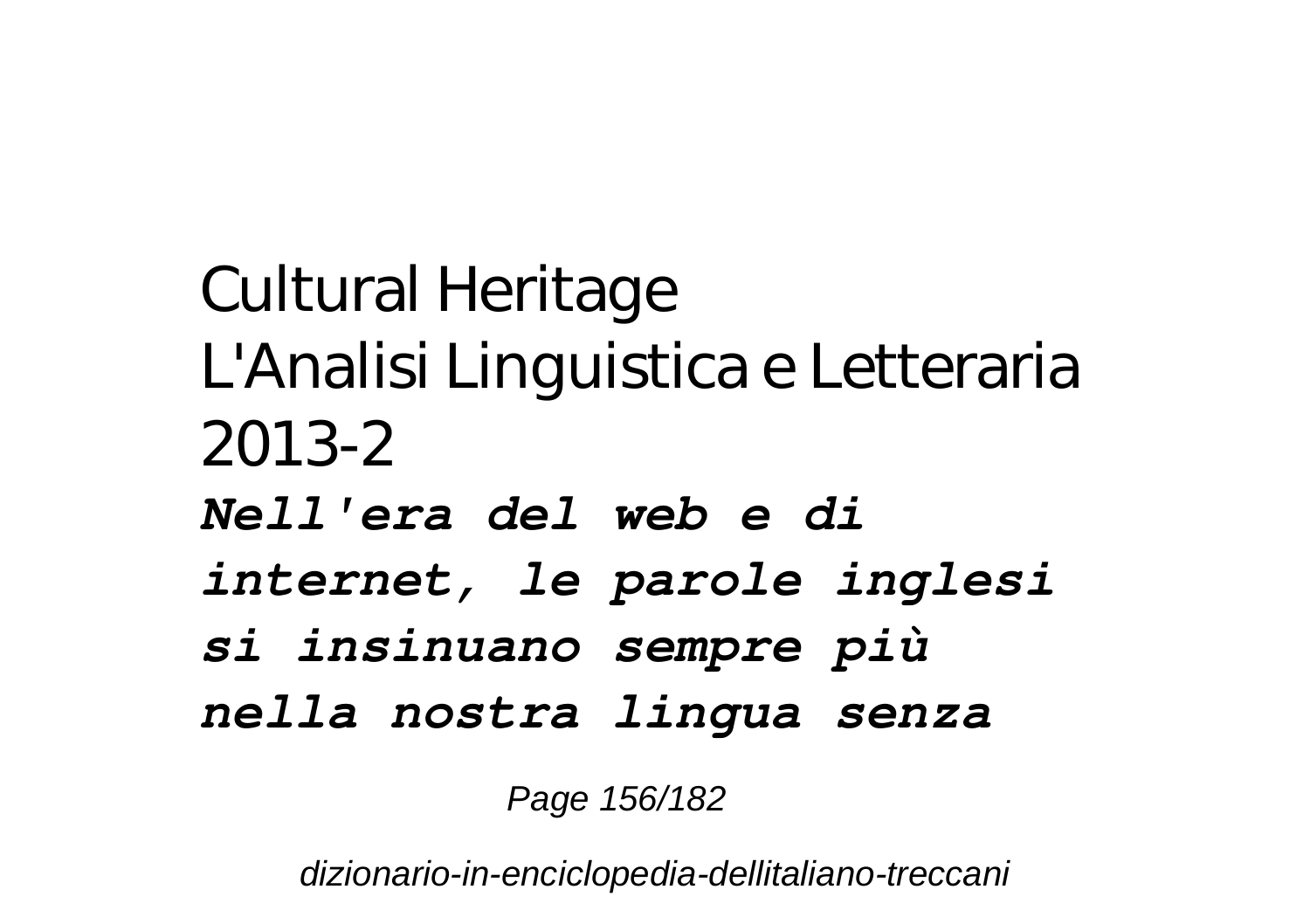*adattamenti e senza alternative. Spesso rendono gli equivalenti italiani obsoleti e inutilizzabili, cambiando e stravolgendo il nostro parlare in ogni settore. La politica è infarcita di tax, jobs act,* Page 157/182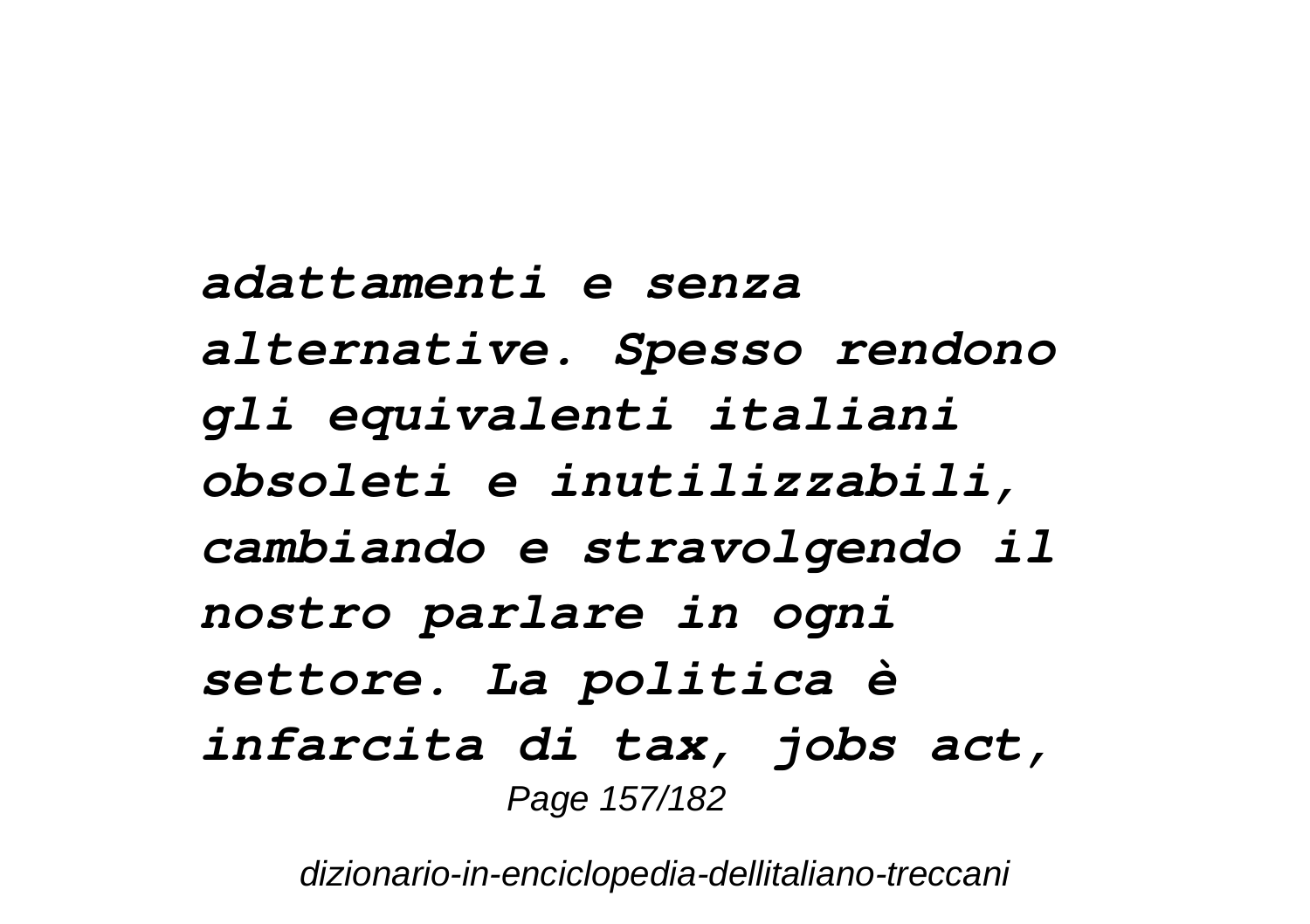*spending review e di inutili anglicismi che penetrano persino nel linguaggio istituzionale (welfare, privacy, premier) e giuridico (mobbing, stalking) amplifi cati dai mezzi di comunicazione. Il* Page 158/182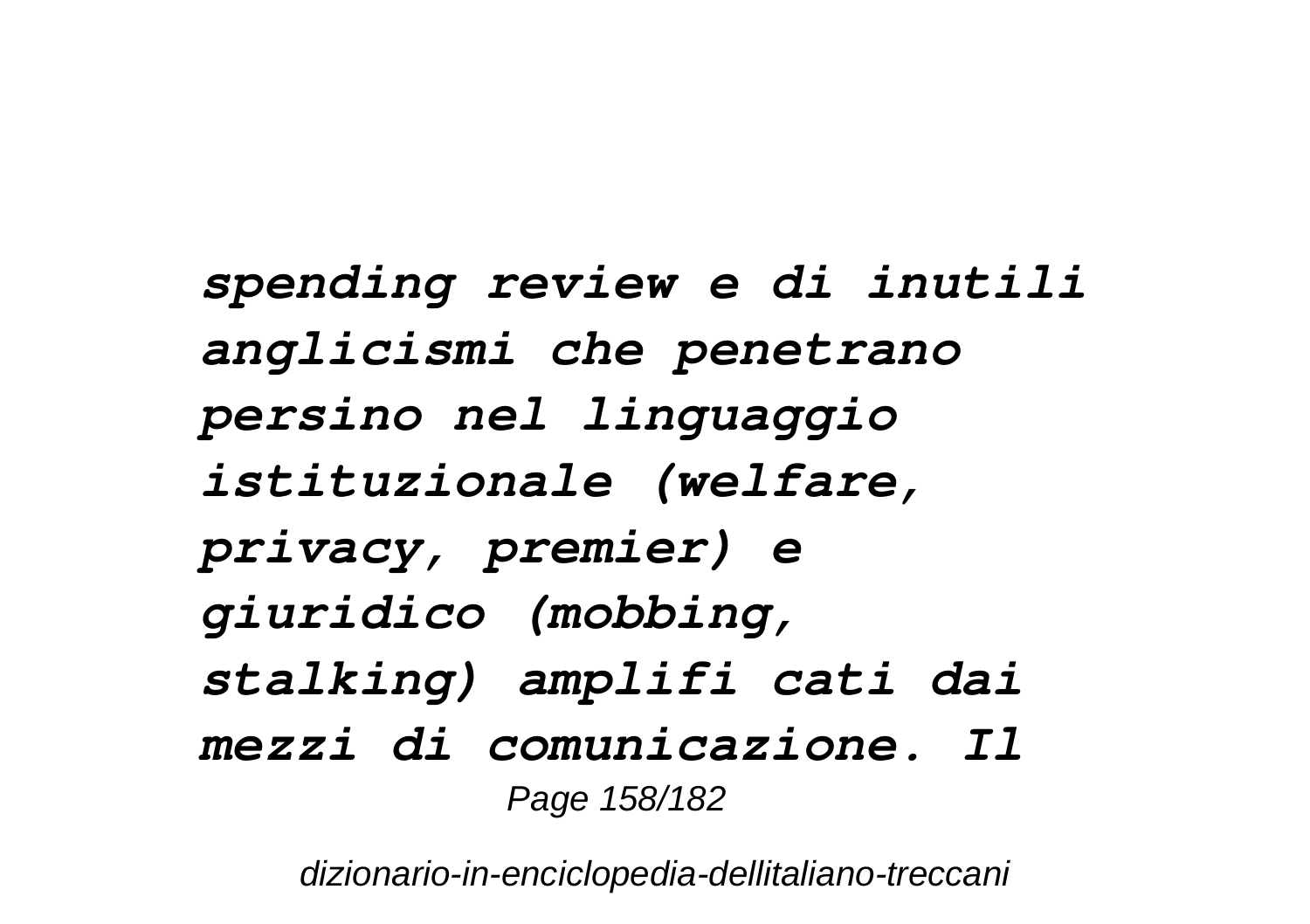*mondo del lavoro è ormai fatto solo di promoter, sales manager e buyer, quello della formazione di master e di tutor, e tutti i giorni dobbiamo fare i conti con il customer care, gli help center o le limited* Page 159/182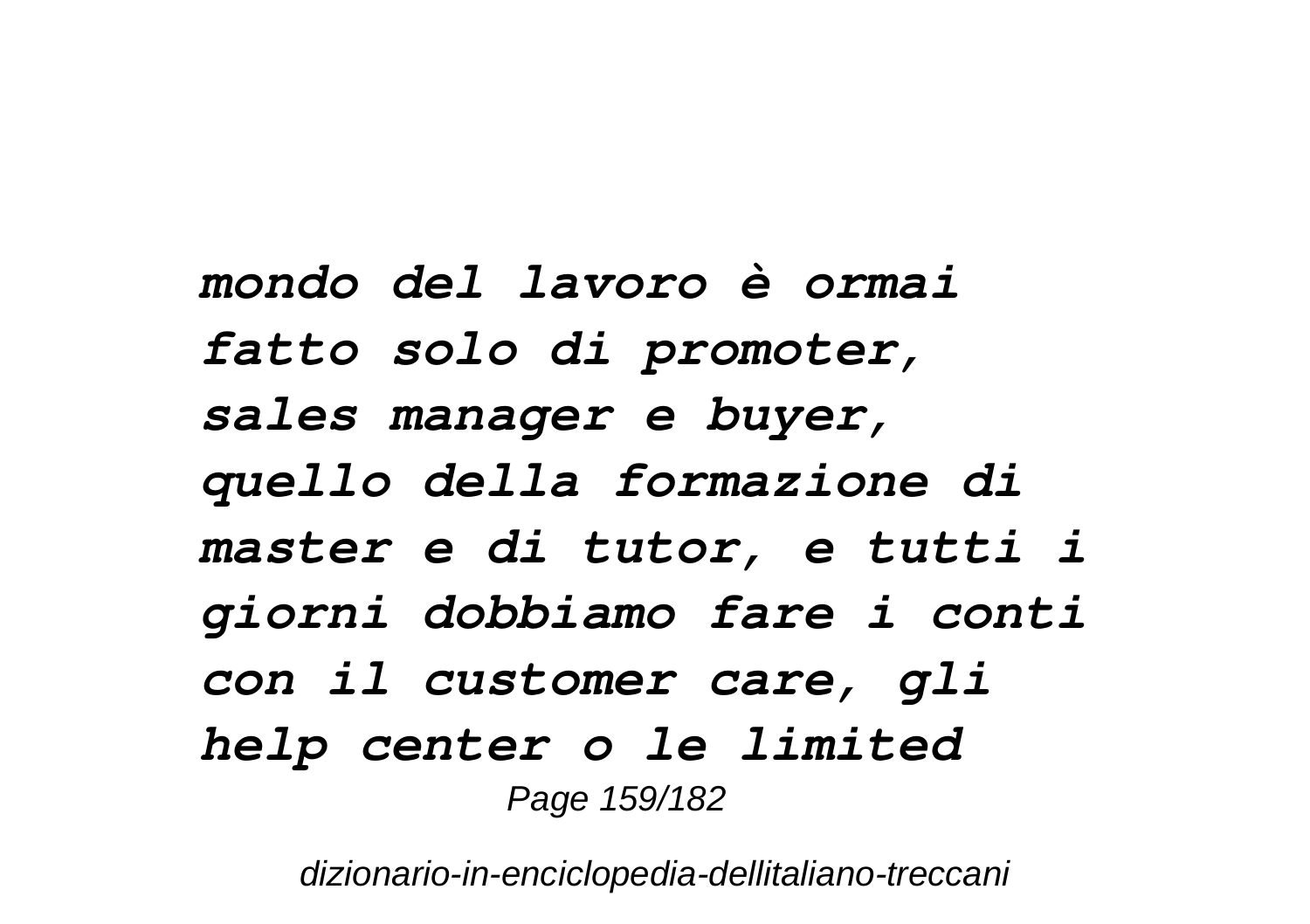*edition delle off erte promozionali. Il risultato è che mancano le parole per dirlo in italiano. Questo saggio, divulgativo ma al tempo stesso rigoroso, fa per la prima volta il punto su quanto è accaduto negli* Page 160/182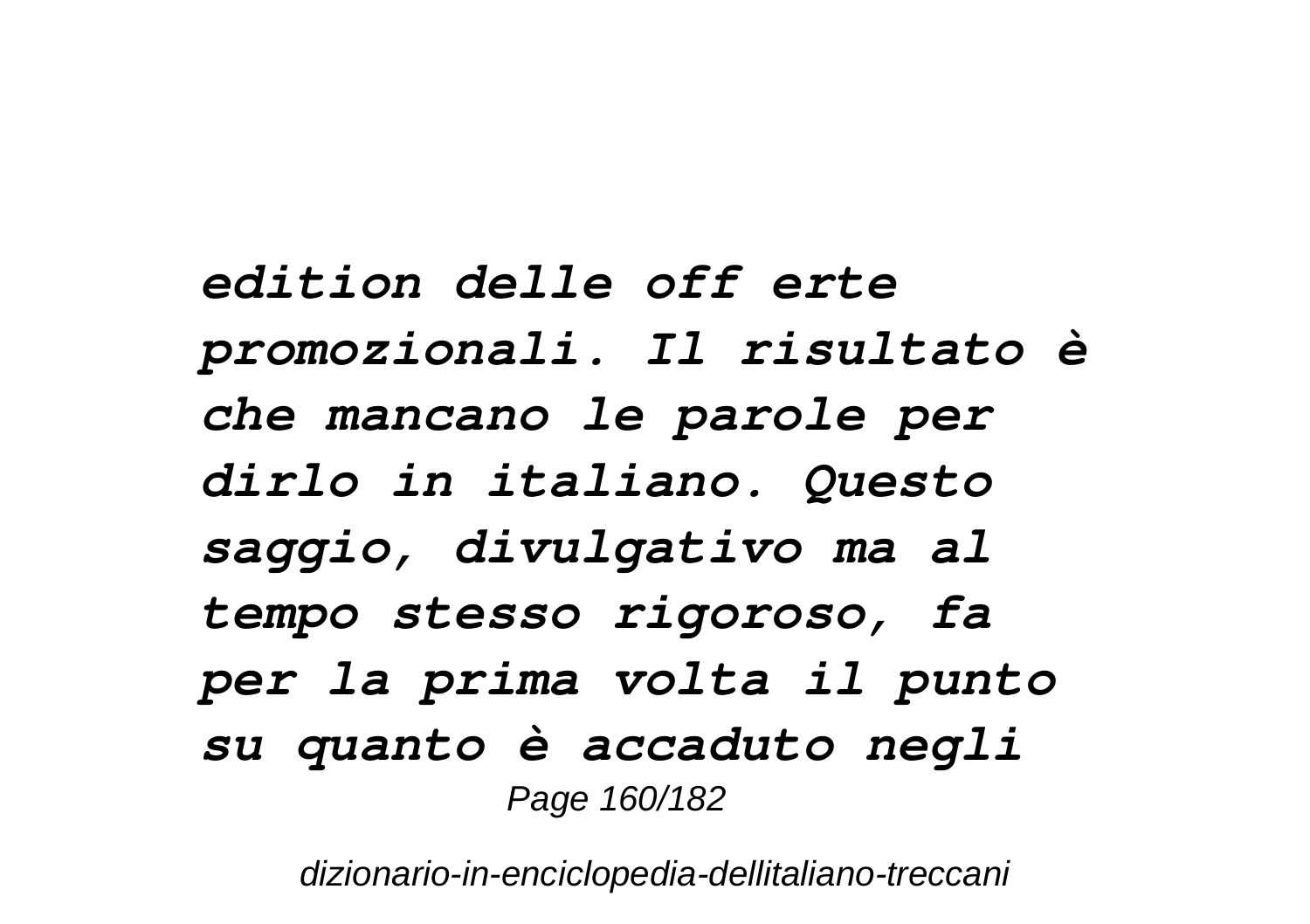*ultimi 30 anni: numeri alla mano, gli anglicismi sono più che raddoppiati, la loro frequenza d'uso è aumentata e stanno penetrando profondamente nel linguaggio comune. Il rischio di parlare l'itanglese è sempre* Page 161/182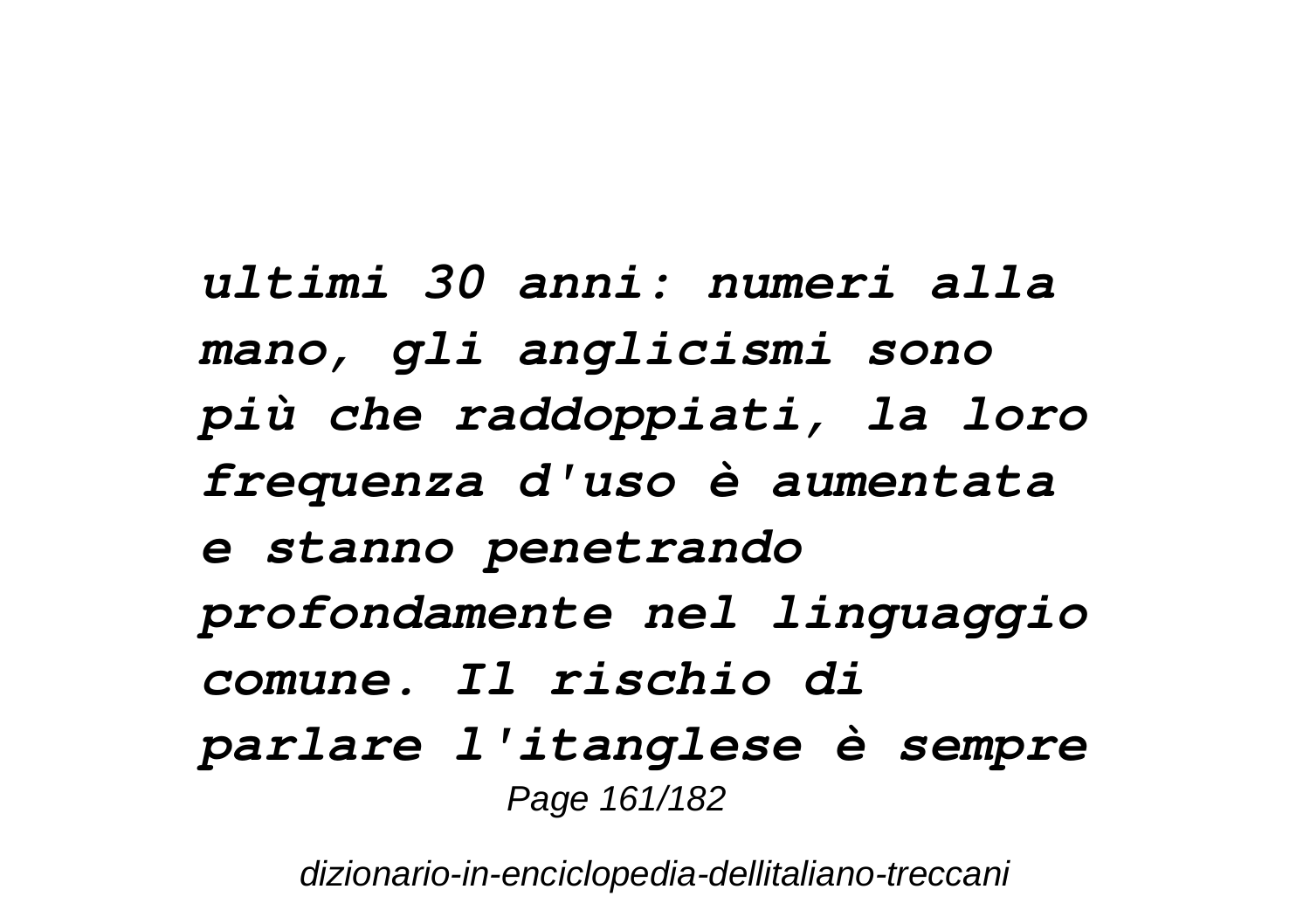*più concreto, soprattutto perché, stando ai principali dizionari, dal 2000 in poi i neologismi sono per quasi la metà inglesi. Finita l'epoca del purismo, la nuova prospettiva è il rapporto tra locale e globale:* Page 162/182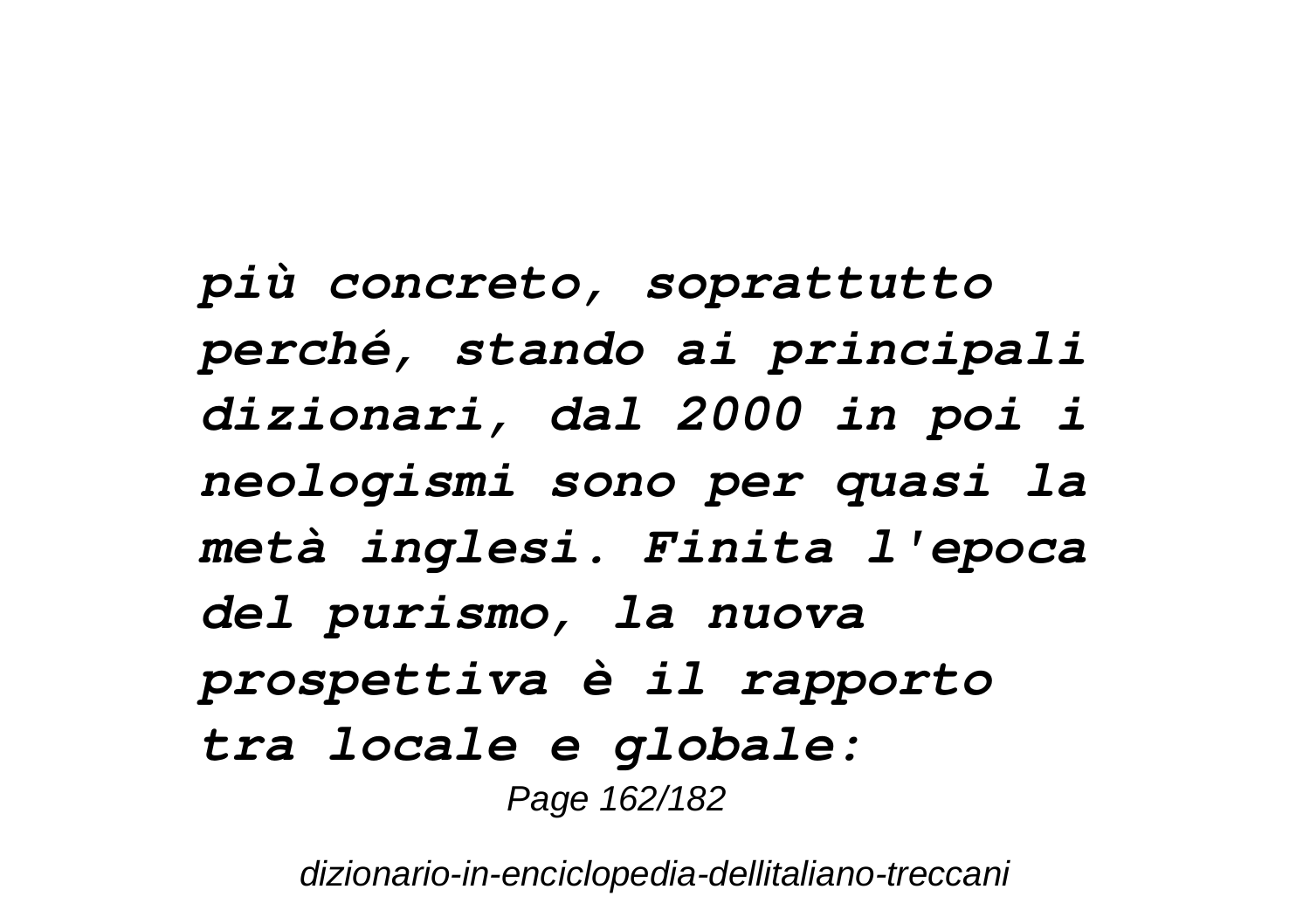*dobbiamo evitare che l'italiano si contamini e diventi un dialetto d'Europa, dobbiamo difendere il nostro patrimonio linguistico esattamente come proteggiamo l'eccellenza della nostra gastronomia e* Page 163/182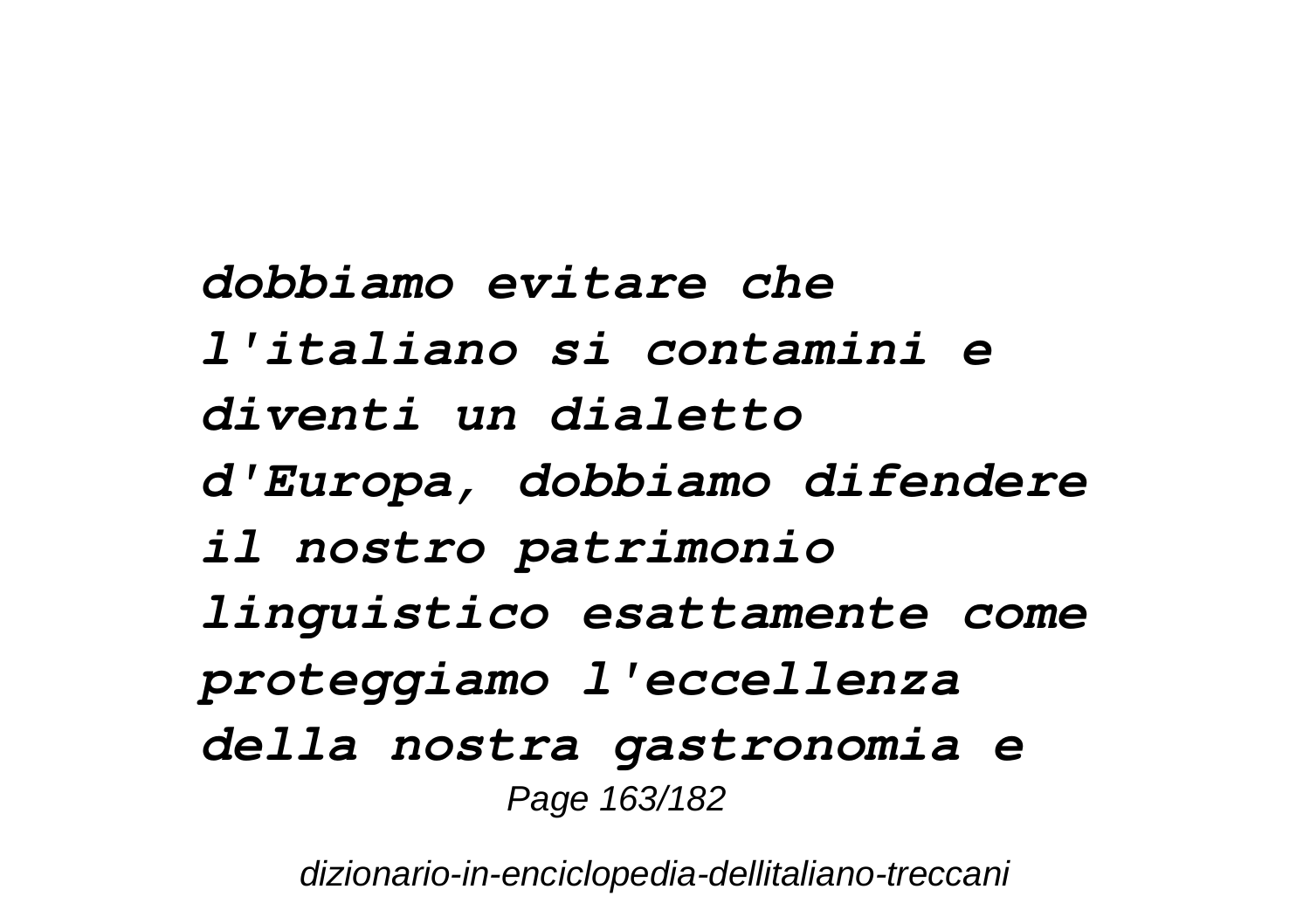*degli altri prodotti culturali. Far from being objective and static pointers, place-names are dynamic tools of inscription used to (re)shape both our surroundings and our* Page 164/182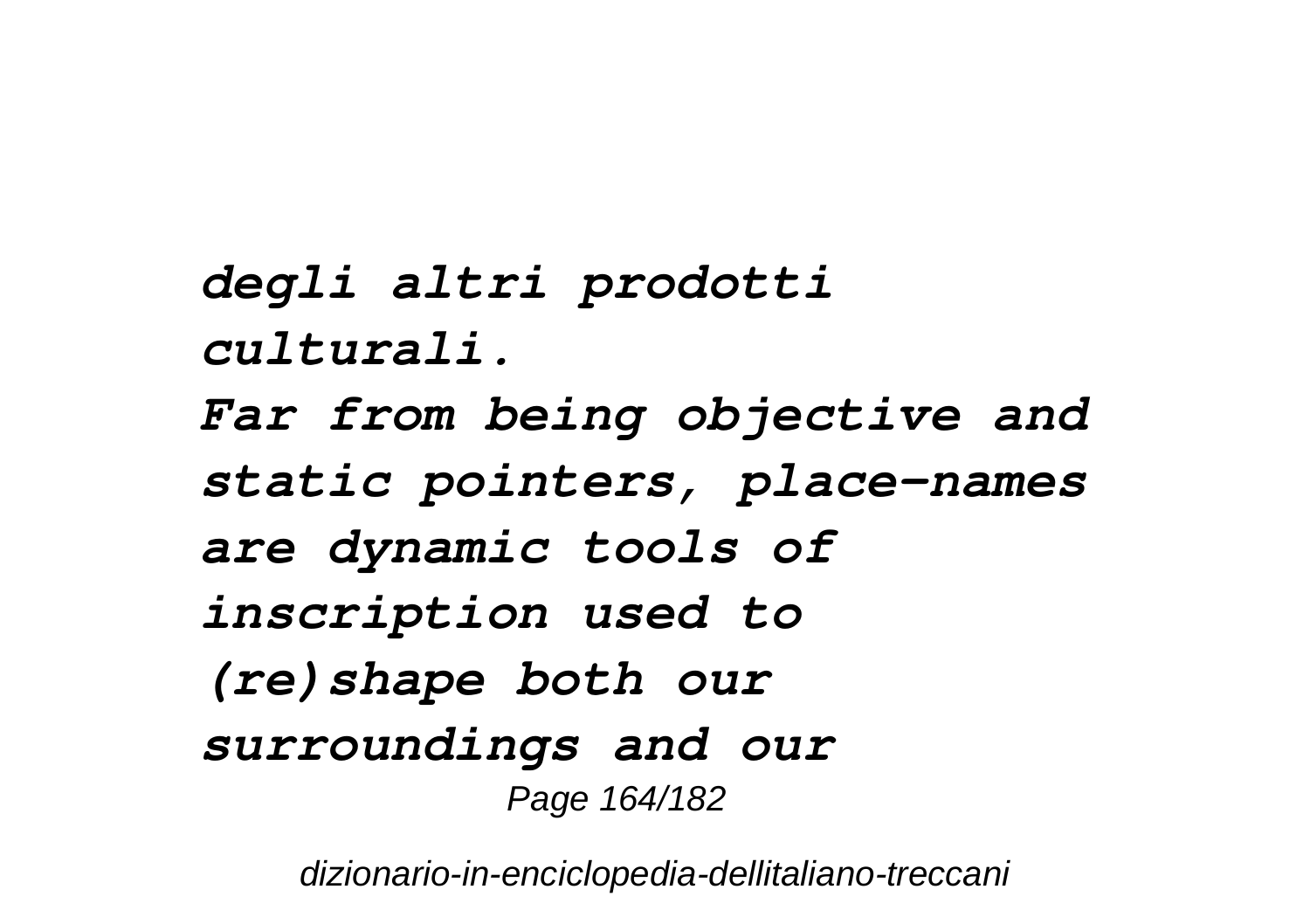*identities. This book examines the shifting tides in the complex relationship between places, identities, and toponyms to unveil the multilayered embeddedness of (re)naming practices. The volume presents original* Page 165/182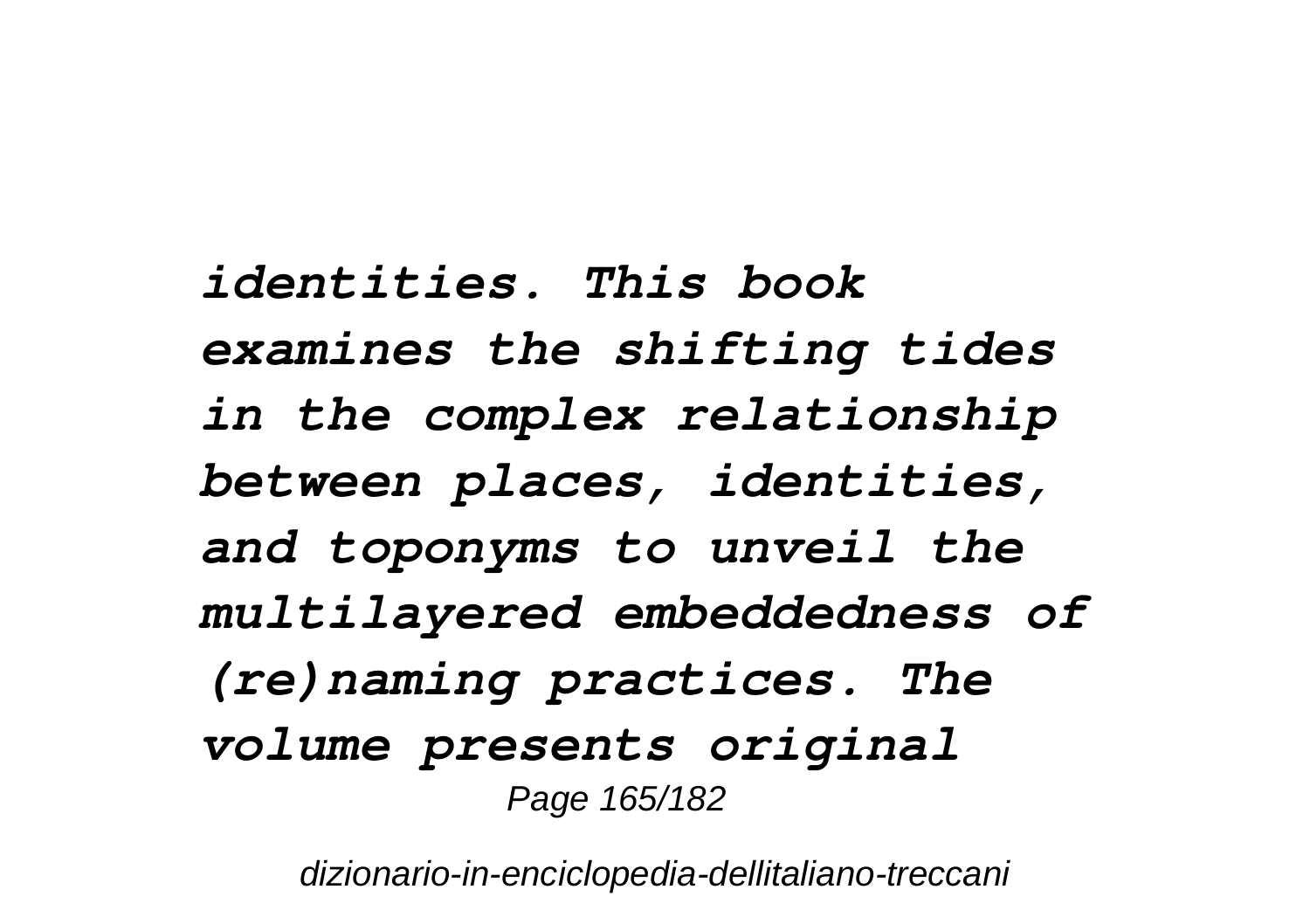*contributions to this rich field of enquiry, and fosters a multidisciplinary approach in exploring the broad theme of (re)naming and identity. Ranging from theoretical discussions to in-depth case studies, the* Page 166/182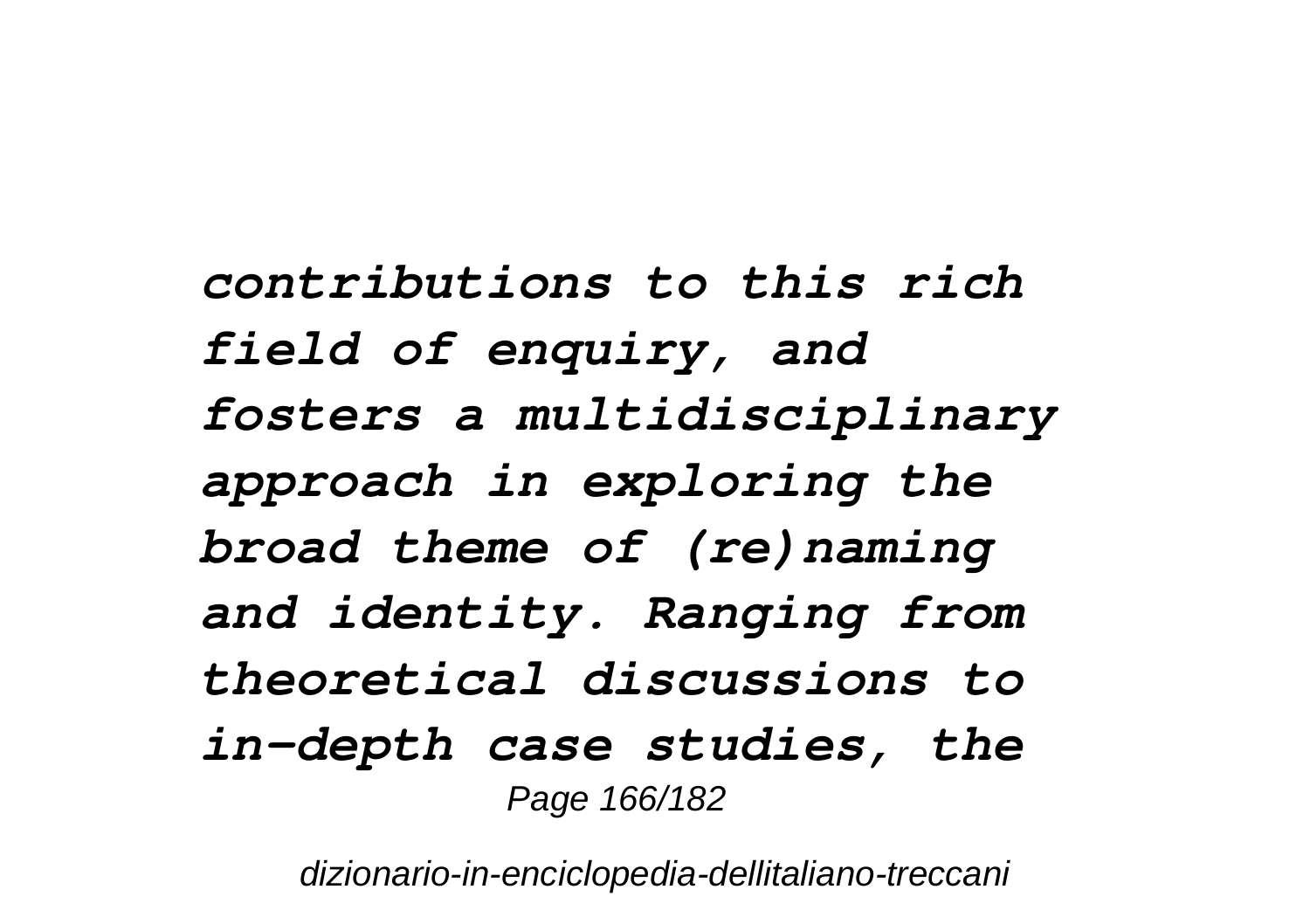*chapters featured here investigate the often controversial, but everfascinating, relationship between toponyms and identity. As a privileged medium of expression, placenames constitute both an* Page 167/182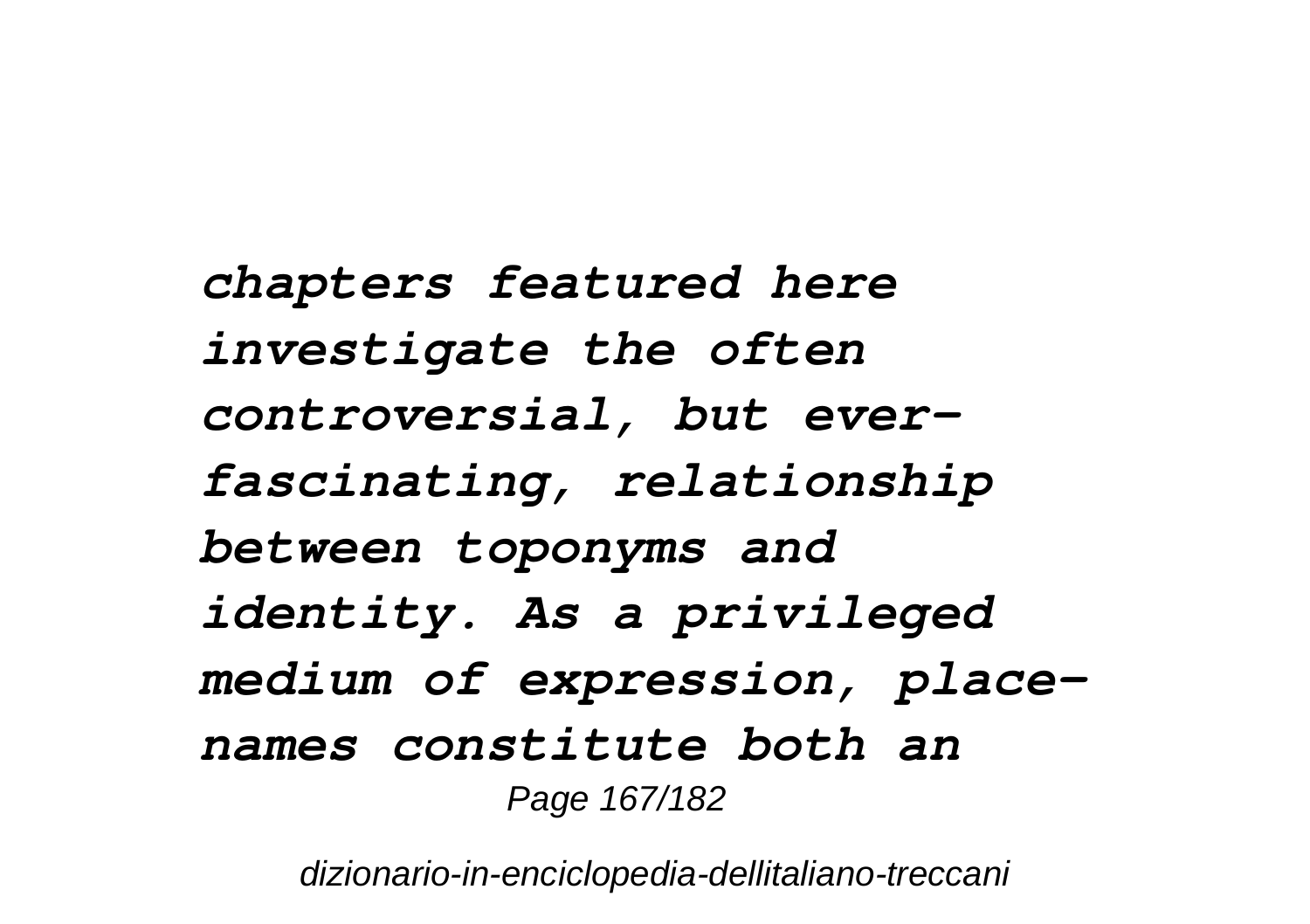*instrument and a vehicle for conveying identity, values, and visions of the world across space and time. The multifaceted geopolitical, historical, and linguistic issues tackled here make this volume a valuable* Page 168/182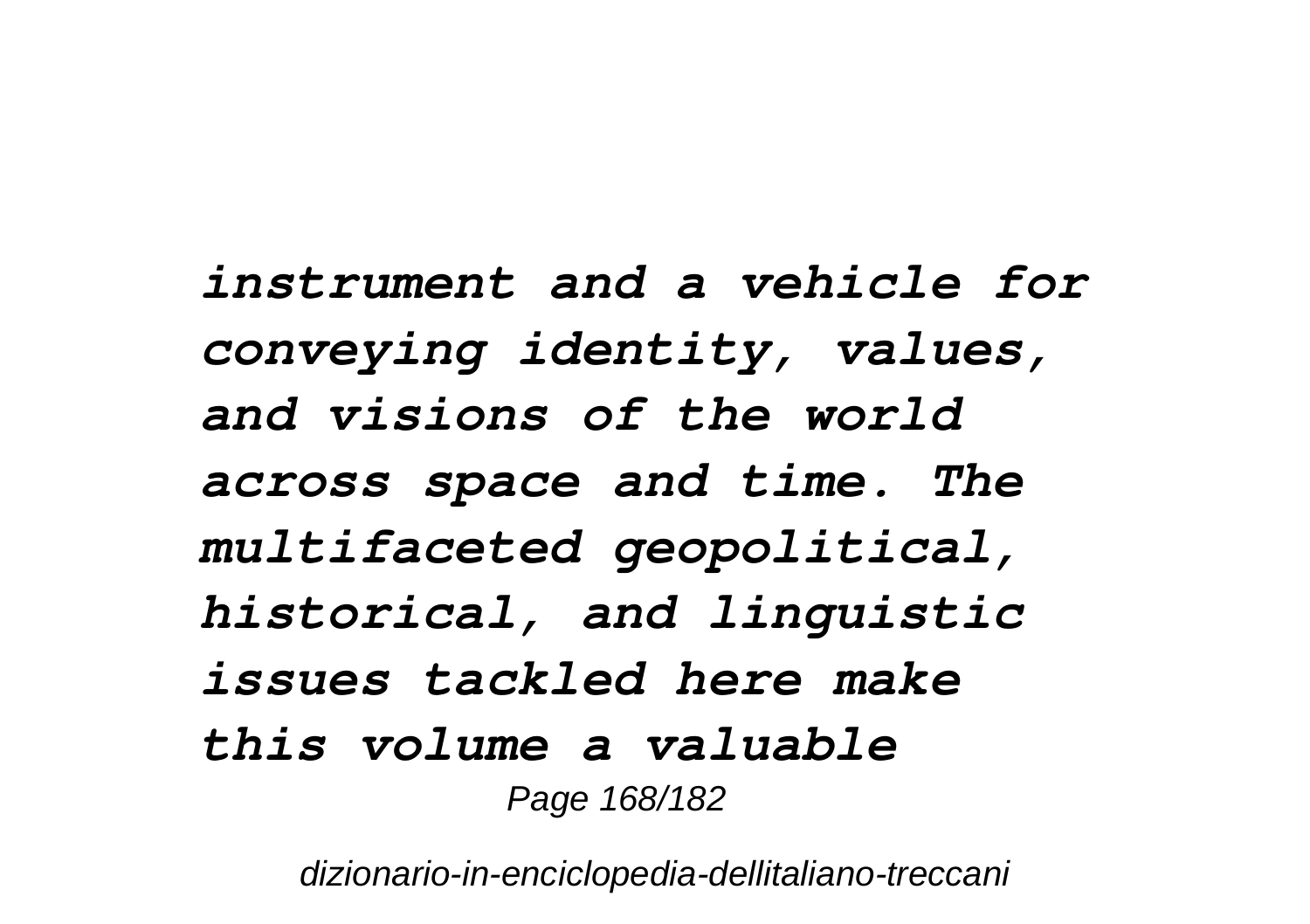*resource to academics and postgraduate students from a broad spectrum of disciplines, including onomastics and linguistics, sociology, history, government planning and policy, Holocaust studies,* Page 169/182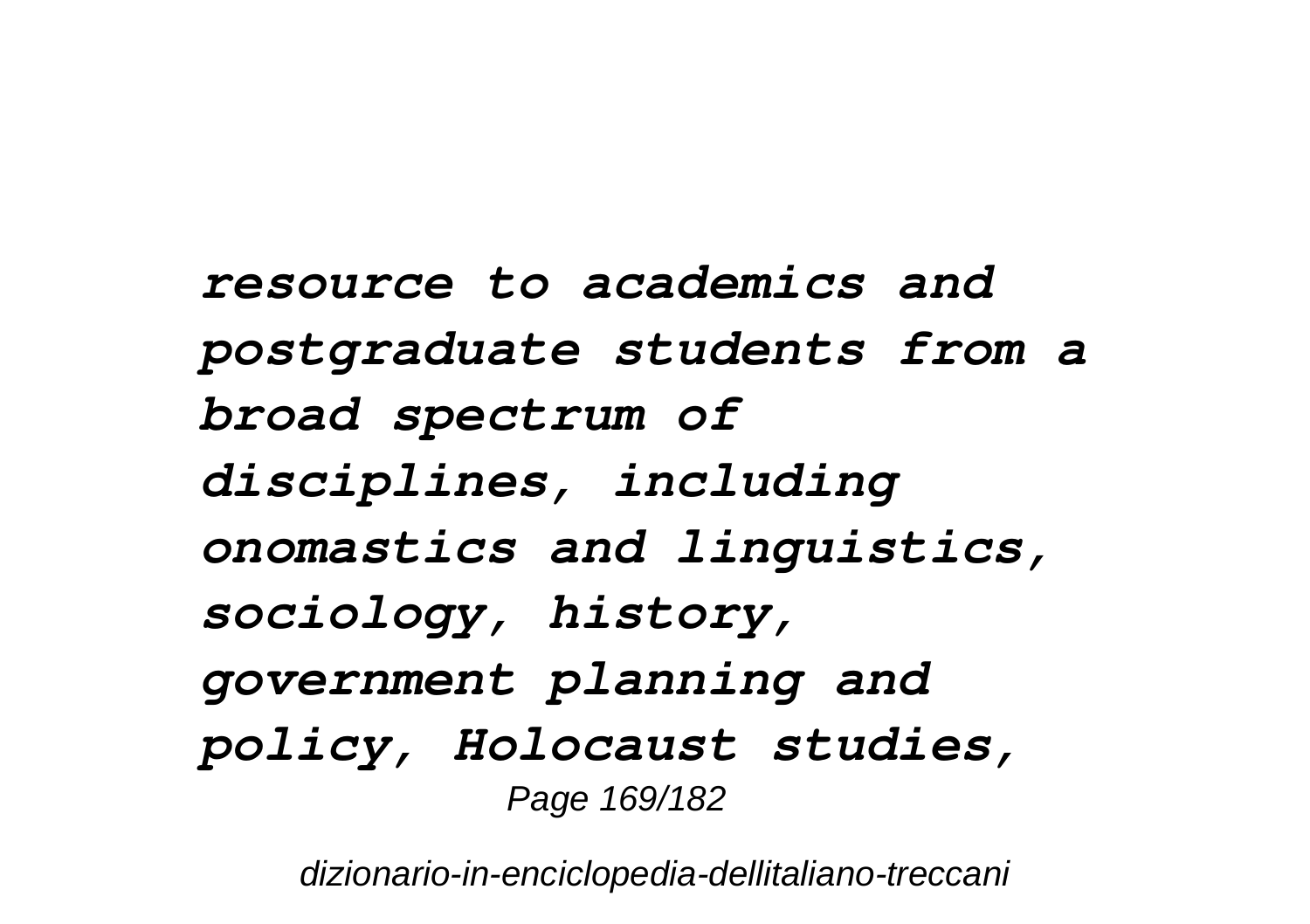*postcolonial studies, and media studies.*

*"Si dice in molti modi": con questo titolo, ripreso liberamente dalla metafisica aristotelica, si intende dar conto di ciò che ha ispirato non solo il libro che qui* Page 170/182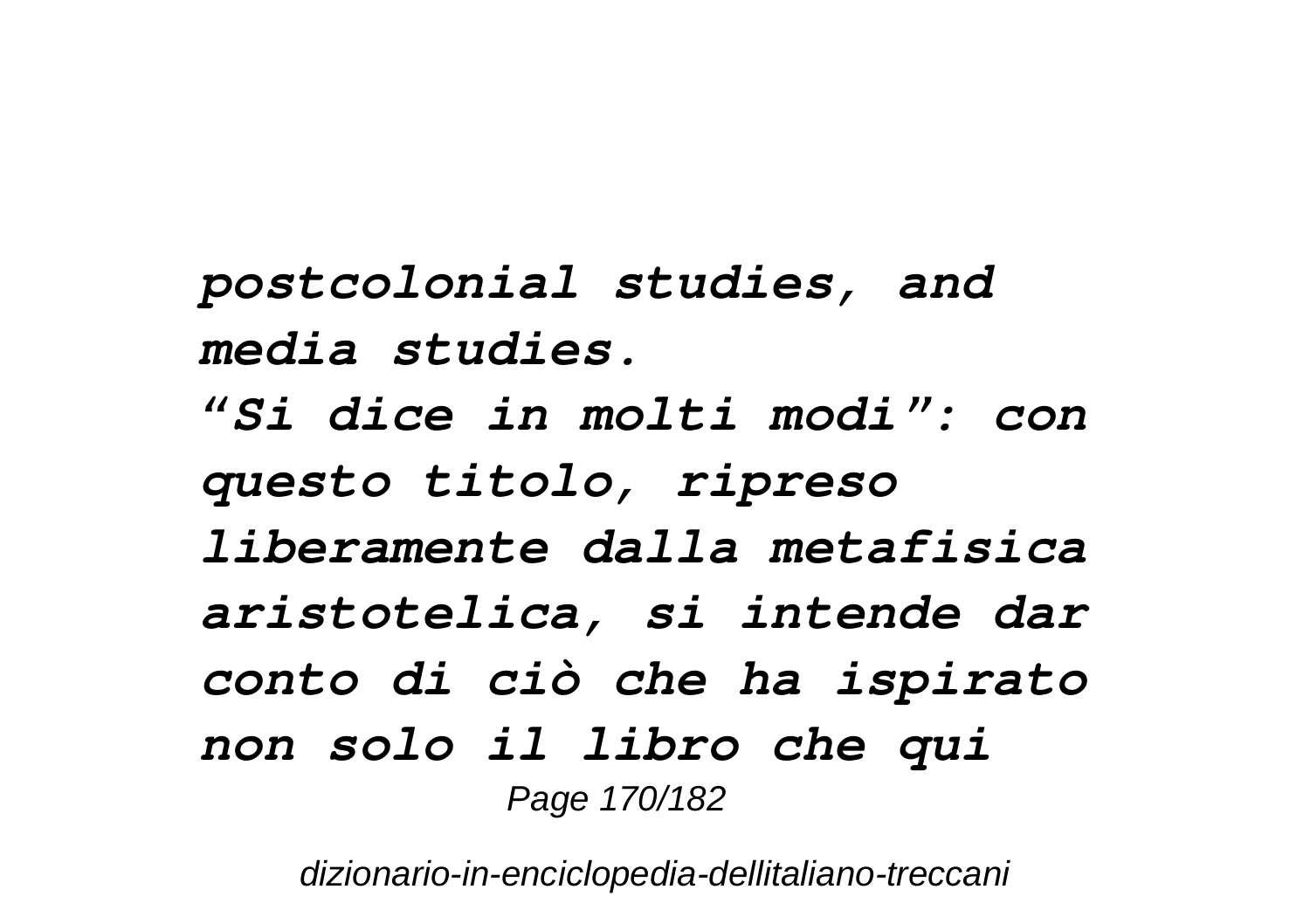*presentiamo, ma anche la filosofia che inevitabilmente ispira ogni studio linguistico concreto: l'attenzione alla varietà delle lingue, alle loro diversità, a quelle caratteristiche strutturali* Page 171/182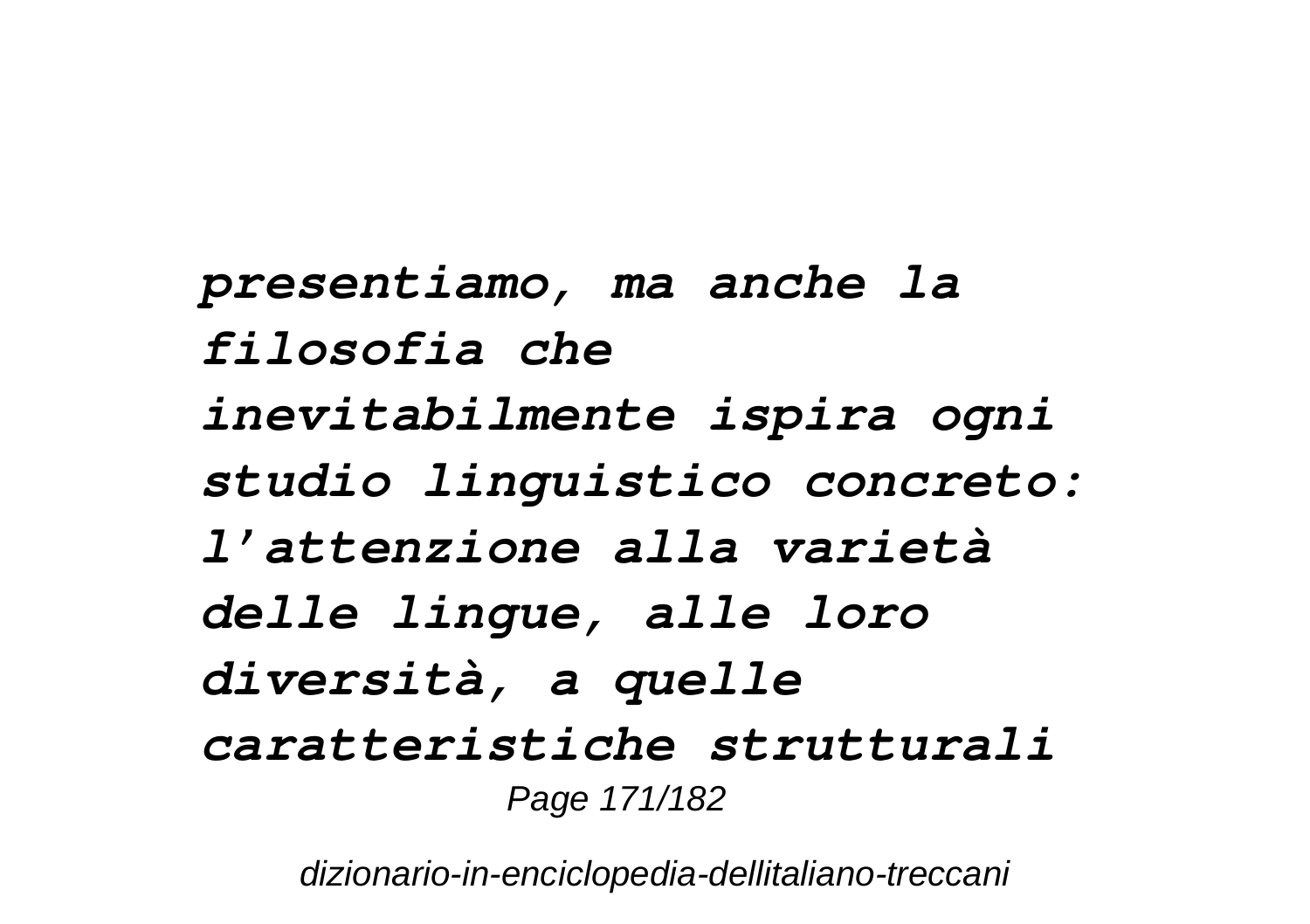*e d'uso che permettono non solo alle comunità linguistiche, ma anche a ogni singolo parlante di esprimersi in maniera mai del tutto prevedibile, spesso nuova, talvolta unica. Questa illimitata* Page 172/182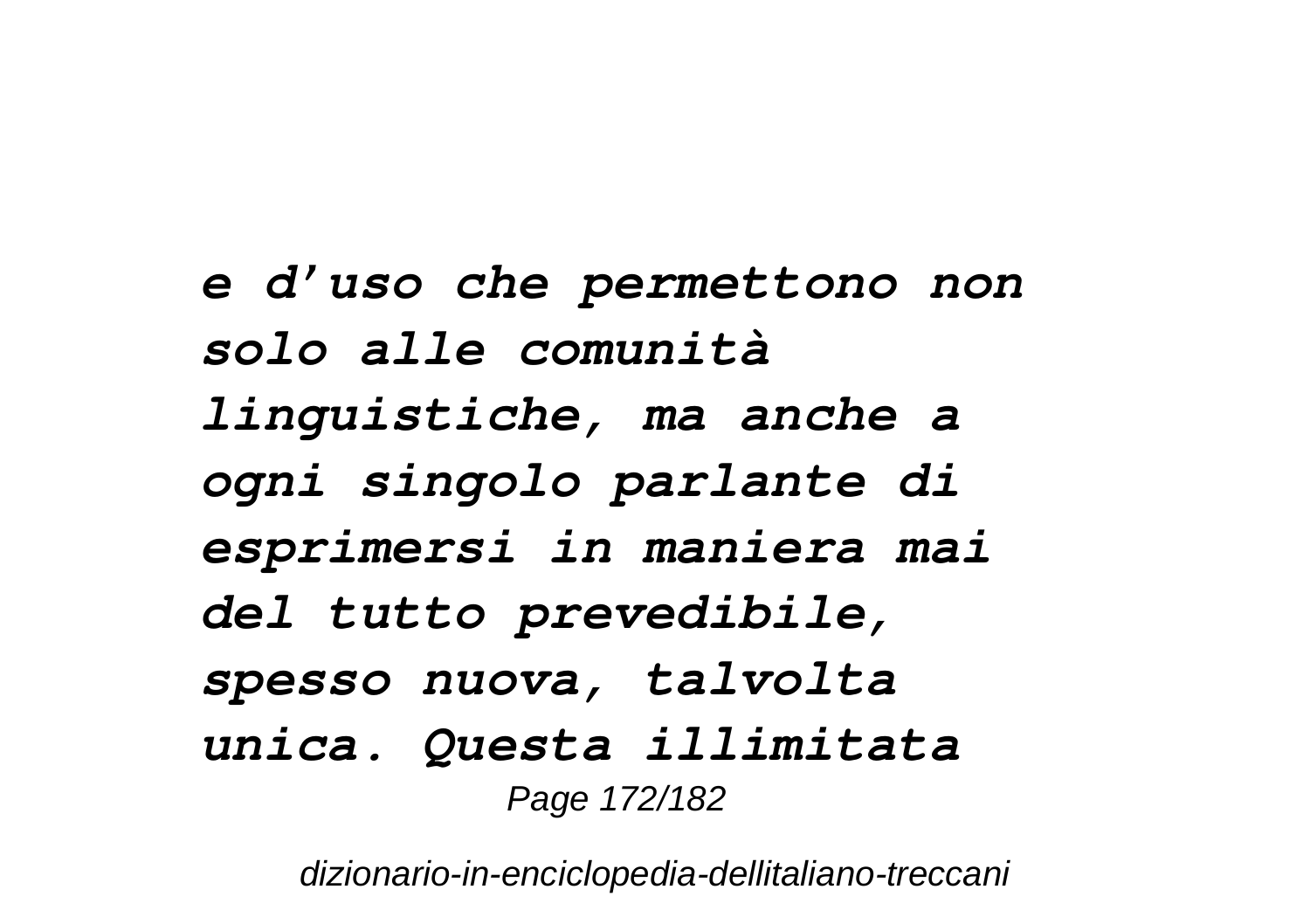*molteplicità si manifesta, in maniera del tutto peculiare, nella fraseologia, ambito lessicale che non a caso rappresenta uno dei maggiori punti di "resistenza" alla traduzione interlinguistica,* Page 173/182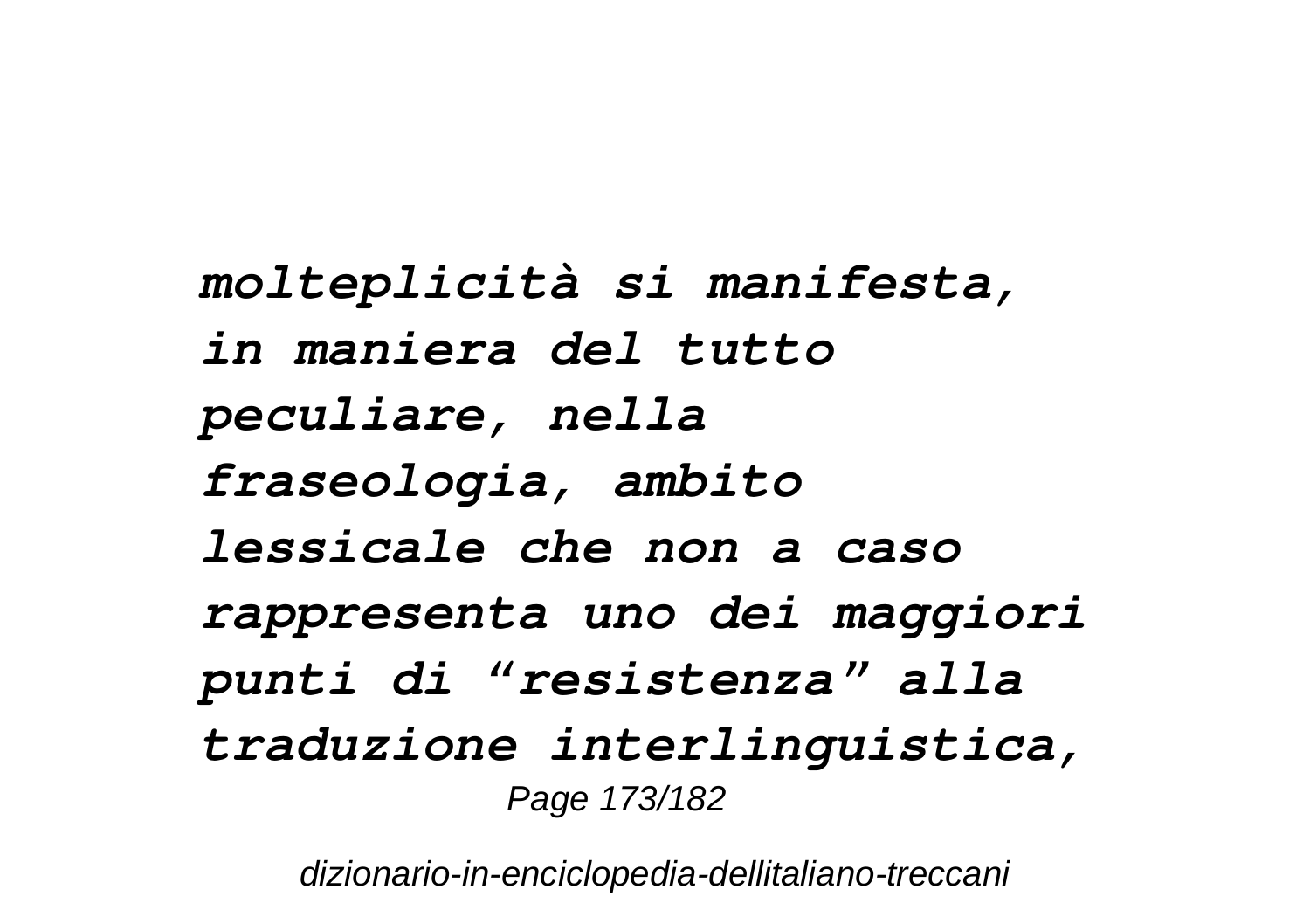*e non solo letteraria. Ecco perché le studiose e gli studiosi che hanno collaborato a questo libro, partendo dal romanzo Il Visconte dimezzato (1952) di Italo Calvino, hanno indagato in maniera coordinata* Page 174/182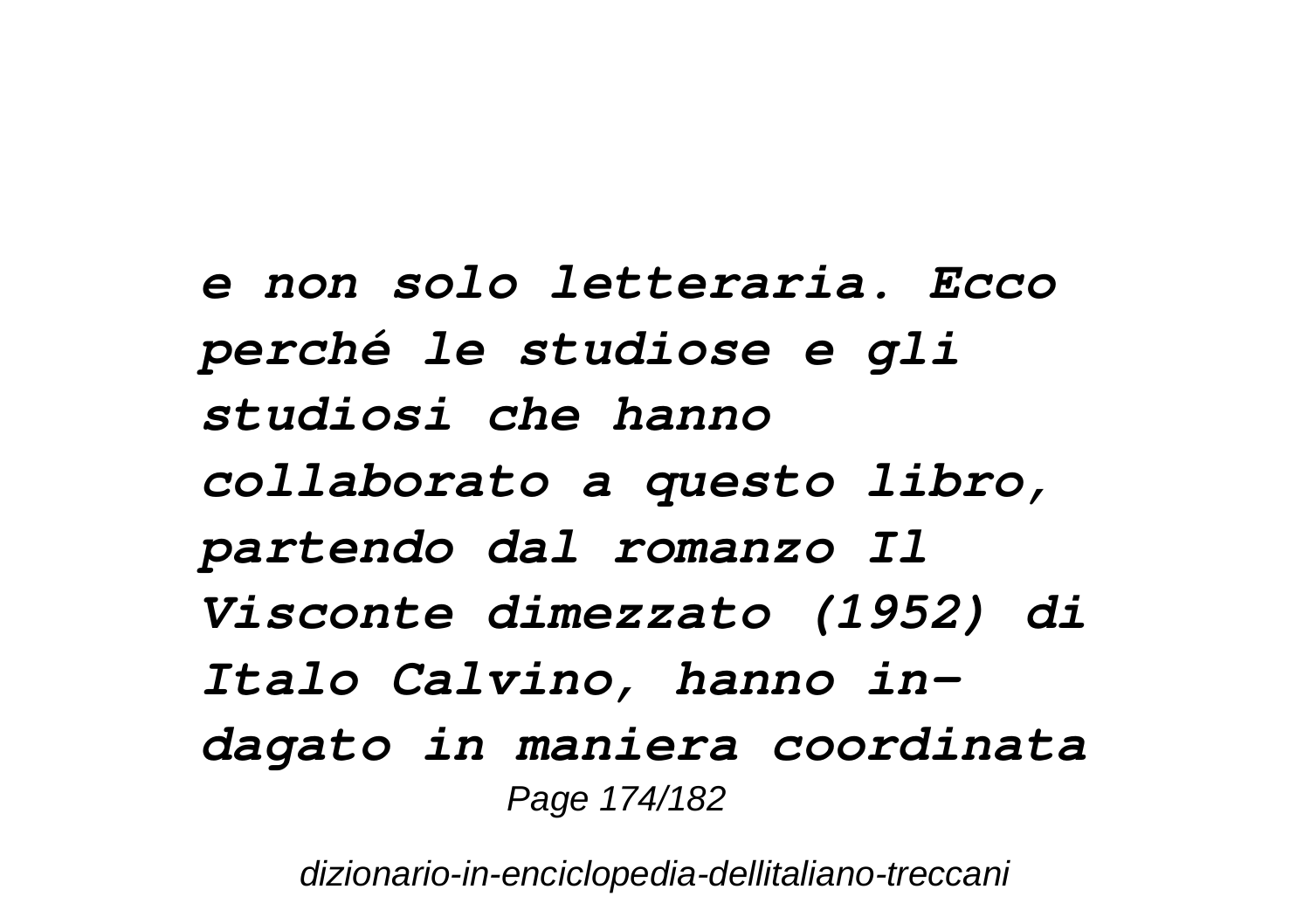*la traduzione della sua fraseologia in dodici lingue diverse: ceco, francese, giapponese, inglese, lituano, macedone, nederlandese, rumeno, russo, spagnolo, svedese e tedesco. I risultati di tali ricerche* Page 175/182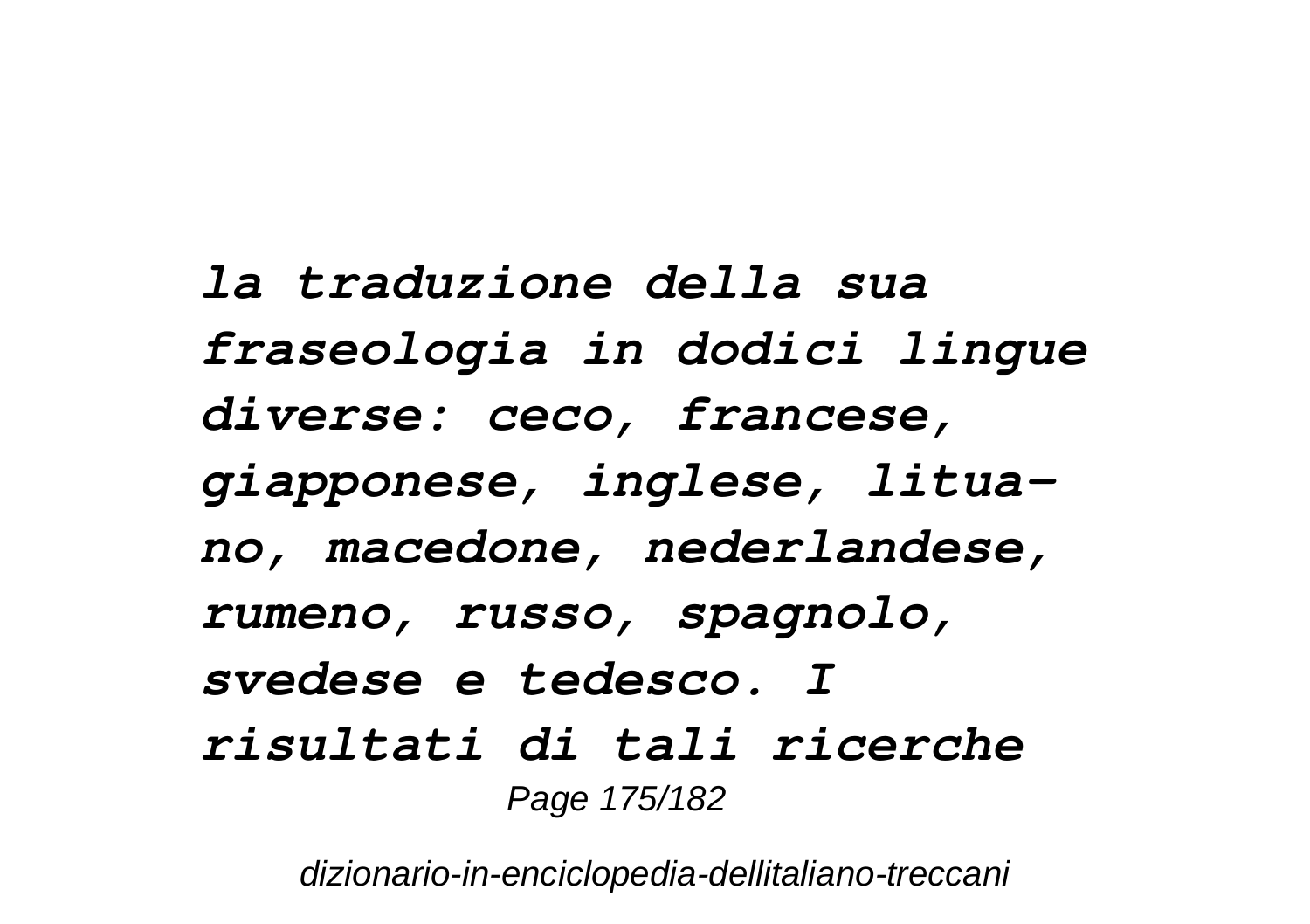*sono integrati da una serie di riflessioni teoricometodologiche sulla linguistica contrastiva, la traduttologia, la lingua di Calvino e la diffusione internazionale della sua opera. Particolare rilievo* Page 176/182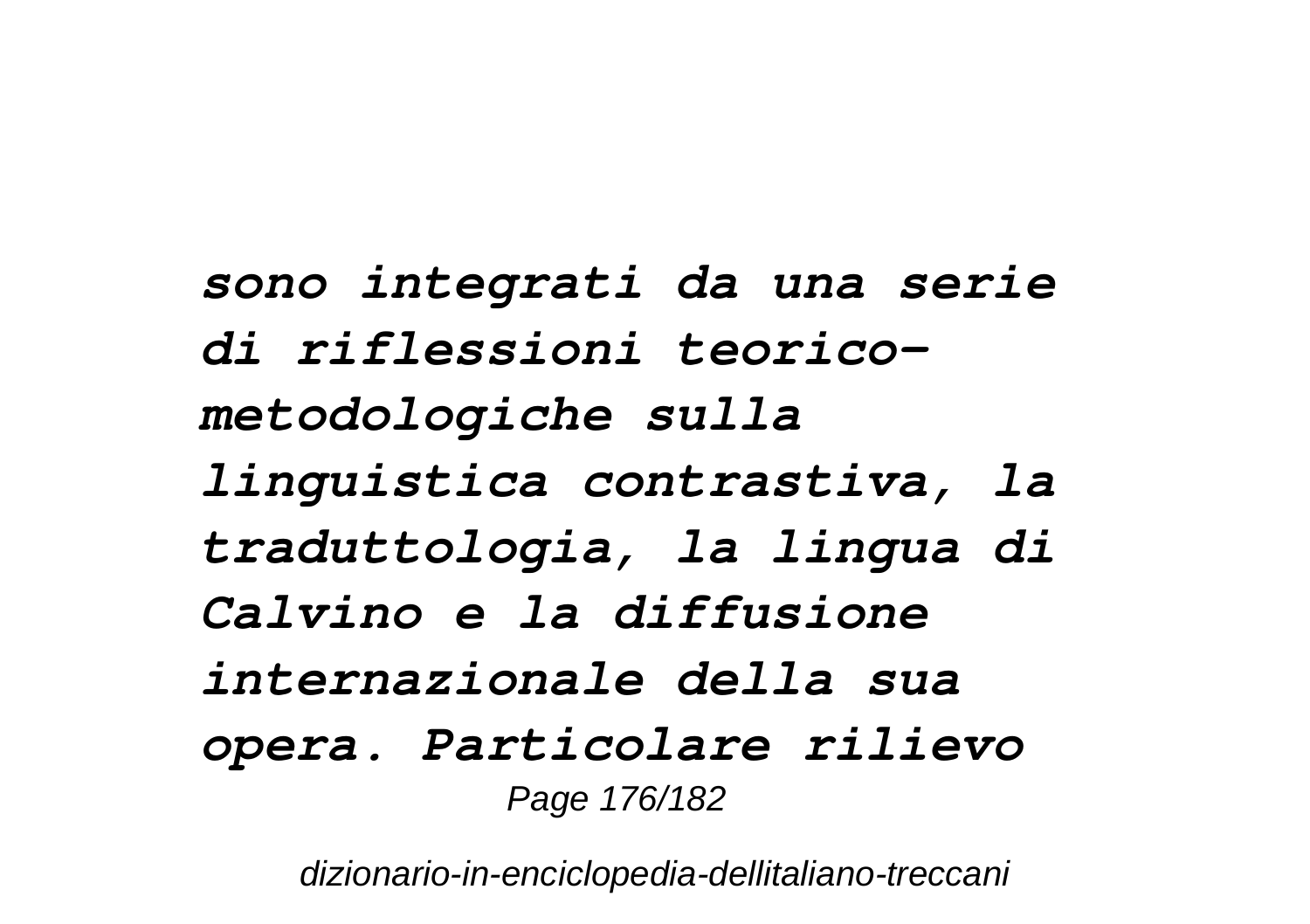*ha poi la presentazione dell'applicazione web CREAMY (Calvino REpertoire for the Analysis of Multilingual PhraseologY), appositamente creata per questa ricerca collettiva e utilizzata per la descrizione dell'intera* Page 177/182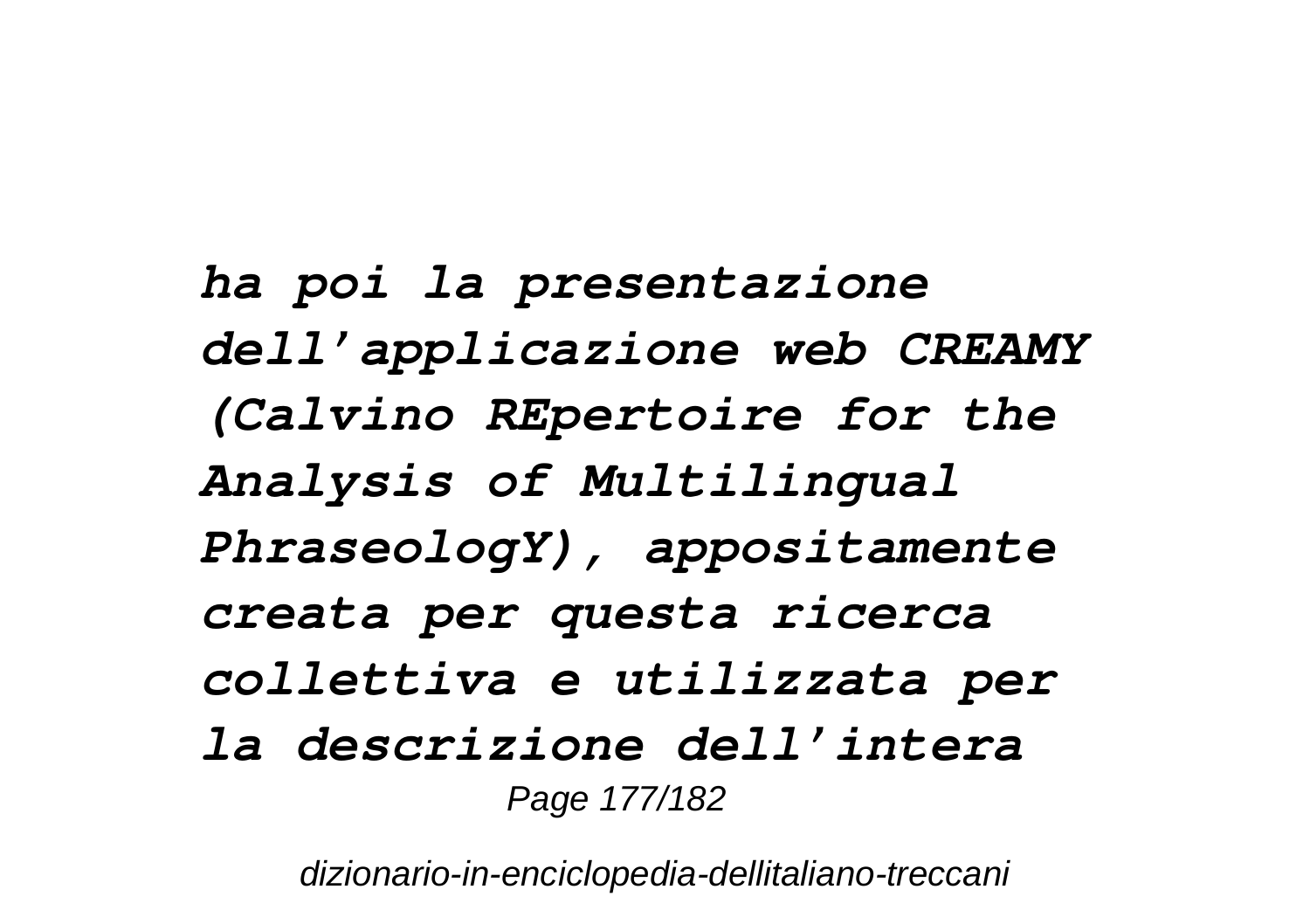*fraseologia del romanzo in italiano e nelle sue traduzioni. Wordplay involving several linguistic codes is an important modality of ludic language. This volume offers a multidisciplinary approach* Page 178/182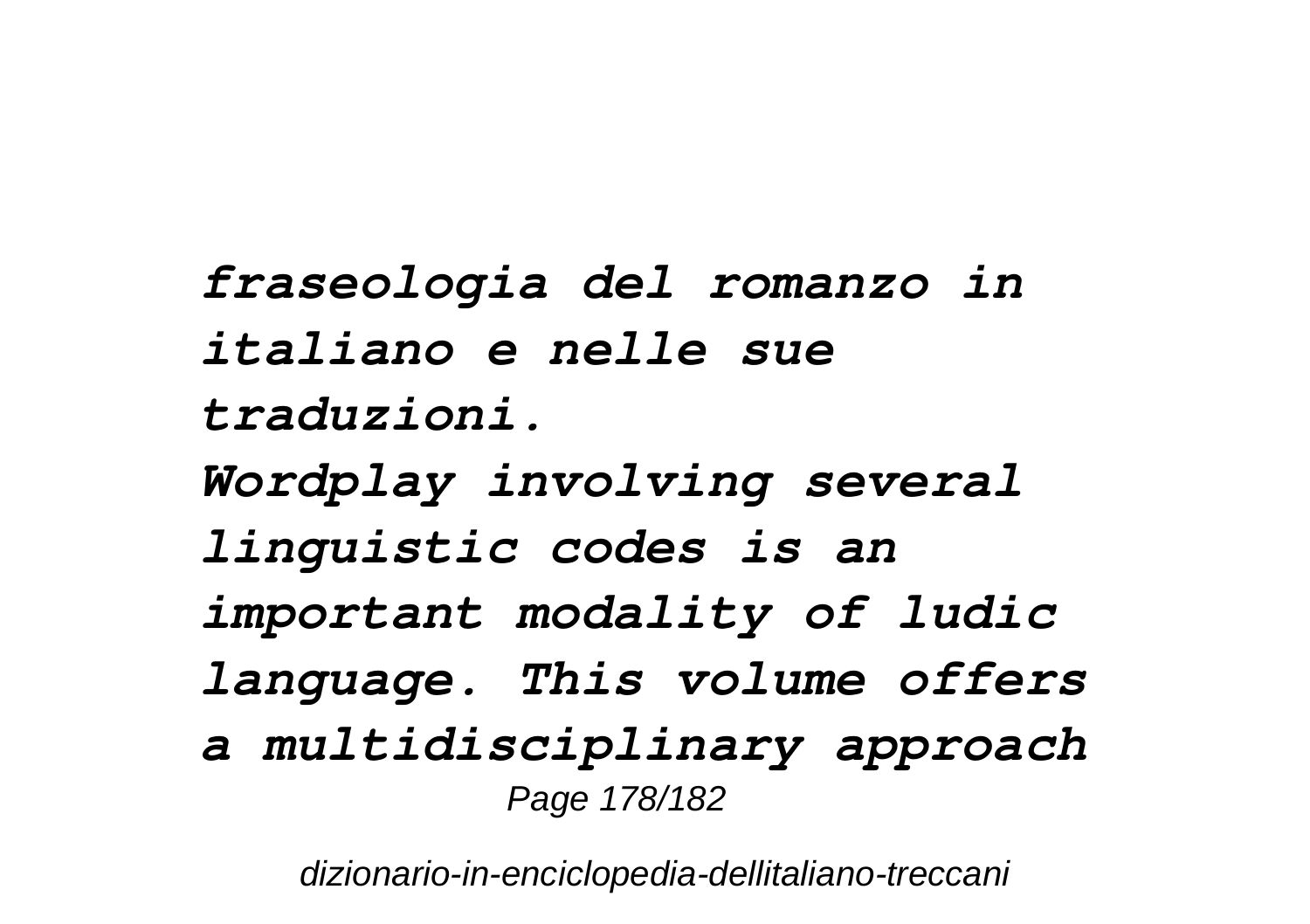*to the topic, discussing examples from different epochs, genres, and communicative situations. The contributions illustrate the multi-dimensionality, linguistic make-up, and the special interactive* Page 179/182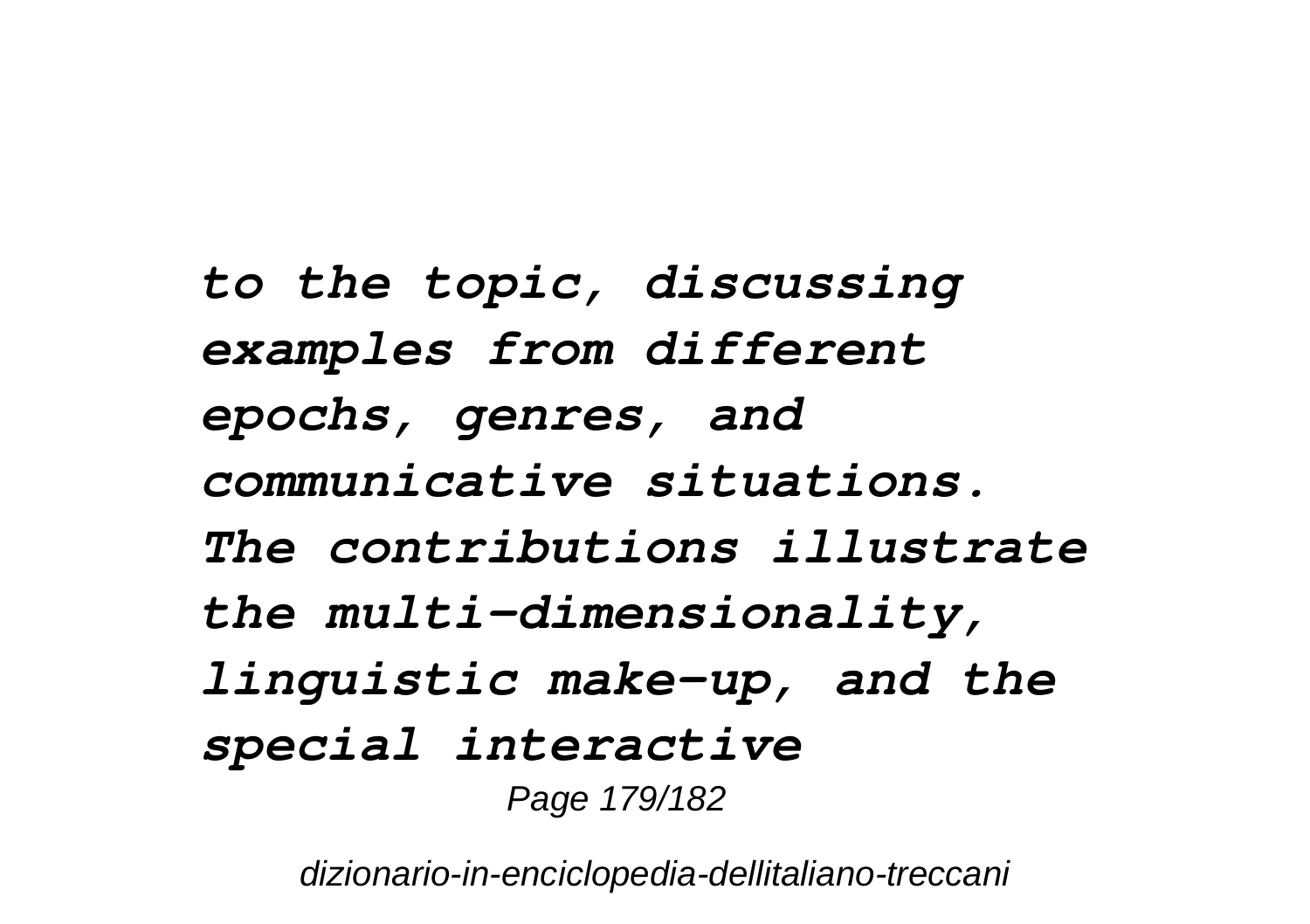*potential of wordplay across linguistic and cultural boundaries, including the challenging practice of translation. A 150 anni dall'unificazione amministrativa italiana enciclopedia dell'italiano* Page 180/182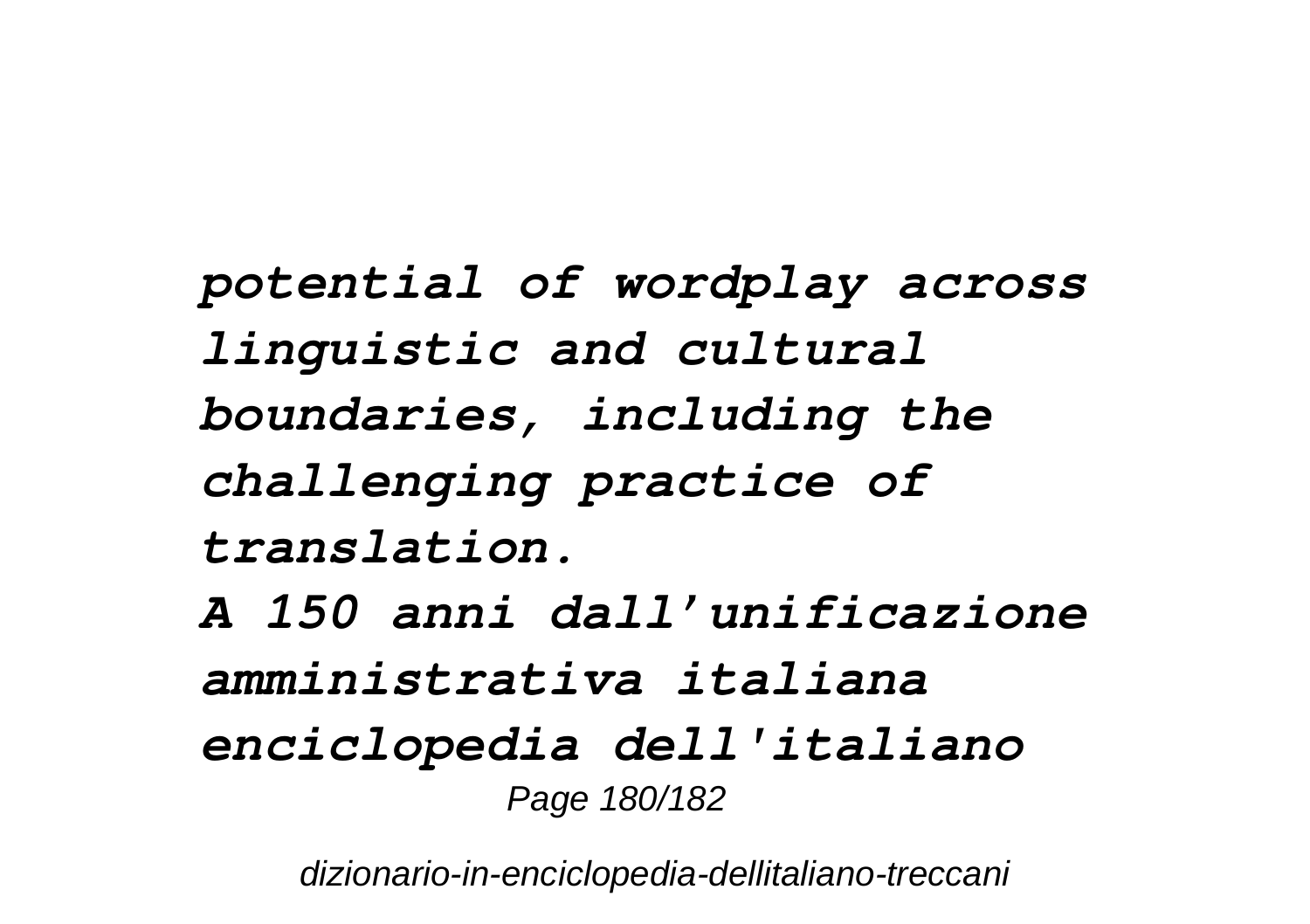*Sondaggi filologici e linguistici Bandidos A Didactical Approach to Develop Text Competences in*

*L2*

*I «Diarii» di Marin Sanudo (1496–1533)*

Page 181/182

dizionario-in-enciclopedia-dellitaliano-treccani